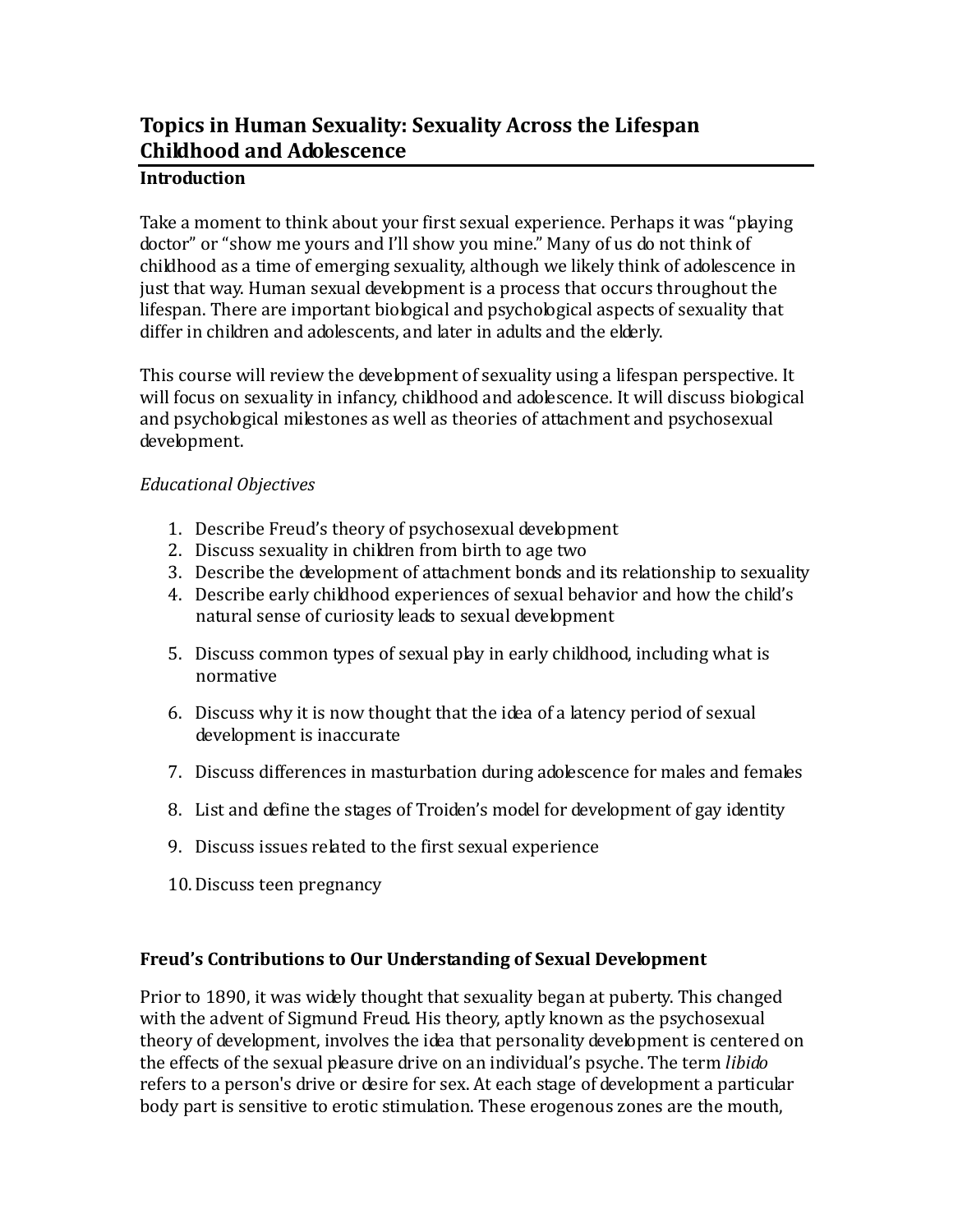the anus, and the genital region. According to Freud, the child must resolve a conflict during each psychosexual stage in order to advance to the next stage. If that conflict is not resolved, the child will fixate in this stage, and this will affect the child's adult personality.

This training material will discuss each of Freud's stages in the appropriate age categories.

### **Sexuality In Childhood (Birth To Age 2)**

The capacity for a sexual response is present from birth. Male infants, for example, get erections, and in fact, boy babies are sometimes born with erections. Vaginal lubrication has been found in female infants in the 24 hours after birth (Masters, Johnson, & Kolodny, 1982). Infants and young children have many other sensual experiences, including sucking on their fingers and toes,

The first intimate relationship that children experience is with the mother or the primary caretaker. This relationship involves many of the tactile senses and includes being rocked and cuddled, being bathed, cleaned and diapered. These experiences may establish preferences for certain kinds of stimulation that persist throughout life.

### *Masturbation*

Infants have been observed fondling their genitals, and the rhythmic type of manipulation associated with adult masturbation appears at age 2 1/2 to 3 (Martinson, 1994). There is some question as to the infant's goal with selfstimulation, but it is thought to be pleasurable. In fact, there are cultures in which parents fondle infant's genitals in order to keep them quiet (Hyde & DeLamater 2003.)

Orgasms from masturbation are possible even at a young age although boys cannot actually ejaculate until puberty. Masturbation, even at this age, is both normative and may even be optimal. This was discovered as early as the 1940s through the work of Rene Spitz, an attachment theorist who studied the effects of inappropriate experiences of early care. Spitz (1949) compared infants with optimal and dysfunctional relationships with their mothers. He found that those infants with more optimal relationships were more likely to engage in masturbation, reinforcing the idea that masturbation is normative and healthy.

Infant masturbation tends to be a singular experience, but it is not uncommon for infants to masturbate alongside one another, reminiscent of the idea of parallel play. In later infancy there may be some infant to infant sexual encounters, in which children may pat, stroke or gaze at one another (Hyde & DeLamater, 2003; Lidster & Horsburgh, 1994.)

### *Freud's Oral Stage of Development*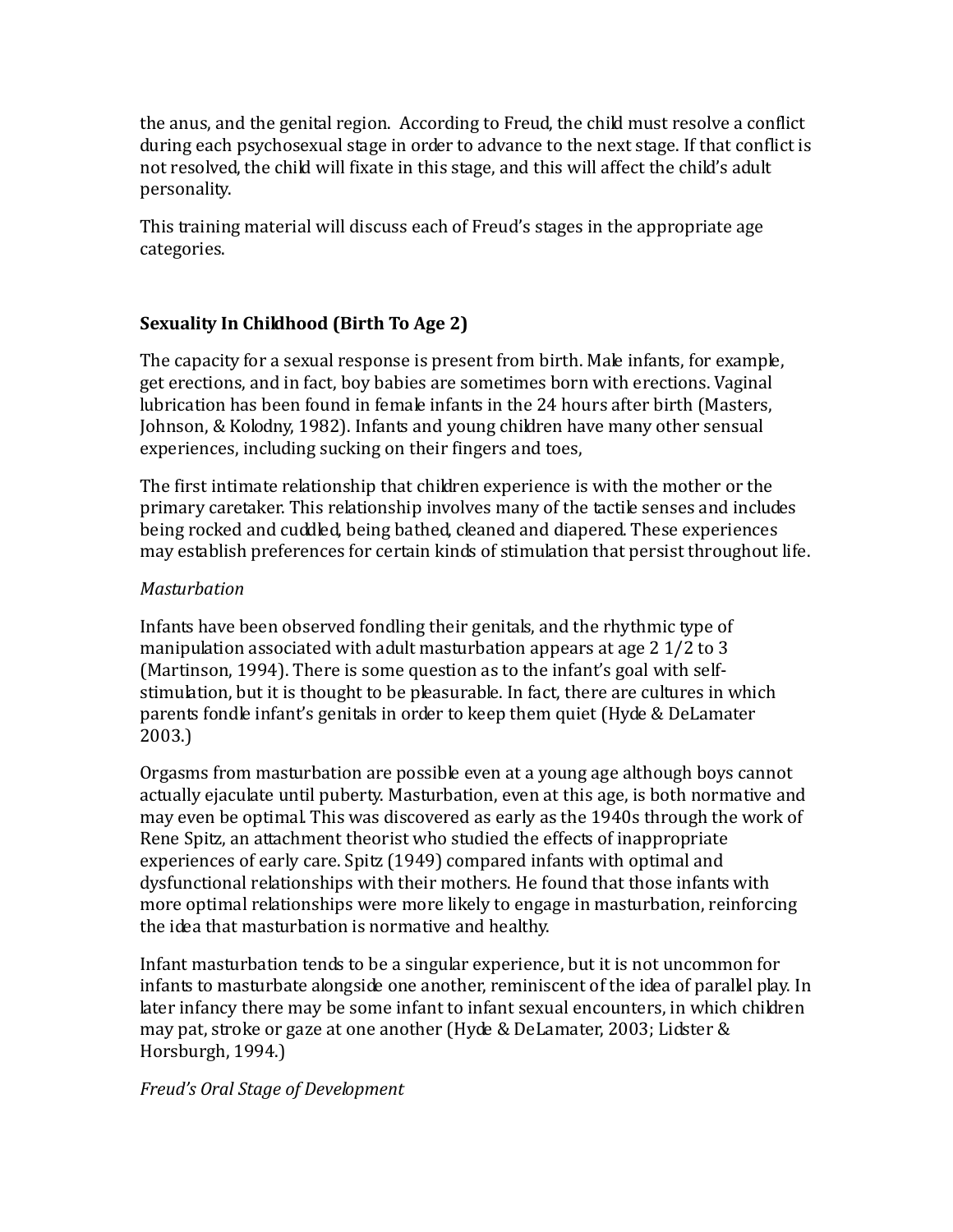The experiences noted in this section form the basis of the first stage of Freud's psychosexual stages: the oral stage of development. This stage begins at birth. During the oral stage, the mouth the primary focus of libidal energy. Nursing infants derive pleasure from sucking and accepting things into the mouth. Should difficulties occur at this stage, such as problems with nursing, the adult may develop an oral character. The oral stage culminates in the primary conflict of weaning, which concludes the sensory pleasure of nursing. This stage lasts approximately one and one-half years (Freud, 2010; Gabbard, 2010).

### *Freud's Anal Stage of Development*

At one and one-half years, the child enters the anal stage. This stage generally coincides with the beginning of toilet training. According to Freud, the child becomes preoccupied with the erogenous zone of the anus and with the retention or expulsion of the feces. There is a conflict between the id-driven compulsion and pleasure connected with the expulsion of bodily wastes, and the ego and superego, which represent parental and societal pressures to control bodily functions. Struggles around toileting may result in an anal fixation, leading to anal character traits. This stage lasts from one and one-half to two years (Freud, 2010; Gabbard, 2010).

### *Attachment*

Freud's theory discusses the idea of attachment in only a peripheral way. Attachment theorists such as Bowlby (1988) and Ainsworth felt that psychoanalytic theory failed to see attachment as a psychological bond in its own right rather than an instinct derived from feeding or sexuality. These theorists look at the bonds between infant and caregiver as a pivotal organizing factor in the child's later capacity for relationships. Attachment theorists look not only at an individual's later emotional adjustment but also his or her ability to relate sexually. Early nongenital sensual experiences, such as rocking and cuddling, promote attachment bonds. These begin shortly after birth. The quality of these attachments, whether stable or secure or insecure and frustrating, seems to affect a person's capacity for adult attachment as well as adult sexuality (Bowlby, 2004).

### *Recognition of Male-Female Differences*

As early as about age  $2\frac{1}{2}$ , children begin to recognize gender differences and can identify themselves as male or female. They can generally identify which parent they are most like physically. Although initially their ability to differentiate genders is related to clothing style or hair, by age 3 there is awareness that genitals play a role in gender differentiation. There may be an interest in exploring these differences with other children (Martinson, 1994).

### **Sexuality In Early Childhood (Ages 3 to 7)**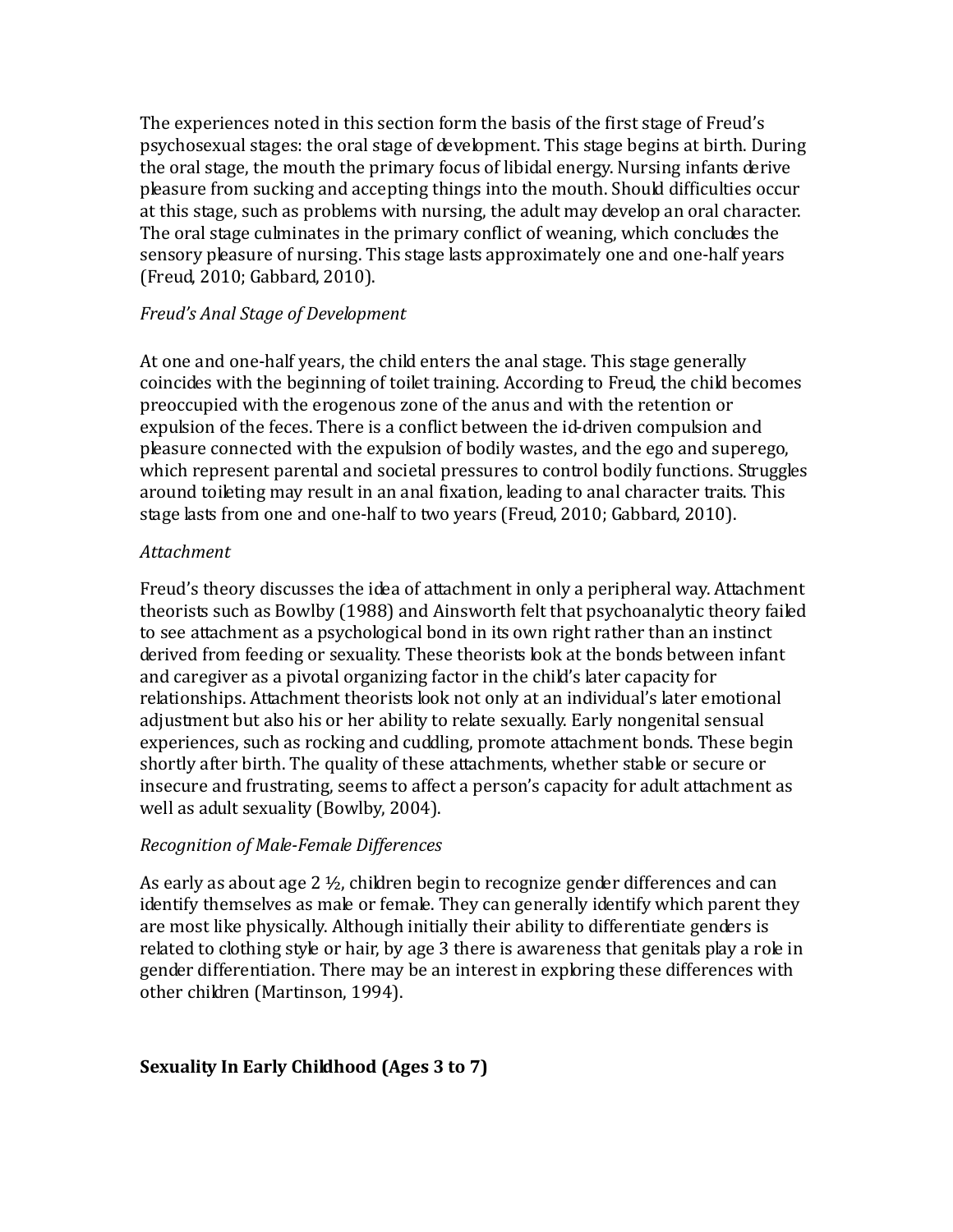The early childhood years are marked by an increased interest in the environment as well as an increase in sexual exploration. As children become more social beings, their sexual interactions expand from self-focused activities, such as genital stimulation and masturbation, to other-focused activities. By interacting socially, children begin to what is socially acceptable and to learn privacy boundaries. For example, although the incidence of masturbation continues in frequency, children begin to learn that that masturbation is something that is done in private. This stage also marks the beginnings of both heterosexual and homosexual behavior. They may also have increased need for privacy while bathing and dressing (Pike, 2001).

In addition to increasing social interaction, there is more curiosity about the world in general and this extends to sexual realms. For example, three and four-year-olds are curious about where babies come from and ask these difficult questions (Pike, 2001).

### *Increasing Curiosity About Sex/Heterosexual Behavior*

During this timeframe, and most specifically around the ages of 4 to 5, children's sexuality becomes social. This is most frequently exhibited in play, with children holding hands and kissing, likely imitating the adults around them or media they are exposed to. In early childhood, children become more curious and they explore other children and adults' bodies because of their curiosity. At this age children have increased interest in the differences between adult and children's bodies. Pretending to be mommy or daddy and "playing doctor" and become more common activities. The latter can be a somewhat controversial sexual milestone. "Playing doctor" generally involves children examining one another's genitals or engaging in fondling or touching. This behavior is considered normative if children are willing participants and are close in age, although it can be uncomfortable for some parents, who see it as a prelude to more adult sexuality (Heins, 2004; Kennedy, 2004; Pike, 2001.)

By about age 5, most children have formed a concept of what marriage is. This comes from direct observation in their own households as well as the influence of media. The concept of marriage is specifically a platonic one at this age. Children also seem to understand the idea that people marry those of another gender, and "playing house" is common. By about age four, girls may become intensely attached to their fathers and boys to their mothers (Hyde & DeLamater, 2003; Pike, 2001), a primary factor in Freud's phallic stage of development (to be discussed later in this section).

Some children first learn about sexual behavior by seeing or hearing parents engaged in sexual intercourse, the so-called *primal scene experience.* Freud and other psychoanalytic theorists proposed that such premature sexual exposure was harmful. Although many agree with this, subsequent research may not bear it out. Studies suggests that about 20 percent of middle class children have seen their parents engaged in intercourse.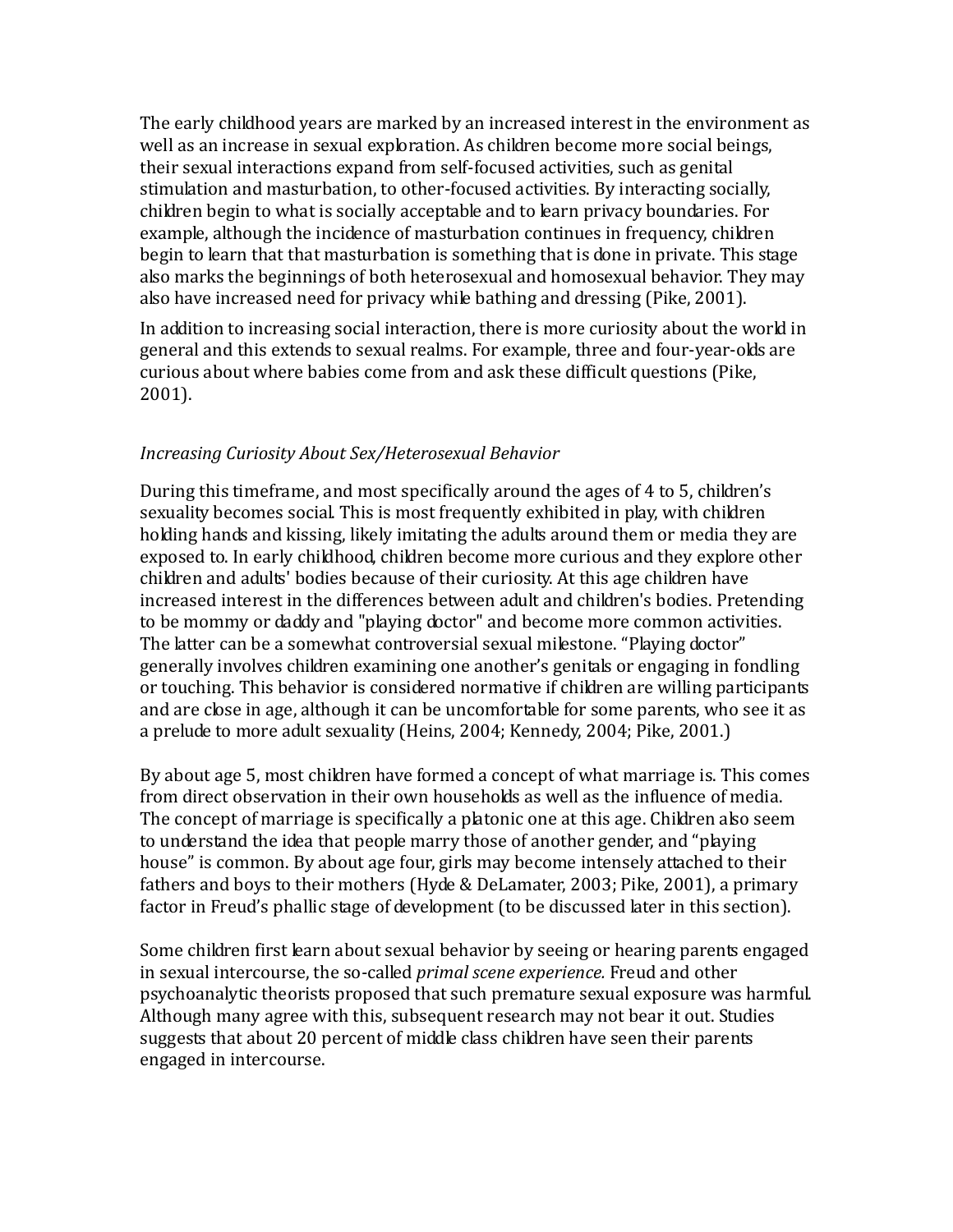Is exposure to the primal scene harmful? Researchers at the UCLA Family Lifestyles Project attempted to study this question. The researchers studied 200 male and female children in an 18-year longitudinal outcome study. At age 17 to 18, participants were assessed for levels of self-acceptance, relations with peers, parents, and other adults; antisocial and criminal behavior; substance use; suicidal ideation; quality of sexual relation ships; and problems associated with sexual relations. No harmful "main effect" correlates of the predictor variables were found (Okami et. al., 1998).

### *Sexual Knowledge and Interests*

At age 3 to 4 children first begin to recognize that there are genital differences between boys and girls. They notice these differences and may question them. There may be "marriage proposals to the parent of the opposite sex (Hyde & DeLamater 2003.)

At about the age of 4 there is and increased interest in bathrooms and concerns about elimination. Children this age may frequently use words that refer to bowel movements and urination.

It is at about the age of 5 to 6 that children in this age group begin to have more contacts outside the family. Other children may bring up new ideas about sex. Five- to seven-year-olds often increases their use of sexual or obscene language, and this is frequently to test parental reaction.

At about the age of 7, children generally give up wanting to "marry" mom or dad. They begin to become closer to the parent of the same sex. Children in this age group become more reticent about asking questions (Pike, 2004).

### *Homosexual Behavior*

During later childhood, sexual play may involve members of the same gender. This generally involves touching or fondling (Martinson, 1994). Such play is normative and does not appear to mediate the development of adult sexuality.

### *Freud's Phallic Stage of Development*

The phallic stage (ages 3–6) of development is probably the most well-known of Freud's stages due to his theory of the Oedipus/Electra complex. In this stage, the child's erogenous zone is the genital region. It is within the context of the child's natural curiosity about his and other people's genitals that the essential conflict the Oedipus complex — arises. The Oedipus complex involves the child's unconscious desire to possess the opposite-sexed parent and to eliminate the same-sexed one (Freud, 2010; Gabbard, 2010).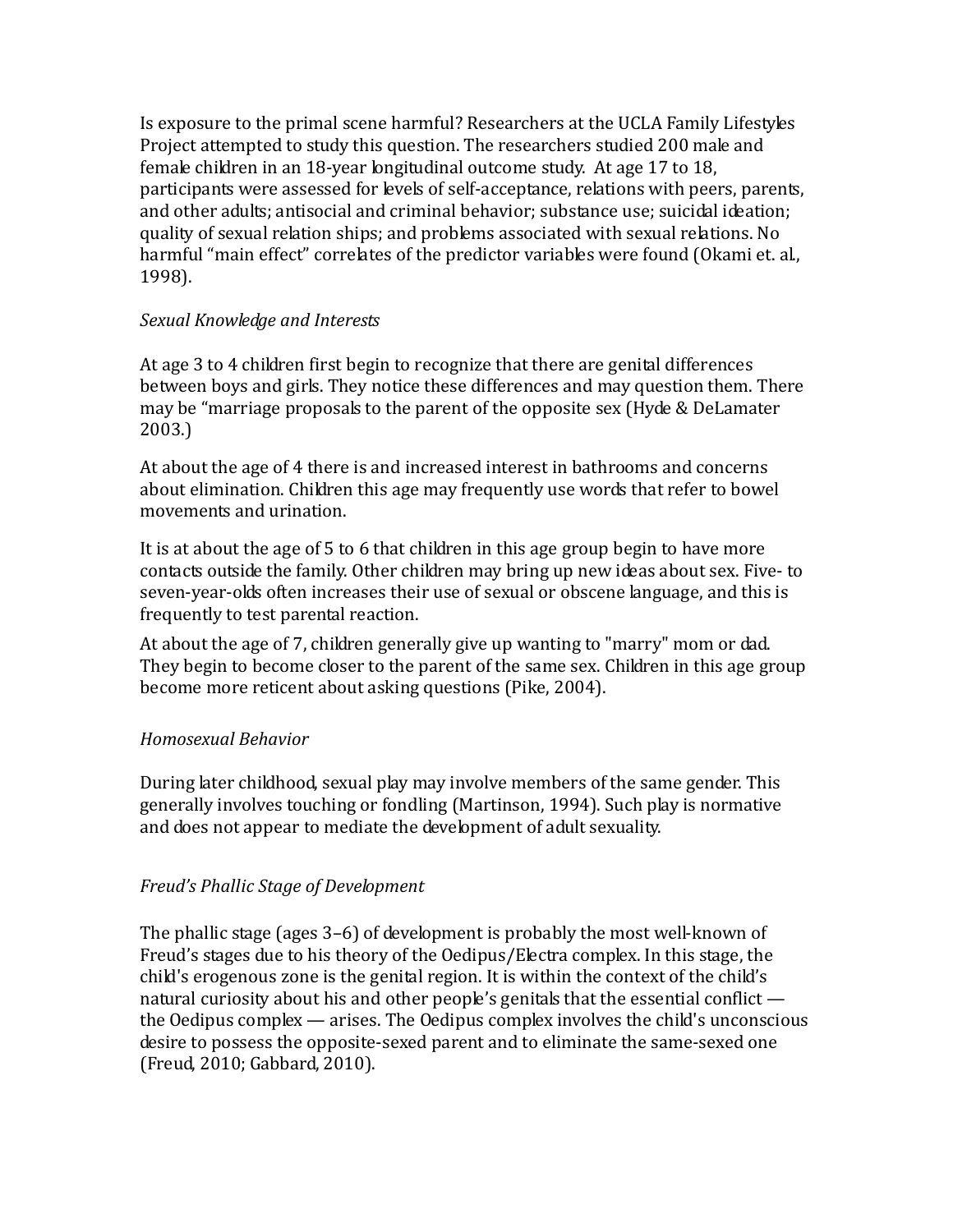According to Freudian theory, the child's identification with the same-sex parent is the successful resolution of the Oedipus complex and of the Electra complex. This is also a key psychological experience in developing a mature sexual role and identity. Freud thought that fixation at the phallic stage causes a person to be afraid or incapable of close love or a cause of homosexuality.

### **Sexuality in Preadolescence (Ages 8 to 12)**

The ages of 8 to 12 reflect a transition from childhood to adolescence. For most children, it is during this timeframe that puberty occurs. While once thought to be a stage of latency in which sexual drive is dormant. Freud saw latency as a period of repression of sexual desires and erogenous impulses. According to the psychosexual theory, children transfer this repressed libidal energy into asexual pursuits such as school, athletics, and same-sex friendships. Freud thought that it was only with the onset of puberty that sexuality reawakens and the genitals once again become a central focus of libidal energy (Freud, 2010; Gabbard, 2010).

Although many parents would like to believe that preadolescence is a latency period, this does not actually seem to be the case. Children's interest in sexuality appears to remain active during this time (Martinson, 1994).

### *Puberty and pre-puberty*

Puberty is the physical process of sexual maturation. The term puberty is derived from the Latin word *puberatum* (age of maturity) and refers to the bodily changes of [sexuali](http://en.wikipedia.org/wiki/Sex)ty. In girls, puberty usually begins at 11 years of age, but may start as early as age 7. A recent study published in *Pediatrics* found that by age 7, about 10 percent of white and 23 percent of African-American girls had started developing breasts. A study published in 1997 found that 5 percent of white females and 15 percent of black females had reached puberty. Puberty, then, is occurring earlier.

Puberty is initiated by hormone signals from the brain to the gonads (the ovaries and testes). These hormones (estradiol and testosterone) stimulate the growth and function of the brain, skin, hair, breasts and sex organs. The most obvious of these changes are referred to as secondary sex characteristics, the most evident being breast development in females and facial hair in males.

### *Masturbation*

During preadolescence, masturbation continues to be common. This is something of a learning tool for more adult sexuality. A study conducted by Bancraft et. al. (2002) found that 40 percent of college women and 38 percent of men reported masturbating during these years. For young women the road to masturbation is generally self-discovery; males learn about masturbation from peers.

*Sexuality in Preadolescence*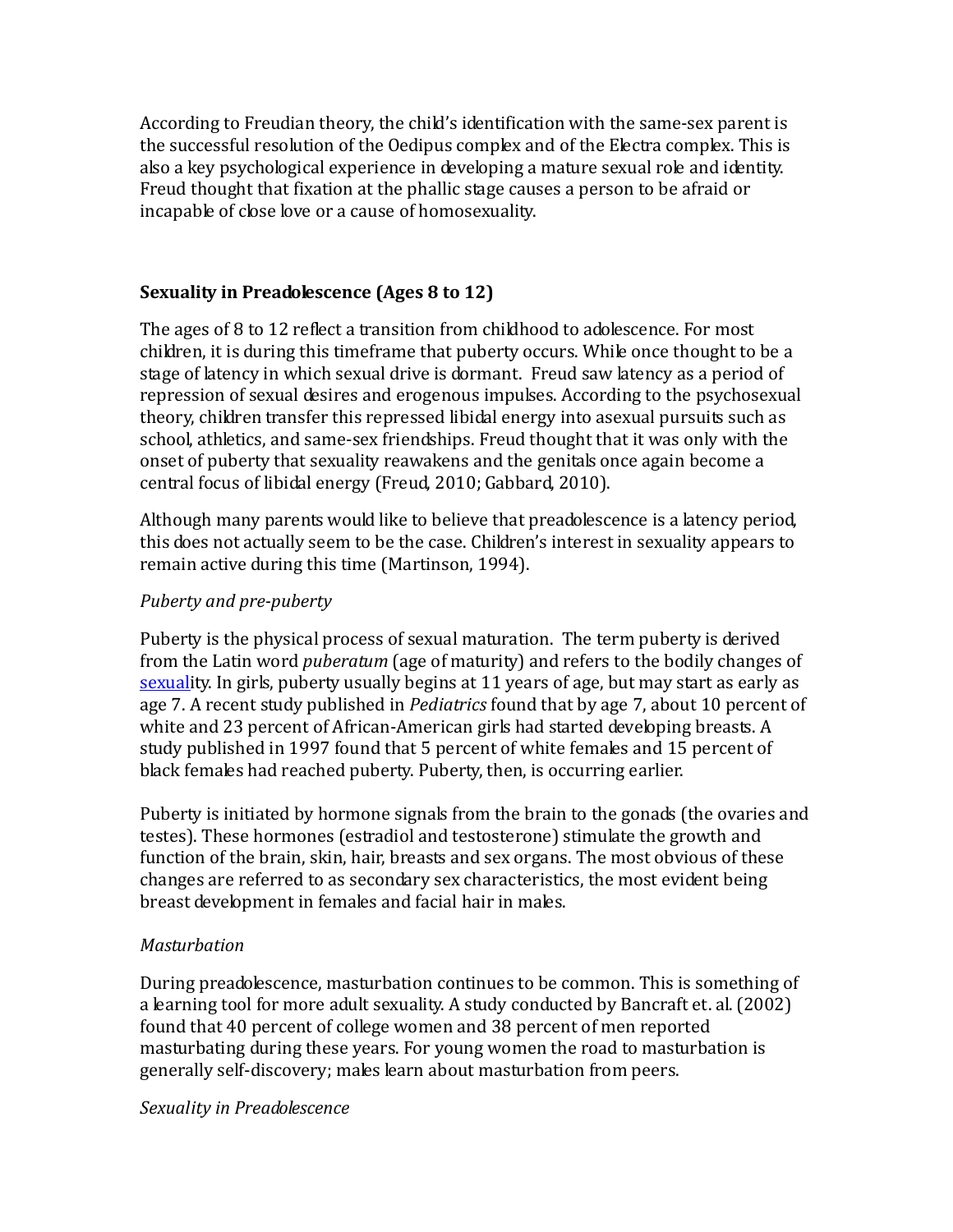Research continues to confirm that the preadolescent years are not ones in which most children actually engage in sexual behaviors. The percentage of children who had initiated sexual intercourse before age 14 has actually decreased in recent years, from a high of 8 percent of girls and 11 percent of boys in 1995 to a low of 6 percent of girls and 8 percent of boys in 2002 (Abma et. al, 2004).

There is some thought that the separation of young men and women into social groups is one mediating factor in preventing premature sexual contact. This is a time period in which young men and women hear about sex and learn about sex but do not engage in sex (Hyde & DeLamater, 2003).

Because children are socializing primarily with others of the same sex, sexual exploration with same sex peers is normative. These activities involve masturbation, exhibitionism and fondling of one another's genitals (Hyde & DeLamater, 2003).

During preadolescence, many children begin "dating" for the first time. Dating is generally a group activity. Boys, who mature less quickly, are often slow to initiate kissing or other physical activities, although games involving kissing may be part of social gatherings such as mixed gender parties.

### **Sexuality in Adolescence (Age 13 to 19)**

Of all the developmental timeframes discussed so far, adolescence is indisputably the time in which sexual maturation, interest and experience surge. This increased interest is caused by continued focus and awareness of body changes and rising hormone levels. There is also the cultural expectation that teens begin to prepare for more adult roles through dating and some degree of more intimate contact, which may or may not be sexual intercourse.

In fact, over ten years, the percentage of all high school students who report ever having had sexual intercourse has declined. Fewer than half of all 9-12th grade students report having had sexual intercourse, reflecting a decline from 53 percent in 1993 to 47 percent in 2003. Not surprisingly, young men are more likely than females to report having had sexual intercourse (CDC, 1993, 2003). At the same time, among sexually active teens, rates of contraceptive use have increased. These factors have helped to decrease teen pregnancy rates in recent years. Despite these trends, about a third (34%) of young women become pregnant at least once before they reach the age of 20 – about 820,000 a year (Henshaw, 2003) and approximately four million teens contract a sexually transmitted disease (STD) each year (American Social Health Association/Kaiser Family Foundation, 1998).

For both young men and young women testosterone level seems to have an affect on sexual activity. For young men this relationship is very strong. For young women it appears that testosterone levels, rather than levels of estrogen or progesterone levels,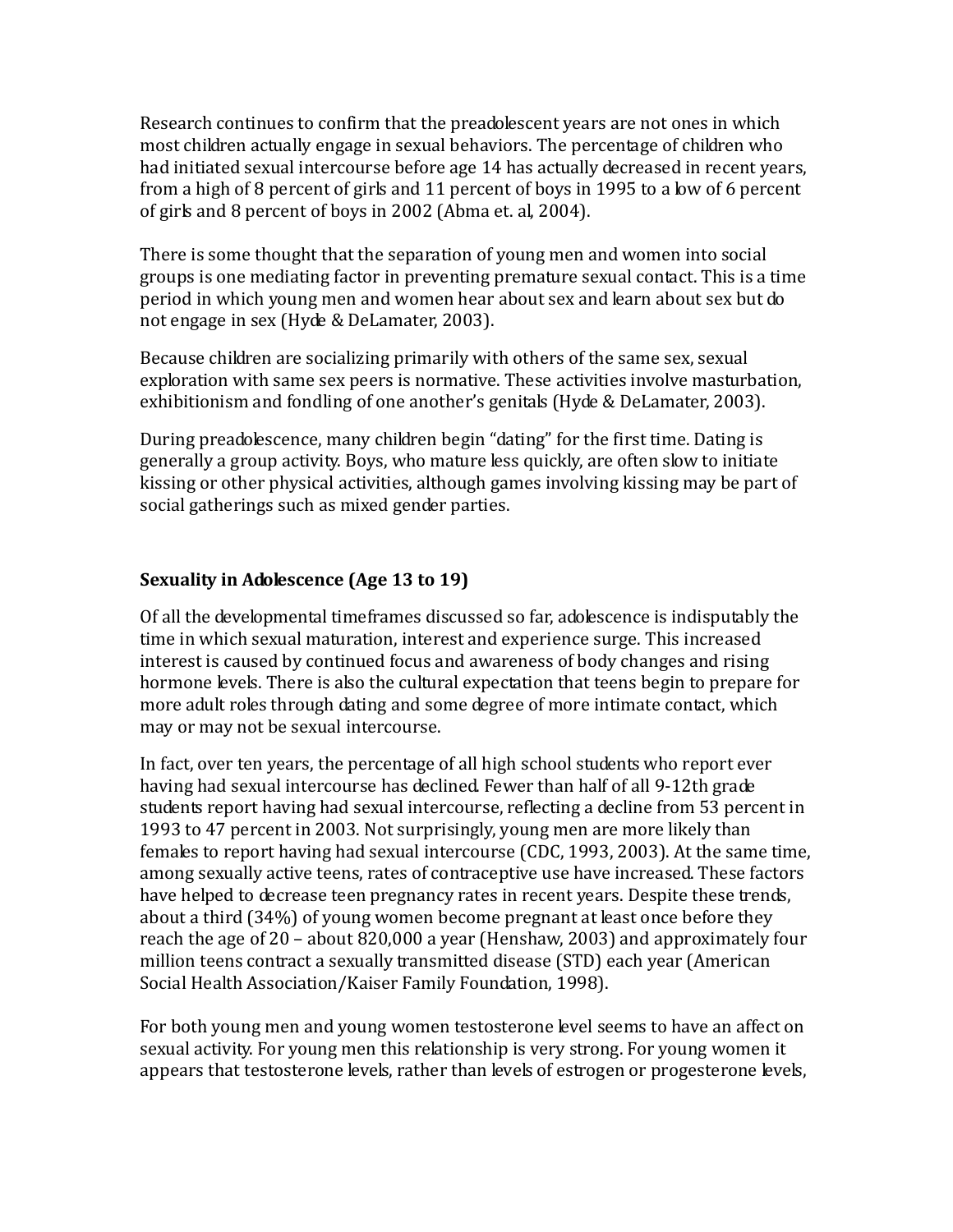was related to sexuality. For girls, pubertal development (developing a womanly figure) also had an effect on sexuality (Hyde & DeLamater, 2003).

### *Freud's Genital Stage of Development (puberty onwards)*

In the genital stage libidinal energy once again focuses on the genitals and interest turns to relationships, specifically to romantic and sexual relationships with peers. This stage spans both adolescent and adult years.

### *Masturbation*

One of the most important sources for statistics on sexuality is the *Kinsey Report.*  Kinsey's data indicated that among the people surveyed 92% of males and 62% of females reported having masturbated. Kinsey stated: "Masturbation was the most important sexual outlet for single females and the second most important sexual outlet for married females, providing 7-10% of orgasms for those 16-40. Although these numbers include data that spans a wider age group than only adolescents age group (Gebhard, & Johnson1979/1998; Kinsey, 1948/1998; Kinsey, 1953/1998).

According to the Kinsey data, there is a rise in masturbation in boys between the ages of 13 and 15, with about 85-90% of young men between these ages reporting masturbation. At about this age boys actually masturbate to orgasm. The Kinsey studies also found that although some girls also began to masturbate at that age, only about 20%. Masturbation in women actually peaks at age 30 and remains level from this point (Kinsey, 1948/1998; Kinsey, 1953/1998).

### *Homosexual Behavior*

About 10 percent of college-age men and 6 percent of women report having one homosexual partner in high school (Bancroft, Herbenick & Reynolds, 2002). This does not necessarily indicate that such experiences will translate into adulthood. Troiden (1979) proposes a state model for development of gay identity. Troiden's model, based on a qualitative study, looks at how men learn that they are homosexual and how they integrate this preference into their identity or self-conception.

The first stage of Troiden's (1979) model, which he labels *Sensitization,* occurs during adolescence, specifically between the ages of 13 and 17. During this time men gain experiences that later serve as the sources for interpreting their feelings as homosexual. They may not be fully aware at this point of their sexual orientation. Some of the aspects of this stage include a general sense of alienation, warmth and excitement while in the presence of other males, effeminancy, and guilt over sexual activities. They may have homosexual fantasies or report developing a "crush" on another young man.

During Stage 2, *Dissociation and Siginification*, which occurs at about age 17, the person may actually partition these feelings, but they also begin to question the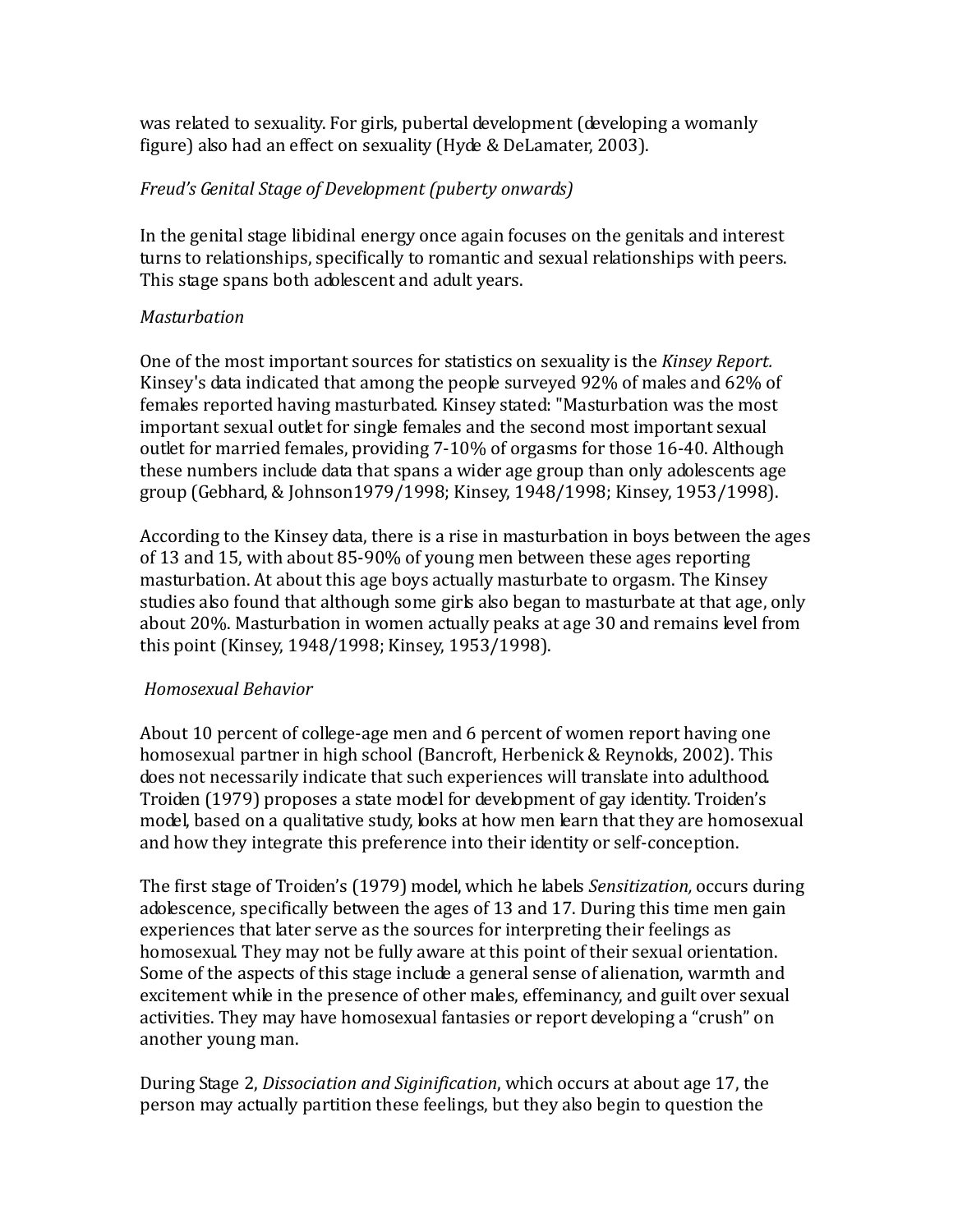nature of their sexual orientation. Stage 3, *Coming Out,* involves labeling one's sexual feelings as homosexual.

### *First Sexual Experience*

The teen years are often the time when young men and women have their first sexual experience. The median age at first intercourse is 16.9 years for boys and 17.4 years for girls (Alan Guttmacher Institute, 2002). The percentage of 9-12th grade students who report having had four or more sexual partners has declined in recent years from 19 percent in 1993 to 14 percent in 2003. Males (18%) are more likely than females (11%) to report having had four or more sexual partners.

That is not to say that all teens are engaging in sexual intercourse. In 2003, 66 percent of high school students were currently abstinent, meaning they had not engaged in sexual intercourse over the last 3 months. Among teens aged 15-17 who have never had sexual intercourse, 94 percent said that concern about pregnancy influenced their decision to wait. Similar numbers said that concern about HIV/AIDS (92%), other STDs (92%) and feeling 'too young' (91%) contributed to their choice (CDC, 2003; Kaiser Family Foundation and Seventeen, 2003).

For those who are sexually active, the first sexual intercourse is a major transition both psychologically and socially (Hyde & DeLamater, 2003). There appear to be gender difference in the experience of first sexual intercourse with young men reporting more sexual pleasure and less guilt than young women. Attitudes towards premarital intercourse generally fall into four categories (Reiss, 1960).

- 1. Abstinence: a standard in which premarital sexual intercourse is considered wrong, regardless of circumstances
- 2. Double Standard: a standard in which males are considered to have greater right to premarital intercourse.
- 3. Permissiveness without affection: a standard in which premarital intercourse is considered right for both sexes regardless of emotional involvement
- 4. Permissiveness with affection: a standard in which premarital intercourse is considered right for both sexes if part of a committed relationship

There seems to be somewhat of a trend towards more casual sexual encounters beginning during adolescence and continuing in college. This phenomenon is colloquially known as *friends with benefits*, in which two people may have a sexual relationship without demanding or expecting the commitment of a romantic relationship.

Grello, Welsh, and Harper (2006) studied the circumstances associated with casual sex encounters, in order to identify the link between casual sex, depressive symptoms, and infidelity among college students. They found that casual sex was a common occurrence. First sexual experiences took place more frequently with a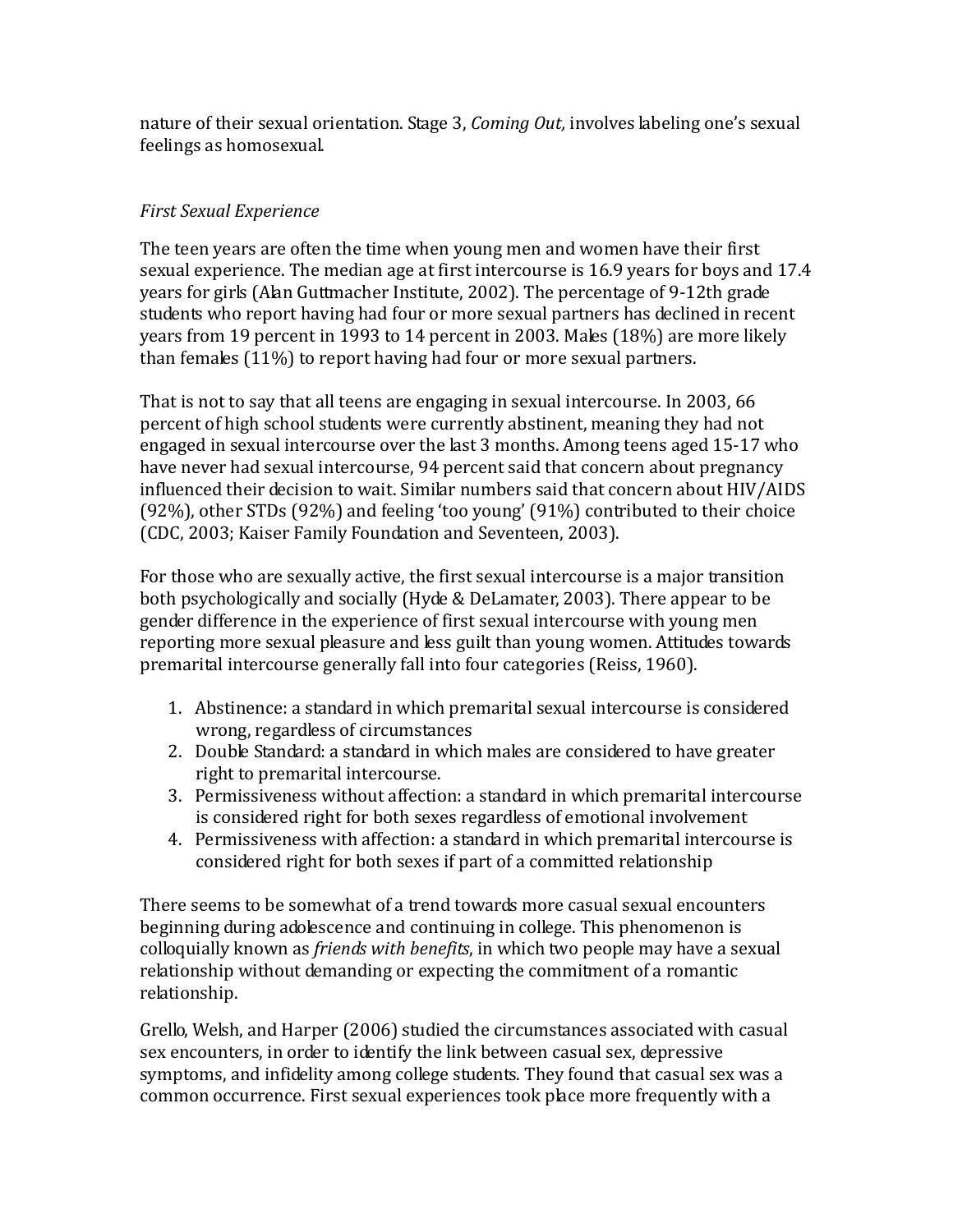casual sex partner was frequently connected with drug use and alcohol consumption. Casual sex occurred more often between "friends" than with strangers. Males who engaged in casual sex reported the fewest symptoms of depression, and females who had a history of casual sex reported the most depressive symptoms.

Another frequently seen occurrence was that of *serial monogamy* in which premarital sex occurred with the intention of being faithful to that partner; when the relationship ended, however, one or both partners moving on to another relationship (Wright, 1994).

### *Teen Pregnancy*

The U.S. teen pregnancy rate (the number of pregnancies per 1,000 females aged 15-19) decreased 28 percent between 1990 and 2000, dropping from 117 pregnancies per 1,000 females aged 15-19 in 1990, to 84 per 1,000 in 2000. Teen pregnancy rates vary widely by racial/ethnic group. While teens of all races have experienced steady declines in pregnancy rates since the 1990s, African Americans (154 per 1,000) and Latinas (140 per 1,000) have higher rates of than their white counterparts (Henshaw, 2003).

While these numbers are encouraging, the issue of teen pregnancy remains an important one. Furstenberg, Brooks-Gunn and Morgan (1989) studied adolescent mothers in later life. They found that up to 5 years after their pregnancies 49% had not graduated from high school and one-third were on Welfare. Many of these young mothers do recover from the initial problems, going on to graduate from high school and college. Some remain impoverished. The factors that played the most importance were that women whose parents were more educated tended to do better. Those women who were more successful prior to the pregnancy, such as being good students, tended to do better than those who were not.

### **Summary**

Childhood and adolescence is a time of burgeoning sexuality. Each stage has it's own developmental sexual milestones and problems. Understanding of the biological and psychological aspects of sexuality informs of understanding among children, adolescents and adults.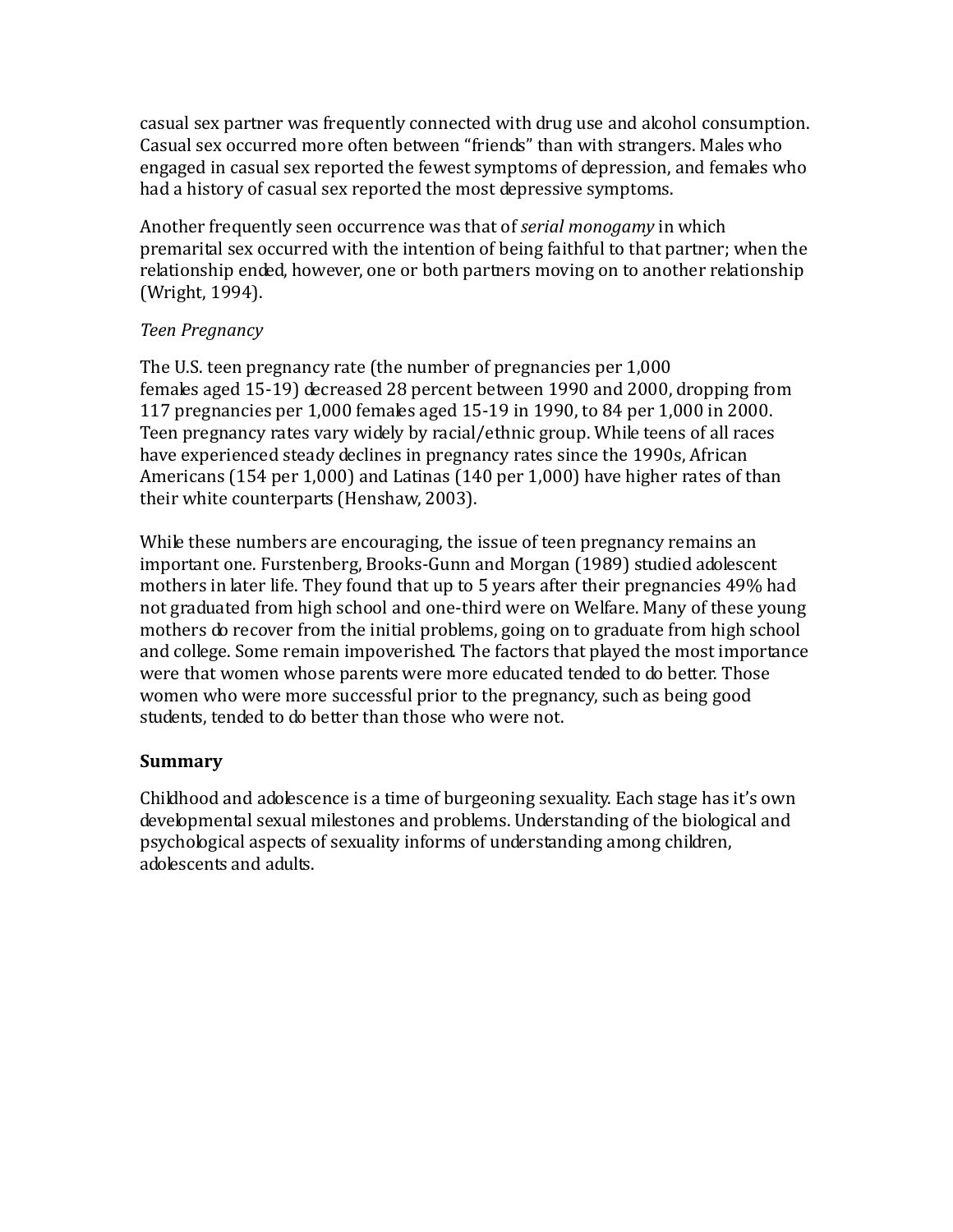#### **References**

Abma, J.C., Martinez, G.M., Mosher, W.D., Dawson, BS. (2004) Teenagers in the United States: Sexual activity, contraceptive use, and childbearing. National Center for HealthStatistics. *Vital Health Statistics, 23(24)*.

The Alan Guttmacher Institute, In Their Own Right, 2002, AGI: New York Data based on unpublished tabulations of the 1995 NSFG and NSAM.

American Social Health Association/Kaiser Family Foundation (1998). *STDs in America: How many cases and at what cost*?

Bancroft, J., Herbenick, D. & Reynolds, M. (2002). Masturbation as a marker of sexual development. In John Bancrody (Ed.), *Sexual development.* Bloomington, IN.: Indiana University Press.

Bowlby J. (1988). *A Secure Base: Clinical applications of attachment theory*. London:Routledge.

Bowlby R. and King P. (2004). *Fifty Years of Attachment Theory: Recollections of Donald Winnicott and John Bowlby*. New York: Karnac Books.

CDC, Youth Risk Behavior Survey, 1993, 1995, 1997, 1999, 2001, 2003.

CDC (2003). Youth risk behavior surveillance summary – United States. *Morbidity and Mortality Weekly Report*, 53(2).

DeLamater, J. (n.d.). ["Human sexual development -](http://findarticles.com/p/articles/mi_m2372/is_1_39/ai_87080434/) Statistical Data Included*". Journal of Sex Research*. FindArticles.com. retrieved 10 May, 2011 from [http://findarticles.com/p/articles/mi\\_m2372/is\\_1\\_39/ai\\_87080434/](http://findarticles.com/p/articles/mi_m2372/is_1_39/ai_87080434/)

Gabbard, G.O. (2010). Long-Term Psychodynamic Psychotherapy. New York: American Psychiatric Publishing.

Gebhard, P.H. & Johnson, A.B. (1979/1998) *The Kinsey data: Marginal tabulations of 1938-1663 interviews*. Philadelphia: W.B. Saunders; Bloomington, IN: Indiana U. Press.

Grello, C.M., Welsh, D.P., and Harper, M.S. (2006). No strings attached: The nature of casual sex in college students. *Journal of Sex Research*, 43(3).

Furstenberg, F., Brooks-Gunn, S., & Morgan, P. (1989). *Adolescent mothers in later life.* New York: Cambridge University Press.

Freud, S. (2010). *Three Essays on the theory of sexuality*. London: Penguin Books Ltd.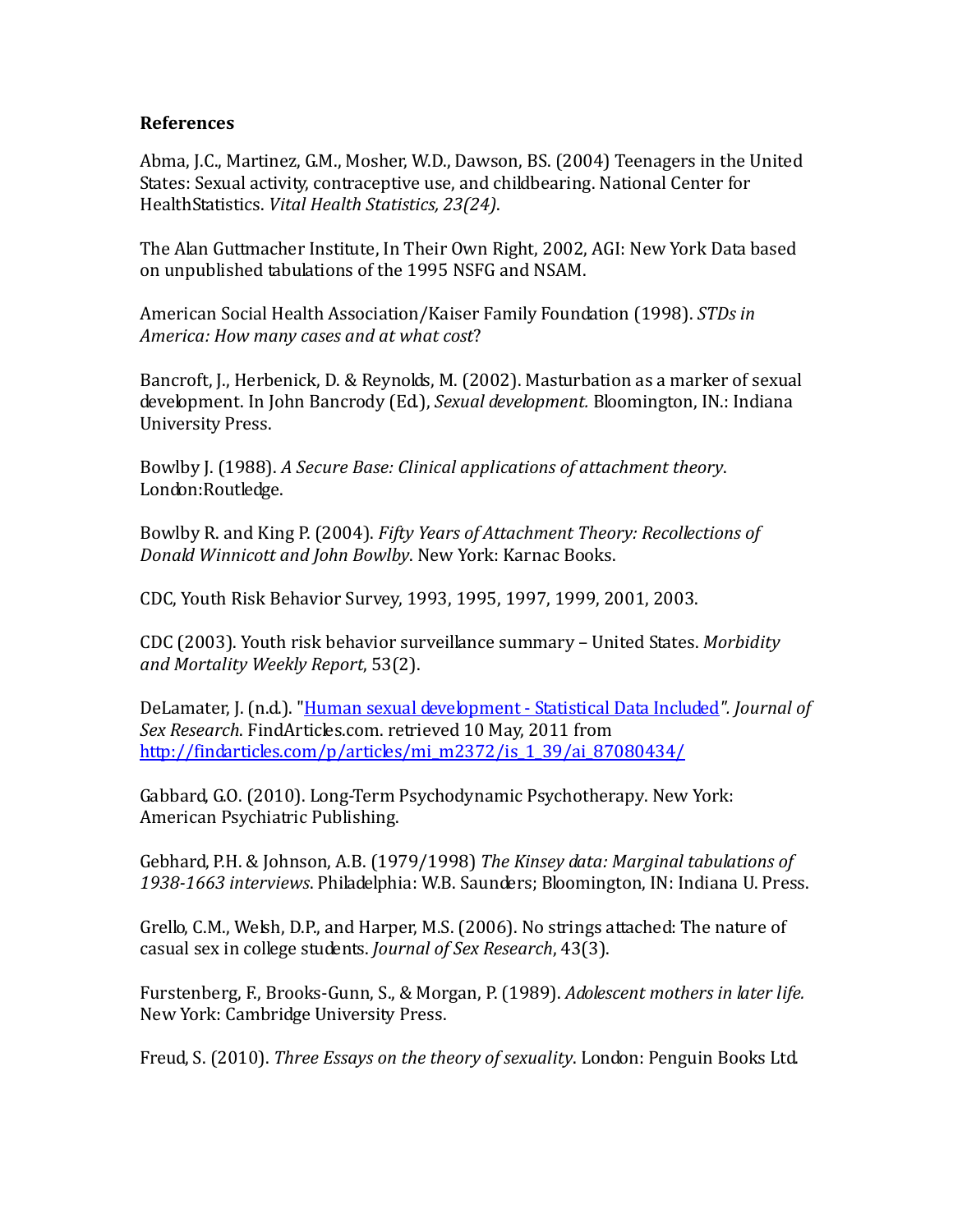Heins, Marilyn (2004). *Sex play: Parenting strategies.* Retrieved 10 May 2011 from [http://web.archive.org/web/20080214/http://www.parentkidsright.com/pt](http://web.archive.org/web/20080214/http:/www.parentkidsright.com/pt-sexplay.html)[sexplay.html.](http://web.archive.org/web/20080214/http:/www.parentkidsright.com/pt-sexplay.html) Retrieved 4 September 2009.

Henshaw S.K. (2003). *U.S. Teenage Pregnancy Statistics with Comparative Statistics for Women Aged 20-24.* New York: The Alan Guttmacher Institute. Data based on reports from National Center for Health Statistics (NCHS), AGI, CDC, and the Bureau of the Census; National Campaign to Prevent Teen Pregnancy

Hyde, J.S. & DeLamater, J.D. (2003). *Understanding human sexuality*. New York: McGraw Hill.

Kaiser Family Foundation and Seventeen (2003). SexSmarts: Virginity and the First Time.

Kennedy, Kevin (27 October 2004). *Sexual abuse or just playing doctor?*. MedHelp. Retrieved 10 May 2011 from [http://www.medhelp.org/forums/ChildBehavior/messages/33006.html.](http://www.medhelp.org/forums/ChildBehavior/messages/33006.html) 

Kinsey, A.C. (1948/1998). *Sexual behavior in the human male*. Philadelphia: W.B. Saunders; Bloomington, IN: Indiana U. Press.

Kinsey, Alfred C. et al. (1953/1998). *Sexual Behavior in the human female.*  Philadelphia: W.B. Saunders; Bloomington, IN: Indiana U. Press.

Lidster, C.A. & Horsburgh, M.E. (1994.) Masturbation: Beyond myth and taboo. *Nursing Forum, 29(3),* 18-27.

Martinson, F. M. (1994). *The sexual life of children*. Westport, CT: Bergin and Garvey.

Masters, W.H., Johnson, V.E. & Kolodny, R.C. (1982). *Human Sexuality.* Boston: LittleBrown.

Okami, P., Olmstead, R., Abramson, P. & Pendleton, L. (1998). Early childhood exposure to parental nudity and scenes of parental sexuality ('primal scenes'): An 18 year longitudinal study of outcome," *Archives of Sexual Behavior* 27(4), 361–84.

Pike, L.B. (2001). Sexuality and your child ages 3 to 7. Retrieved 10 May 2011 from <http://extension.missouri.edu/publications/DisplayPub.aspx?P=GH6002>

Spitz, R.A. (1949). Autoeroticism: Some empirical findings and hypotheses of three of its manifestations in the first year of life. *The Psychoanalytic Study of the Child* (Vol 111-IV), pp. 85-120). New York: International Universities Press.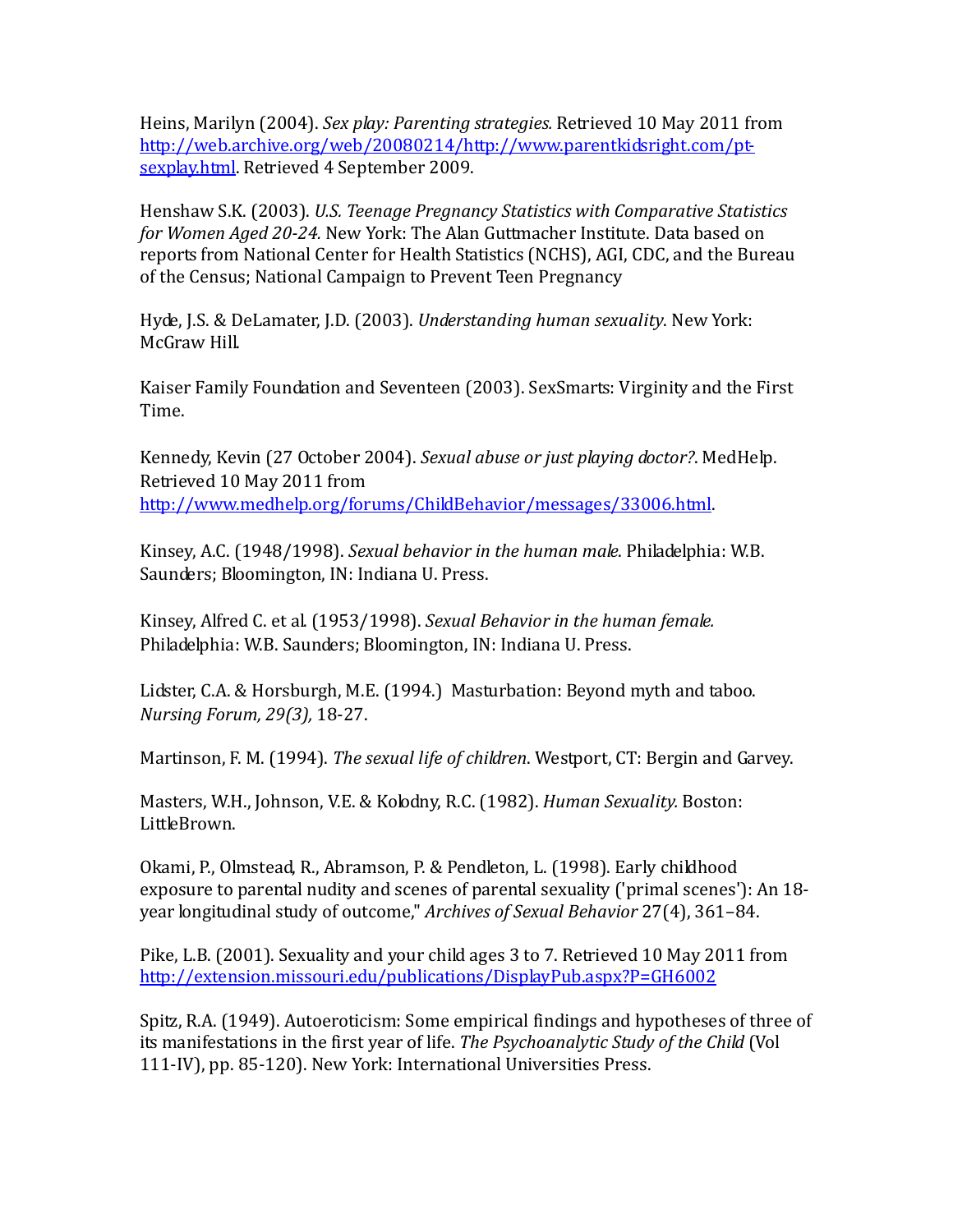Troiden, R.R. (1979). Becoming homosexual: A model of gat identity acquisition. *Psychiatry (42).* Retrieved 15 May 2011 from http://williamapercy.com/wiki/images/Becoming Homosexual a model of gay.pdf

Wright, R. (1994). The moral animal: The new science of evolutionary psychology. New York: Pantheon Books.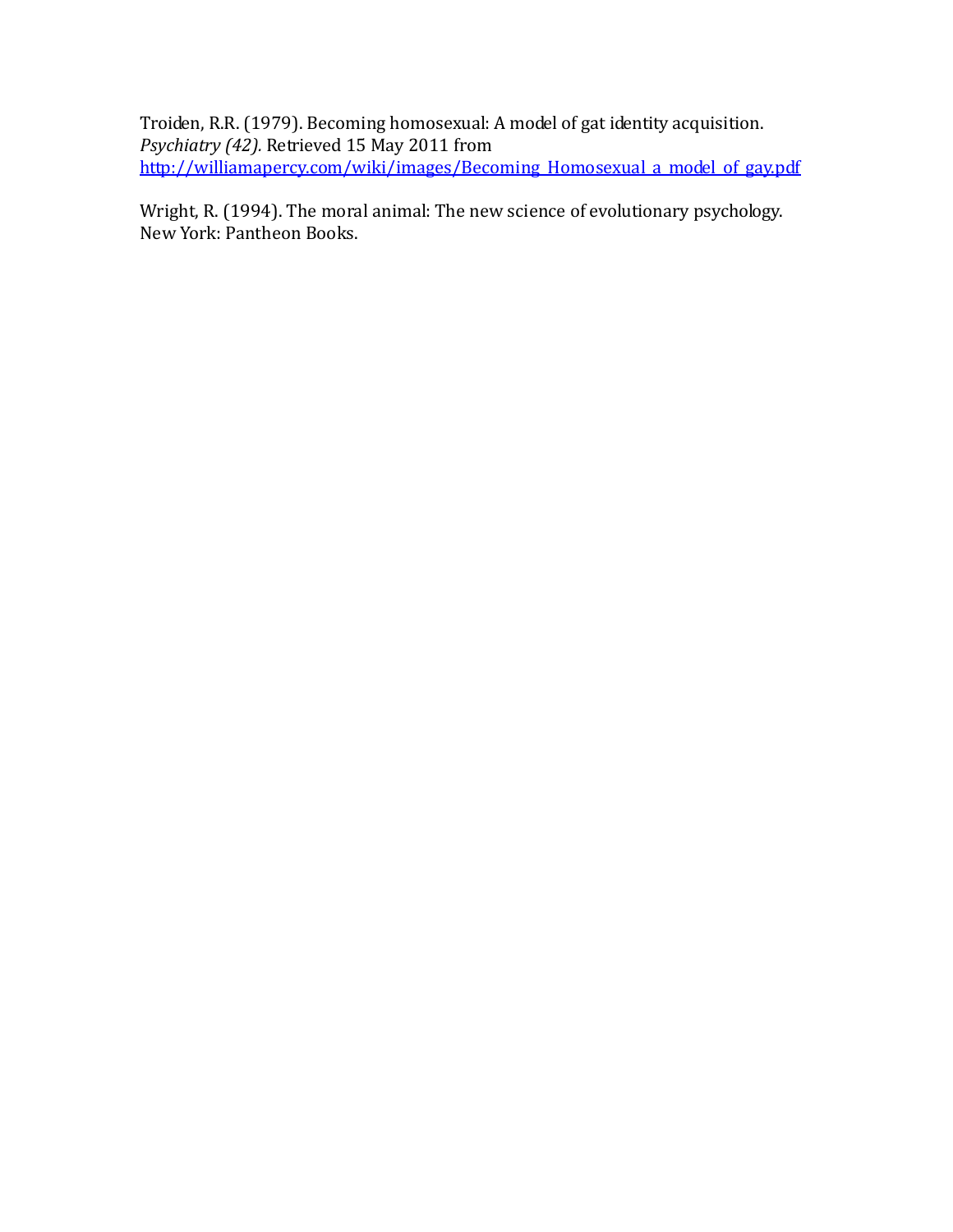# **Topics in Human Sexuality: Sexuality Across the Lifespan Adulthood/Male and Female Sexuality**

### **Introduction**

The development of sexuality is a lifelong process that begins in infancy. As we move from infancy to adolescence and adolescence to adulthood, there are many sexual milestones. While adolescent sexuality is a time in which sexual maturation, interest and experience surge, adult sexuality continues to be a time of sexual unfolding. It is during this time that people consolidate their sexual orientation and enter into their first mature, and often long term, sexual relationships. This movement towards mature sexuality also has a number of gender-specific issues as males and females often experience sexuality differently. As people age, these differences are often marked. In addition to young and middle age adults, the elderly are often an overlooked group when it comes to discussion of sexuality. Sexuality, however, continues well into what are often considered the golden years.

This course will review the development of sexuality using a lifespan perspective. It will focus on sexuality in adulthood and in the elderly. It will discuss physical and psychological milestones connected with adult sexuality.

### *Educational Objectives*

- 5. Discuss the process of attaining sexual maturity, including milestones
- 6. Compare and contrast remaining singles, getting married and cohabitating
- 7. Discuss sexuality in marriage including factors that lead to lack of marital satisfaction
- 8. Discuss marital or partnered sexuality including frequency of sexual intercourse, common sexual acts, and masturbation patterns
- 9. Review physical and emotional factors in sex after pregnancy.
- 10.Discuss infidelity, including statistics, behaviors, and risk factors.
- 11.Discuss factors related to aging.

### **Milestones in Adult Development**

As in many cultures, the United States has various norms for sexuality. Adolescence is a time when teens try on many "sexual hats" in order to determine what is sexually pleasing. In the adolescent years, most adolescents are not engaging in partnered sexual behavior; solo masturbation is the most prevalent teenage sexual activity with rates as high at 43% of males and 37% of females (NSSHB, 2010). In early adulthood, people move toward mature, adult sexuality. Hyde and DeLamater (2003) term this a period of sexual unfolding, and include several factors in this process.

First is the development of sexual orientation. It is estimated that 10% of people are exclusively homosexual (Elmore, 2006), making heterosexuality the more prevalent sexual orientation. According to a research by Chandra et al. (2011), who looked at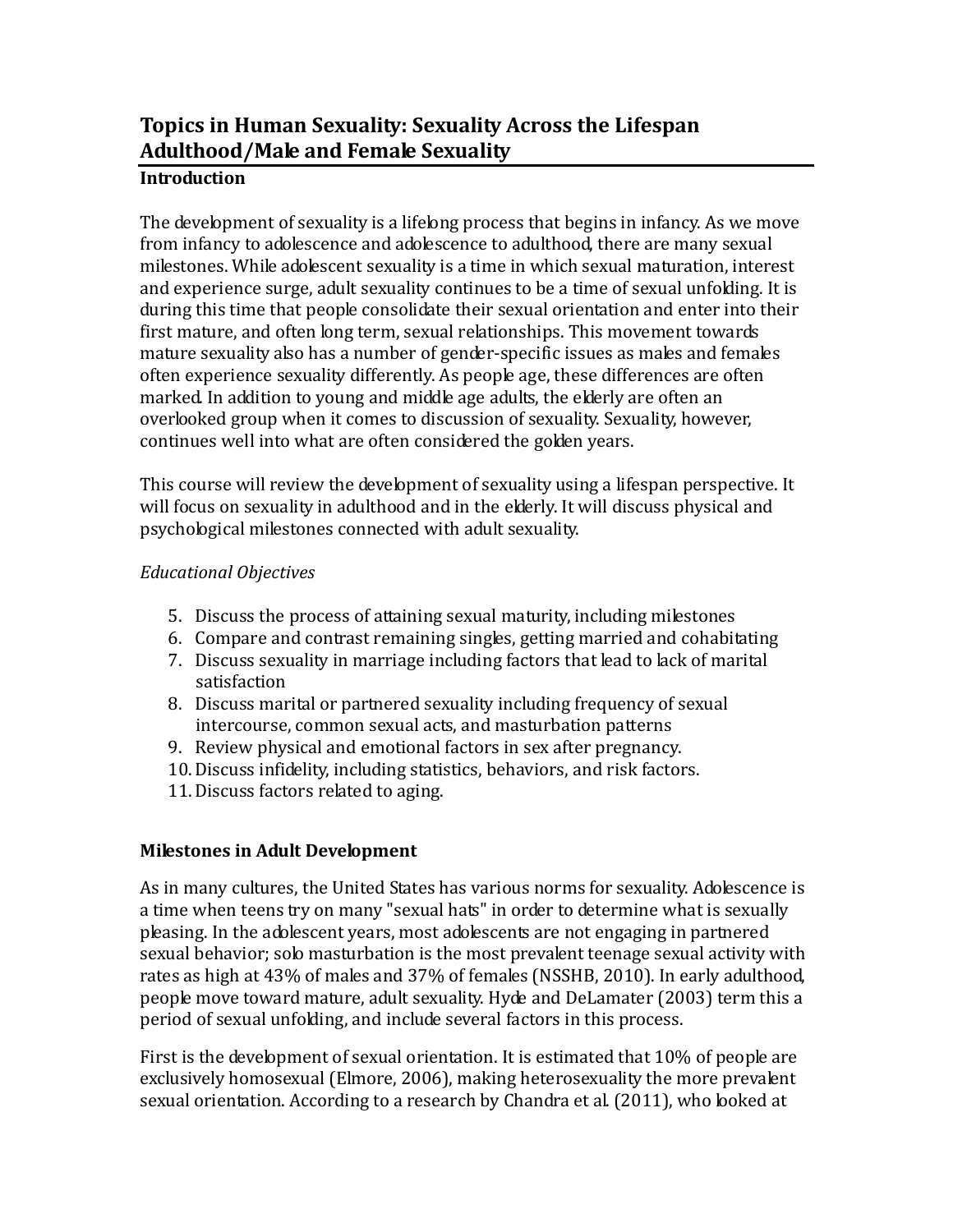sexual contacts by gender, about 4%–6% of males have had same-sex contact. For females, the percentage of people who have had same-sex contact ranges from about 4% to 11%–12%. It is likely that many people explore these feelings in early adulthood, but many do not act on them due to strong societal prohibitions against homosexuality. Men more than women seem to struggle with these societal norms. Hyperhetrosexuality an established part of the male role (Hyde & DeLamater, 2003) and homosexual feelings are often ignored as a result.

The trend towards more mature sexuality can be seen in data from a 2010 Kinsey survey. More than half the participants in the 2010 national sex survey ages 18-24 indicated that their most recent sexual partner was a casual or dating partner. For other age groups, the majority of study participants indicated that their most recent sexual partner was a relationship partner.

Another task of adult sexual development is learning sexual likes and dislikes and effectively communicating these to a partner (Hyde & DeLamater, 2003). This is often a process of sexual experimentation.

### **Singles, Marrieds and Cohabitators**

During adulthood, peoples choose to enter into intimate or sexual relationships or to remain uncoupled. The U.S. government defines marriage as a social union or contract between people that creates kinship. Marital relationships involve many components: legal, social, spiritual, economic and sexual. The institution of marriage predates recorded history, and has primarily been defined as a partnership between two people of the opposite gender.

A relatively new practice involves same-sex couples being granted the legal marital recognition as commonly used by mixed-sex couples. The federal government does not recognize same-sex marriage in the United States, but such marriages are recognized by some individual states. As of January 2010, 29 states had constitutional provisions restricting marriage to one man and one woman, while 12 others had laws "restricting marriage to one man and one woman."

The term *never married* refers to adults who have never been married. Thirty percent of Americans have never been married — the largest percentage in the past 60 years, according to the latest U.S. Census (2010). Among those ages 25 to 29, the nevermarrieds increased from 27% in 1986 to 47% in 2009.

Given these statistics, it appears that most people in our society do eventually marry. Prior to making a marital commitment, many young adults engage in a pattern of serial monogamy, dating one exclusive partner, ending the relationship, then dating another. Males 30-44 report an average of 6-8 female sexual partners in their lifetime, while females 30-44 report an average of 4 male sexual partners in their lifetime. 56% of American men and 30% of American women have had 5 or more sex partners in their lifetime (Mosher, Chandra, & Jones, 2005).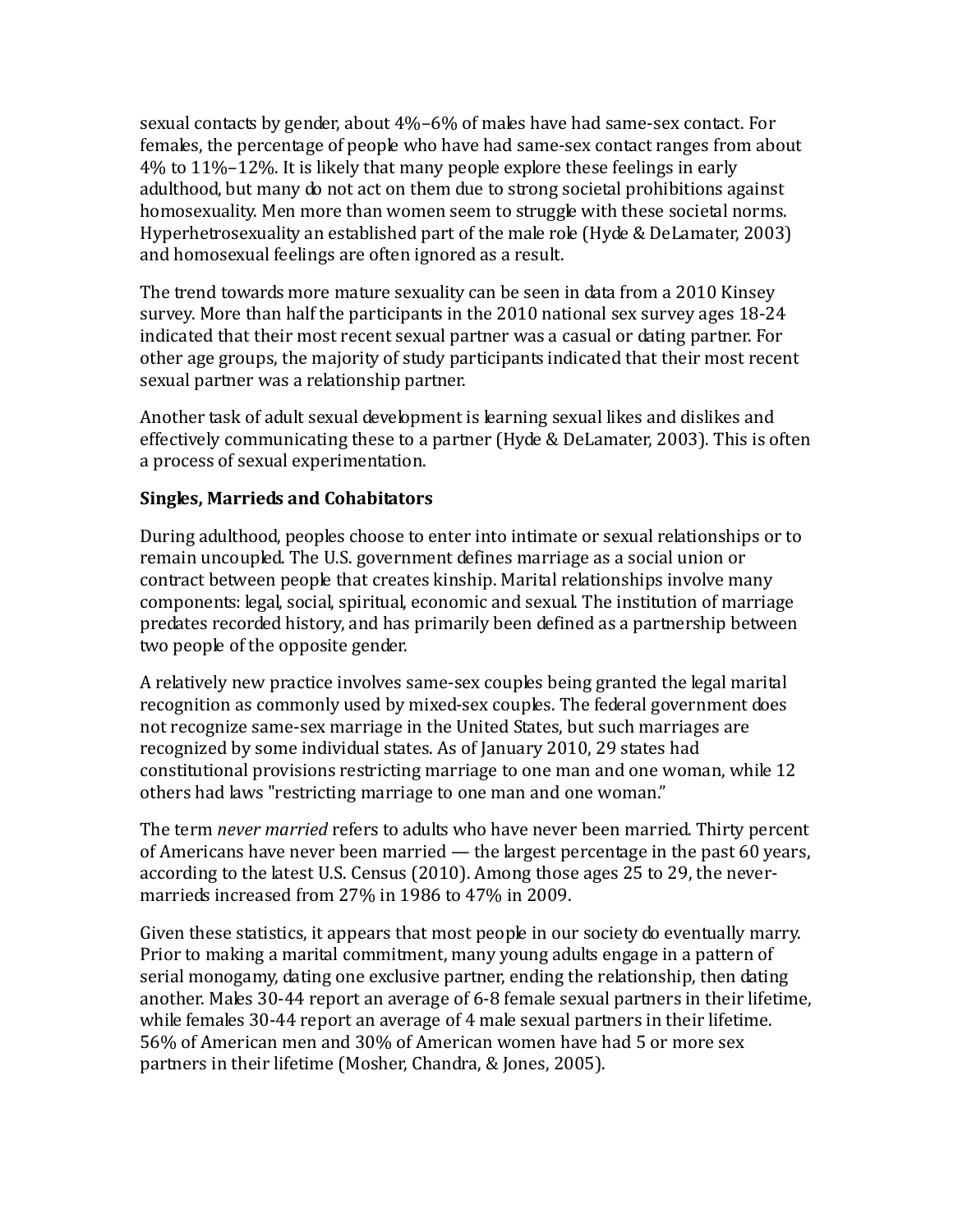There has been some change in dating patterns with the surge of Internet dating sites. This has vastly expanded the dating pool, which previously had included couples meeting through the introductions of family and friends and through institutions such as church and school.

In early adulthood, it is common for couples to experiment with commitment at varying degrees, such as from an exclusive dating relationship to living together. Cohabitation refers to an arrangement whereby two people decide to live together on a long-term basis in an emotionally or sexually intimate relationship. From a sexuality perspective, it is interesting that cohabitation is a public declaration of a sexual relationship (Hyde & DeLamater, 2003). Cohabitation has become more common, and is sometimes an end to itself and not a precursor to marriage.

Cohabitators do appear to engage in sexual behavior with more frequency than married persons. A sample of 7,000 adults found that married couples had sexual intercourse 8 to 11 times per month while those who lived together engaged in sexual intercourse 11 to 13 times per month (Call et al., 1995).

### **Sex and the Married Couple**

#### *Case Vignette*

*Kevin and Marie, ages 28 and 26 respectively, have been married for 7 years and are seeking marital counseling. In assessing their degree of intimacy, Dr. Janey found that a frequent source of conflict between the couple was what Kevin viewed as a rejection. The couple reported engaging in sexual intercourse approximately once a week; Kevin, however, felt that anything less that 2-3 times per week was insufficient and a cause of the other problems in the marriage. How much is "normal," asks Kevin.*

Questions such as this are a frequent source of discussion in marital as well as individual counseling. Although it is difficult to identify a norm, it appears that engagement in sexual intercourse is mediated by age (see chart below). As would be expected, frequency declines as both men and women get older. The explanation for this is both biological, such as decrease in vaginal lubrication and poor health, and psychological, habituation to sex with the same partner. As with the case vignette, research has found that sexual inactivity has been associated with unhappiness in the marriage (Donnelly, 1993; Huston et al., 1996). Sexual dissatisfaction is associated with increased risk of divorce and relationship dissolution. (Karney, 1995).

A large-scale study by Donnelly (1993) analyzed marital sexuality. Donnelly interviewed 6,029 married people to determine which factors are related to sexually inactive marriages and if sexually inactive marriages are less happy and satisfying than those with sexual activity. Donnelly measured nineteen independent variables including: life satisfaction, religious fundamentalism, gender role traditionality, individualism, marital interaction variables, and marital happiness. She found that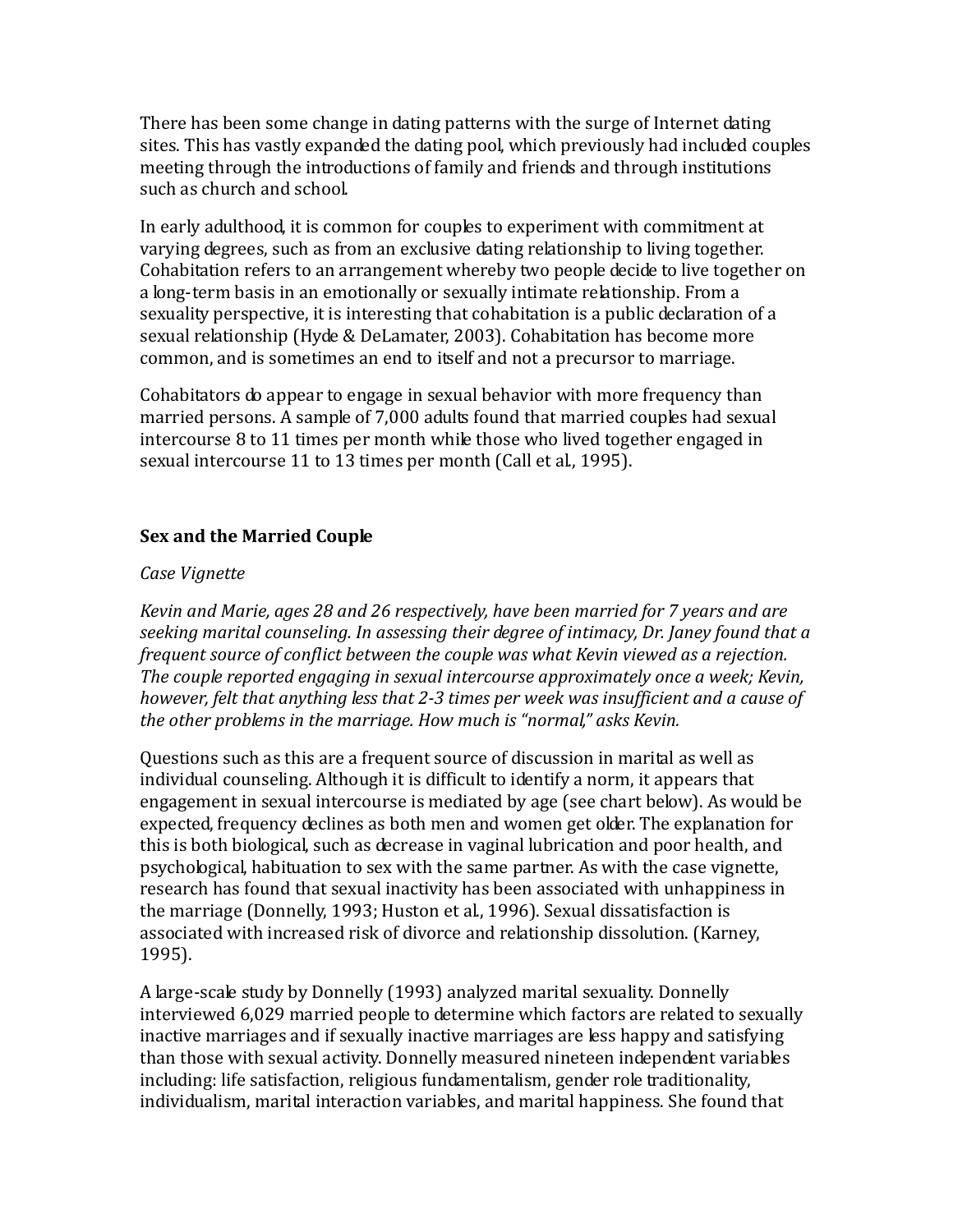the lower the marital happiness and shared activity, the greater the chance of sexual inactivity and separation. Sexual inactivity was found to be associated with old age, the presence of small children, poor health, and in males, duration of marriage. Sexually inactive marriages are not happy, therefore, are not satisfying marriages.

Another study of married couples found age and marital satisfaction to be the two variables most associated with amount of sex. As couples age, they engage in sex less frequently with half of couples age 65-75 still engaging in sex, but less than one fourth of couples over 75 still sexually active. Across all ages couples that reported higher levels of marital satisfaction also reported higher frequencies of sex. (Call, 1995).

The results of a large-scale study of married men and women is reported below.

### 18-24 25-29 30-39 40-49 50-59 60-69 70+ Not in past year | 4.2 | 1.6 | 4.5 | 9.1 | 20.6 | 33.9 | 54.2 A few times per year to monthly 12.5 9.3 15.6 16.2 25.0 21.2 24.2 A few times per month to weekly 30.0 36.4 32.5 24.1 31.8 20.5 63.2 2-3 times per week 26.0 27.1 39.0 25.3 18.8 38.6 0.0<br>4 or more times per 10.0 6.3 6.5 11.5 4.7 2.3 0.0 4 or more times per week  $10.0 \begin{array}{|l} \end{array}$  6.3  $\begin{array}{|l} \end{array}$  6.5  $\begin{array}{|l} \end{array}$  11.5  $\begin{array}{|l} \end{array}$  4.7  $\begin{array}{|l} \end{array}$  2.3  $\begin{array}{|l} \end{array}$  0.0

### Kinsey Institute (NSSHB, 2010)

Percentage of Married Men Reporting Frequency of Vaginal Sex, N=2396 Age Group

### Percentage of Married Women Reporting Frequency of Vaginal Sex, N=2393 Age Group

|                     | 18-24 | $25 - 29$ | 30-39 | 40-49 | 50-59 | 60-69 | $70+$ |
|---------------------|-------|-----------|-------|-------|-------|-------|-------|
|                     |       |           |       |       |       |       |       |
| Not in past year    | 11.8  | 3.5       | 6.5   | 8.1   | 22.0  | 37.0  | 53.5  |
| A few times per     | 14.7  | 11.6      | 16.3  | 21.7  | 23.7  | 20.0  | 25.4  |
| year to monthly     |       |           |       |       |       |       |       |
| A few times per     | 14.7  | 47.7      | 50.2  | 46.6  | 36.2  | 35.9  | 18.3  |
| month to weekly     |       |           |       |       |       |       |       |
| 2-3 times per week  | 35.3  | 35.2      | 21.9  | 20.8  | 16.9  | 6.2   | 1.4   |
| 4 or more times per | 23.5  | 2.0       | 5.1   | 2.7   | 1.1   | 0.0   | 1.4   |
| week                |       |           |       |       |       |       |       |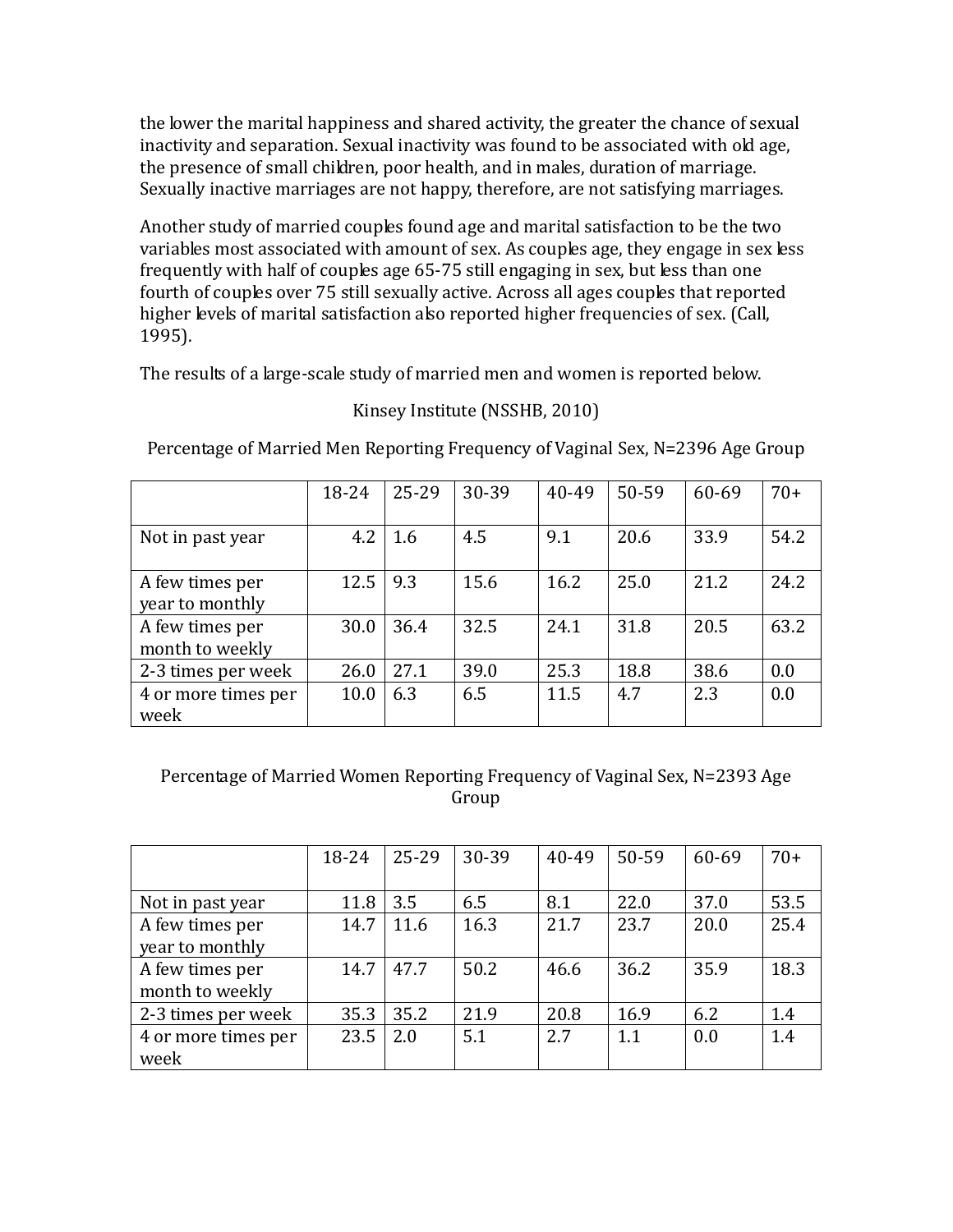### **Marital and Partnered Sexuality**

The chart above describes the frequency of vaginal sexual intercourse. According to the National Survey of Sexual Health and Behavior (NSSHB), there is much variability in the sexual repertoires of U.S. adults, with more than 40 combinations of sexual activity described at adults' most recent sexual contact. It is rare that adult men and women engage in just one sex act when they have sex. While vaginal intercourse is still the most common sexual behavior reported by adults, many sexual events do not involve intercourse and include only partnered masturbation or oral sex (NSSHB, 2010). Determining what marital sexuality will be like has sometimes been described as a "mating dance," or as the process of "negotiating sex."

### *Sexual Practices*

So what is "having sex"? In a recent study at The Kinsey Institute, nearly 45% of participants considered performing manual-genital stimulation to be "having sex," 71% considered performing oral sex to be "sex," 80.8% for anal-genital intercourse. Considerations of "sex" also varied depending on whether or not a condom was used, female or male orgasm, and if the respondent was performing or receiving the stimulation (NSSHB, 2010).

One sexual behavior that is often considered to be more taboo is anal intercourse. Part of the taboo concerns the perception that anal sex is generally a homosexual act. Anal sex commonly refers to the sex act involving insertion of the penis into the anus of a sexual partner. The term can also include other sexual acts involving the anus, anilingus (anal–oral sex). Anal sex it is not rare, although it is reported by fewer women than other partnered sex behavior. Partnered women in the age groups between 18-49 are significantly more likely to report having anal sex (NSSHB, 2010).

#### *Masturbation*

While many people think that the trend to mature sexuality means that masturbation is unusual in adulthood, this is not the case. Many people masturbate, even while they are married and have access to consexual sex. This behavior is normal, but can sometimes be kept secret due to feelings of guilt. According to one study of the masturbation habits of men and women, nearly 85% of men and 45% of women who were living with a sexual partner reported masturbating by themselves in the past year (Laumann, Gagnon, Michael, Michaels, 1994). Masturbation, then, appears to be a healthy sexual outlet.

Within relationships, another pattern involves partnered or mutual masturbation. Mutual masturbation is a sexual act where two or more people stimulate themselves or one another sexually, usually with the hands. Across all age groups, partnered women are significantly more likely to report having engaged in partnered masturbation as compared to nonpartnered women (NSSHB, 2010).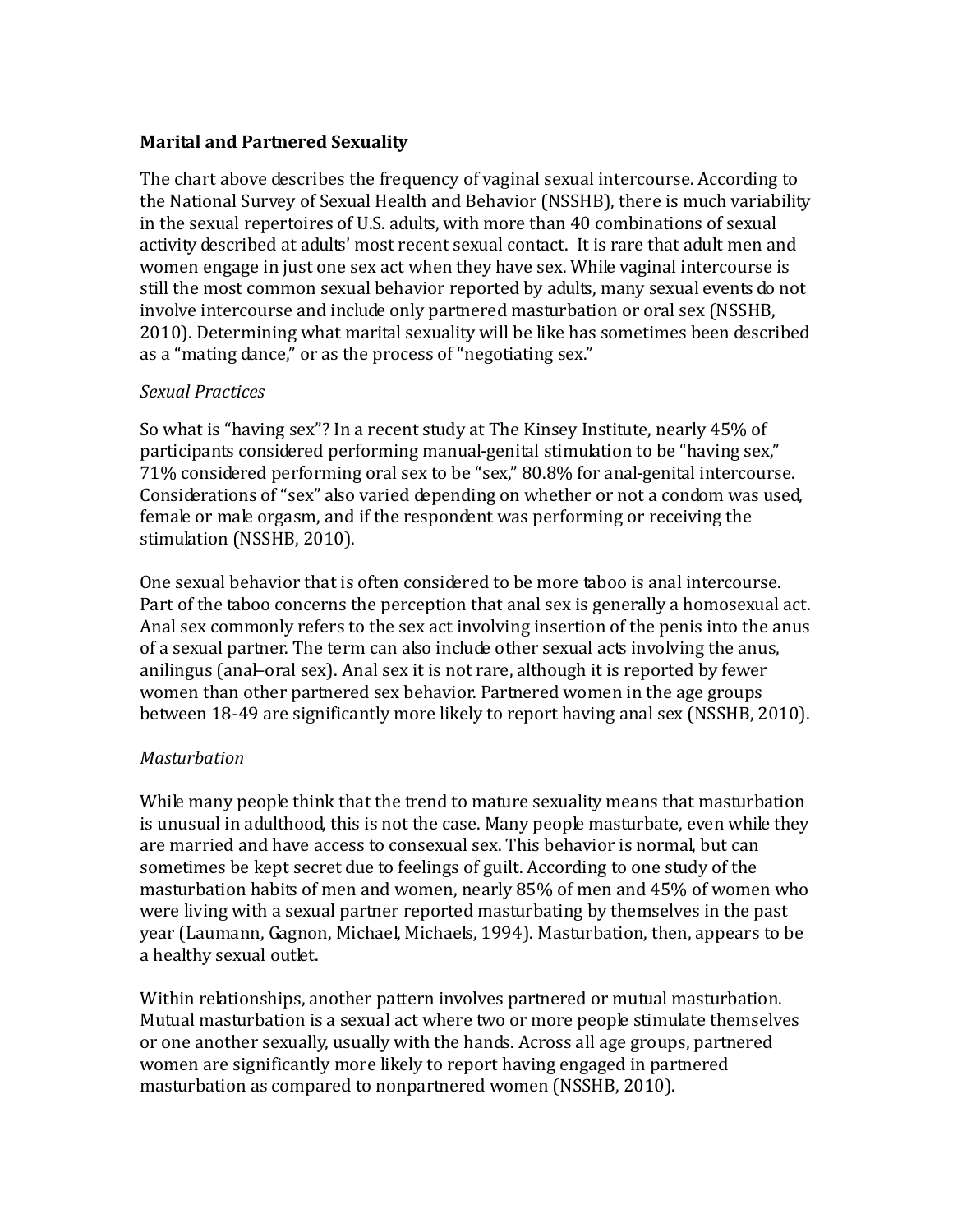### **Changes in Sexual Patterns**

#### *Case Vignette*

*Sarah and John are presenting for counseling. John feels like his whole world his turned upside down following the birth of his son, who is now 8 months old. "Sarah and I used to be so close, and had a great sex life," he says. "Since the baby has been born we've had sex a total of one time. She's just not interested."*

Within marriage and partnerships, there are changes in sexual patterns. There is often a decrease in the number of sexual encounters due to habituation  $\Box$ couples becoming accustomed to one another sexually, which results in decreased interest in sex.

#### *Pregnancy*

Another time in which there is much change in sexual patterns is following a pregnancy. These changes are at least initially motivated by physical parameters, but may also be psychological.

After pregnancy, sexual contact is often delayed for several weeks or months, and may be difficult and painful for women. Injury to the perineum or episiotomy are common reasons, as is vaginal dryness may occur following giving birth for about three months due to hormonal changes. Women who breast-feed are more likely to report painful sex and reduced libido, both due to hormonal changes such as a reduction in levels of estrogen. A water-soluble lubricant, such as K-Y jelly or AstroGlide, may be helpful in reducing dryness and discomfort. Although sexual activity other than intercourse is possible sooner, some women experience a prolonged loss of sexual desire after giving birth. Although this is not uncommon, it is always advisable to consult with a physician.

### **Infidelity**

### *Case Vignette*

*Joslyn and Eric have been married for 8 years. Joslyn has recently noticed that Eric has become more distant. She was shocked to find that he had been exchanging text messages with a female co-worker. Although Eric denies that the relationship was in any way physical, Joslyn feels angry and hurt. She expresses uncertainty that she will be able to move past her feelings of betrayal.*

Within intimate, partnered, and marital relationships, there is generally a belief in the exclusivity of the relationship, particularly sexual exclusivity. Infidelity is a breach of this expectation. Infidelity tests relationships and results in feelings of betrayal and mistrust. In our culture there is also a strong prohibition against infidelity, which includes both sexual breaches and emotional unfaithfulness. Smith (1994) surveyed Americans about infidelity and found that 90% of the general public agree that it is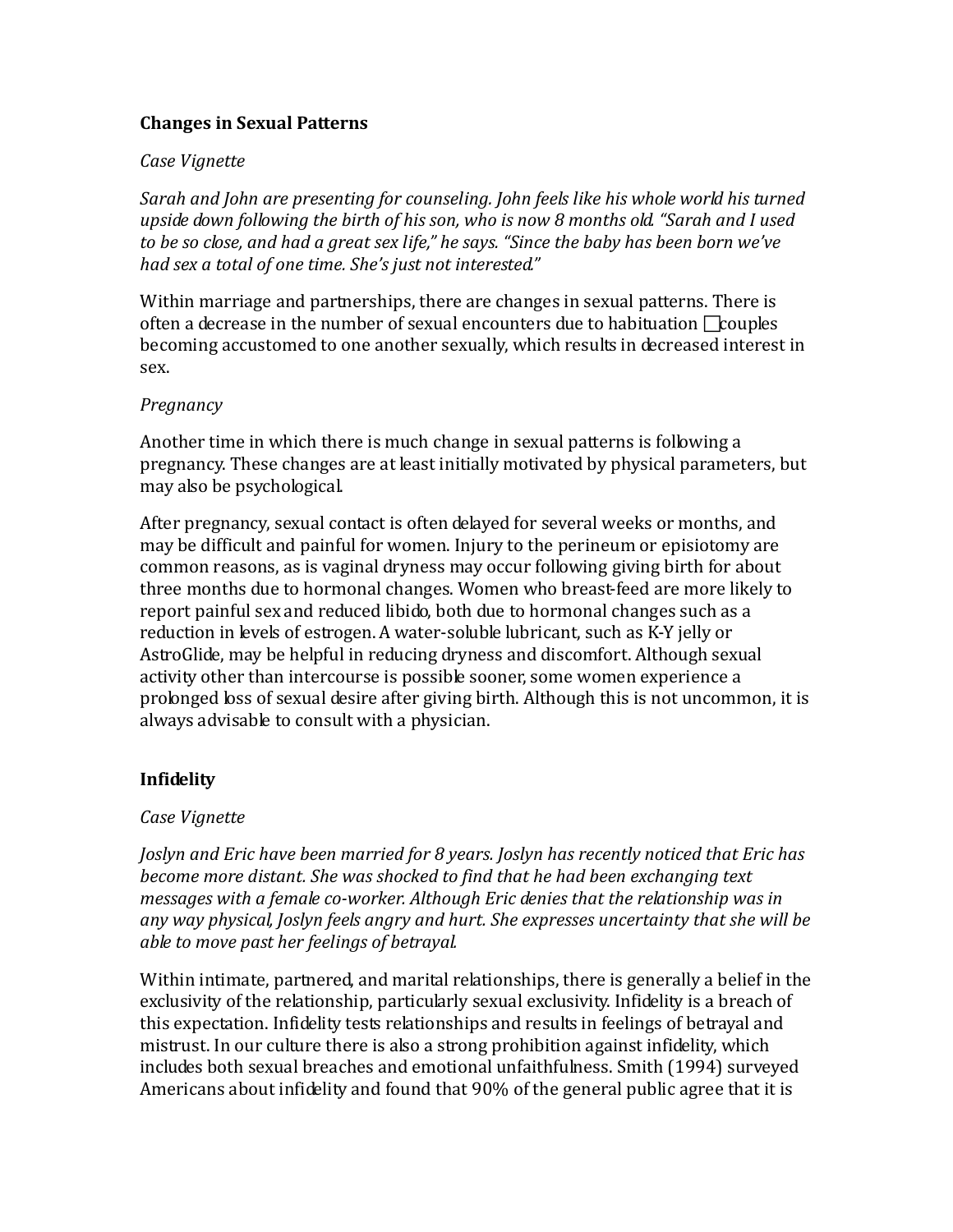"always" or "almost always" wrong for a married person to engage in extramarital sex. The prohibition against infidelity also extends across cultures. Betzig (1989), for example, found Infidelity to be the most cited cause of divorce in over 150 cultures. Within the counseling relationship, many couples seeking counseling are presenting due to one partner's unfaithfulness.

How common is infidelity? Two studies of extramarital sex found similar statistics: approximately 20-25% of men and 10-15% of women engage in extramarital sex at least once during their marriage (Laumann, 1994; Wiederman, 1997). These studies did not include a sampling of cohabitating individuals. Treas and Giesen (2000) looked at infidelity among couples that are married or living together in a partnered relationship. The researchers found that 11% of adults who have ever been married or cohabited have been unfaithful to their partner (Treas & Giesen, 2000).

### *The faces of infidelity*

There is some variability in what is considered infidelity. Certainly, sexual contact outside of a marital or partnered relationship is considered infidelity (except, of course, if the couple has the understanding that that is acceptable to both of them, such as in the case of an "open" marriage). There is less consensus, however, about other things that may be considered infidelity.

One such argument involves the idea of emotional infidelity  $\Box$  emotional involvement with another person, which leads to the channeling of emotional resources, such as time and attention, to someone else.

Another area that leads to disagreement is the use by one partner of pornography. This has become a particular concern in the age of the Internet. In a recent national study of Internet pornography, 14% of people reported having used a sexually explicit website ever, men more so than women. 25% of men reported visiting a pornographic site in the previous 30 days; 4% of women reported visiting pornographic sites in the same timeframe. (Buzzell, 2005). Additionally Mitchell et al. (2005) found that overuse, pornography, infidelity, and risky behaviors are among the most frequently treated Internet-related problems by mental health professionals. Although these areas are ones that merit further study, such statistics cannot be ignored.

### *Factors that contribute to infidelity*

Infidelity is influenced by many social and demographic factors. (Treas & Giesen, 2000) looked at these factors in a recent study. These researchers attempted to determine why some people are sexually exclusive while others have sex with someone besides their mate. Previous research had linked personal values, sexual opportunities, and quality of the marital relationship to extramartial sex. Treas and Giesen (2000) conducted a national survey of married and cohabitating couples. The researchers found that there is a higher likelihood of sexual infidelity among those with stronger sexual interests, more permissive sexual values, lower subjective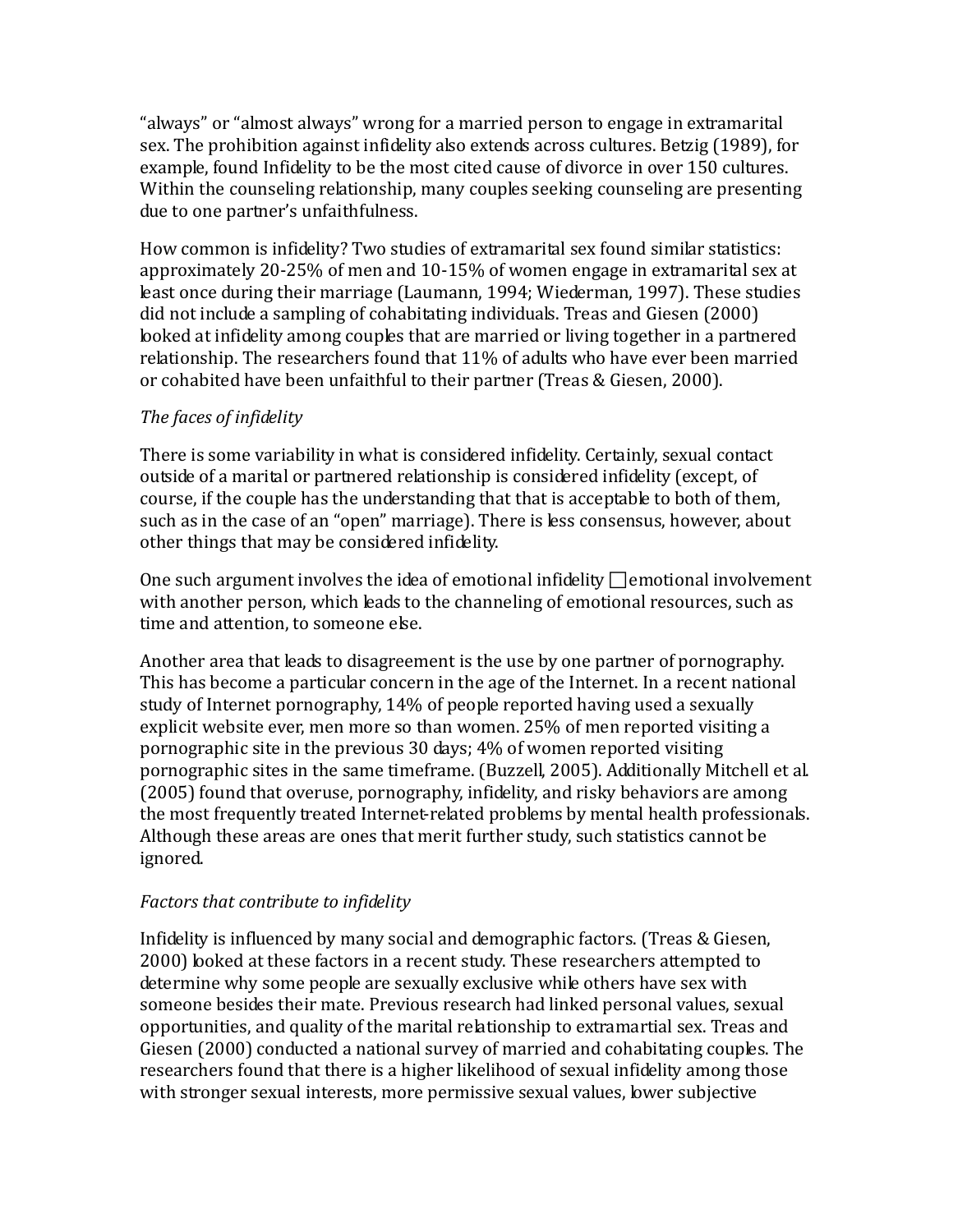satisfaction with their union, weaker network ties to partner, and greater sexual opportunities. Infidelity was also associated with having been part of a couple for a long time; having had a high number of prior sex partners and being male.

#### **Sexuality and Aging**

#### *Case Vignette*

*Benjamin, age 74, and Jeanette, age 66, have been married for 47 years. They have weathered many challenges during this time, but are now really struggling. Their sex life, which had been mutually satisfying, has deteriorated due to Benjamin's impotence. Although Jeanette has been patient, she is upset that her proud husband will not tell him doctor about the problem.*

Sexuality occurs across the lifespan. Although there is some decline in the frequency of sexual contact as men and women age, many older men and women continue to be sexual (see the chart below). Many of the issues previously discussed, such as sexual communication issues and relational problems, apply to aging people. There are, however, specific, aging related issues that require some adaptation. While these do not apply to all older adults, it is helpful to understand some of the physical and psychological changes associated with aging.

#### Kinsey Institute

| Frequency                | Men $50-80+$ | Women 50-80+ |
|--------------------------|--------------|--------------|
| Not in past year         | 46.4         | 58.0         |
| A few times per year     | 17.8         | 13.5         |
| 2 or 3 times per week    | 24.6         | 20.3         |
| A few times per month    | 10.2         | 6.8          |
| 4 or more times per week | 0.9          |              |

#### Frequency of Sexual Intercourse

People over 50 are the fastest growing segment of the U.S. population. According to a recent factsheet on aging, the number of Americans age 55 and older will almost double between now and 2030 – from 60 million today to 107.6 million as Baby Boomers reach retirement age.

The current population of older adults is one of the most highly educated and financially sound groups in history. It is also a very active group: nearly half of all Americans age 55 and over volunteered at least once in the past year. Even among those age 75 and older, 43 percent had volunteered at some point in the previous year. Older Americans no longer see retirement as an "endless vacation," but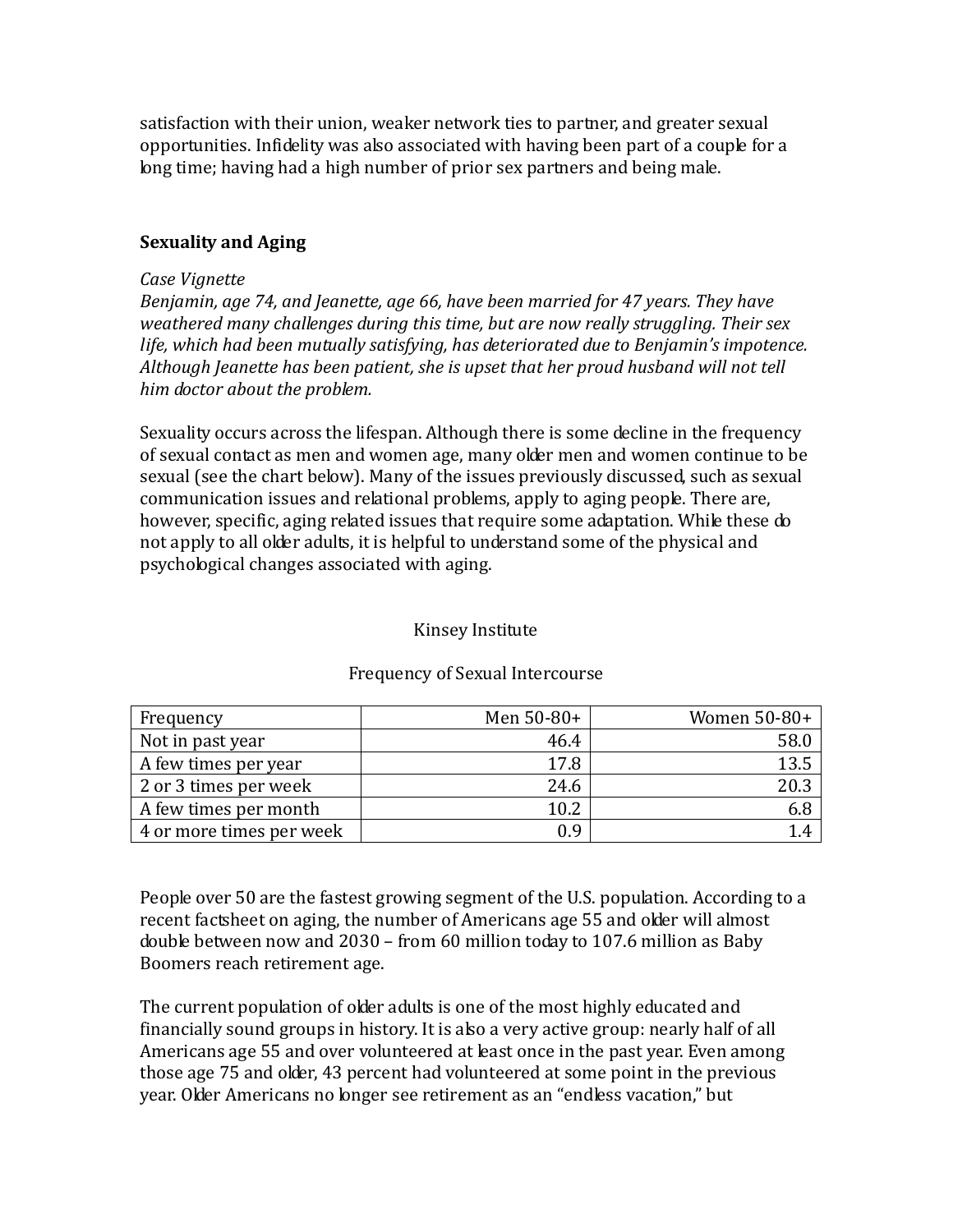increasingly as an active, engaged phase of life that includes work and public service (Fact Sheet on Aging, Experience Corps[, http://www.experiencecorps.org\)](http://www.experiencecorps.org/).

Although this is clearly a vibrant group of men and women, there are certain aspects of aging that can negatively affect sexual interest, activity and satisfaction. Among these factors are losses, changes in body image, changed living arrangements and physical changes associated with aging.

### *Psychological Changes*

### Societal Prohibitions against Sexuality/Reactions to Aging

Ageism extends to our beliefs about sexuality. Older adults are often indirectly told that sexuality is for the young. Images in the media equate sexuality with youth. Sexual attractiveness, then, is often connected with the young. For women in particular there is a sexual double standard. Men are often thought to maintain their sexual activity, while older women are not. Sexually appealing women are depicted as young, and the importance of maintaining youth is supported by cosmetics that hide gray hair, wrinkles, etc. Women then are more prone to developing concerns about the physical aspects of aging, such as drooping breasts, weight gain, etc. There has been a rise in the number of late stage eating disorders, and these body image issues play a role in the increase. Body image, of course, affects sexuality (Crooks & Baur, 2000).

### Loss of a Partner

Loss of a partner is a life crisis that many men and women will face over the course of their lifetime. Although people react to this crisis in many ways, some eschewing further relationships and some open to them. Women statistically have a longer life expectancy than men. More men than women, however, go on to remarry. One problem sometimes seen in this situation is the aptly named "widowers syndrome" in which a man can become sexually aroused by a new partner but cannot maintain an erection (Rossi, 1999) and which is often a result of survivor's guilt. Women can experience the same problem.

### *Changes in Living Environment*

With increasing medical needs, many elderly people need to enter nursing homes or assisted living facilities. These environments often fail to address the sexual needs of older men and women. There may be restrictions on behavior or the inability to live with a spouse or partner. There are sometimes similar issues when an aging parent goes to live with a child. These issues need to be considered in making choices about living situations.

### *Physical Changes*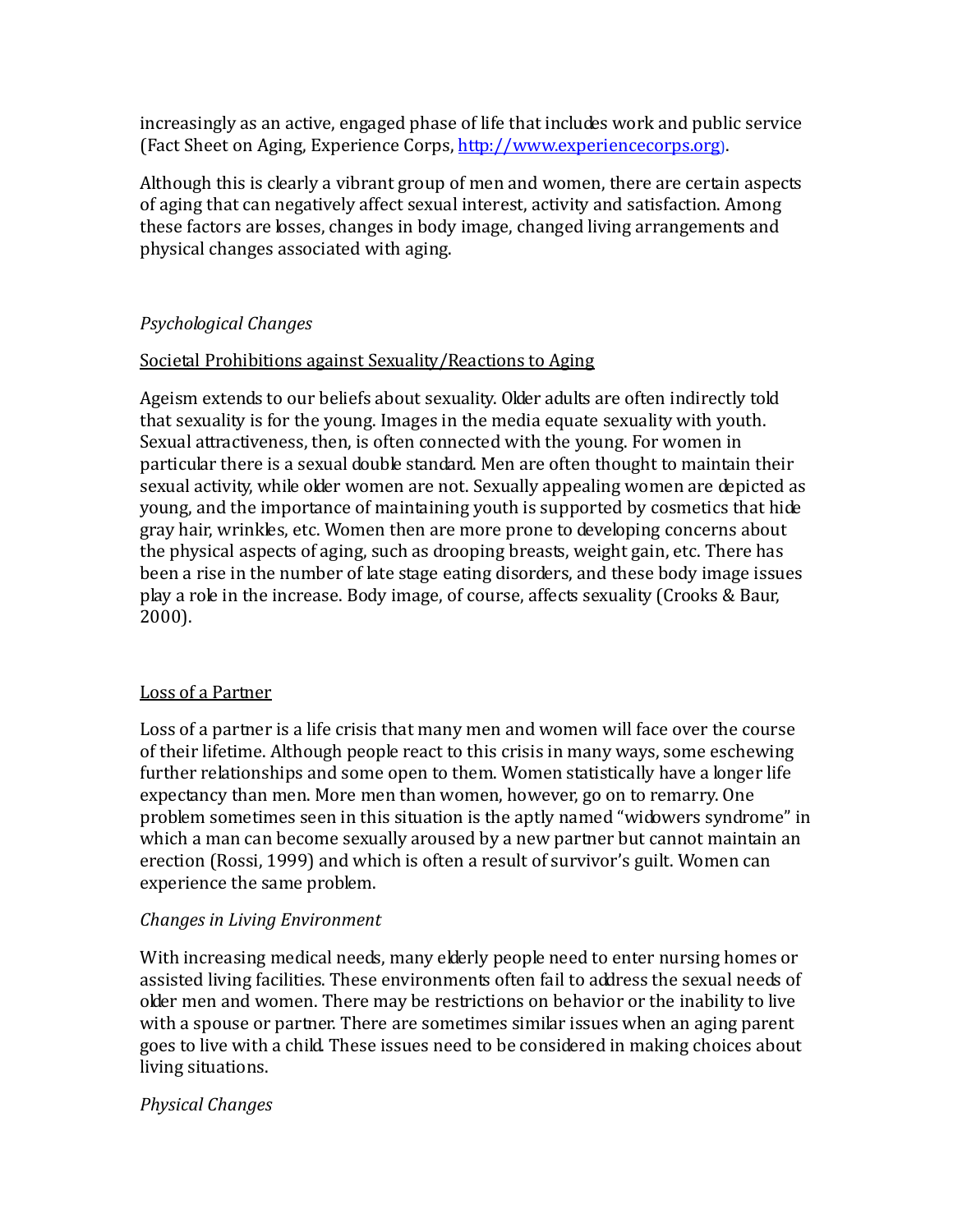There are many physical changes associated with healthy aging which are described below. Additionally there are illnesses that may limit a person's ability to relate sexually.

Physical Changes in Women (Zeiss & Kasi-Godley, 2001)

- Reduced levels of hormones (estrogen, progesterone, androgen)
- Thinning of vaginal walls
- Decreased vaginal lubrication
- Changes in the labia, making penetration more difficult
- Reduction in vaginal contractions

Physical Changes in Men (Zeiss & Kasi-Godley, 2001)

Reduced levels of hormones (testerone)

Decreased firmness during erections

Reduction in amount of ejaculate

Longer refractory period

Need for more direct stimulation to support erection

### **References**

Alderson, K. Lahey, K.A. (2004). *Same-Sex Marriage: The Personal and the Political*. New York: Insomniac Press.

Anderson, L.K., Anderson, P.A., & Afifi, W.A. (2007). *Close encounters: Communication in relationships.* Thousand Oaks, CA: Sage Publications.

Betzig, L. (1989). "Causes of conjugal dissolution: A cross-cultural study." *Current Anthropology* 30(5): 654-676.

Chandra A., Mosher W.D., Copen C. & Sionean C. (2011). Sexual behavior, sexual attraction, and sexual identity in the United States: Data from the 2006–2008 National Survey of Family Growth. *National health statistics reports* (36). Hyattsville, MD: National Center for Health Statistics.

Crooks, R. & Baur, K. (2002). *Our sexuality.* (8th edition). Pacific Grove, CA: Brooks Cole.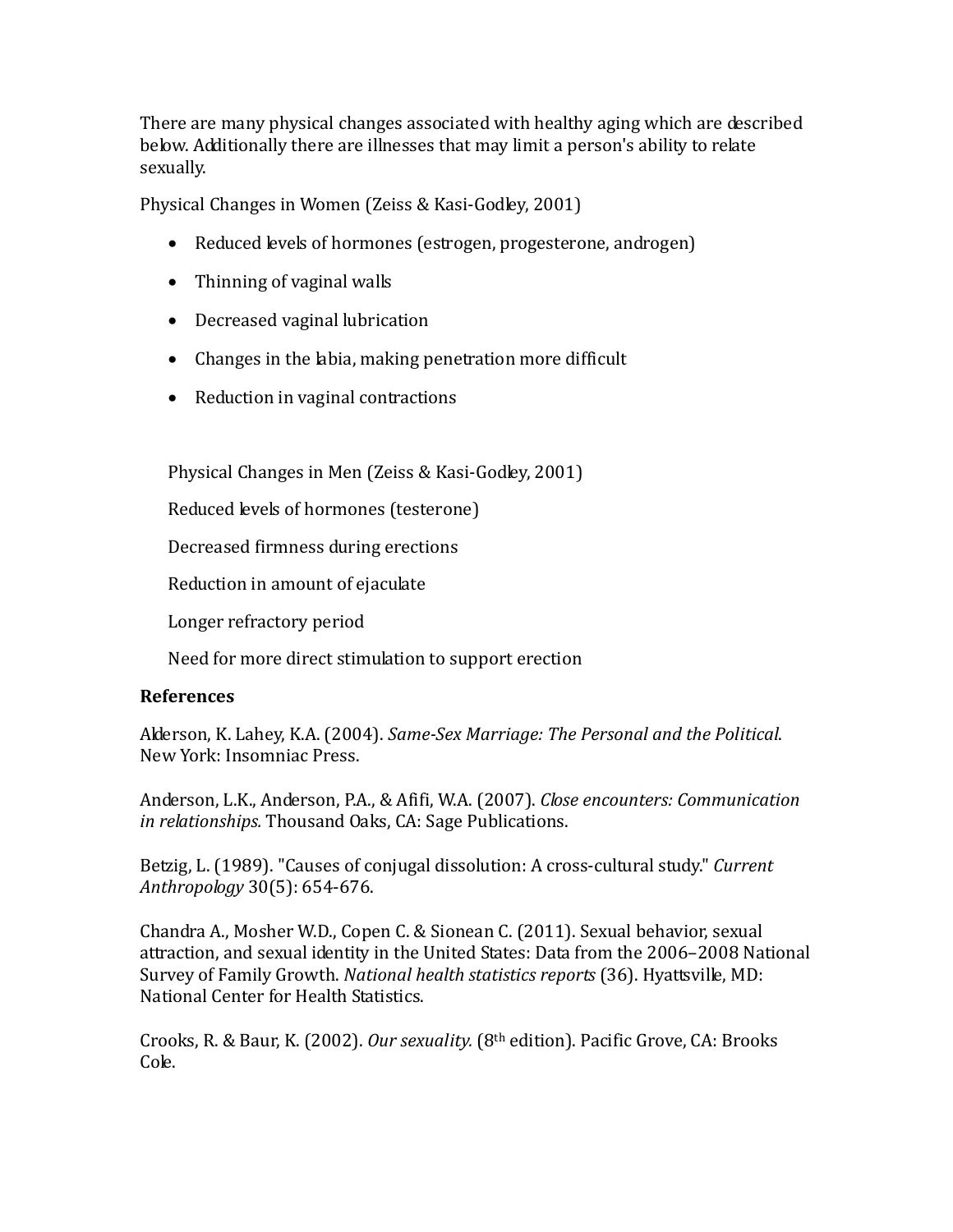Donnelly, Denise A. (1993). Sexually inactive marriages. *The Journal of Sex Research, 30(2),* 171-179.

Elmore, L.A. (2006). *The development of sexual orientation: A teaching resource*. Office of Teaching Resources in Psychology Online**.** 

Fact Sheet on Aging, Experience Corps (n.d.) Retrieved August 4, 2011 from [http://www.experiencecorps.org](http://www.experiencecorps.org/)

Huston, Ted L. & Vangelisti Anita L. (1991). Socioemotional behavior and satisfaction in marital relationships: A longitudinal study. *Journal of Personality and Social Psychology, 61(5),* 721-733.

Hyde, J.S. & DeLamater, J.D. (2003). *Understanding human sexuality*. New York: McGraw Hill.

Karney, B. R. and T. N. Bradbury (1995). "The longitudinal course of marital quality and stability: A review of theory, methods, and research " *Psychological Bulletin* 118(1): 3-34.

Kinsey, A.C. (1948/1998). *Sexual behavior in the human male*. Philadelphia: W.B. Saunders; Bloomington, IN: Indiana U. Press.

Kinsey, Alfred C. et al. (1953/1998). *Sexual Behavior in the human female.*  Philadelphia: W.B. Saunders; Bloomington, IN: Indiana U. Press.

Laumann, E., Gagnon, J.H., Michael, R.T., and Michaels, S. The Social Organization of Sexuality: Sexual Practices in the United States. 1994. Chicago: University of Chicago Press (Also reported in the companion volume, Michael et al, *Sex in America: A Definitive Survey*, 1994).

Matthews, R. & Matthews, A.M. (1986) Infertility and involuntary childlessness: The transition to nonparenthood. *Journal of Marriage & Family* 48: 641-649.

Mitchell, K. J., K. A. Becker-Blease, et al. (2005). "Inventory of problematic internet experiences encountered in clinical practice." *Professional Psychology: Research and Practice* 36(5): 498-509.

Mosher WD, Chandra A, Jones J. Sexual behavior and selected health measures: Men and women 15–44 years of age, United States, 2002. *Advance data from vital and health statistics*; no 362. Hyattsville, MD: National Center for Health Statistics. 2005.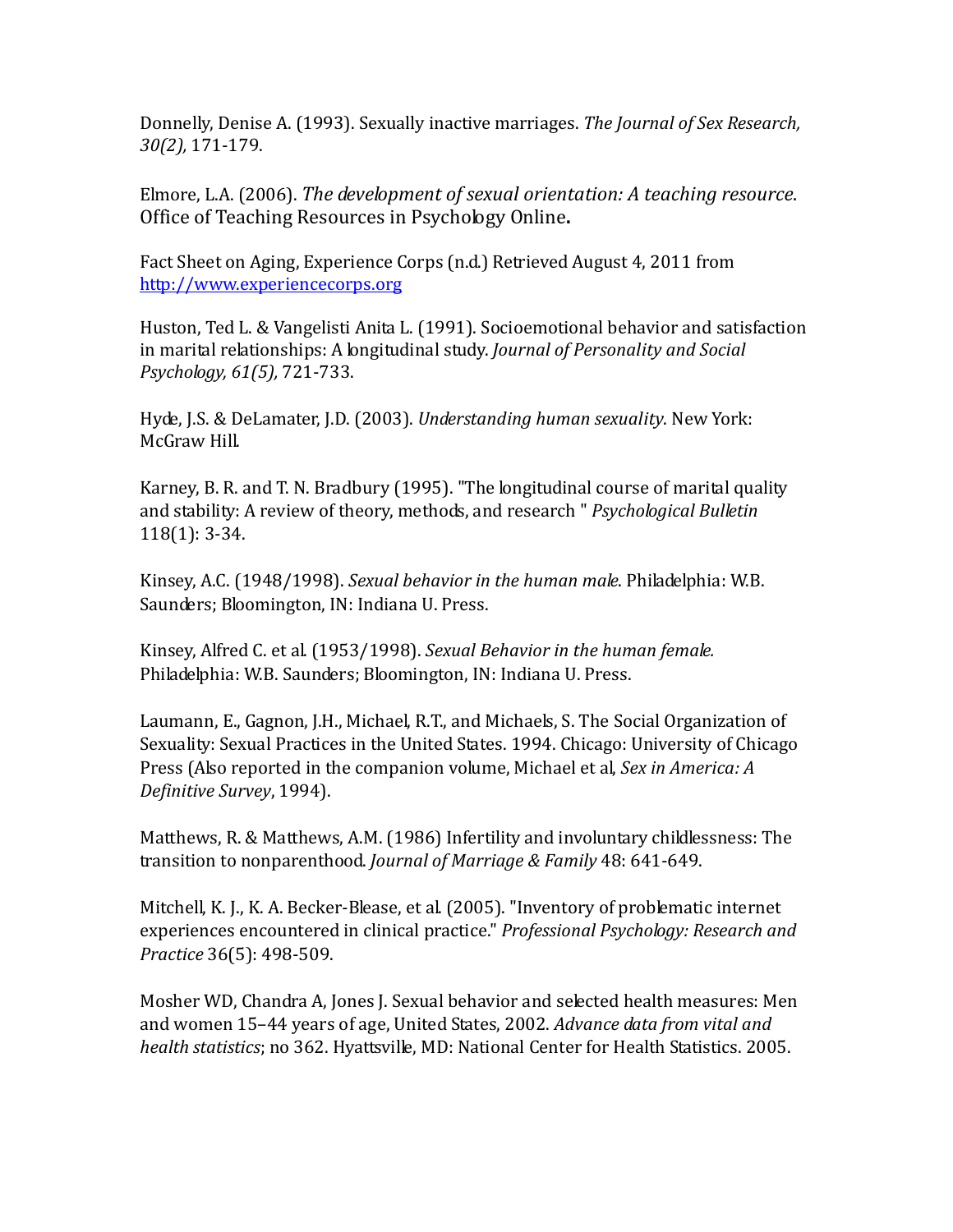National Survey of Sexual Health and Behavior (NSSHB) (2010). *Findings from the National Survey of Sexual Health and Behavior, Centre for Sexual Health Promotion, Indiana University*. *Journal of Sexual Medicine*, Vol. 7, Supplement 5.

### **11. Rossi, A.S. (1999).** *Sexuality across the life course***. Chicago, IL: University of Chicago Press.**

Treas, J & Gieden, D (2000). Sexual infidelity among married and cohabiting Americans. *Journal of Marriage and the Family*, 62(1), pp. 48-60.

Wiederman, M. W. (1997). "Extramarital sex: Prevalence and correlates in a National Survey." *Journal of Sex Research* 34(2): 167-174.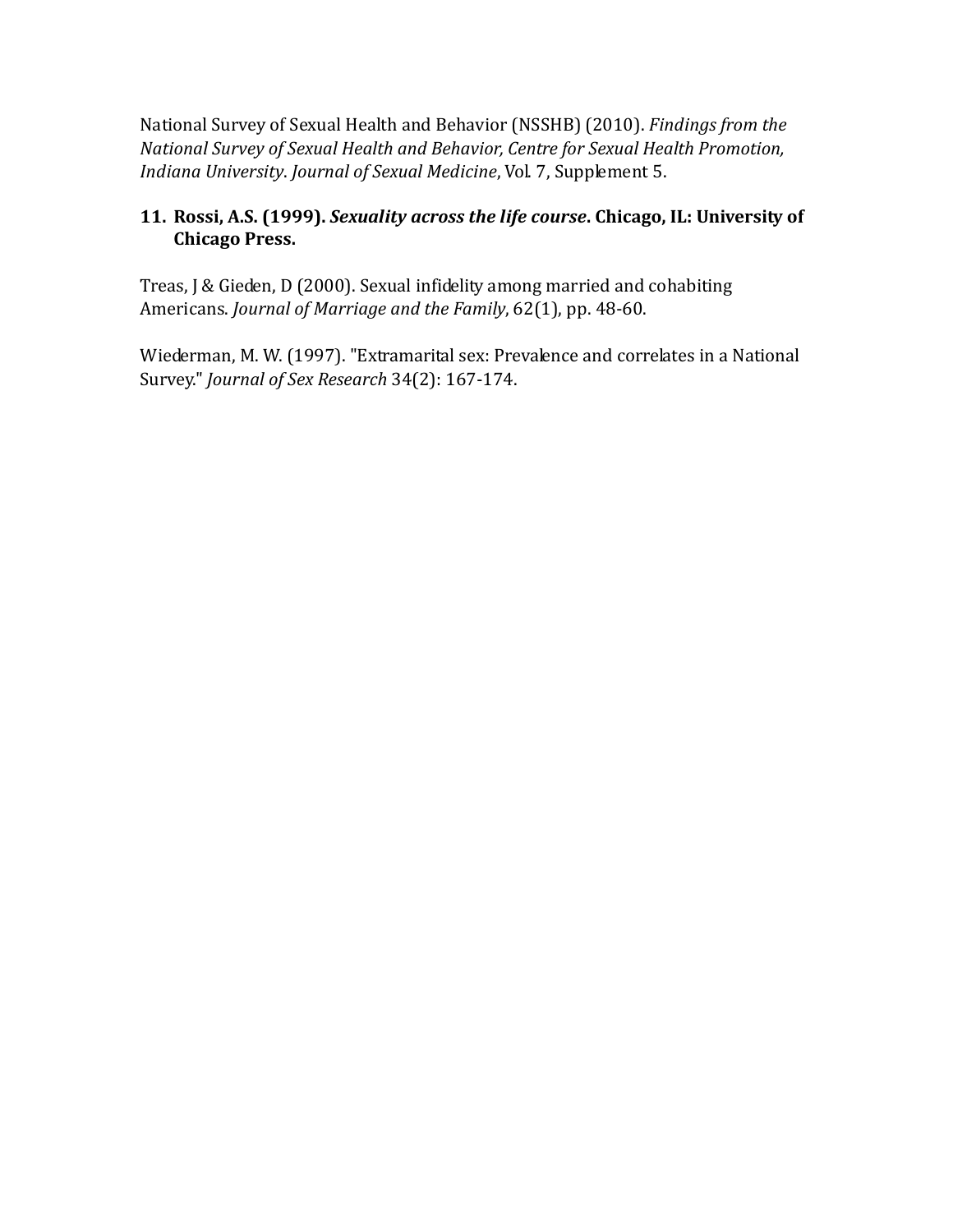## **Topics in Human Sexuality: Fertility Introduction**

#### *Case Vignette*

*Joanne, who is 24 and her husband John, age 28 have been trying to conceive a child for the past year. Joanne is particularly upset about the fact that she is not pregnant as she has always seen herself as a mother. John is more ambivalent, stating that they are happy as a couple, and a child isn't essential. Joanne has become increasingly more depressed, and is crying when she sees another couple with a baby. This has created a great deal of friction with John, who thinks she needs to "relax more." Joanne is angry, and questions whether John will support her in her quest to have a baby.*

This case vignette illustrates many of the factors seen in individuals and couples experiencing fertility issues. Many men and women assume that the ability to become pregnant when they are ready is a given. In fact, pregnancy is a complex process, and can become derailed at any point. Infertility is actually a common problem. According to the Centers for Disease Control and Prevention (CDC, 2002), approximately ten percent of women, or 6.1 million women in the United States have difficulty getting pregnant or staying pregnant. Of these women, many seek fertility treatment.

Infertility may be the result of many causes. Fertility concerns may be related to the male or female partner. There are currently many effective therapies for overcoming infertility.

The process of fertility treatment is quite stressful, physically as well as emotionally. Many women and couples experiencing infertility keep the struggle private, and do not have sources of support. Couples need to learn a new language rife with medical terminology. Treatment demands may add stress to the relationship. Even with treatment, there are not guarantees that the couple will be successful in achieving a pregnancy. For this reason, counselors need to be aware of the issues surrounding infertility and fertility treatment.

This module will provide an overview of fertility. After completing this module, clinicians will be more aware of the factors associated with fertility treatment.

### *Objectives*

- 1. Define infertility, and list the stages of conception.
- 2. List common fertility problems in women.
- 3. Describe fertility testing in women.
- 4. Discuss factors contributing to male factor infertility.
- 5. Describe components of a sperm analysis.
- 6. Discuss infertility treatment options.
- 7. Describe the use of Intrauterine Insemination (IUI).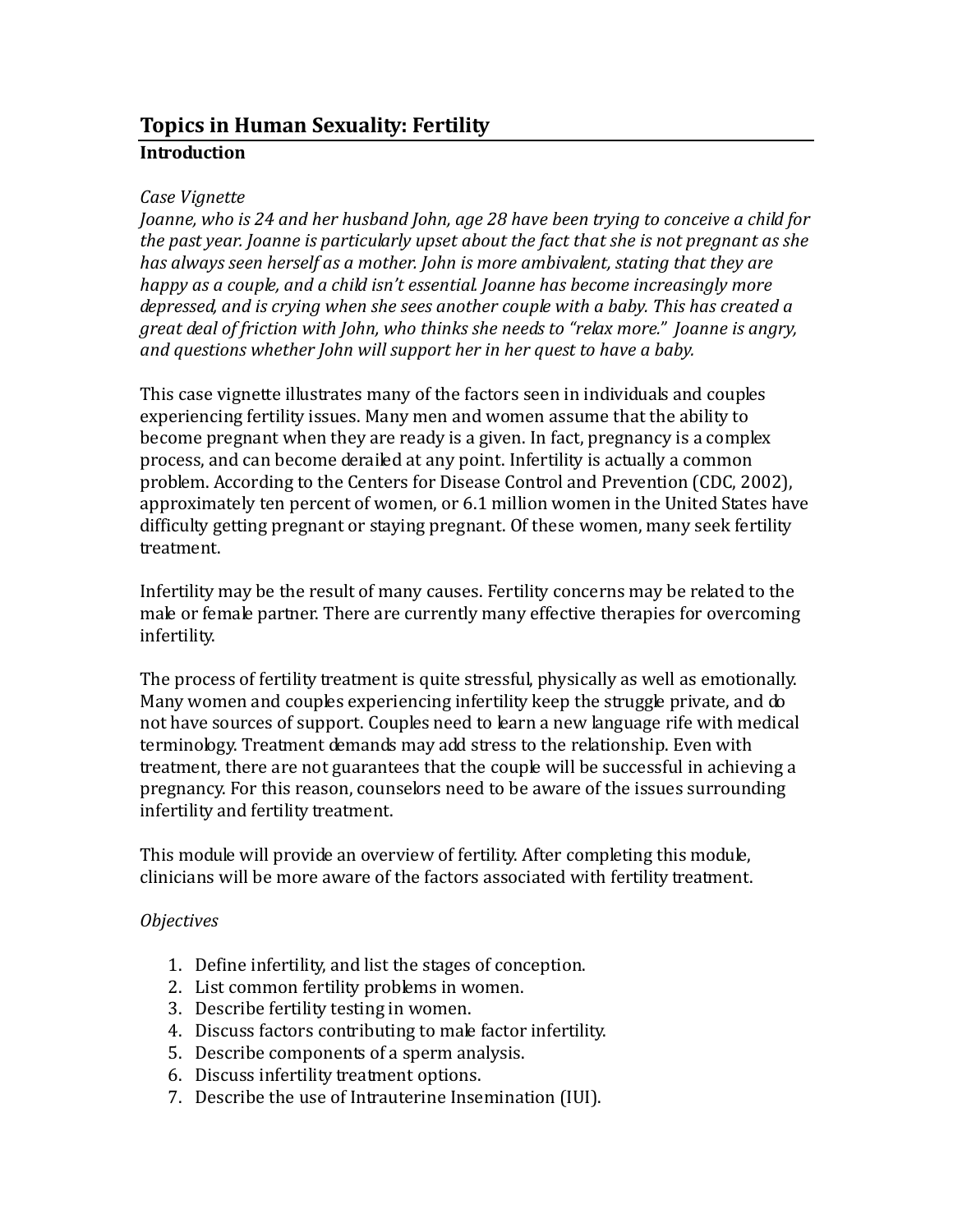- 8. Discuss the various types of Assisted Reproductive Technologies (ART).
- 9. Define and discuss selective reduction.
- 10.Discuss the use of surrogacy/gestational carriers.

### **Defining Infertility**

Infertility is defined as the inability to become pregnant after one year of not being able to get pregnant despite having frequent, unprotected sex for at least a year. If a woman is 35 years of age or older she would be considered to be infertile after six months. Women who can become pregnant but are unable to stay pregnant may also be considered to be infertile.

For couples in which there are no fertility issues, most achieve pregnancy within the first six months of actively trying to conceive. After 12 months of unprotected intercourse about 90 percent of couples will become pregnant.

### *Conception*

In order to better understand infertility and the treatment processes that accompany fertility treatment, it is important to review what occurs during conception.

Conception involves six primary processes. These are:

- Production of follicle stimulating hormone (FSH)
- The release an egg or eggs from the ovaries (ovulation).
- Development of the follicle into the corpus luteum (luteal phase)
- The egg is released through a fallopian tube and travels toward the uterus (release)
- The man's sperm penetrates the egg resulting in the zygote (fertilization).
- The fertilized egg attaches to the inside of the uterus (implantation).

Infertility can occur if there are problems with any of these steps. That said, infertility is not always due to physiological problems with the woman (female factor infertility). In fact, about one third of fertility issues are due to the woman; another one third of fertility problems are due to the man. Another one third of cases are caused by a mixture of male and female problems or cannot be traced to a cause (unexplained infertility).

### *Conception*

### **Role of FSH**

The body begins to produce follicle-stimulating hormone (FSH*)* several days after the onset of menses. The increased levels of FSH result in the formation of a mature eggcontaining follicle on one of the ovaries.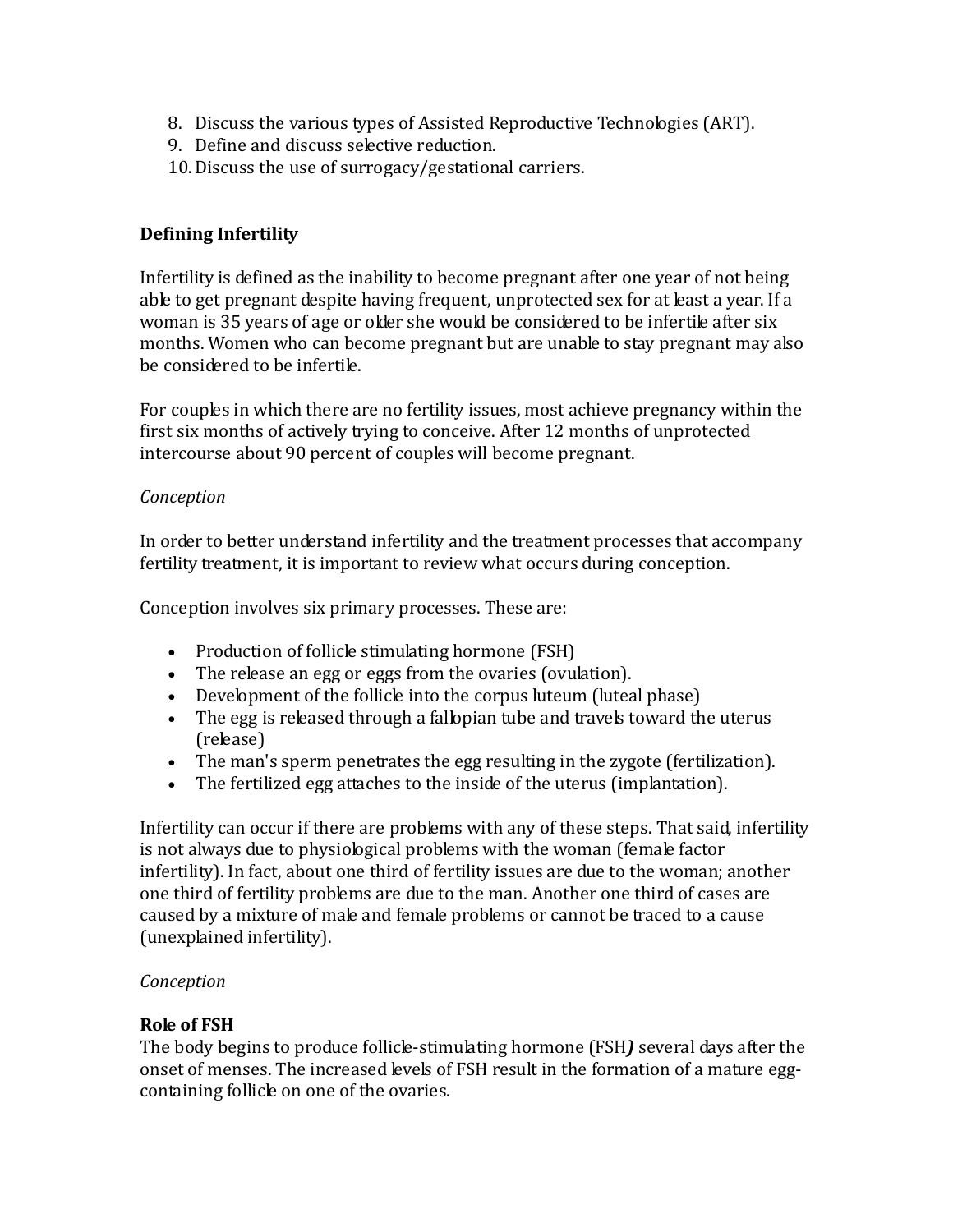#### **Ovulation**

A woman's ovaries contain about 400,000 small fluid-filled cysts, known as ovarian follicles by the time she reaches puberty. Each ovarian follicle contains a hollow ball of cells with an immature egg in the center. Each month, between ten and 20 follicles begin the process of maturation. Generally only one of the follicles actually develops completely (maturation). The dominant follicle contains the growth of any other less mature follicles. These stop growing and break down.

### **The Corpus Luteum (Luteal Phase)**

Following ovulation, the ruptured follicle develops into a structure called the corpus luteum. The corpus luteum secretes progesterone and estrogen. These hormones, particularly the progesterone, cause changes in the lining of the uterus. The lining thickens, which makes it more suitable for implantation of the fertilized egg and the nourishment of the embryo.

### **Release of Egg**

When the follicle has adequately matured, a surge of luteinizing hormone (LH) is triggered. This surge will prompt the follicle to burst and release the egg into the fallopian tube, where fertilization may take place. Fertilization can take place for about a 24-hour period after ovulation. On average, ovulation and fertilization occurs about two weeks after the woman's last menstrual period. If the egg is not fertilized, the corpus luteum becomes inactive after 10–14 days and menstruation occurs. This causes the endometrium, the inner membrane of the uterus, to slough off, resulting in menstrual bleeding.

### **Fertilization**

If sperm does meet and enter a mature egg after ovulation, it will fertilize it. When the sperm enters the egg, changes occur in the protein coating around it. These changes prevent other sperm from entering the egg. At the time of fertilization, the resulting baby's genetic make-up is complete and contains all genetic information, including the child's gender.

### **Implantation**

Within 24-hours after fertilization, the egg begins dividing rapidly into many cells. The egg remains in the fallopian tube for approximately three days. The fertilized egg, now called a zygote, continues to divide as it passes through the fallopian tube. It then enters the uterus attaches to the endometrium. The zygote first becomes a solid ball of cells, then changes into a hollow ball of cells called a blastocyst. Before implantation, the blastocyst ruptures its protective covering. The blastocyst then establishes contact with the endometrium, an exchange of hormones helps the blastocyst attach. The endometrium then becomes thicker and the cervix (neck of the uterus ) is sealed by a plug of mucus. Within three weeks, the blastocyst begin to grow and the baby's first nerve cells form. The developing baby is called an embryo from the moment of conception to the eighth week of pregnancy.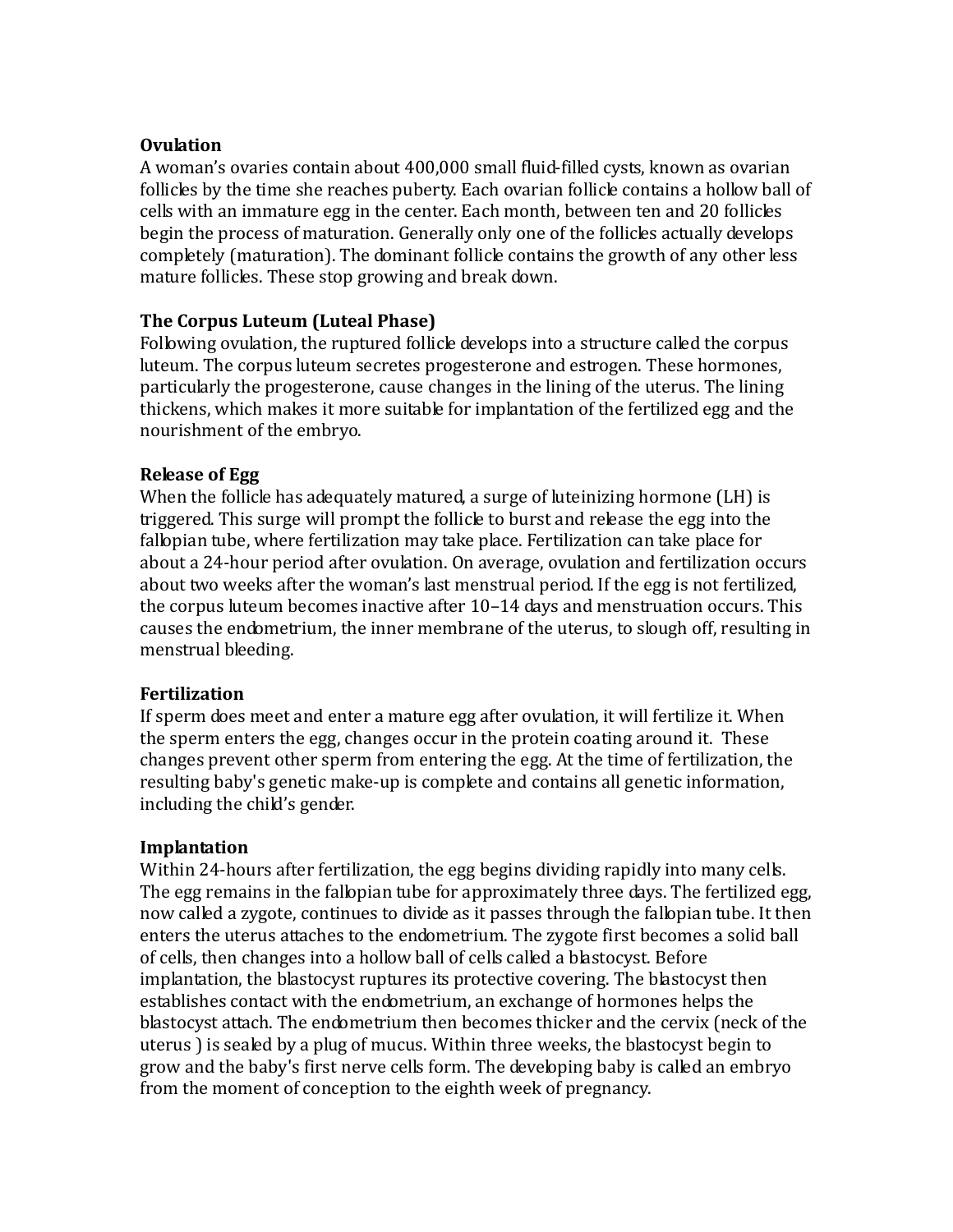### **Fertility Problems in Women**

Although it is impossible to provide an exhaustive list of what causes fertility problems in women, there are a number of more commonly seen concerns. These are:

*Ovulation Disorders*. Without ovulation, there are no eggs to be fertilized. Signs that a woman is not ovulating normally include irregular or absent menstrual periods. Ovulation problems are often caused by *polycystic ovarian syndrome* (PCOS) a hormonal imbalance that can interfere with normal ovulation. *Primary ovarian insufficiency* occurs when a woman's ovaries stop working normally before she is 40. This differs from early menopause, as women with primary ovarian insufficiency are able to become pregnant with treatment; women who have gone through menopause cannot. The exact cause of primary ovarian insufficiency is unknown, but it does appear to run in families. Ovulation disorders are discussed in more detail below.

*Blocked fallopian tubes*. If fallopian tubes are blocked, it will prevent the egg from being available to be fertilized. Blocked fallopian tubes may be the result of pelvic inflammatory disease, endometriosis, or surgery for an ectopic pregnancy.

*Physical problems with the uterus.* A healthy uterus or womb is where the embryo will reside. Physical problems of the uterus may include uterine fibroids, noncancerous clumps of tissue and muscle on the walls of the uterus. Uterine fibroids do not always result in infertility.

Other things that can contribute to female factor infertility include:

- Age. As women age, their ovaries become less able to release eggs, there are a smaller number of eggs left, and egg quality is diminished.
- Excess alcohol use. Alcohol abuse is associated with hypothalamic-pituitaryovarian dysfunction resulting in amenorrhea (absence of menses), anovulation (lack of ovulation), and luteal phase defect (abnormal development of the endometrial lining).
- Excessive stress. Chronic stress affects the hypothalamus, the part of the brain that controls the release of hormones.
- Poor diet. If diet is poor, the body does not have the proper nutrients necessary to maintain reproductive health.
- Weight. Excessively high or low weight can affect fertility. Weight loss of 5% to 10% may dramatically improve ovulation and pregnancy rates. Overweight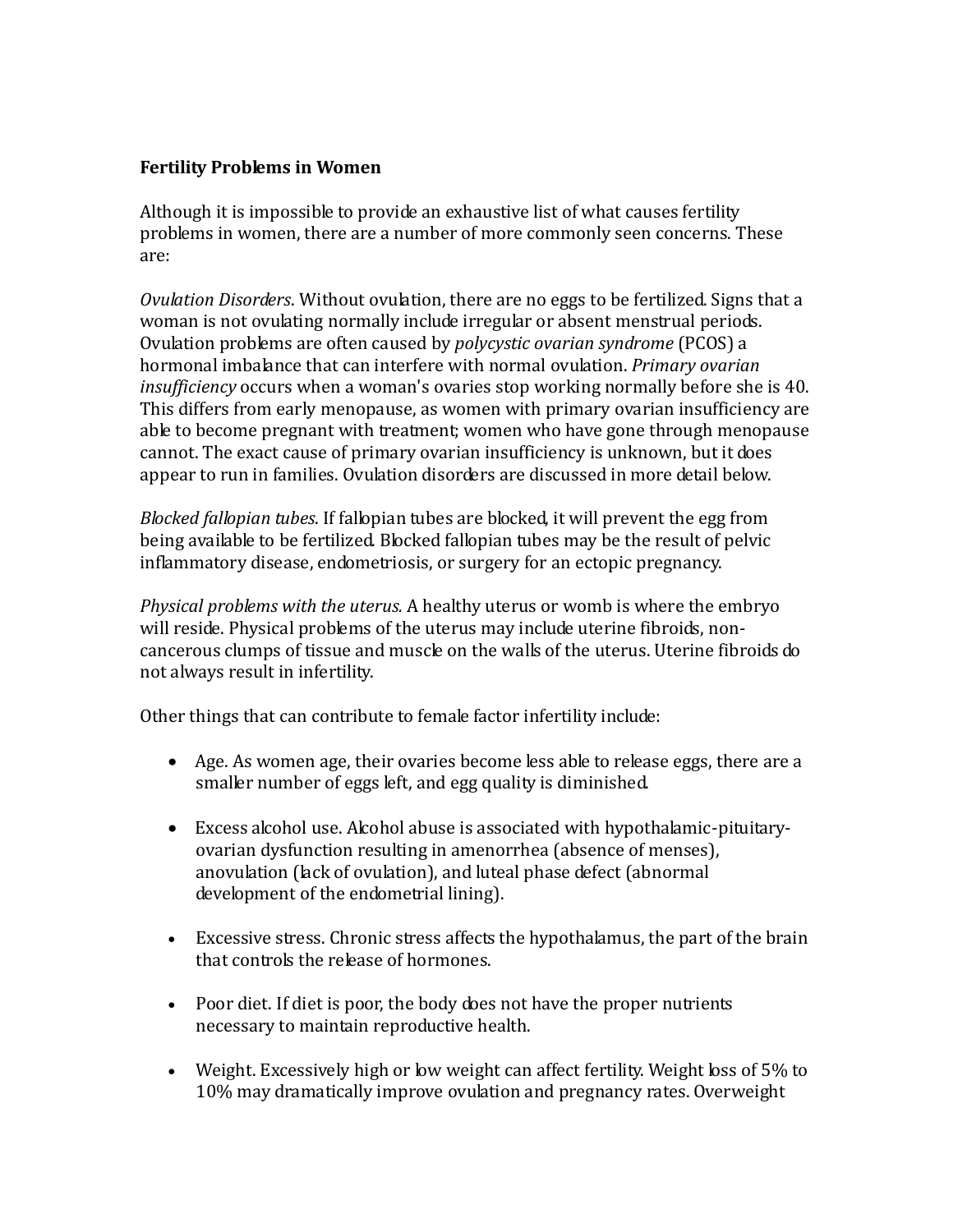women are at increased risk for infertility and miscarriage. Both under and overweight women may have irregular menstrual cycles (American Society For Reproductive Medicine).

- Some health problems also increase the risk of infertility:
	- Irregular periods or no menstrual periods
	- Endometriosis
	- Pelvic inflammatory disease

### **Ovulation Disorders**

Ovulatory disorders are one of the leading causes of infertility. In *anovulation* eggs do not develop properly, or are not released from the follicles of the ovaries. Women with anovulation may not menstruate for several months. Others may menstruate, although they are not ovulating. Anovulation may result from hormonal imbalances, eating disorders, and other medical disorders. Often, however, the cause is often unknown.

*Oligo-ovulation* is a disorder in which ovulation doesn't occur on a regular basis. In oligo-ovulation the menstrual cycle may be longer than the normal cycle of 21 to 35 days.

The treatment for ovulation disorders generally involves medication to stimulate ovulation. A commonly prescribed medication is Clomid. Ovulation is generally carefully monitored through ultrasound and blood tests.

### **Luteal Phase Defect**

Luteal phase defect is a common but misunderstood condition that frequently affects fertility. The luteal phase of the menstrual cycle spans the time between ovulation and the onset of the next menses. Luteal phase defect is a failure of the uterine lining to be in the right phase at the right time. Since embryo implantation is highly dependent on the state of the lining, Luteal phase defect can consistently interfere with a woman's ability to get pregnant and carry a pregnancy successfully.

A normal cycle can be disrupted in several places: poor follicle production, premature demise of the corpus luteum, and failure of the uterine lining to respond to normal levels of progesterone. These problems can also be found in conjunction with each other.

### **Diagnosis of Female Infertility**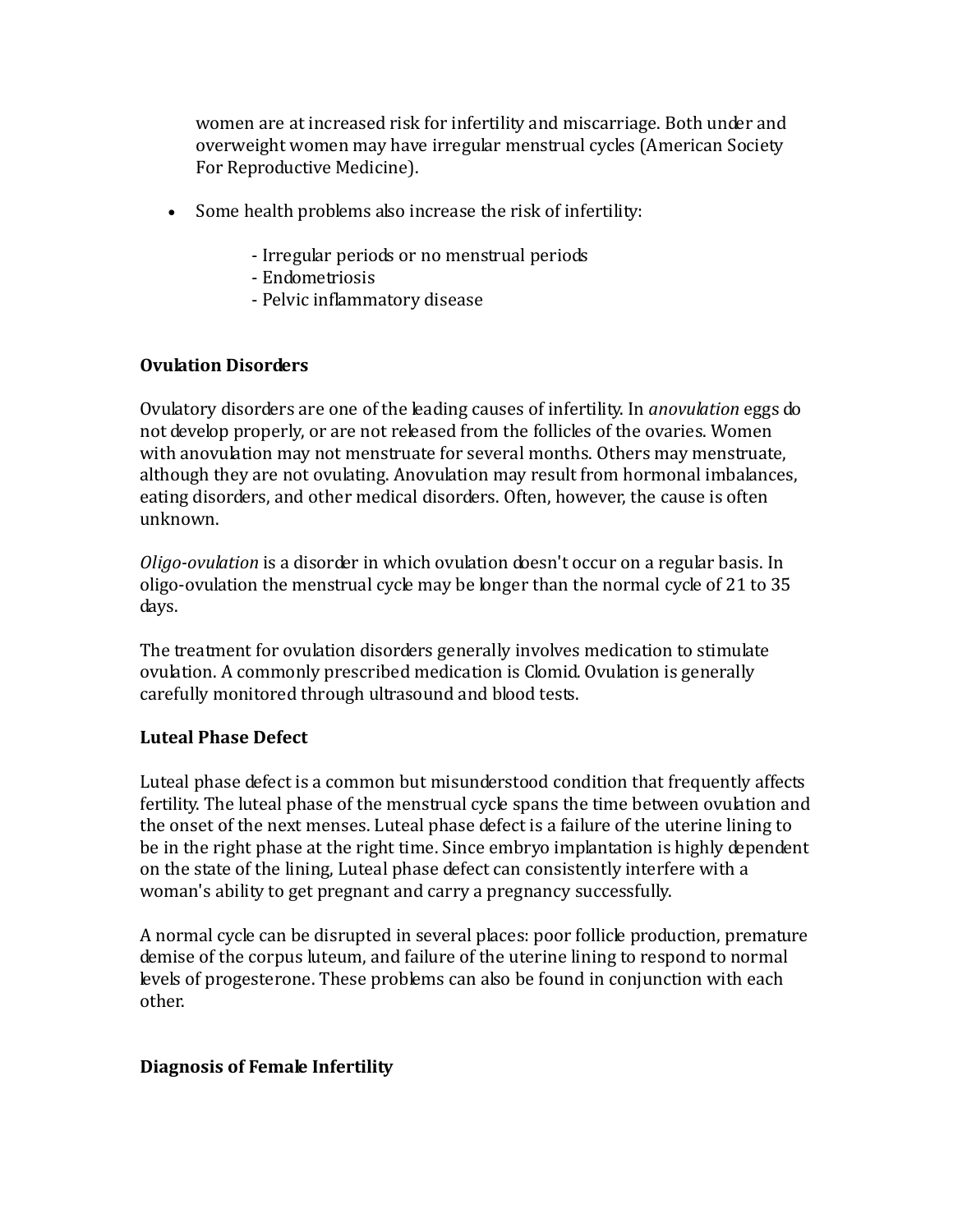Diagnosis of female factor infertility generally involves a thorough medical history and tests:

- *FSH blood level* measures the amount of follicle stimulating hormone (FSH) in the blood. FSH stimulates production of eggs and a hormone called estradiol during the first half of the menstrual cycle.
- *Progesterone blood level* Serum progesterone is a test to measure the amount of progesterone in the blood. Progesterone is a hormone produced in the ovaries. Progesterone helps ready the uterus implantation of a fertilized egg.
- *Ultrasound* Used to determine if follicles developing; time follicles are released and to evaluate ovarian function.
- *Endometrial biopsy -* a procedure in which a sample of endometrial tissue is examined to determine if it is developed enough to support a pregnancy. This is often used in diagnosing luteal phase defects.
- *Hysterosalpingography***.** An x-ray of the uterus and fallopian tubes. Doctors inject a special dye into the uterus through the vagina. The physician can then watch to see if the dye moves freely through the uterus and fallopian tubes in order to look for physical blocks that may be causing infertility.
- *Laparoscopy***.** A minor surgery to look inside the abdomen. With the laparoscope, the doctor can check the ovaries, fallopian tubes, and uterus for disease and physical problems.

## **Male Infertility**

Infertility in men is most often caused by problems that affect the sperm. Sperm production is actually a complex process that involves the testicles and hypothalamus and pituitary glands. Sperm is first produced in the testicles, until they combine with semen and are ejaculated from the penis. Problems with any of these systems can affect sperm production. In addition, abnormal sperm shape (morphology) and movement (motility) may also negatively impact fertility.

Some commonly seen problems are:

*Varicocele*. In this condition the veins on a man's testicle(s) are too large. This heats the testicles, which in turn can lead to reduced sperm count and fewer moving sperm.

*Sperm duct defects***.** The tubes that carry sperm can be damaged by illness or injury. Some men are born with a blockage in the part of the testicle that stores sperm or a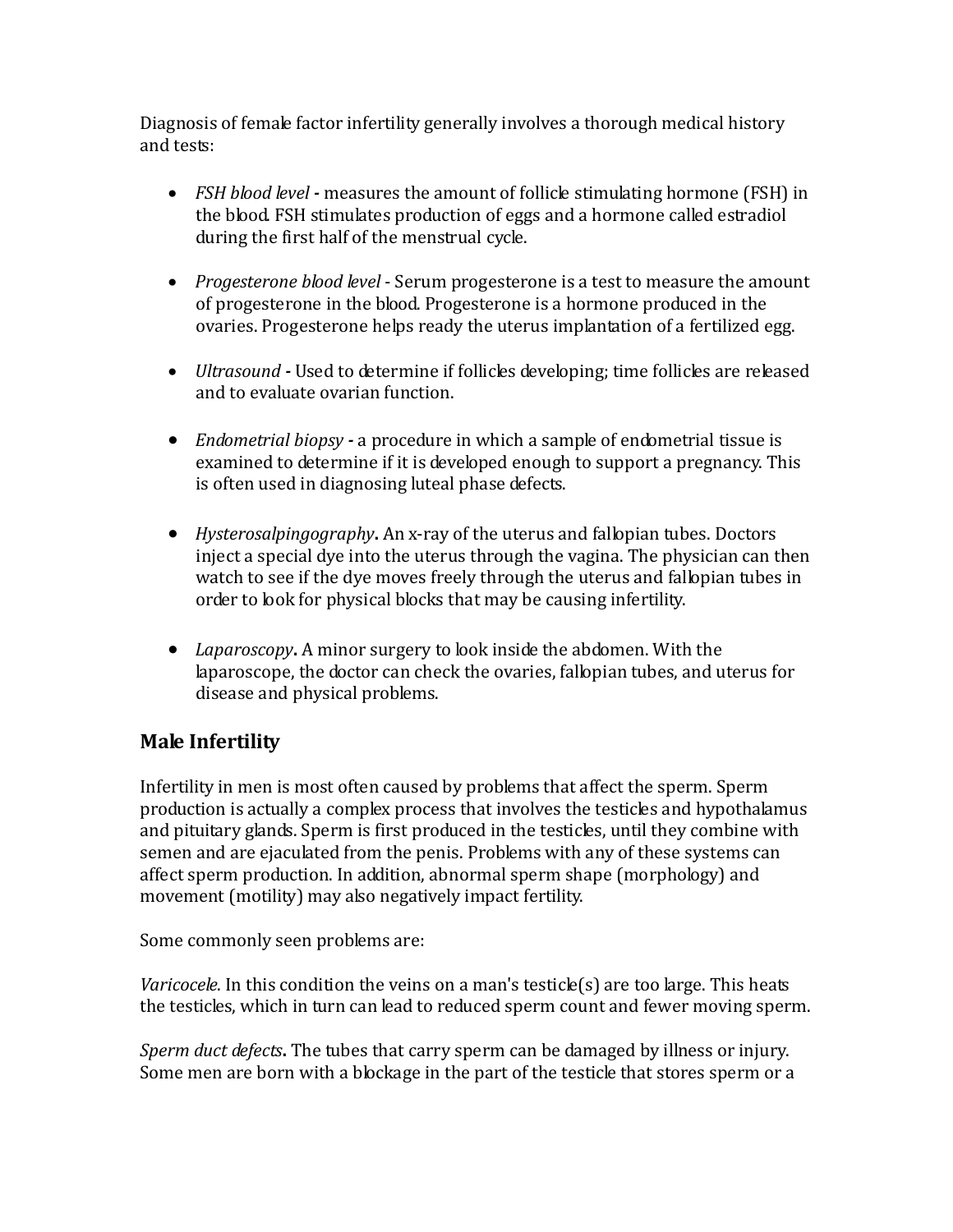blockage of one of the tubes that carry sperm out of the testicles. Men with cystic fibrosis and some other inherited conditions may be born without sperm ducts.

*Infection***.** Some infections can interfere with sperm production and sperm health or can cause scarring that blocks the passage of sperm. These include some sexually transmitted diseases, such as Chlamydia and gonorrhea; inflammation of the prostate; and inflamed testicles due to mumps.

Lack of ejaculation**.** *Some men with spinal cord injuries or certain diseases can't ejaculate semen, even though they still produce sperm.*

*Hormone imbalances***.** Low testosterone (male hypogonadism) and other hormonal problems can lead to infertility.

*Seminal fluid abnormalities*. If the seminal fluid is very thick, it may be difficult for the sperm to move through it and into the woman's reproductive tract.

*Drugs.* There are a number of common drugs that may have a negative effect on sperm production and/or function. They include:

- Antibiotics: Nitrofuran, Erythromycin, Gentamicin
- Methotrexate (cancer, psoriasis, arthritis)
- Cimetidine (for ulcer or reflux)
- Calcium Channel Blockers (anti-hypertensives)

Other things that can contribute to male factor infertility include:

- *Excessive alcohol use*. Moderate alcohol use does not affect male fertility. Excessive alcohol is toxic to the gonads. It may also cause liver dysfunction and nutritional deficiencies, which harm sperm production.
- *Drugs* (marijuana, cocaine, anabolic steroids). These can lead to decreased sperm count, motility, and problems with morphology (sperm shape).
- *Cigarettes*. Regular smoking causes a 23% decrease in sperm density and a 13% decrease in motility (The American Society for Reproductive Medicine, 2003).
- *Exercise*. Long-distance runners and cyclers have decreased spermatogenesis, causing sperm cells to divide abnormally.
- *Age.* Appears to reduce sperm quality (Lawrence Livermore National Laboratory, 2006).
- Radiation treatment and chemotherapy for cancer.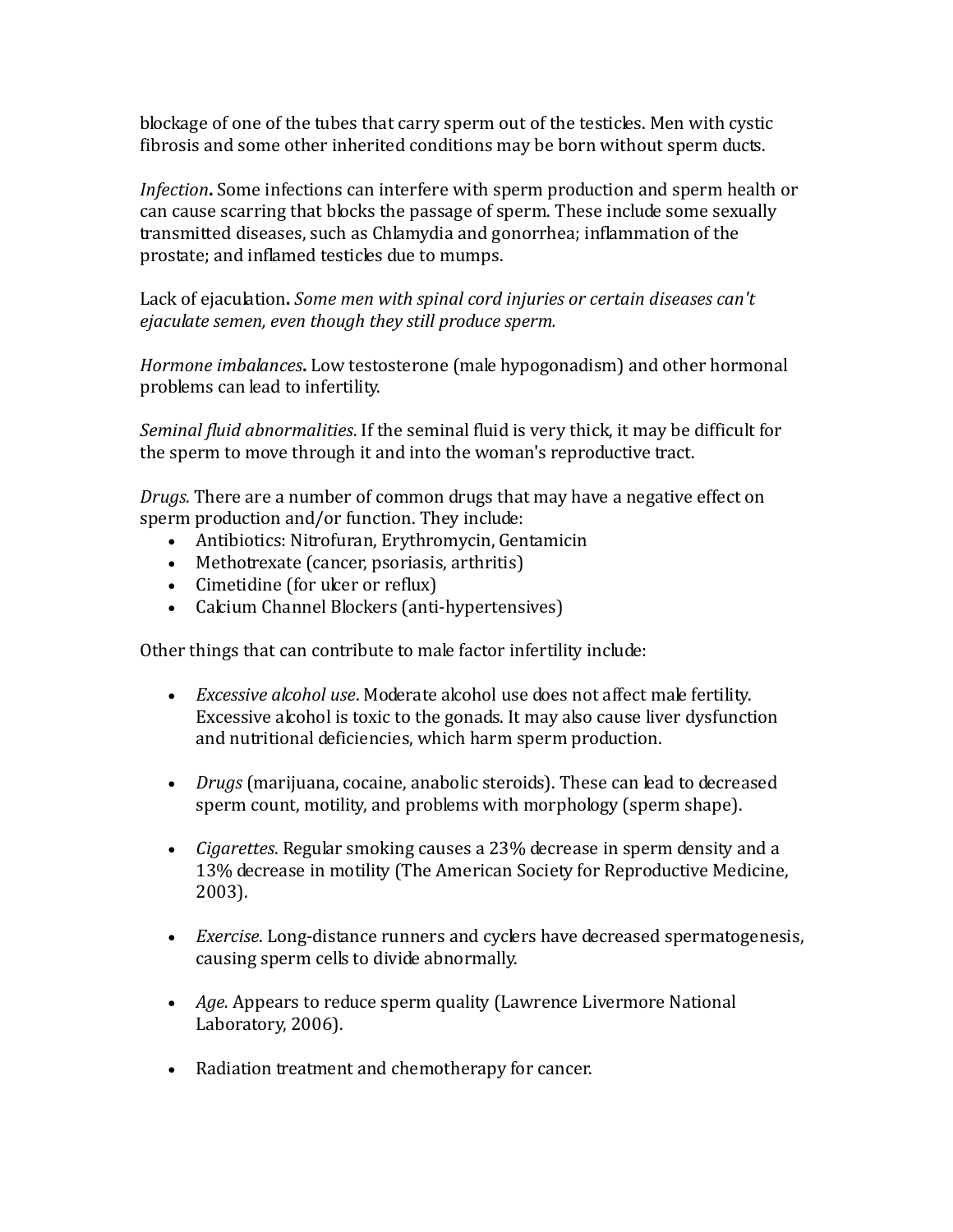### **Diagnosis of Male Infertility**

The primary test of male infertility is a semen analysis. The semen analysis is used the quality of the man's semen. Since a semen analysis is non-invasive, this is generally one of the first tests performed and may help to reduce the need for more complicated interventions for the female partner. It is also important to rule out significant medical problems that may contribute to a poor semen analysis.

The semen analysis looks at the following:

*Sperm Count*: Measures of how many million sperm there are in each milliliter of fluid. Average sperm concentration is more than 60 million per milliliter. Counts of less than 20 million per milliliter are considered sub-fertile.

*Motility*. Determines the percentage of sperm that are moving. The norm is fifty percent or more.

*Total motile count***.** This is the number of moving sperm in the ejaculate. There should be more than 40 million motile sperm.

*Morphology:* This determines the shape of the sperm. Most laboratories use (use World Health Organization (WHO) criterion. Thirty percent of the sperm should be normal by these criteria.

*Volume***.** This is a measurement of the volume of the ejaculate. Normal is two milliliters or greater.

*Standard semen fluid tests***:** Looks at color, viscosity (thickness), and the time until the specimen liquefies.

While many sperm problems can be treated using medication or through surgery, others will require use of advanced reproductive technologies (ART).

### **Fertility Treatment**

Infertility can be treated with medication, surgery, intrauterine insemination, or assisted reproductive technology. Often these treatments are combined.

### *Common Fertility Medications*

Fertility medications are used to stimulate ovulation in women with ovulatory disorders or to support the use of intrauterine insemination or assisted reproductive technologies by controlling the process of ovulation.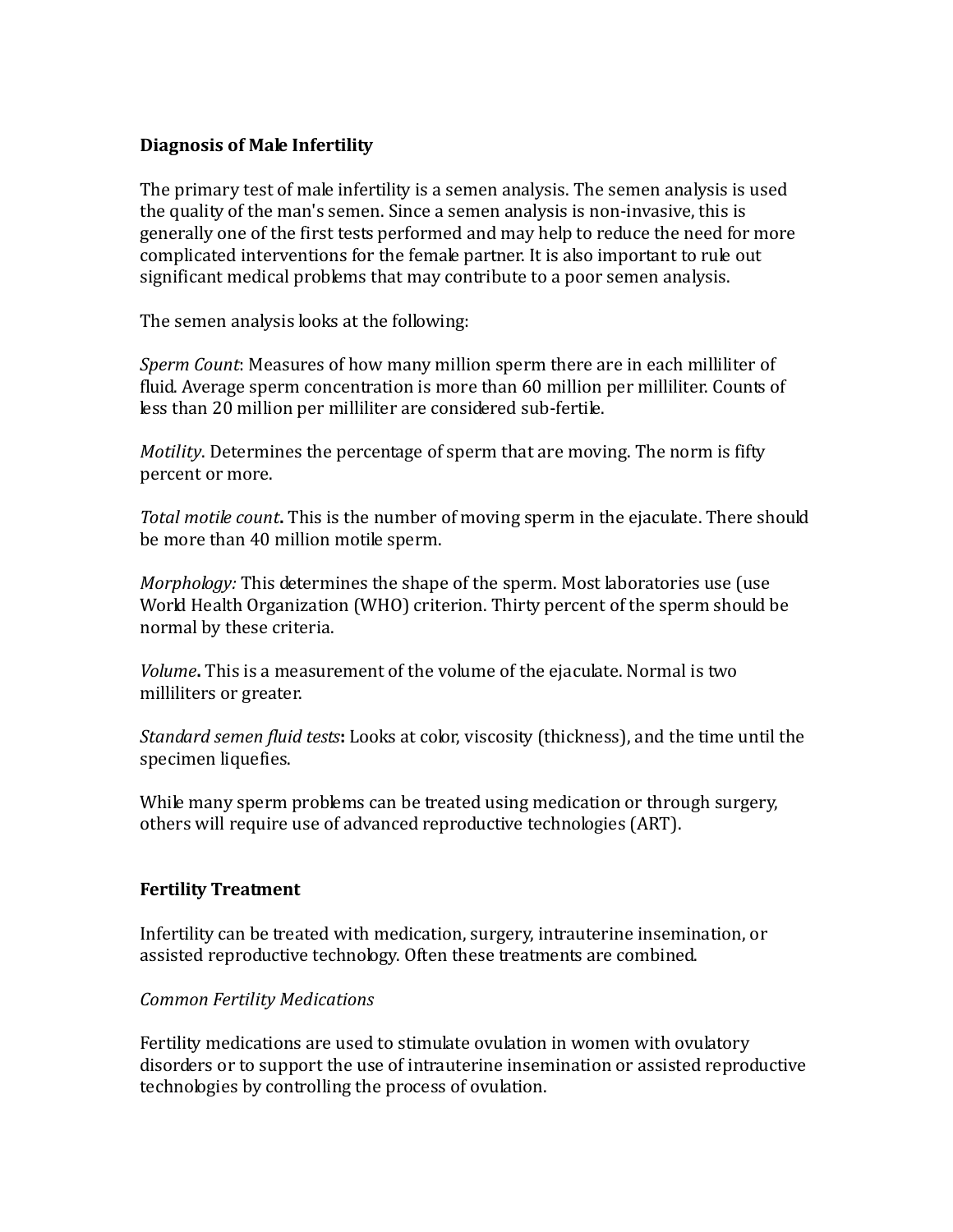- **Clomiphene citrate (***Clomid***):** Acts on the pituitary gland to stimulate ovulation. Often used in women who have PCOS, and because it is given orally is a firstline medication for infertility. Clomid can cause changes in the cervical mucus, which may inhibit the sperm from entering the uterus.
- **Human menopausal gonadotropin or hMG (***Repronex, Pergonal***):** hMG acts directly on the ovaries to stimulate ovulation. It is an injected medicine.
- **Follicle-stimulating hormone or FSH (***Gonal-F, Follistim***):** FSH works much like hMG. It causes the ovaries to begin the process of ovulation. These medicines are injected.
- **Gonadotropin-releasing hormone (Gn-RH) analog:**. Gn-RH analogs act on the pituitary gland to change when the body ovulates. These medicines are usually injected or given with a nasal spray.

These medications can cause hot flashes, blurred vision, nausea, bloating, and headache, and moodiness. They also increase the changes of twins, triplets or multiple births.

### *Other Medications*

- **Metformin (***Glucophage***):** Used for women who have insulin resistance and/or PCOS. This drug helps lower the high levels of male hormones in women with these conditions, which helps the body to ovulate. Sometimes clomiphene citrate or FSH is combined with metformin. This medicine is usually taken orally.
- **Bromocriptine (***Parlodel***):** This medicine is used for women with ovulation problems due to high levels of prolactin.

### *Intrauterine insemination (IUI)*

Intrauterine insemination (IUI) is fertility treatment that uses a catheter to place a washed sperm directly into the uterus. The goal of IUI is to increase the number of sperm that reach the fallopian tubes and increase the chance of fertilization. Sometimes the woman is also treated with medicines that stimulate ovulation before IUI.

IUI is often used to treat:

- Mild male factor infertility (low sperm count, decreased mobility)
- Women who have problems with their cervical mucus
- A unreceptive cervical condition, such as cervical mucus that is too thick
- Couples with unexplained infertility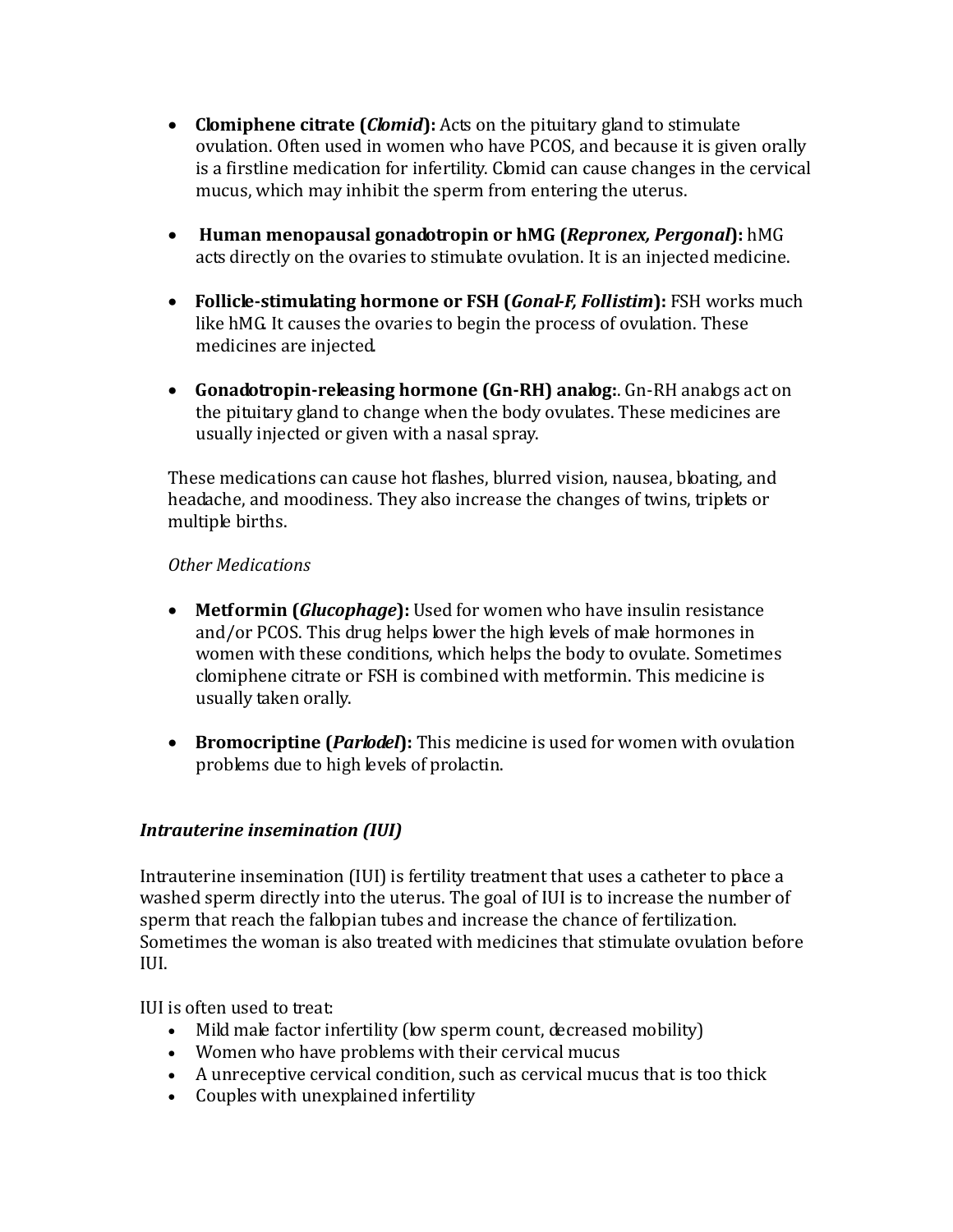• Use of donor sperm

Younger women usually have higher rates of success compared to women over age 35. The average success rate for IUI ranges from 10-20% in one cycle. With IUI, the success is dependent on the health of the sperm and the woman's body.

### *Assisted Reproductive Technology (ART)*

Assisted reproductive technology (ART) methods work by removing eggs from a woman's body. The eggs are then mixed with sperm to produce embryos. The embryos are then put back in the woman's body. ART procedures sometimes involve the use of donor eggs (eggs from another woman), donor sperm, or previously frozen embryos.

Success rates vary and depend on many factors including (CDC, 2006):

- Age of the partners
- Reason for infertility
- Type of ART
- Fresh or frozen ART cycle

Some methods of ART include:

- *In vitro fertilization (IVF)* means fertilization outside of the body. IVF is considered to be the most effective type of ART. IVF is often used when a woman's fallopian tubes are blocked or when a man produces too few sperm. In a typical IVF cycle, the woman is given medication acts directly on the ovaries to stimulate ovulation with the goal of producing multiple eggs. Injected medications such as Repronex or Pergonal are common choices. Once mature, the eggs are removed. In a laboratory setting, the eggs are combined with sperm for fertilization. After 3 to 5 days, healthy embryos are implanted in the woman's uterus.
- *Zygote intrafallopian transfer (ZIFT)* or Tubal Embryo Transfer is similar to IVF. Fertilization occurs in the laboratory. Then the very young embryo is transferred to the fallopian tube instead of the uterus. ZIFT is used when there is a tubal blockage/significant tubal damage or there is an anatomic problem with the uterus, such as severe intrauterine adhesions.
- *Gamete intrafallopian transfer (GIFT)* involves transferring eggs and sperm into the woman's fallopian tube. One of the main differences between this procedure and in vitro fertilization (IVF) and zygote intrafallopian transfer (ZIFT) procedures is that the fertilization process takes place inside the fallopian tubes rather than inside the laboratory.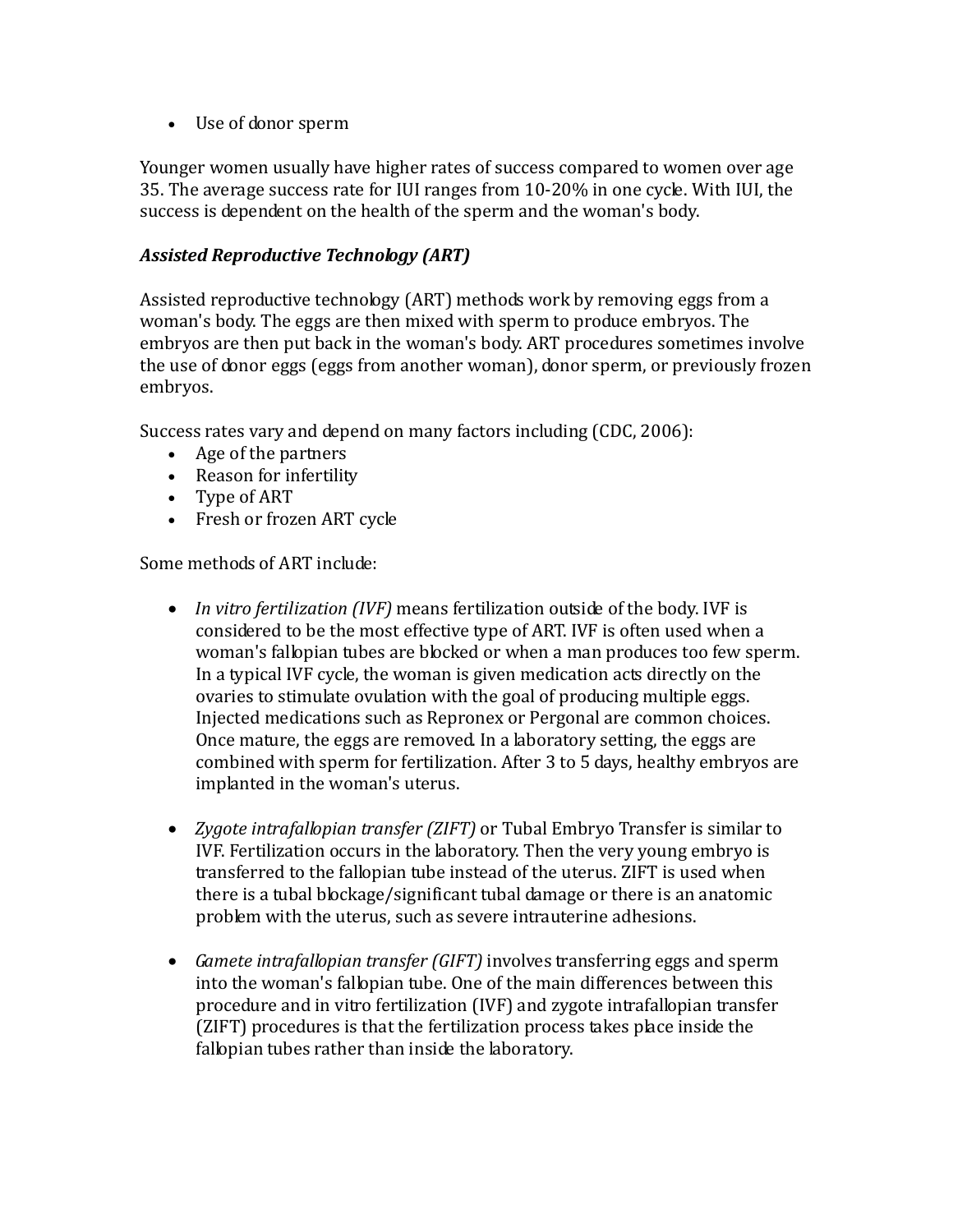• *Intracytoplasmic sperm injection (ICSI)* is often used for couples in which there are significant problems with the sperm. Sometimes it is also used for older couples or for those with failed IVF attempts. In ICSI, a single sperm is injected into a mature egg. Then the embryo is transferred to the uterus or fallopian tube.

### **Selective Reduction**

With fertility medications there is a greater likelihood of conceiving twins or triplets. Additionally many ART procedures implant more than one embryo in order to increase the likelihood of a successful pregnancy. Selective reduction (or fetal reduction) is a procedure in which one or more fetuses is aborted in a in a multifetal pregnancy. The purpose of selective reduction is to lessen the medical issues related to multiple births. The most common risk involved with multiple births is pre-term labor. Nearly half of all twins are born prematurely, and the risk of having a premature delivery (prior to 37 weeks) increases with triplets, quadruplets, etc. Babies born prematurely may have numerous health challenges.

Premature babies can have numerous health challenges. Prematurity accounts for 10% of neonatal mortality worldwide. Premature births have also been associated with (American Pregnancy Association, n.d.):

- Neurological problems including developmental disability, cerebral palsy and intraventricular hemorrhage
- Cardiovascular complications
- Respiratory problems are common, specifically respiratory distress syndrome and chronic lung disease
- Gastrointestinal and metabolic issues such as feeding difficulties and hypoglycemia
- Infections, including sepsis, pneumonia, and urinary tract infection

Despite some of the difficulties associated with preterm labor and delivery, selective reduction is a decision that is very emotional for a couple to make. Couples considering selective reduction should be provided with counseling to support them in this decision.

### **Surrogacy/Gestational Carrier**

Women with no eggs or unhealthy eggs may choose surrogacy. A surrogate is a woman who agrees to become pregnant using the man's sperm and her own egg. The child is genetically related to the surrogate and the male partner. After birth, the surrogate agrees give up the baby for adoption by the parents.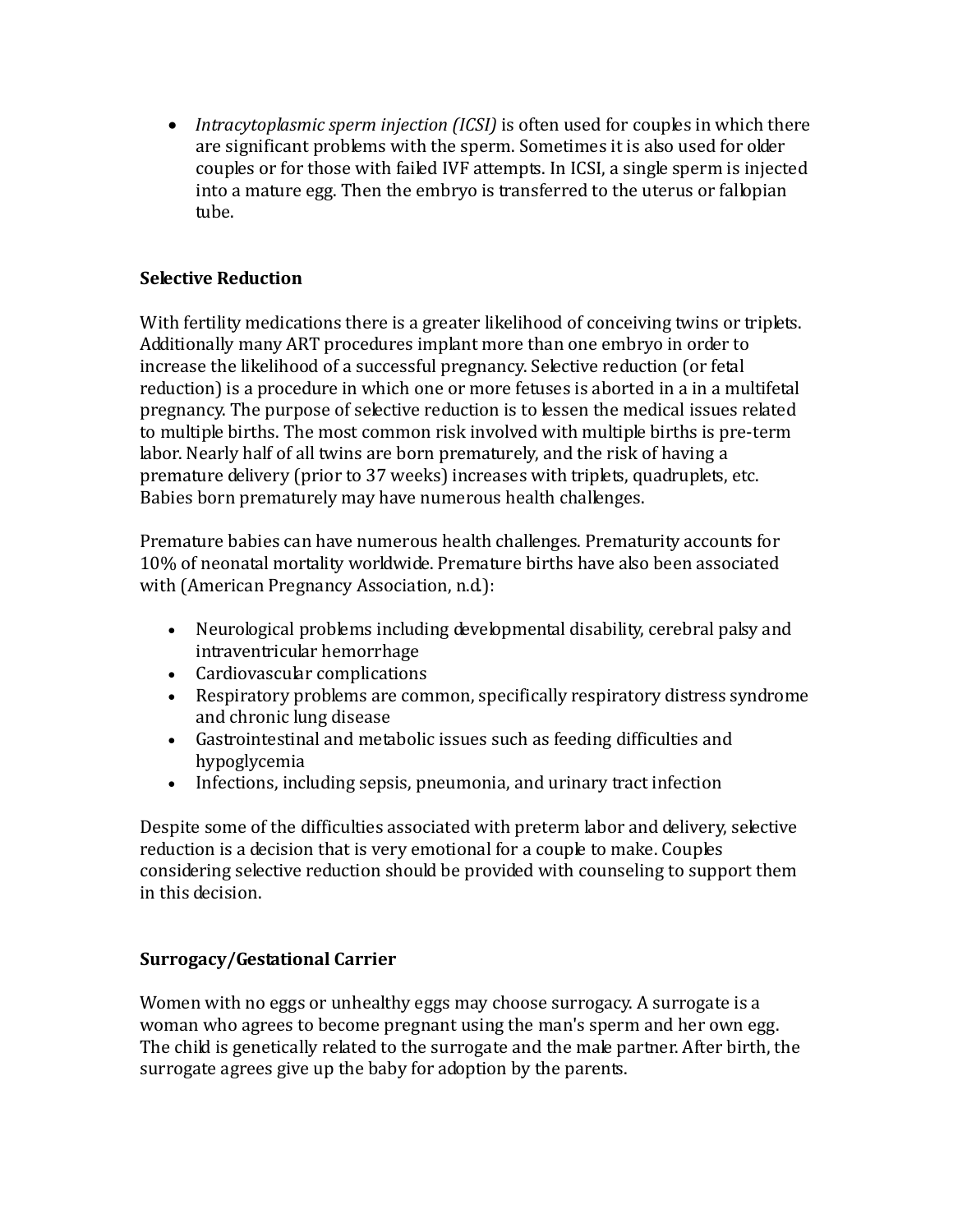Women with ovaries but no uterus may choose a gestational carrier. This is also an option for women who shouldn't become pregnant because of a serious health problem. In this case, IVF is performed and the resulting embryo is transferred to the gestational carrier. The carrier will not be genetically related to the baby and gives him or her to the parents at birth.

#### **Resources**

Resolve, the National Infertility Association,<http://www.resolve.org/>

## **References**

Advanced Fertility Center of Chicago. Laparoscopic images of tubal surgery. Retrieved September 28, 2011 from<http://www.advancedfertility.com/neosalfo.htm>

American Fertility Association. Age and female fertility. Retrieved September 28, 2011 from [http://www.theafa.org/faqs/afa\\_ageandfemaleinfertility.html](http://www.theafa.org/faqs/afa_ageandfemaleinfertility.html)

American Fertility Association. It's in the male: Getting a grip on male factor infertility. Retrieved September 28, 2011 from [http://www.theafa.org/faqs/afa\\_itsinthemale.html](http://www.theafa.org/faqs/afa_itsinthemale.html)

American Pregnancy Association. Preterm labor. Retrieved October 2, 2011 from http://www.americanpregnancy.org/labornbirth/prematurelabor.html

American Society For Reproductive Medicine. Patient's fact sheet: Weight and Fertility. Birmingham, Alabama. Retrieved September 28, 2011 from [www.asrm.org/publications/detail.aspx?id=1511](http://www.asrm.org/publications/detail.aspx?id=1511)

The American Society for Reproductive Medicine. (2003). Patient's Fact Sheet: Smoking and infertility. Retrieved September 28, 2011 from <http://www.asrm.org/Patients/FactSheets/smoking.pdf>

Centers for Disease Control and Prevention (2002). *Fertility, family planning, and reproductive health of U.S. women: Data from the national survey of family growth*. Hyattsville, MD: National Center for Health Statistics.

Centers for Disease Control and Prevention (2006). *Assisted Reproductive Technology report.* Hyattsville, MD: National Center for Health Statistics. Retrieved September 28, 2011 from<http://www.cdc.gov/ART/ART2006/index.htm>

Deveraux, L., & Hammerman, A. 1998. *Infertility & identity.* Indianapolis: Jossey– Bass/Wiley Publishing.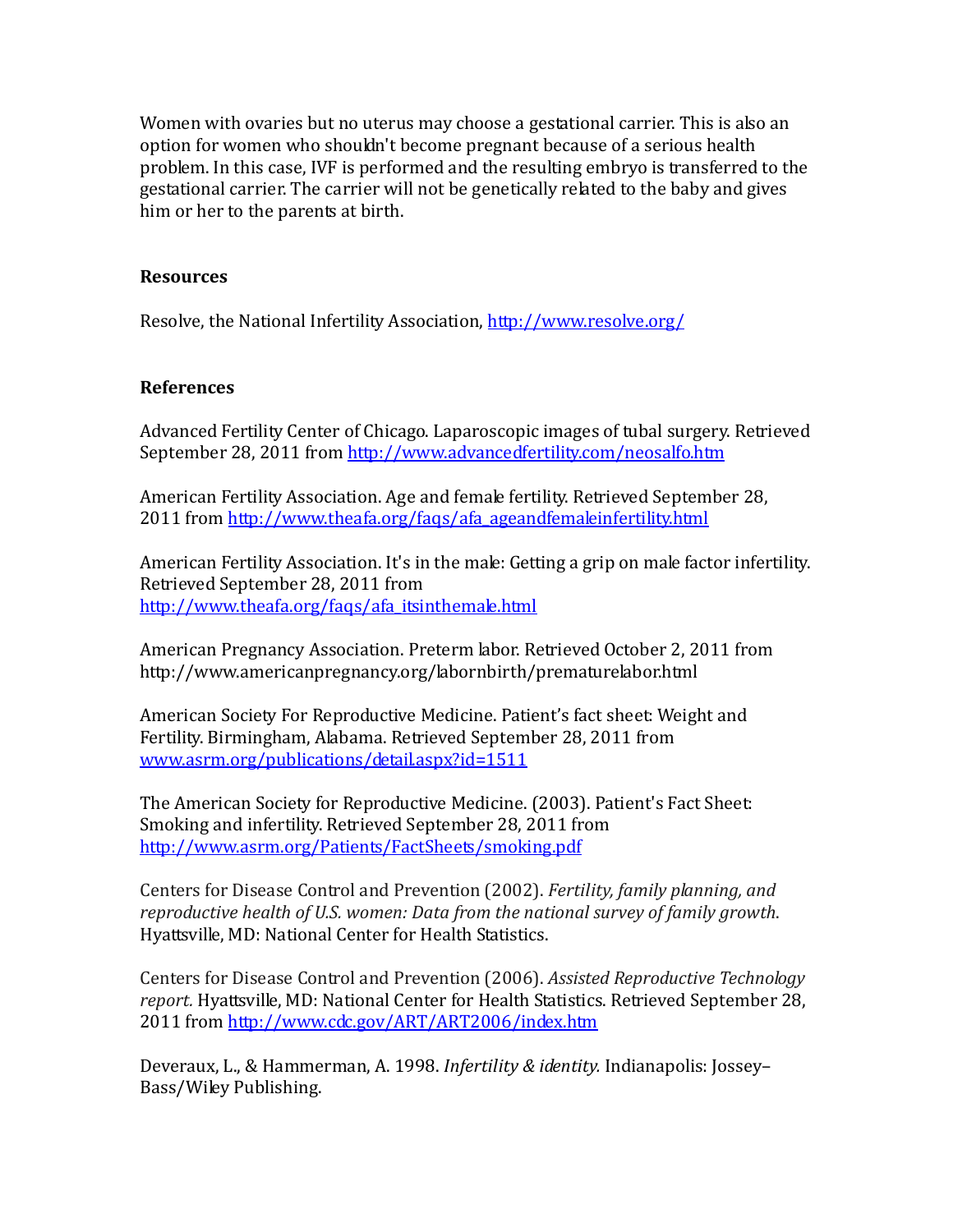Dindyal, S. (2004). The sperm count has been decreasing steadily for many years in western industrialised countries: Is there an endocrine basis for this decrease? *Internet J. Urology, 2* (1). Retrieved September 28, 2011 from [http://www.ispub.com/ostia/index.php?xmlFilePath=journals/iju/vol2n1/sperm.xm](http://www.ispub.com/ostia/index.php?xmlFilePath=journals/iju/vol2n1/sperm.xml) [l](http://www.ispub.com/ostia/index.php?xmlFilePath=journals/iju/vol2n1/sperm.xml)

Jequier, A. (2000). Male infertility: A guide for the clinician. New York: Blackwell Publishing.

Lawrence Livermore National Laboratory (2006, June 6). Study Shows That Genetic Quality Of Sperm Deteriorates As Men Age. *ScienceDaily*. Retrieved September 28, 2011, from http://www.sciencedaily.com¬ /releases/2006/06/060606091933.htm

Levitas E., Lunenfeld E., Weisz N., Friger M., and Potashnik G. "Relationship between age and semen parameters in men with normal sperm concentration: analysis of 6,022 semen samples." *Andrologia*. April 2007. 39(2), 45-50.

Nidus Information Services. 2001. What are the causes of male infertility? New York Methodist Hospital Retrieved September 28, 2011 from <http://www.nym.org/healthinfo/docs/067/doc67causes.html>

Web MD. Fertility drugs. Retrieved September 28, 2011 from <http://www.webmd.com/infertility-and-reproduction/guide/fertility-drugs>

Women's Health.Gov. Infertility fact sheet. Department of Health and Human Services. Retrieved September 28, 2011 from [http://www.womenshealth.gov/publications/our-publications/fact](http://www.womenshealth.gov/publications/our-publications/fact-sheet/infertility.cfm#d)[sheet/infertility.cfm#d](http://www.womenshealth.gov/publications/our-publications/fact-sheet/infertility.cfm#d)

Zoldbrod, A. (1993). *Men, women and infertility: intervention and treatment strategies.* Garfield, WA: Lexington Books.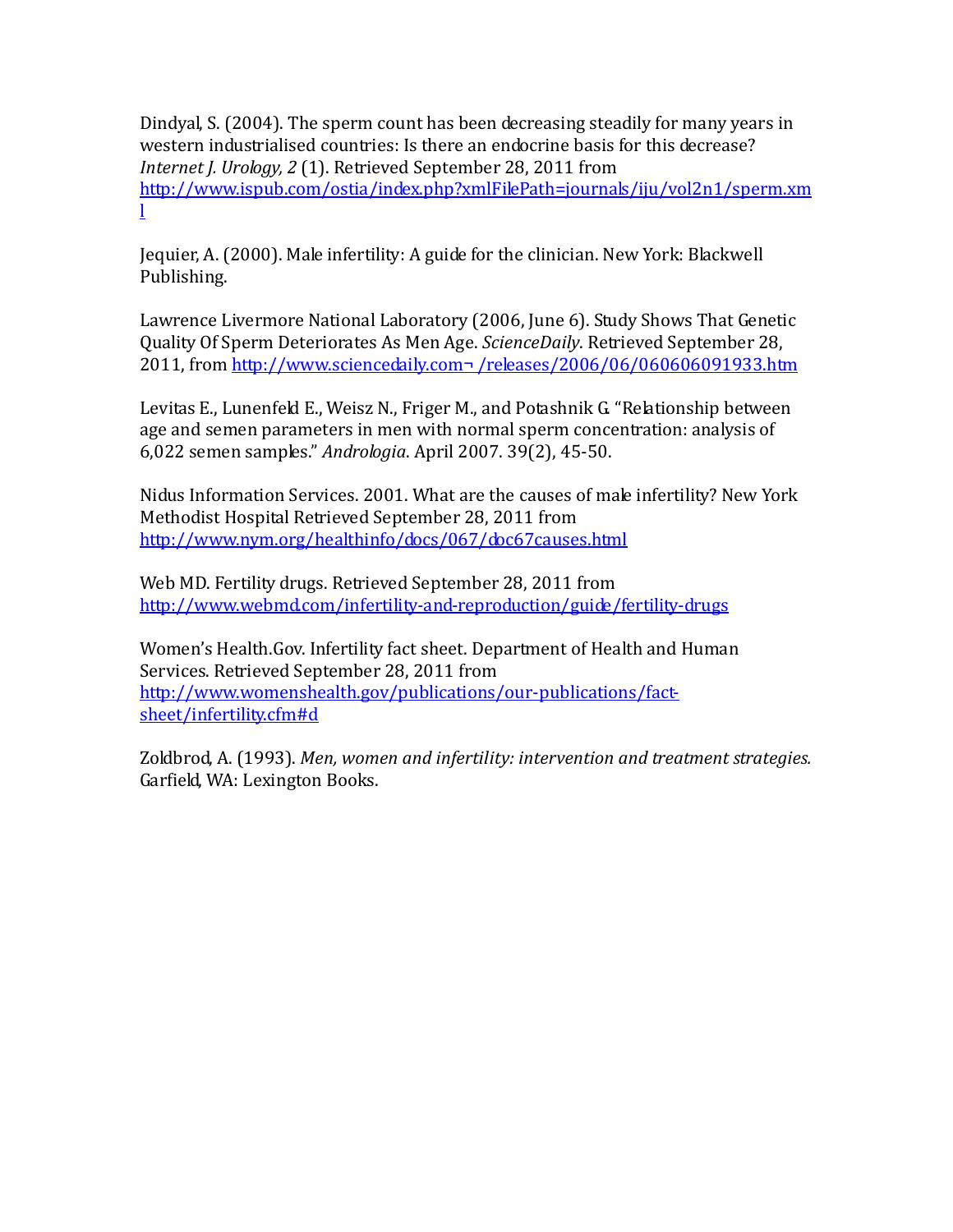# **Topics in Human Sexuality: Menstruation Introduction**

Although menstruation is a biological event and an integral part of female sexuality it is more complex than just the physiology. Menstruation, the culmination of the monthly cycle in which the body prepares itself for a possible pregnancy is also the start of womanhood and of female sexuality. Many cultures celebrate the first menarche with a moon ritual in which the newly menstruating young woman is joined by important females to mark her entry into womanhood and to celebrate menarche. Understanding the biological and psychological aspects of menstruation will allow mental health professionals to have a deeper understanding of human sexuality.

## *Educational Objectives*

Define puberty and list changes the female experiences. Discuss the psychological effects of precocious puberty. Define menstruation and the phases of the menstrual cycle. List the symptoms of toxic shock syndrome. Discuss common menstrual problems. Describe psychological aspects of the menstrual cycle (PMS/PMDD) Discuss treatment of PMS/PMDD.

## **Defining Puberty**

**Puberty** is the physical process of sexual maturation. The term puberty is derived from the Latin word *puberatum* (age of maturity) and refers to the bodily changes of sexuality. In girls, puberty usually begins at 11 years of age, but may start as early as age 7. A recent study published in *Pediatrics* found that by age 7, about 10 percent of white and 23 percent of African-American girls had started developing breasts. A study published in 1997 found that by age 7, only 5 percent of white females and 15 percent of black females had reached puberty. Puberty, then, is occurring earlier.

Puberty is initiated by hormone signals from the brain to the ovaries. The first sign of puberty in girls is breast development. As growth of the breasts continues, females develop contours of the hips and buttocks, distinguishing them from their male counterparts. Growth of pubic hair begins shortly after breast development, followed two years later by underarm hair growth. There is some variability in this process, such as some young women developing breasts but showing no other signs of sexual maturation.

Girls also generally experience a growth spurt during the ages of 9.5 to 14.5. This growth gradually slows as estrogen levels increase.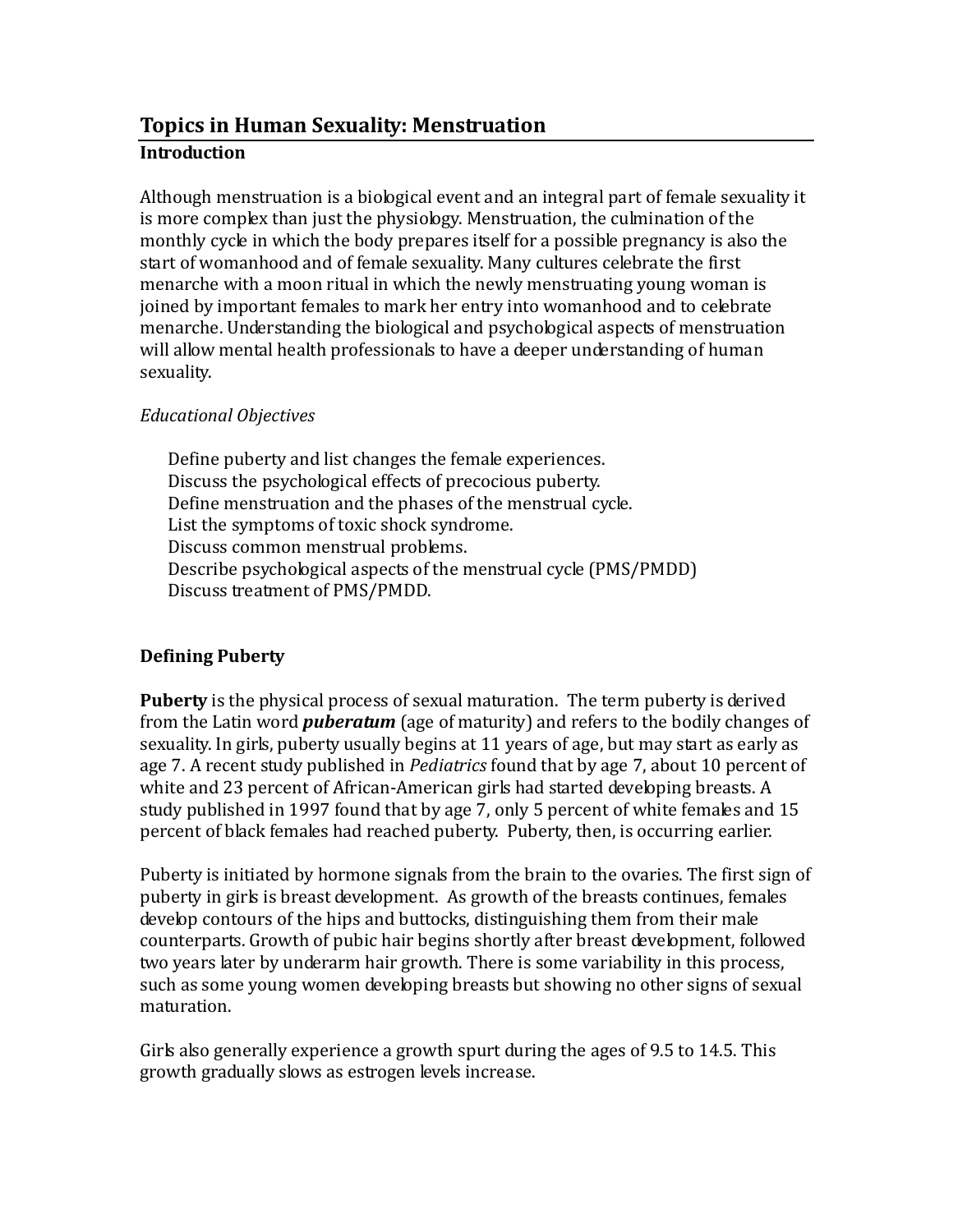**Precocious (early) puberty** is defined as puberty that occurs before age 7-8. In girls, this is signaled by the growth of breasts and pubic hair. In many cases, there is no identifiable cause for precocious puberty, and it may be considered a variation of normal puberty. It is always best to consult with a physician, however, because early puberty can be caused by medical conditions such as adrenal gland abnormalities or ovarian abnormalities. The most likely factor determining age of menarche is percentage of body fat (Hopwood et. al., 1990). In other words, the percentage of body weight that is fat (such as breast tissue) must rise for menstruation to occur.

Precocious puberty does have psychological effects. Many females who start puberty early tend to view their bodies negatively (Simmons and Blyth, 1987.) This may be due to the societal pressures that focus on thinness. Girls who has gone through puberty early tend to be bigger than peers. Early developers are less satisfied with their bodies and are more likely to care about how they look. These girls stand out in comparison to friends and this may result in low self esteem. There is also some evidence that girls who reach puberty early may be rejected by peers, and may seek older and more mature friends, which can lead to premature experiences, particularly within the sexual realm (Ge et al., 1996). Ge theorizes that these young women may not have had enough time to complete the necessary childhood developmental tasks before entering the world of the older crowd. They have had less time to form a sense of self, which could lead to poor decision-making.

Delayed puberty is usually defined as puberty that occurs later than the norm. If a young woman does not develop breast tissue by age 14 or begin menarche by 5 years after breast development, puberty is considered delayed. Hopwood's explanation of body fat also explains why girls with anorexia and those that engage in excessive exercise may not menstruate within the norm or why there may be a cessation in menstruation.

At about ages 12-13 **menarche**, first menstruation begins. Menstruation is the shedding of the lining of the uterus (endometrium) accompanied by bleeding. Menstruation occurs in monthly cycles throughout a woman's reproductive life. Menstruation starts during puberty and stops permanently at menopause.

Women cannot actually become pregnant until about two years after menarche.

Menarche is an important biological event but also an important psychological one. Girls display a range of reactions to menarche, which range from acceptance and pride to shame and disgust. The most negative reactions occur in girls who have not been prepared for menarche.

## **Phases of Menstruation**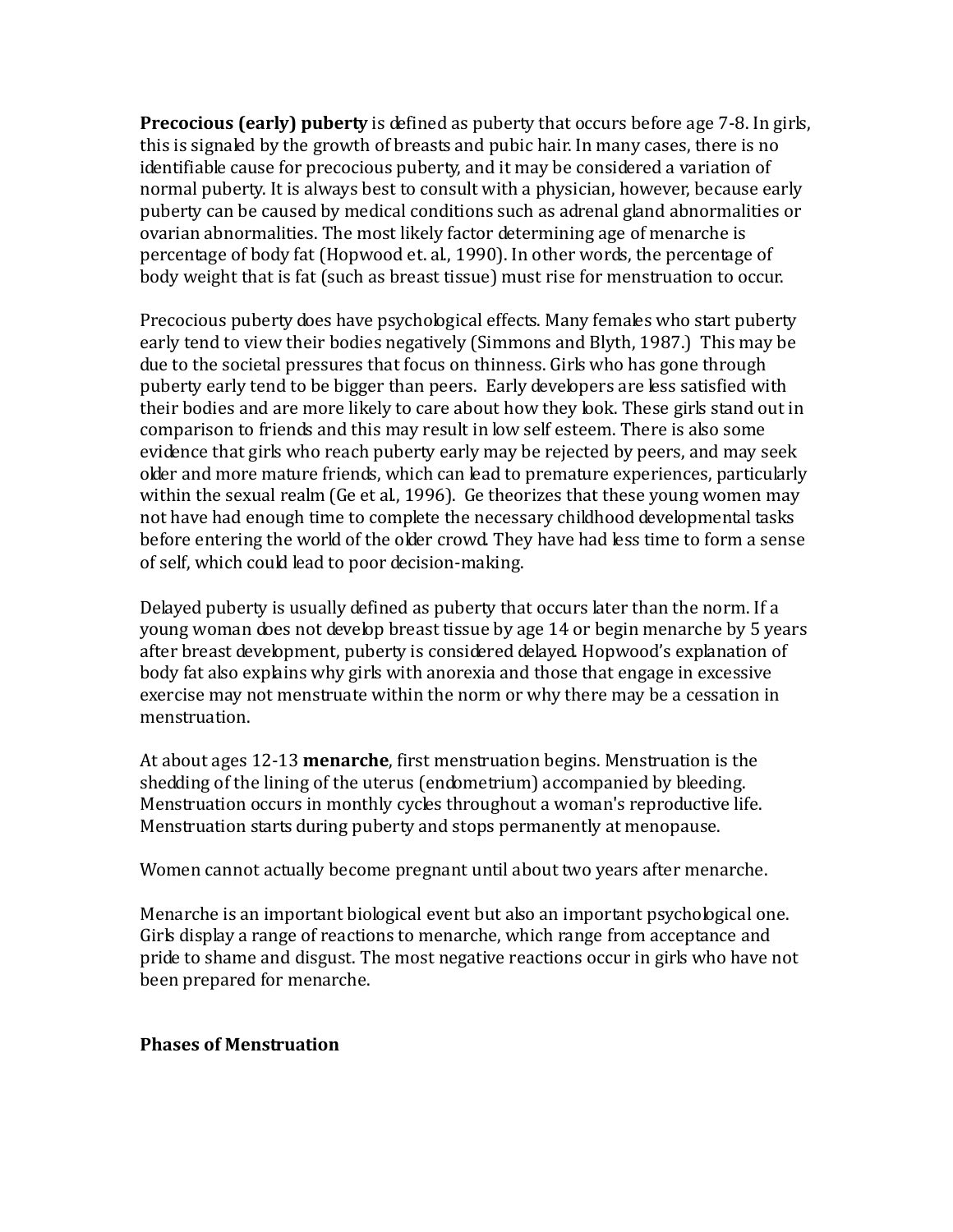The menstrual cycle begins with the first day of bleeding, which is counted as day 1. The cycle ends just before the next menstrual period. Menstrual cycles normally range from about 25 to 36 days. Only 10 to 15% of women have cycles that are exactly 28 days long. Usually, cycles vary the most and the intervals between periods are longest in the years immediately after menarche and before menopause. Menstrual bleeding lasts 3 to 7 days, averaging 5 days.

The menstrual cycle is regulated by hormones. Luteinizing hormone and folliclestimulating hormone are produced by the pituitary gland and promote ovulation and stimulate the ovaries to produce estrogen and progesterone. Estrogen and progesterone stimulate the uterus and breasts to prepare for possible fertilization.

The menstrual cycle has three distinct phases. These are:

**Follicular Phase:** This phase begins on the first day of the menstrual cycle. The primary process that occurs in the follicular phase is the development of follicles in the ovaries.

At the beginning of the follicular phase, the lining of the uterus is thick with nutrients that are intended to nourish an embryo. If no egg has been fertilized, estrogen and progesterone levels are low. The top layers of the uterus is shed, and menstrual bleeding occurs. The follicular phase lasts about 13 or 14 days. This phase ends when the level of luteinizing hormone surges. The surge results in release of the egg.

**Ovulatory Phase**: This phase begins when the level of luteinizing hormone surges. Luteinizing hormone stimulates the dominant follicle to bulge from the surface of the ovary and finally rupture, releasing the egg. The ovulatory phase usually lasts 16 to 32 hours. It ends when the egg is released.

**Luteal Phase**: This phase begins after ovulation. It lasts about 14 days (unless fertilization occurs) and ends just before a menstrual period. In this phase, the ruptured follicle closes after releasing the egg and forms a structure called a corpus luteum, which produces increasing quantities of progesterone. If the egg is not fertilized, the corpus luteum degenerates after 14 days, and a new menstrual cycle begins.

## **Toxic Shock Syndrome**

Toxic shock syndrome is a life-threatening bacterial infection that has been associated with the use of tampons. Toxic shock syndrome results from toxins produced by *Staphylococcus aureu*s (staph) bacteria, but the condition may also be caused by toxins produced by *group A streptococcus* (strep) bacteria. Symptoms of toxic shock syndrome develop suddenly, and the disease can be fatal.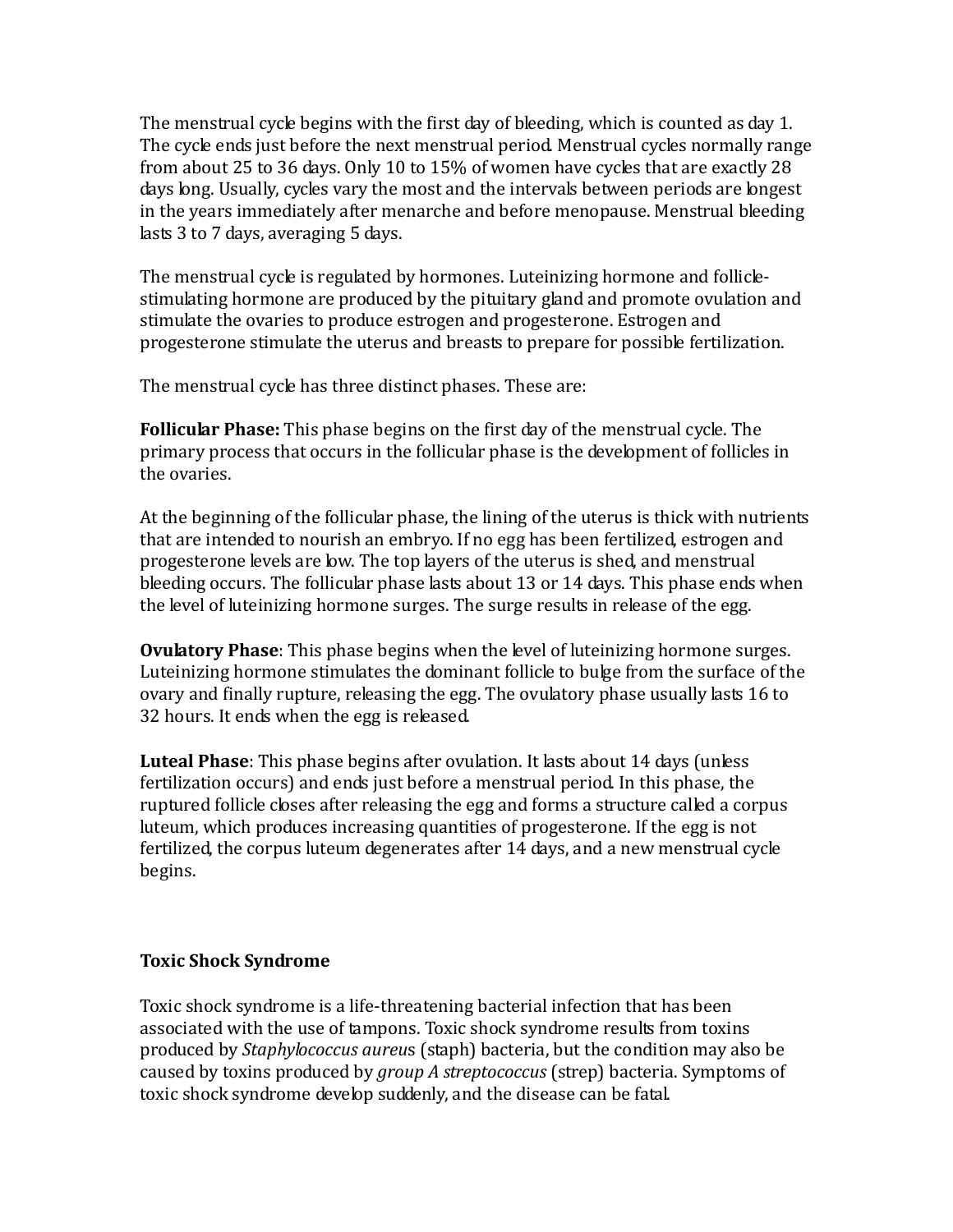Researchers don't know exactly how tampons cause toxic shock syndrome. It may be that when tampons are left in place for a long time, they become a breeding ground for bacteria. Another hypothesis is that the superabsorbent fibers in the tampons can scratch the surface of the vagina, making it possible for bacteria or their toxins to enter the bloodstream.

Symptoms of toxic shock syndrome include:

- 12. Sudden high fever
- 13. Low blood pressure
- 14. Vomiting or diarrhea
- 15. A rash resembling a sunburn
- 16. Confusion
- 17. Muscle aches
- 18. Redness of the eyes, mouth and throat
- 19. Seizures
- 20. Headaches

To reduce chances of contracting toxic shock syndrome women should change tampons frequently, at least every four to eight hours. Using lower absorbency tampons also reduces risks.

## **Menstrual Problems**

**Dysmenorrhea.** Dysmenorrhea or painful menstruation is the most common menstrual problem. Its prevalence is estimated at 25% of women and up to 90% of adolescents (Durain, 2004). The most common symptom of dysmenorrhea is cramping pain in the pelvic region but may also include headaches, backaches, nausea, and pelvic bloating and pressure.

Although there are many possible causes of dysmenorrhea, one common hypothesis involves postaglandins, hormone-like substances produced in the lining of the uterus. These chemicals cause the uterine muscles to contract. Women with severe menstrual pain generally have higher levels of postaglandins.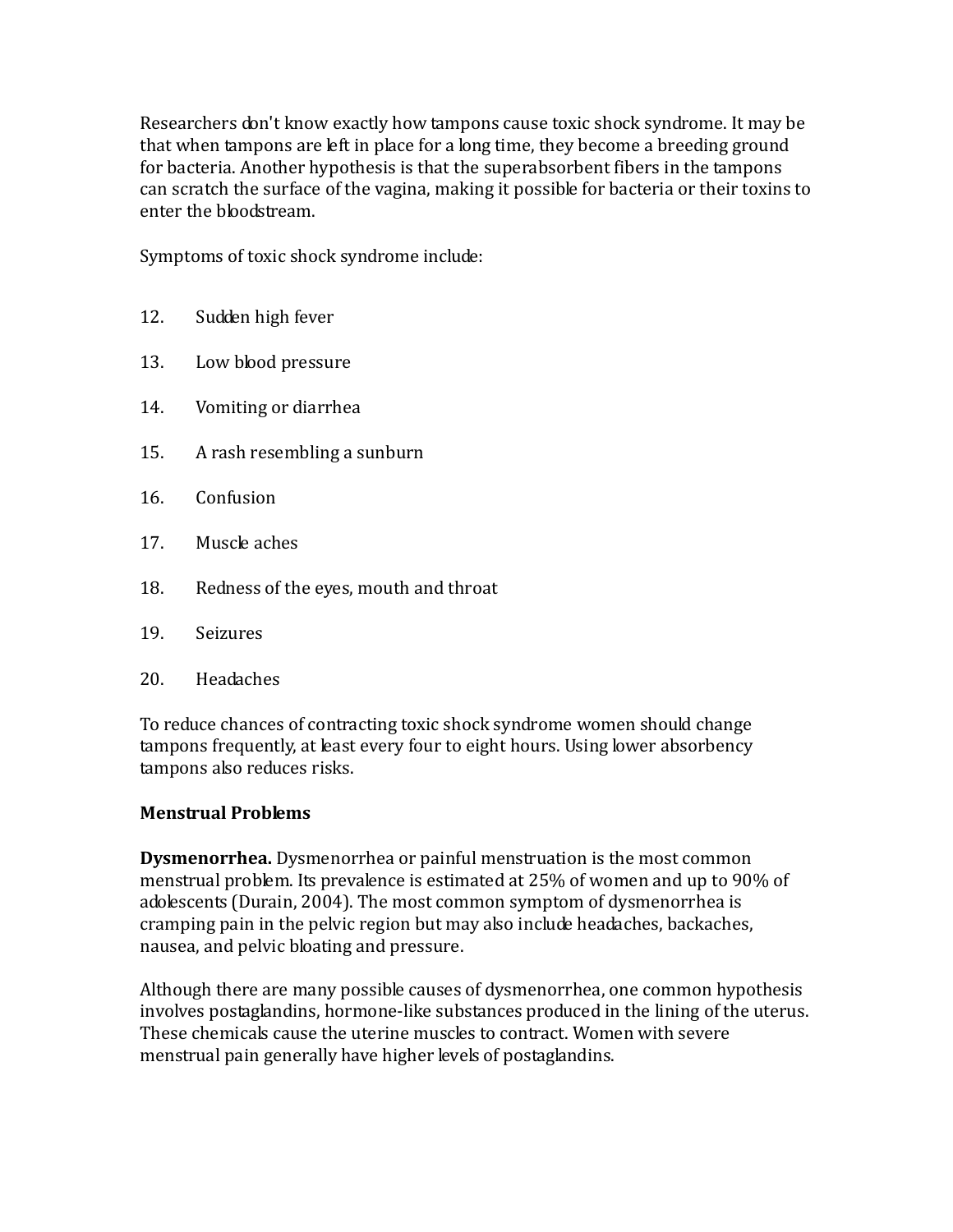Treatment generally involves the use of over-the-counter medications, such as aspirin, or Midol. Naprosyn, which is a prescription medication, is also widely used for symptoms of dysmenorrhea. Dietary changes such as a decrease in caffeine intake, and aerobic exercise may also be helpful.

**Endometriosis.** Endometriosis is the abnormal growth of endometrial cells similar to those that form the inside of the uterus, but in a location outside of the uterus (such as in the fallopian tubes, bladder, vagina or cervix). Symptoms of endometriosis vary depending on the location of the growth. Many women who have endometriosis do not have symptoms. The common symptoms are pelvic pain, which usually occurs during or just menstruation and lessens after menstruation. Some women also experience painful sexual intercourse or cramping during intercourse, or pain during bowel movements or urination. The pain intensity can change from month to month. Many with endometriosis also have fertility issues.

Endometriosis can be treated with medications and/or surgery. Nonsteriodal antiinflamatory drugs (NSAIDs) can be used to help relieve pelvic pain and menstrual cramping. Oral contraceptive pills are also used to treat endometriosis. Surgery is more of a last resort when symptoms of endometriosis are severe or when there has been an inadequate response to other treatment.

**Amenorrhea.** Another common menstrual problem is amenorrhea, or the absence of menstruation. Primary amenorrhea is the absence of any menstrual cycle (generally age 18 is used as a guideline). Secondary amenorrhea is the absence of menstruation for 6 or more months in a woman who has already started menstruation and who is not pregnant, breastfeeding or in menopause. Secondary amenorrhea can be related to medical conditions such as hormonal imbalances, disease, stress, nutritional deficits (such as an eating disorder), excessive body weight, or more than 8 hours of vigorous exercise a week.

## **Psychological Problems Associated with Menstruation**

In addition to the biological aspects of menstruation, mental health professionals also need to be aware of psychological problems. Psychological and cultural attitudes towards menstruation have alternated between repulsion and celebration. Some cultures revere menstruation as intimately connected with the renewal of life. Others fear menstruation and separate menstruating women as a way not to contaminate men.

The biological process of menstruation is neither physically nor psychologically debilitating. That does not mean, however, that it is a time in which there are not challenges. The term "premenstrual tension" was coined in 1931 and used to refer to the mood changes that happen during the luteal phase of the menstrual cycle. Symptoms of premenstrual tension are numerous, and include depression, irritability,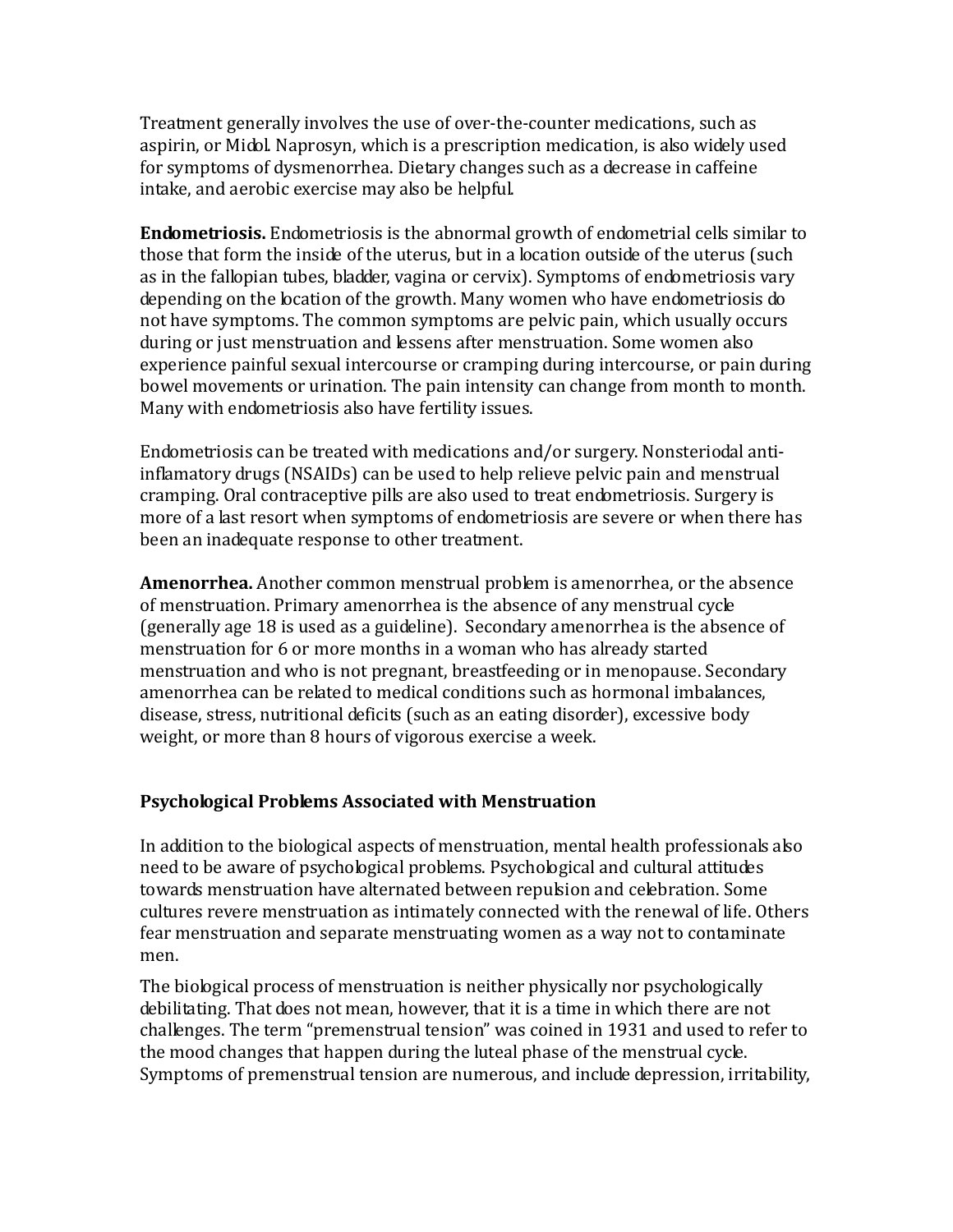fatigue and headaches. Many women experience these symptoms to a greater or lesser extent.

The term **premenstrual syndrome** (PMS) is reserved for symptoms that are incapacitating enough to interfere with performance of daily activities. More common symptoms include mood swings, irritability, abdominal bloating, breast tenderness, changes in appetite, headache, anxiety and crying spells. Many causes of PMS have been suggested, including progesterone deficiency, fluid balance abnormalities, and nutritional deficiencies. However, there is no scientific evidence to unequivocally support any of these as the sole cause of PMS. Treatment of PMS may include dietary changes, exercise or prescribed medications (oral contraceptives, antidepressant, NSAIDs)

**Premenstrual dysphoric disorder** (PMDD) is a severe form of **premenstrual** [syndrome,](http://en.wikipedia.org/wiki/Premenstrual_syndrome) affecting 3% to 8% of women. Women with a personal or family history of [depression](http://www.webmd.com/depression/default.htm) or [postpartum depression](http://www.webmd.com/depression/postpartum-depression/default.htm) are at greater risk for developing PMDD. Although the exact cause of PMDD is not known, most researchers believe that PMDD is brought about by hormonal changes related to the [menstrual cycle.](http://women.webmd.com/tc/normal-menstrual-cycle-topic-overview) Studies have shown a connection between PMDD and low levels of serotonin.

The PMDD criteria of the DSM-IV-TR require the presence of 5 of 11 symptoms to make the diagnosis of PMDD. At least 1 of the first 4 symptoms must occur during the last week of the luteal phase, begin to remit within a few days of the onset of menstrual flow, and be absent in the week after menses. The symptoms must be severe enough to interfere with social, occupational, sexual, or scholastic functioning. Symptoms must be discretely related to the menstrual cycle and must not merely be a worsening of preexisting depression, anxiety, or personality disorder.

## *DSM criteria for Premenstrual Dysphoric Disorder*

A. In most menstrual cycles during the past year, at least 5 of the following symptoms were present for most of the time during the last week of the luteal phase, began to remit within a few days after the onset of the follicular phase, and were absent in the week postmenses, with at least 1 of the symptoms being either  $(1)$ ,  $(2)$ ,  $(3)$ , or  $(4)$ :

- 1. Markedly depressed mood, feelings of hopelessness, or self-deprecating thoughts
- 2. Marked anxiety, tension, feelings of being "keyed up" or "on edge"<br>3. Marked affective lability (eg, feeling suddenly sad or tearful or incr
- Marked affective lability (eg, feeling suddenly sad or tearful or increased sensitivity to rejection)
- 4. Persistent and marked anger or irritability or increased interpersonal conflicts
- 5. Decreased interest in usual activities (eg, work, school, friends, hobbies)<br>6. Subiective sense of difficulty in concentrating
- 6. Subjective sense of difficulty in concentrating<br>7. Lethargy, easy fatigability, or marked lack of ex-
- 7. Lethargy, easy fatigability, or marked lack of energy<br>8. Marked change in appetite, overeating, or specific fo
- 8. Marked change in appetite, overeating, or specific food cravings<br>9. Hypersomnia or insomnia
- 9. Hypersomnia or insomnia<br>10. A subiective sense of being
- A subjective sense of being overwhelmed or out of control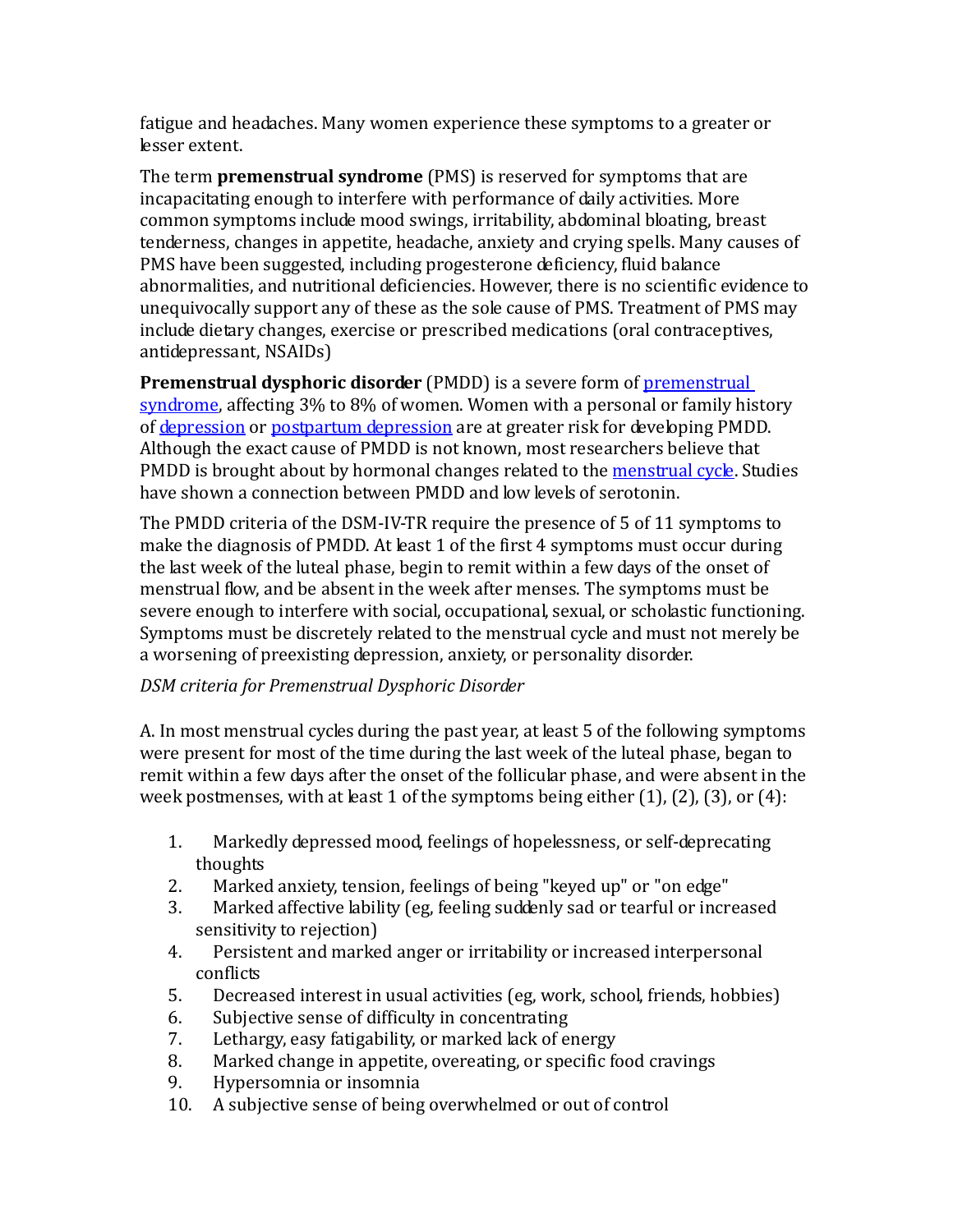11. Other physical symptoms, such as breast tenderness or swelling, headaches, joint or muscle pain, a sensation of bloating, or weight gain

Many of the same strategies used to treat [PMS](http://www.webmd.com/content/article/10/2953_497.htm) are also helpful in relieving symptoms of PMDD. The four main forms of treatment are:

**Nutrition.** Limit intake of salt, caffeine, refined sugar, and alcohol. Natural supplements, such as calcium, vitamin B6, vitamin E, and magnesium may be helpful although, their effectiveness has not been well-studied.

**Exercise.** Regular aerobic exercise such as walking or swimming appears to improve premenstrual symptoms.

12.

**Antidepressant Medications.** Several antidepressants may be used to treat PMDD. The drugs approved by the FDA for the treatment of PMDD are Sarafem (Fluoxetine), Paxil CR, and Zoloft. These medicines can be taken continuously or intermittently, just during the 14-day premenstrual period. Taking them intermittently may decrease the side effects of these drugs.

**Hormones** can be used to treat PMDD. Ovulation can be stopped either using medication or surgically (as a last resort). Medicines used to stop ovulation include birth control pills, Danazol, Zoladex, Synarel, and Lupron. The second hormonal approach to treat PMDD is the use of progesterone or estrogen to relieve symptoms. It's unclear whether this approach is effective.

13.

**Counseling.** Therapy to help women with PMDD develop effective coping strategies may help some with PMDD. Relaxation therapy, meditation, reflexology, and yoga may also help.

## **Summary**

Menstruation is an important biological and psychological event in the lives of women. Understanding these processes allow mental health professionals to better work with women of all ages. Challenges such as Premenstrual Syndrome and Premenstrual Dysphoric Disorder are of particular interest as counseling can be effective in their treatment.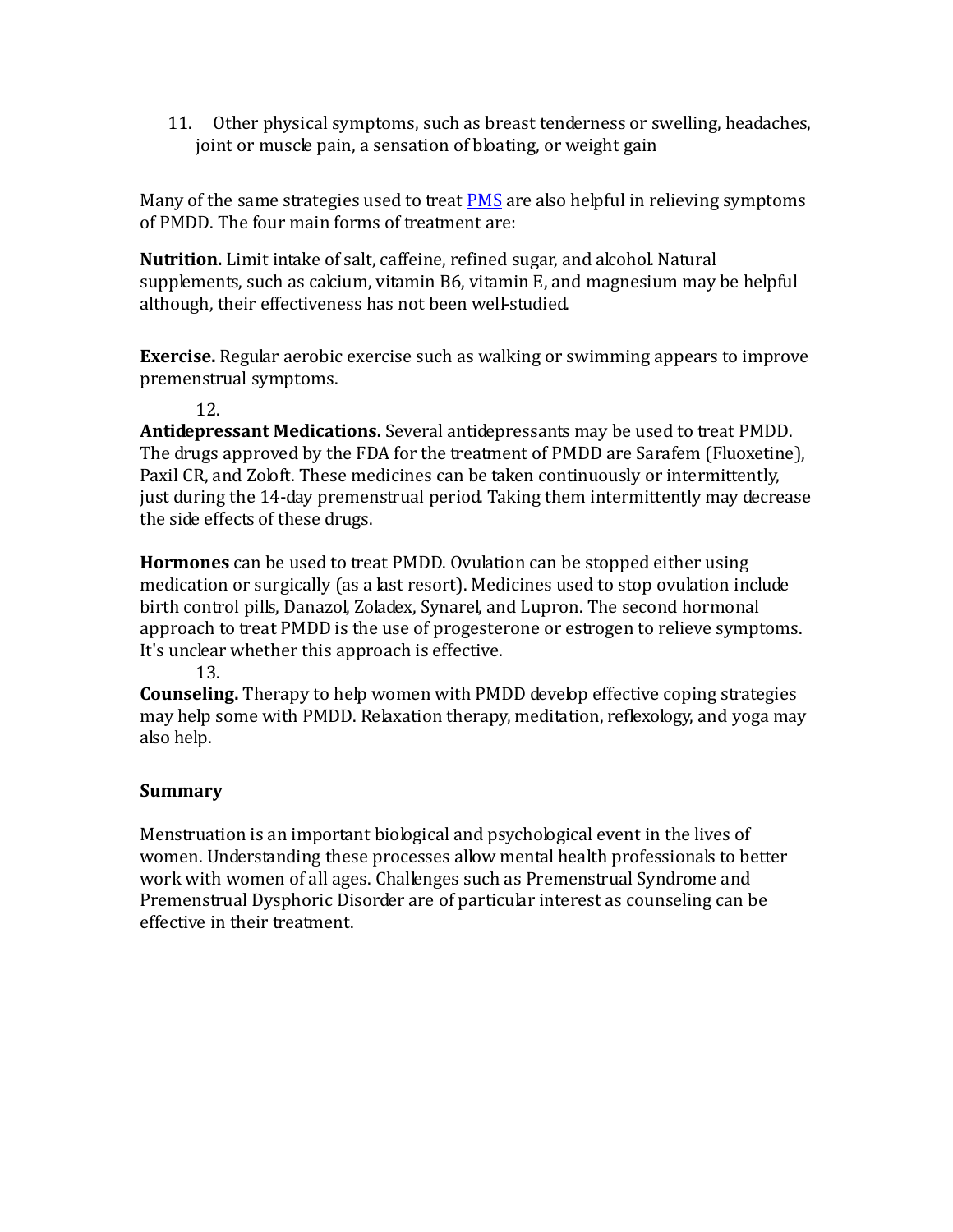#### **References**

Durain D. (2004). *Primary dysmenorrhea: assessment and management update*. Journal of Midwifery and Womens Health. 49(6):520-8.

Encycolpedia of sex and sexuality. Menstruation. Downloaded August 24, 2010 from [http://www.sexuality-encyclopedia.com/dr](http://www.sexuality-encyclopedia.com/dr-ruth/Menstruation)[ruth/Menstruation#Cultural\\_and\\_Psychological\\_Aspects\\_of\\_Menstruation](http://www.sexuality-encyclopedia.com/dr-ruth/Menstruation)

Emedicine. Amenorrhea. Downloaded August 23, 2010 from [http://www.emedicinehealth.com/amenorrhea/article\\_em.htm](http://www.emedicinehealth.com/amenorrhea/article_em.htm)

Emedicine. Dysmenorrhea. Downloaded August 23, 2010 from <http://emedicine.medscape.com/article/795677-overview>

Emedicine. Premenstrual dysphoric disorder. Downloaded August 30, 2010 from http://emedicine.medscape.com/article/293257-overview

[Ge,](http://cdp.sagepub.com/search?author1=Xiaojia+Ge&sortspec=date&submit=Submit) X. & Natsuaki, M.N. (1996*). In Search of Explanations for Early Pubertal Timing Effects on Developmental Psychopathology*. Current Directions in Psychological Science.

Hopwood, N.J. , Kelch, R.P., & Hale, P.M. (1990). The onset of human puberty: biological and environmental factors. In: Bancroft J, Reinisch JM, eds. Adolescence and puberty. New York: Oxford University Press, 2001:29–49.

Hyde, J.S. & DeLamater, J.D. (2003). *Understanding human sexuality*. New York: McGraw Hill.

Medicinenet.com. Understanding endometriosis. Downloaded August 24, 2010 from <http://www.medicinenet.com/endometriosis/page5.htm>

Women's Health. Menstruation and the menstrual cycle. Downloaded August 23, 2010 from<http://www.womenshealth.gov/faq/menstruation.cfm>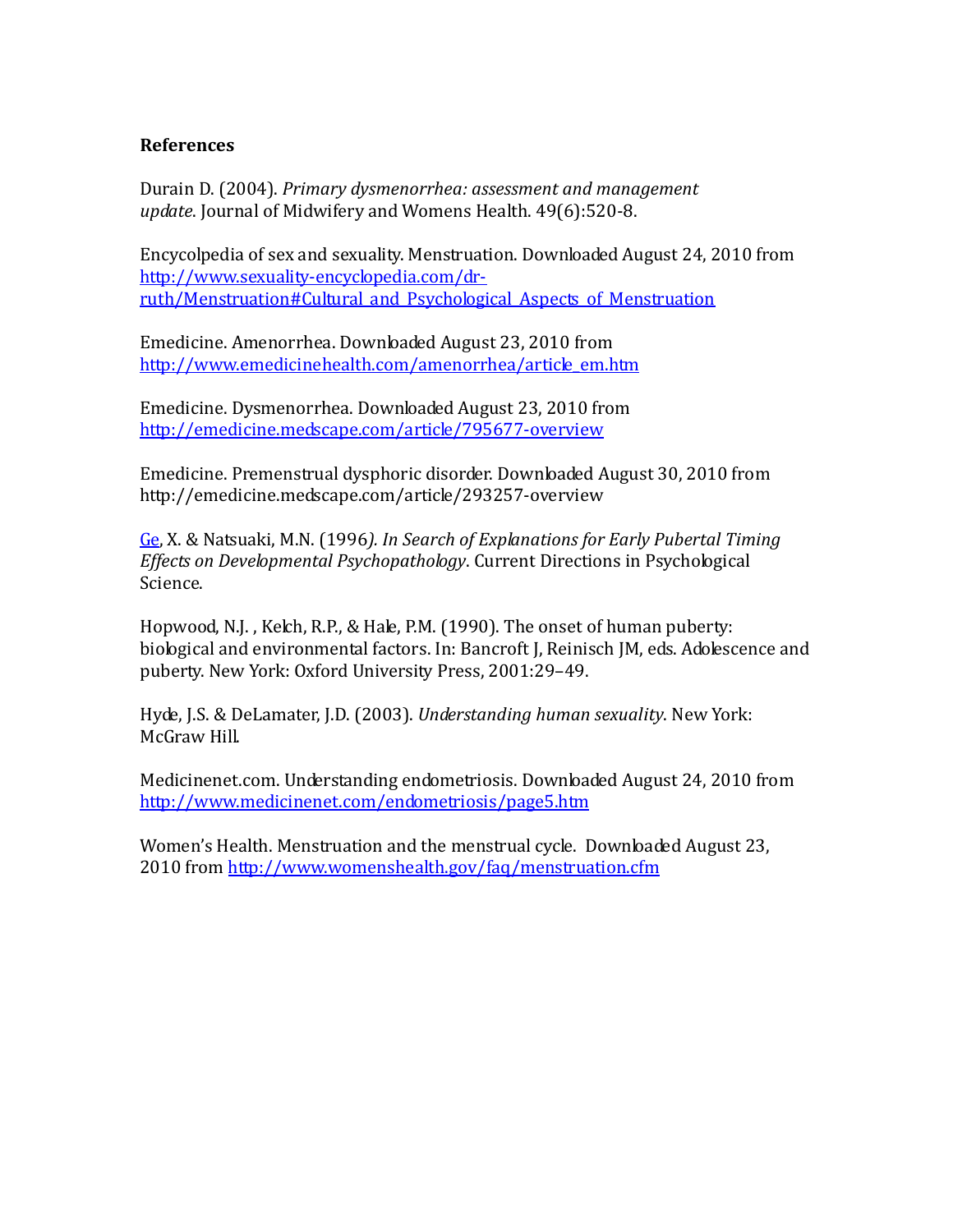# **Topics in Human Sexuality: Sexually Transmitted Diseases**

*Case Vignette*

*Marla is a 15-year-old high school sophomore. She has been sexually active since age 13 and has had multiple sexual partners. Although she tries to do the "responsible thing" by using protection, she has had unprotected sex at times, particularly when she has been drunk or high. Marla has recently been experiencing lower abdominal pain and foul smelling vaginal discharge and has noted that intercourse with her current boyfriend has been painful. She has her first gynecological examination and is dismayed to find that she has pelvic inflammatory disease (PID).* 

No discussion of human sexuality is complete without consideration of sexually transmitted diseases (STDs). Sexually transmitted diseases are infections that can be transferred from one person to another through sexual contact. According to the Centers for Disease Control and Prevention, there are over 15 million new cases of sexually transmitted diseases in the United States each year (CDC, 2008). There are more than 25 varieties of STDs. Although HIV remains the most well known STD with approximately 40 million people are currently living with HIV infection, other common STDs include chalymidia, gonorrhea, genital herpes and genital warts.

Adolescents and young adults are at great risk for contracting an STD because they are more likely to have multiple sexual partners (CDC, 2002). Of the new infections, almost half occur among people ages 15 to 24.

Many STDs can have serious consequence, both physical and emotional. For example, some STDs can lead to pelvic inflammatory disease, pelvic inflammatory disease, which can cause infertility. Other STDs, such as HIV, can be fatal. On an emotional level, people with illnesses such as genital herpes, which is incurable, often feel like outcasts and shun relationships due to shame around the disease.

It is important for mental health professionals working with people of all ages to be aware of STDs, their symptoms, treatments and the difficulties surrounding them.

Objectives:

After finishing this course, the participant will be able to:

- Discuss Chlamydia including symptoms, complications and treatment. Define Pelvic Inflammatory Disease (PID).
- Discuss gonorrhea, including symptoms, complications, pregnancy and treatment.
- Discuss syphilis, including stages, symptoms, complications, pregnancy and treatment.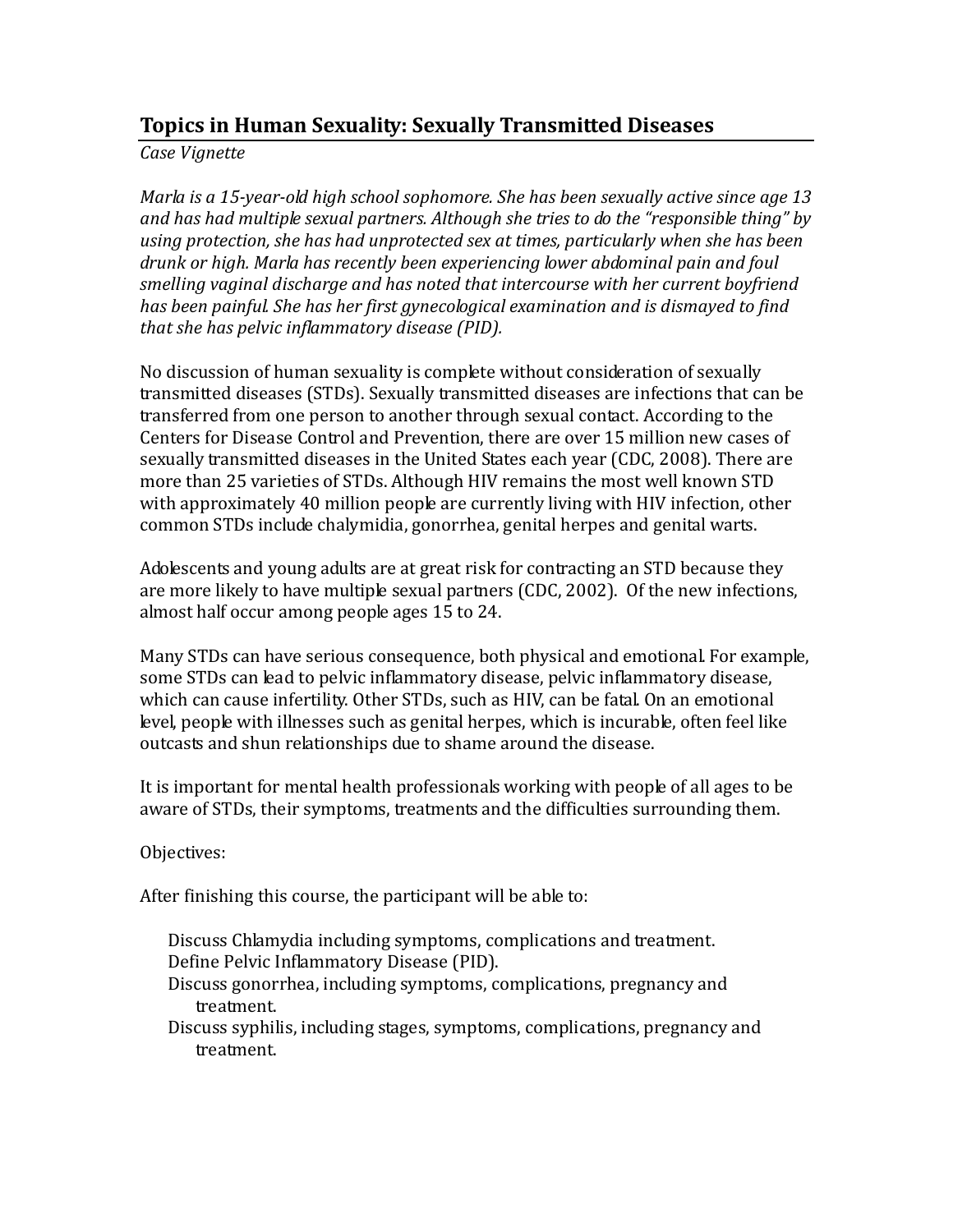- List the medical issues associated with HPV, as well as prevention and treatment of this virus.
- Describe the symptoms, psychological consequences and prevention of genital herpes.
- Discuss symptoms, diagnosis and treatment of pubic lice.
- Discuss HIV infection, including populations affected, transmission, symptoms and treatment
- Describe the signs, symptoms and treatment of trichomoniasis Discuss other genital infections
- Describe the incidence and reasons for STDs among adolescents List safe sex guidelines

## **Chlamydia**

Chlamydia is the most frequently reported bacterial sexually transmitted disease in the United States. In 2008, 1,210,523 Chlamydial infections were reported to the CDC. Chlamydia is caused by the bacterium, *Chlamydia trachomatis*. The disease is particularly dangerous for women and can cause serious complications that result in irreversible damage. Men with Chlamydia infection in the urethra are said to have *nongonoccal urethritis* or NGU (Webmd, 2010).

## *Symptoms*

Chlamydia is known as a "silent" disease because the majority of infected people have no symptom. When they do occur, symptoms usually appear within 1 to 3 weeks after exposure.

In women, the bacteria initially infect the cervix and the urethra. Women might have an abnormal vaginal discharge or a burning sensation when urinating. If the infection spreads from to the fallopian tubes, women may have lower abdominal pain, low back pain, nausea, fever, or bleeding between menstrual periods. Chlamydial infection of the cervix can spread to the rectum.

Men are also generally asymptomatic (only 50% experience symptoms). Those who do have signs may have a discharge from their penis, a burning sensation when urinating or burning and itching around the opening of the penis.

## *Complications/PID*

The complications of Chlamydia are of particular concern for women. Because the disease is often asymptomatic, women may not be treated for the disease. In about 10-15 % of women with untreated infection, Chlamydia spreads to the uterus or fallopian tubes, causing pelvic inflammatory disease (PID). PID is also common in gonorrhea. Each year about one million women develop PID. PID can cause infertility, ectopic pregnancy (a pregnancy in the fallopian tube or elsewhere outside of the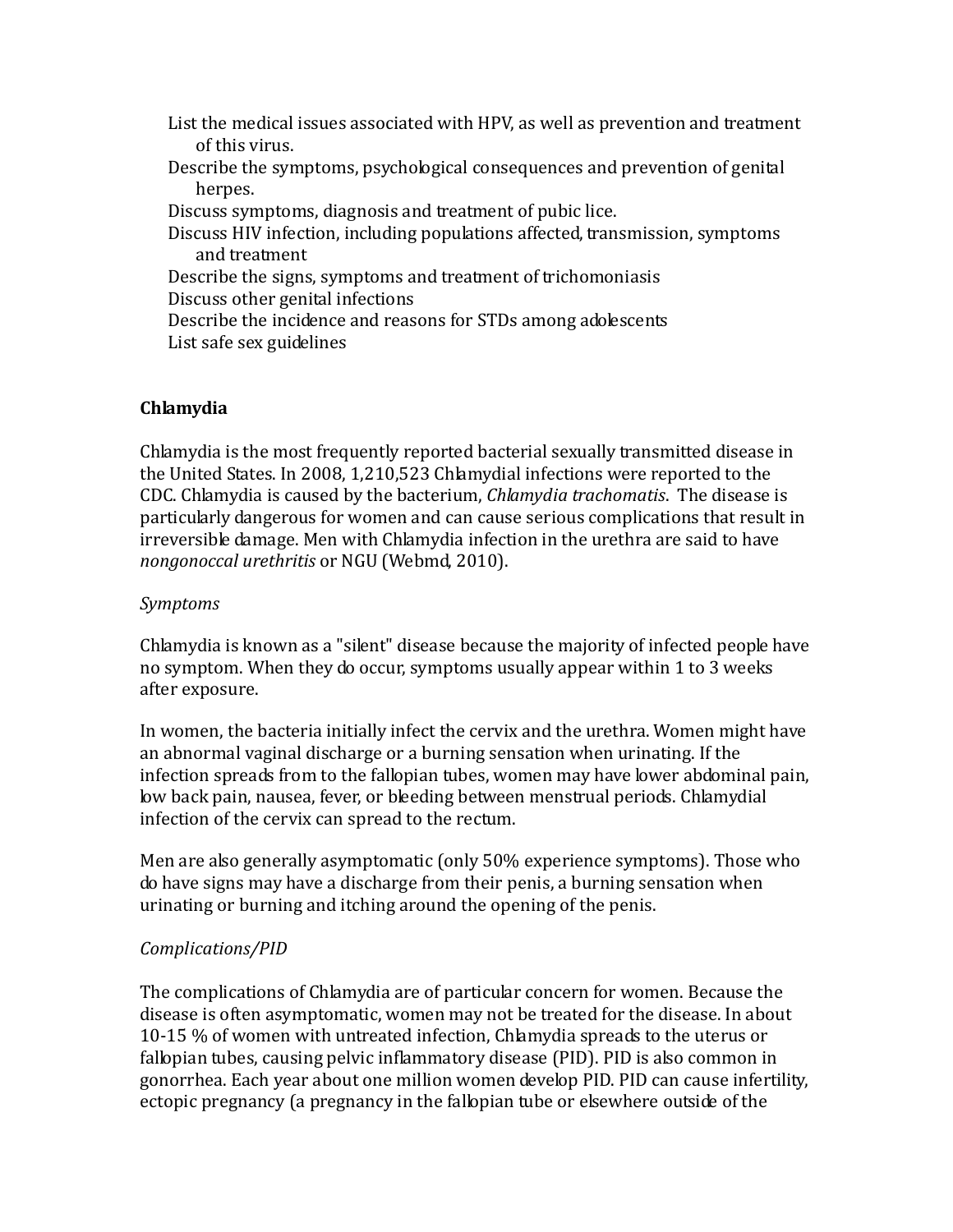womb), abscess formation, and chronic pelvic pain. Chlamydia may also increase the chances of becoming infected with HIV.

## *Treatment*

Chlamydia is treated with antibiotics, most commonly Azithromycin or Doxycycline. Alternative antibiotic treatment is used for those with sensitivity to these drugs. It is important for partners to both be treated concurrently.

## **Gonorrhea**

Gonorrhea ("the clap") is the oldest STD on record. Symptoms of gonorrhea are described in the Old Testament. There has been a recent resurgence of this disease and the CDC estimates that more than 700,000 persons in the U.S. contract gonorrheal infections each year.

Gonorrhea is caused by *Neisseria gonorrhoeae*, a bacterium that can grow and multiply in warm, moist areas of the reproductive tract, including the cervix, uterus, fallopian tubes and urethra. Gonorrhea can also grow in the mouth, throat, eyes, and anus.

Gonorrhea is spread through contact with the penis, vagina, mouth, or anus. Ejaculation need not occur for gonorrhea to be transmitted. The disease can also be spread from mother to baby during delivery.

## *Symptoms*

People who are infected with gonorrhea may be asymptomatic. Most women are either asymptomatic or have mild symptoms. Symptoms can be mistaken for a urinary tract infection, and may include a painful or burning sensation when urinating, increased vaginal discharge, or bleeding between periods. Women with gonorrhea are at risk of developing complications from the infection, regardless of the severity of symptoms. Gonorrhea is a common cause of PID.

Men may also be asymptomatic. When symptoms do appear, they generally occur within five to eight days of infection but can take as long as 30 days. Symptoms include a burning sensation when urinating, or a white, yellow, or green discharge from the penis. Some men experience painful or swollen testicles. Gonorrhea can cause epididymitis, a painful condition of the ducts attached to the testicles causing infertility.

Symptoms of rectal infection include discharge, anal itching, soreness, bleeding, or painful bowel movements.

## *Additional Complications*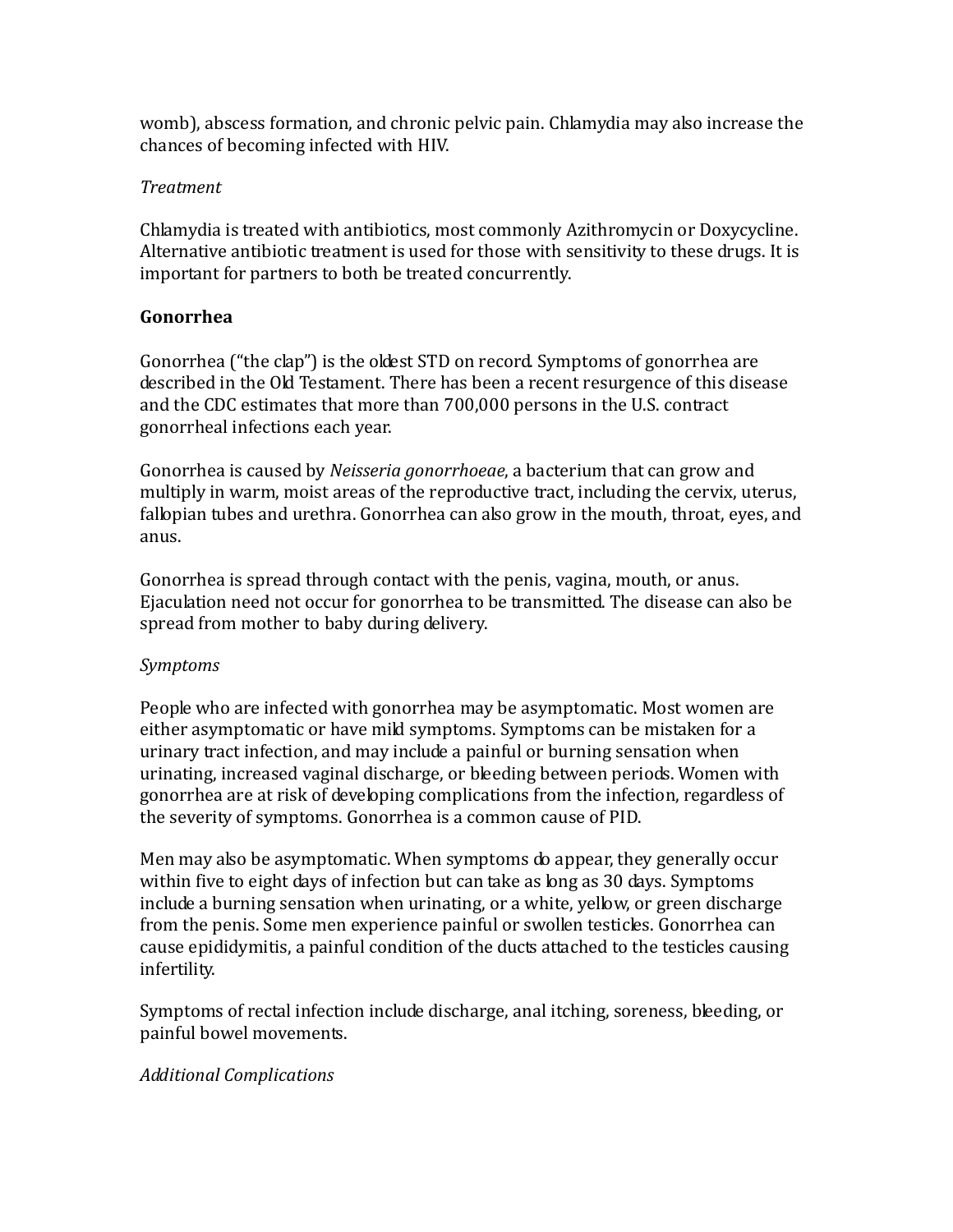Gonorrhea can spread to the blood or joints, causing a potentially life threatening condition. People infected with gonorrhea can also more easily contract HIV

## *Pregnancy*

Women who have gonorrhea during pregnancy have higher rates of *miscarriage*, infection of the amniotic sac and fluid, preterm birth, and [preterm premature rupture](http://www.babycenter.com/0_preterm-labor-and-birth_1055.bc)  [of membranes \(PPROM\).](http://www.babycenter.com/0_preterm-labor-and-birth_1055.bc)

Gonorrhea can be transmitted to the baby during delivery, and can cause serious complications including blindness. Most states require that all babies be treated with medicated eye drops soon after birth as a preventive measure.

## *Treatment*

Gonorrhea is very treatable. Treatment generally involves either an injectible or oral antibiotic. A single dose is usually all that is required, but some antibiotics require longer courses. Ofloxacin, Cefixine, and Ceftriaxine are commonly prescribed.

## **Syphilis**

Syphilis is a STD caused by the bacterium Treponema pallidum. It has been called "the great imitator" because so many of the signs and symptoms are indistinguishable from those of other diseases. Historically syphilis was also known as "the great pox." It first appeared in Europe during the 1400s and became a pandemic by 1500.

According to the CDC, there were 36,000 reported cases of syphilis in 2006. Most occurred in people ages 20 to 39. Reported cases of congenital syphilis in newborns increased from 2005 to 2006, with 339 new cases reported in 2005 compared to 349 cases in 2006.

Although syphilis is less common than many of the other STDs, its affects are quite serious. It can cause sterility, and if left untreated result in damage to the nervous system and death.

## *Transmission*

Syphilis is transmitted through direct contact with a syphilis sore. Sores can occur on the external genitals, vagina, anus, or in the rectum. Sores also can occur on the lips and in the mouth. Syphilis can also be transmitted from pregnant women to their babies.

## *Symptoms*

Many people infected with syphilis do not have any symptoms for years, which is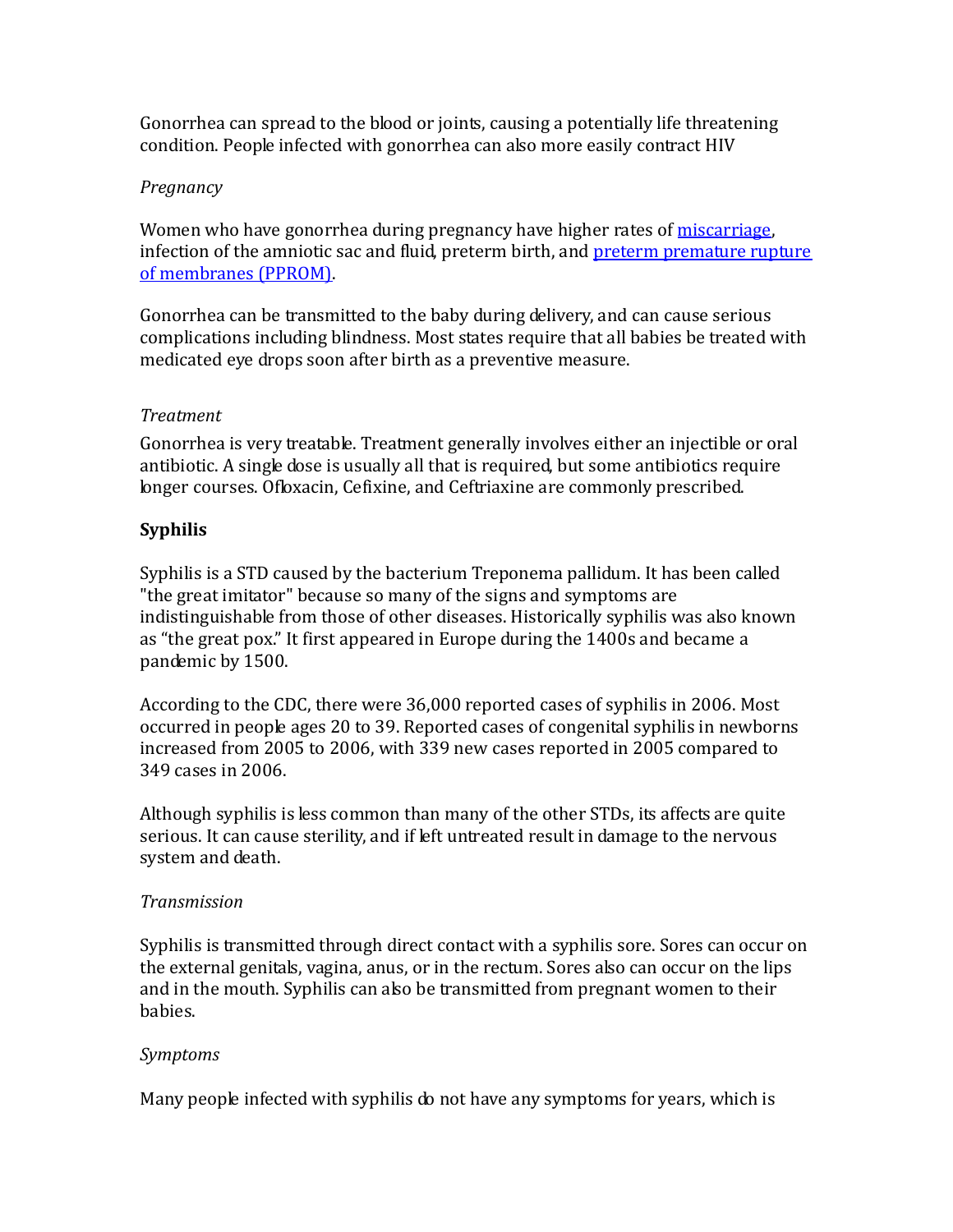quite problematic given the serious complications that can ensure from leaving the disease untreated. Although transmission occurs contact with a syphilis sore (carriers in the primary or secondary stage these sores may not be evident. Transmission may occur from persons who are unaware of their infection.

The stages are:

- *Primary Stage* Marked by the appearance of a single sore (called a chancre), but there may be multiple sores. The time between infection and the start of the first symptom can range from 10 to 90 days (average 21 days). The chancre is generally firm, round, small, and painless, lasts 3 to 6 weeks, and heals on its own. However, if the syphilis is not treated, the infection progresses to the secondary stage.
- *Secondary Stage* This stage is characterized by skin rash and mucous membrane lesions. This stage typically starts with the development of a rash on one or more areas of the body. The rash generally consists of reddish brown spots both on the palms of the hands and the bottoms of the feet. Sometimes rashes associated with secondary syphilis are so faint they are barely noticeable. In addition an infected person may experience fever, swollen lymph glands, patchy hair loss, headaches, weight loss, muscle aches, and fatigue.
- *Late and Latent Stages*. The late stages of syphilis can develop in about 15% of people who have not been treated. They can appear as long as 10–20 years after the person was first infected. In the late stages of syphilis, the disease may damage the internal organs, including the brain, nerves, eyes, heart, blood vessels, liver, bones, and joints. Signs and symptoms of this stage include difficulty coordinating muscle movements, paralysis, numbness, gradual blindness, and dementia. The person may die in this stage of the illness.

## *Treatment*

In its early stages syphilis is easy to cure. For a person who has had syphilis less than a year, treatment involves a single intramuscular injection of penicillin. Additional doses are needed to treat someone who has had syphilis for longer than a year. Penicillin (or another antibiotic for those who are allergic) will kill the syphilis bacterium and prevent further damage, but it will not repair damage already done.

People who receive syphilis treatment must abstain from sexual contact with new partners until the syphilis sores are completely healed.

## **HPV (Human Papilloma Virus)**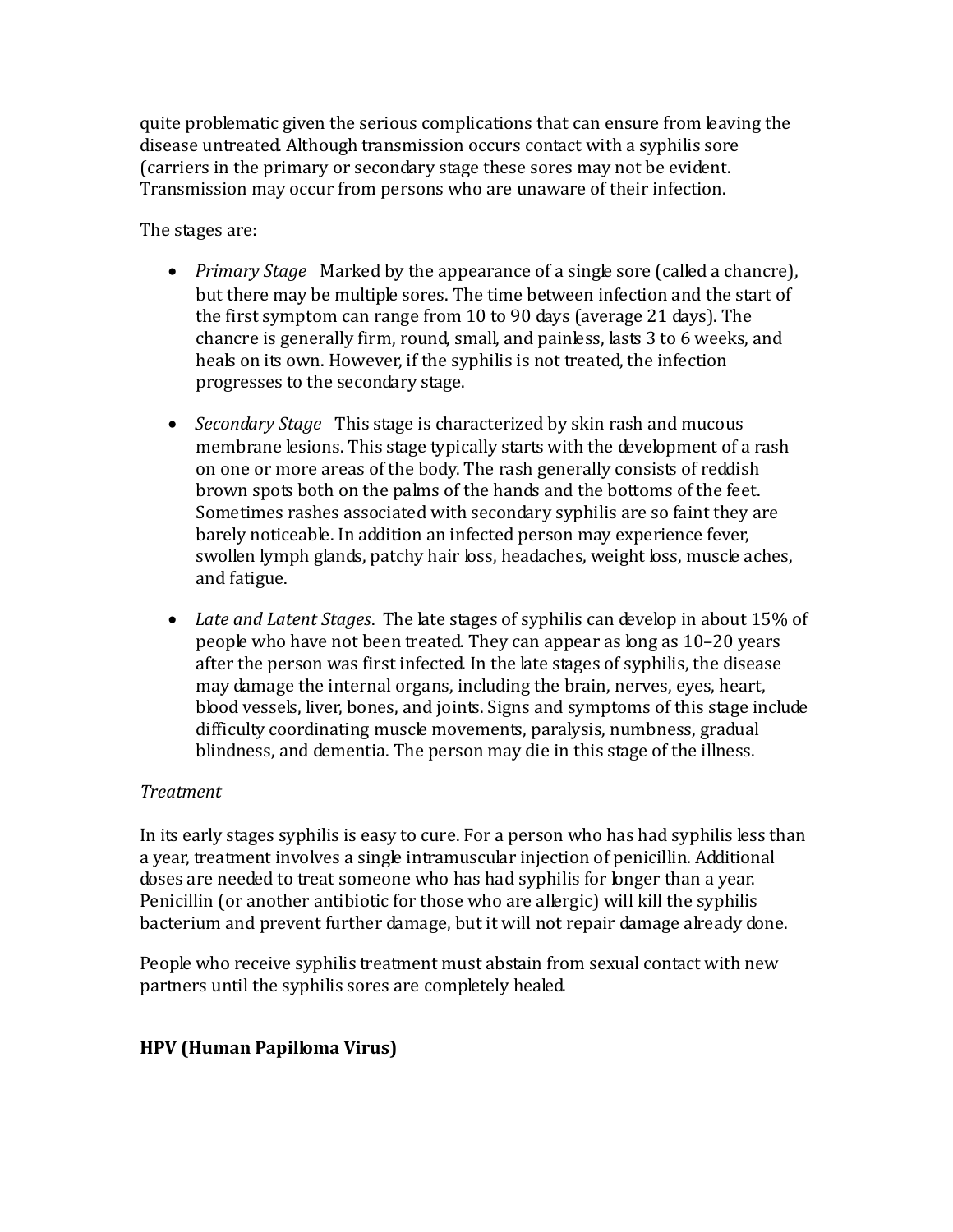HPV stands for human papilloma virus, and is the most common sexually transmitted disease. Approximately 20 million Americans are currently infected with HPV. 50% of sexually active men and women get it at some point in their lives.

HPV is transmitted through genital contact, most often during vaginal and anal sex. HPV may also be passed on during oral sex and genital-to-genital contact.

Most people who contract HPV do not develop symptoms or health problems. But other, more aggressive strains of HPV can cause significant problems including:

- 14.**Genital warts**. Small warts in the genital area. Warts can appear within weeks or months after sexual contact with an infected partner, even if the partner has no signs of genital warts. Genital warts are not dangerous, but they can increase in number if left untreated.
- 15. **Cervical cancer** can be caused by untreated HPV. Women should receive regular screenings for cervical and other gynecological cancers.
- 16.**Other HPV-related cancers** include cancers of the vulva, vagina, penis, anus, and head and neck.
- 17.**RRP.** The HPV virus can cause warts to grow in the throat, a condition called *recurrent respiratory papillomatosis* or RRP. These warts can block airways, causing troubled breathing.

## *Prevention*

Vaccines are effective protection against HPV. These vaccines are given in three shots, and are most effective prior to a person's first sexual contact.

- Girls and women: Cervarix and Gardasil protect females against the types of HPV that cause most cervical cancers. Gardasil also protects against most genital warts. Both vaccines are recommended for 11 and 12 year-old girls, and for females 13 through 26 years of age, who were not previously vaccinated
- Boys and men: Gardasil protects males against most genital warts. This vaccine is available for boys and men, 9 through 26 years of age.

Latex condoms also lower the risk of HPV infection.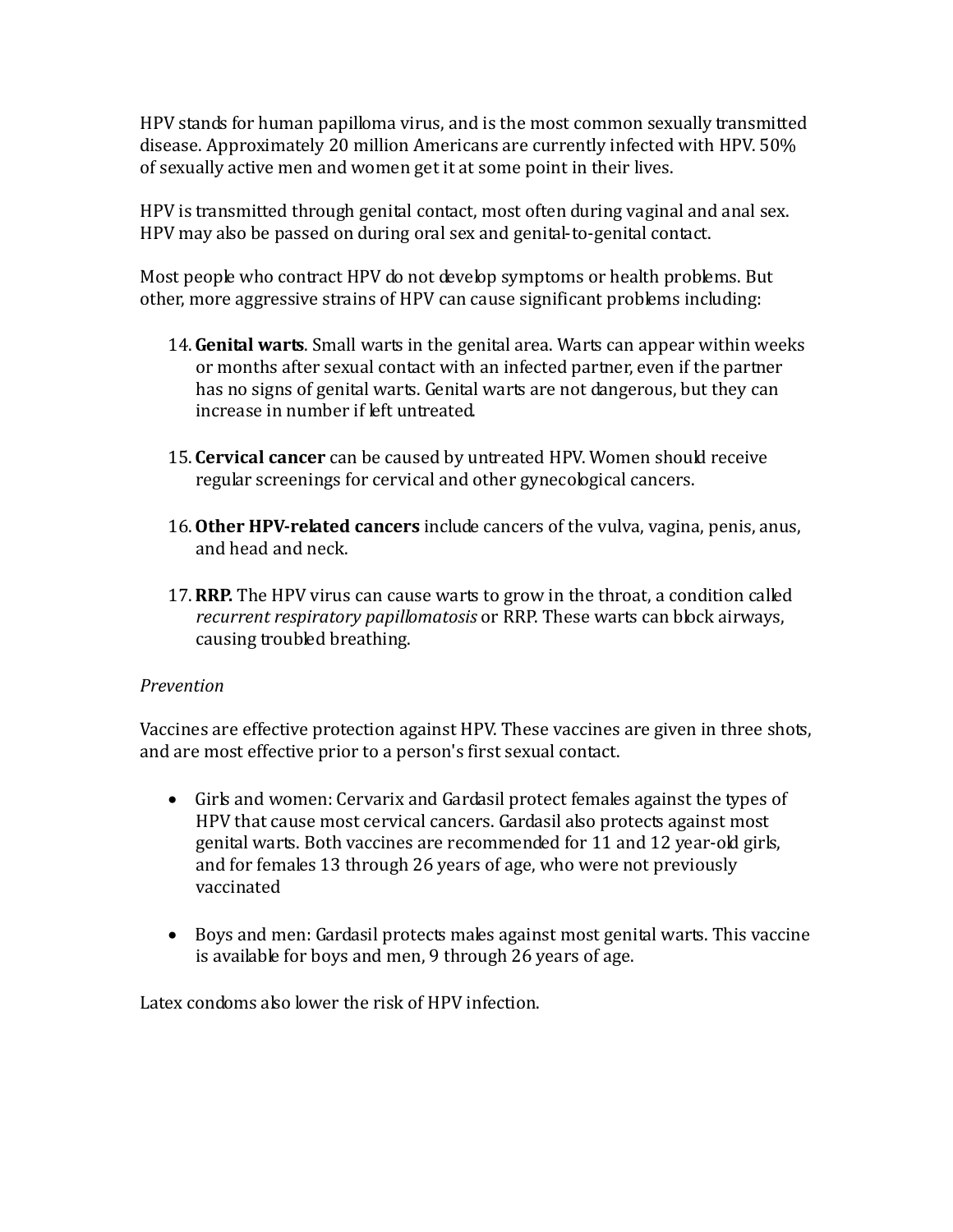#### *Treatment*

Generally people with HPV are treated for the symptoms of the disease, such as genital warts. Medications for warts include Podophyllin. Cryocautery can freeze warts. In harder to treat cases, laser therapy or surgical excision may be recommended.

## **Genital Herpes**

## *Case Vignette*

*Jennifer is a 35-year-old woman who contracted genital herpes during college. She has struggled emotionally since contracting the illness and has generally avoided relationships, fearing that they could lead to sexual contact. The illness has caused severe emotional pain and distress.*

Genital herpes is an STD caused by the herpes simplex viruses, most frequently type 2. Genital herpes infection is common in the United States. Herpes is passed through genital contact and can occur even when an infected partner does not have visible signs of the virus.

Nationwide, 16.2%, or about one out of six, people 14 to 49 years of age have genital HSV-2 infection. Over the past decade, the percentage of Americans with genital herpes has remained stable (CDC, 2010). Of all STDs, genital herpes is one of the most devastating as there is no cure. Outbreaks of the disease are unpredictable, and have significant consequences on a person's sexual freedom, frequency and spontaneity.

Most individuals have no or only minimal signs HSV infection. Symptoms may appear as one or more blisters on or around the genitals or rectum. The blisters break, leaving tender sores that may take two to four weeks to heal the first time they occur. Typically, another outbreak can appear weeks or months after the first, but it generally is less severe. Although the infection can stay in the body indefinitely, the number of outbreaks tends to decrease over the years.

## *Complications*

Regardless of severity of symptoms, genital herpes frequently causes psychological distress in people who know they are infected.

Genital HSV can lead to potentially fatal infections in babies. If a woman has active genital herpes at delivery, a cesarean delivery is usually performed.

## *Treatment*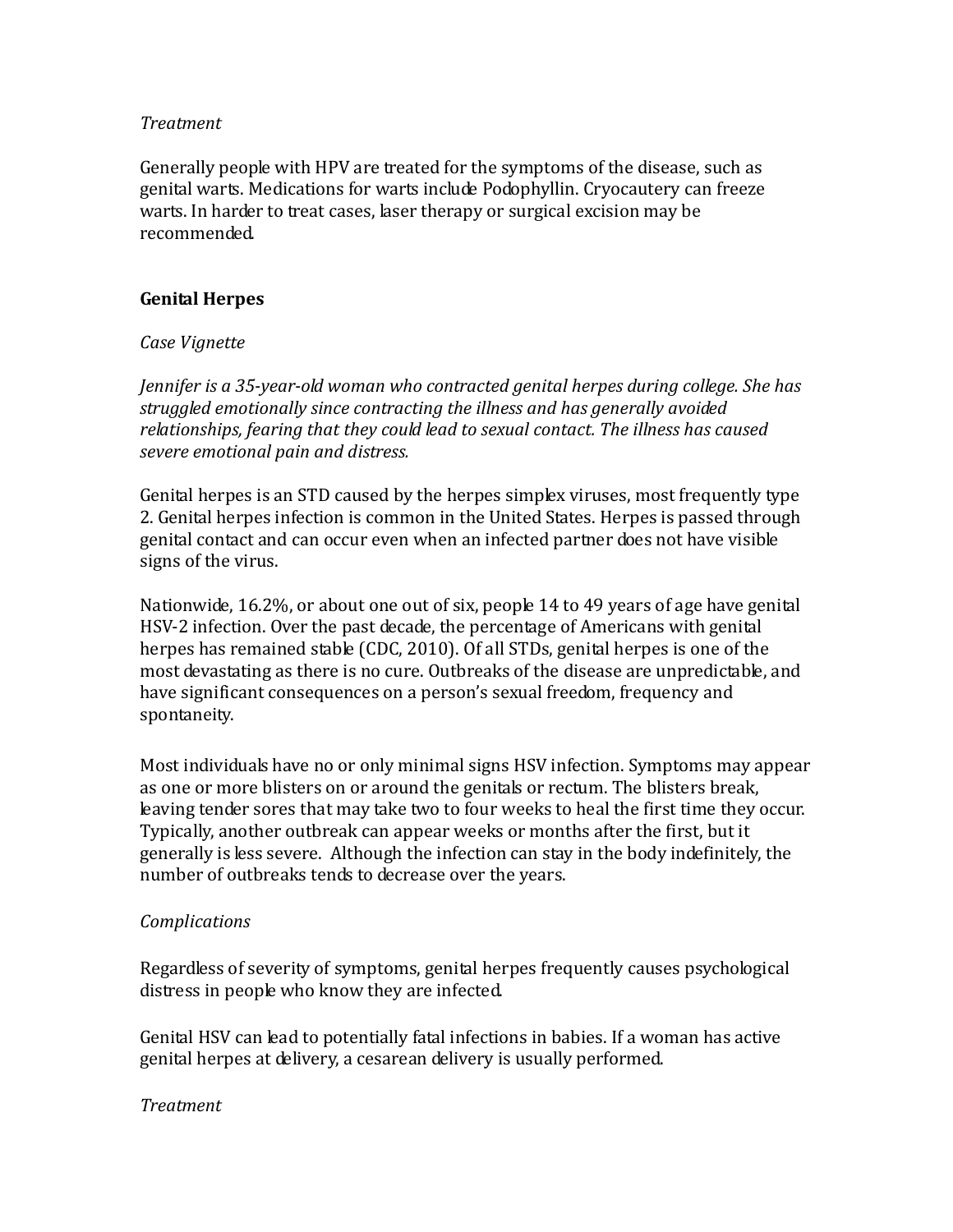There is no known drug that will kill HSV. Acylovir can be used to prevent or reduce recurring symptoms.

## *Prevention*

The most effective prevention for genital herpes is abstinence from sexual contact, or a mutually monogamous relationship with an uninfected partner.

Although latex condoms reduce the risk of genital herpes, genital ulcers in both male and female genital areas can occur in areas that are not covered by condoms.

Persons with herpes should abstain from sexual activity with uninfected partners when they have lesions or other symptoms. Even if a person does not have symptoms he or she can still infect sex partners. Sex partners can seek testing to determine if they are infected with HSV.

## **Pubic Lice**

Pubic Lice (*Phthirus pubis,)* are also called crab lice or "crabs," are parasitic insects found primarily in the pubic or genital area of humans. These lice can also be found in armpit hair and eyebrows. The primary age group infected by pubic lice are teenagers. Lice infestation is usually spread during sexual activity. Less commonly can be spread through contact with objects such as toilet seats, sheets, blankets, or bathing suits.

Risk factors for public include having multiple sexual partners, sexual contact with an infected person and sharing bedding or clothing with an infected person.

## *Symptoms*

The most common symptom of pubic lice is itching in the pubic area. The itching often intensifies at night). This itching may start soon after being infected with lice, or it may not start for up to 2 to 4 weeks after contact. Other symptoms include skin reaction that is bluish-gray in color, and in the genital area due to bites and/or scratching. Scratching the skin in this area could also result in irritation leading to a secondary infection.

## *Treatment*

Public lice are very treatable using a prescription wash containing permethrin. Two of these washes are Elimite and Kwell. Following the wash, the person must comb the pubic hair with a fine-toothed comb to remove nits. Generally a single treatment is all that is necessary. In addition to this treatment, all clothing and linens should be thoroughly washed in hot water.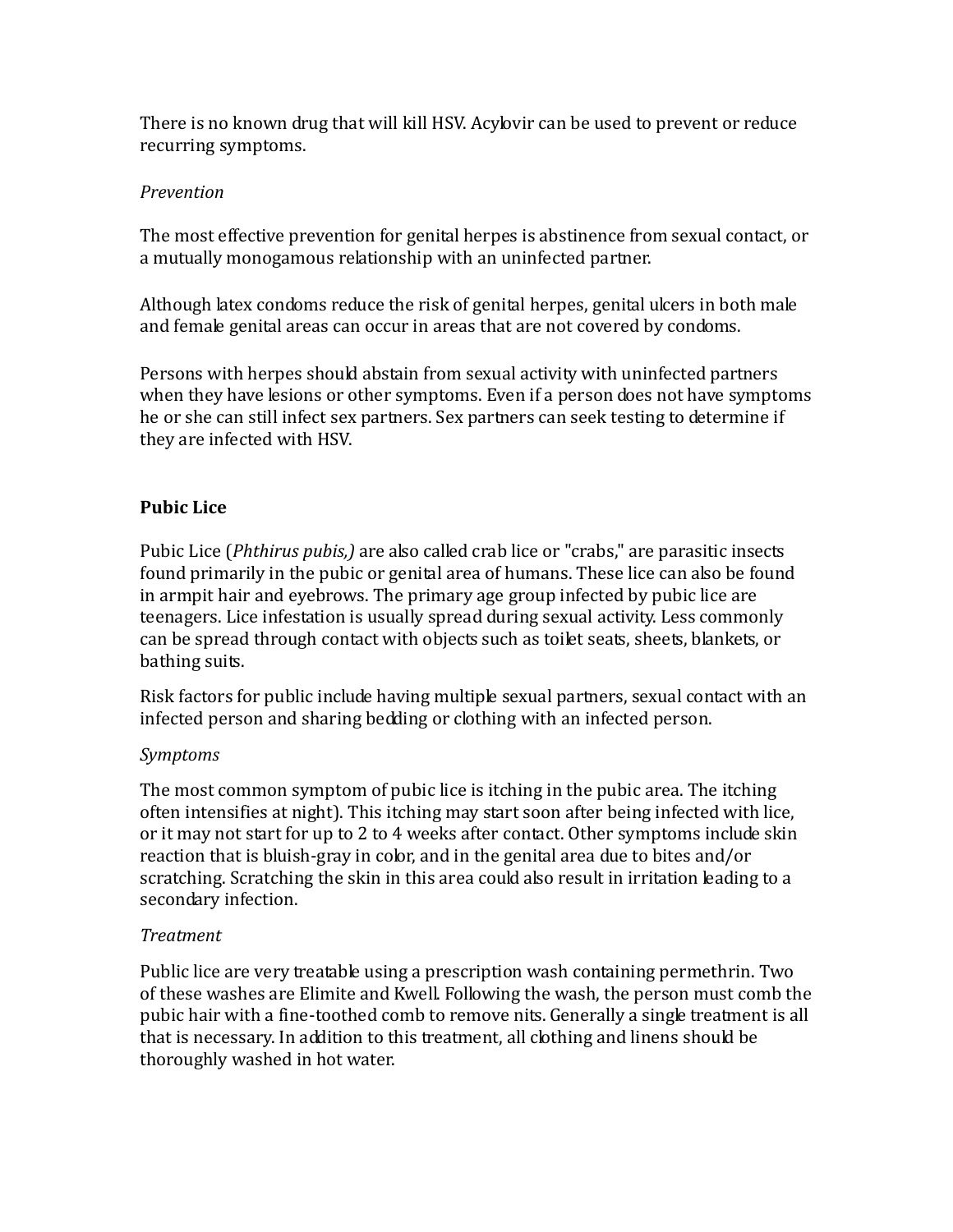## **Human Immunodeficiency Virus (HIV)**

HIV or Human Immunodeficiency Virus is the retrovirus responsible for AIDS. While initially HIV was thought to be a disease that was limited to the homosexual population and IV drug users, this impression has changed in the past ten years. Approximately one-third of new HIV diagnoses are among heterosexuals. Male-tomale sexual contact accounts for approximately half of new diagnoses and intravenous drug use contributes to the remaining cases. The biggest change in the HIV picture is women, who are increasingly contracting the virus. In the United States, approximately 25% of new diagnoses are in women, and this proportion continues to rise (World Health Organization, 2007).

Among younger people, minorities and teen girls have been hard hit by HIV/AIDS. Younger African Americans represented 65% of AIDS cases reported among 13-19 year olds in 2002; Latino teens represented 20%. In 2002, girls represented 51% of HIV cases reported among 13-19 year olds, compared to 30% of cases reported among people over age 25 that same year (Kaiser Family Foundation and Seventeen, 2003).

## *Transmission*

There are a number of possible routes of transmission for HIV.

1. Most commonly, HIV is spread by having sex with an infected partner. The virus enters the body through the lining of the vagina, vulva, penis, rectum, or mouth during sex. Unprotected anal intercourse carries a higher risk than most other forms of sexual activity.

2. HIV can be spread among injection-drug users who share needles or syringes that are contaminated with blood from an infected person.

3. Women can transmit HIV to their babies during pregnancy or birth. For women who are pregnant and HIV positive, doctors generally recommended anti-HIV medications to prevent babies from becoming infected.

4. HIV can spread through accidental needle sticks or contact with infected fluids. It is rare nowadays that HIV would be spread from contaminated blood products.

HIV cannot be spread by casual contact. HIV is not an airborne, water-borne or foodborne virus, and does not survive for very long outside the human body. Ordinary social contact such as kissing, shaking hands, coughing or sharing silverware does not result in the virus being passed from person to person.

*Symptoms*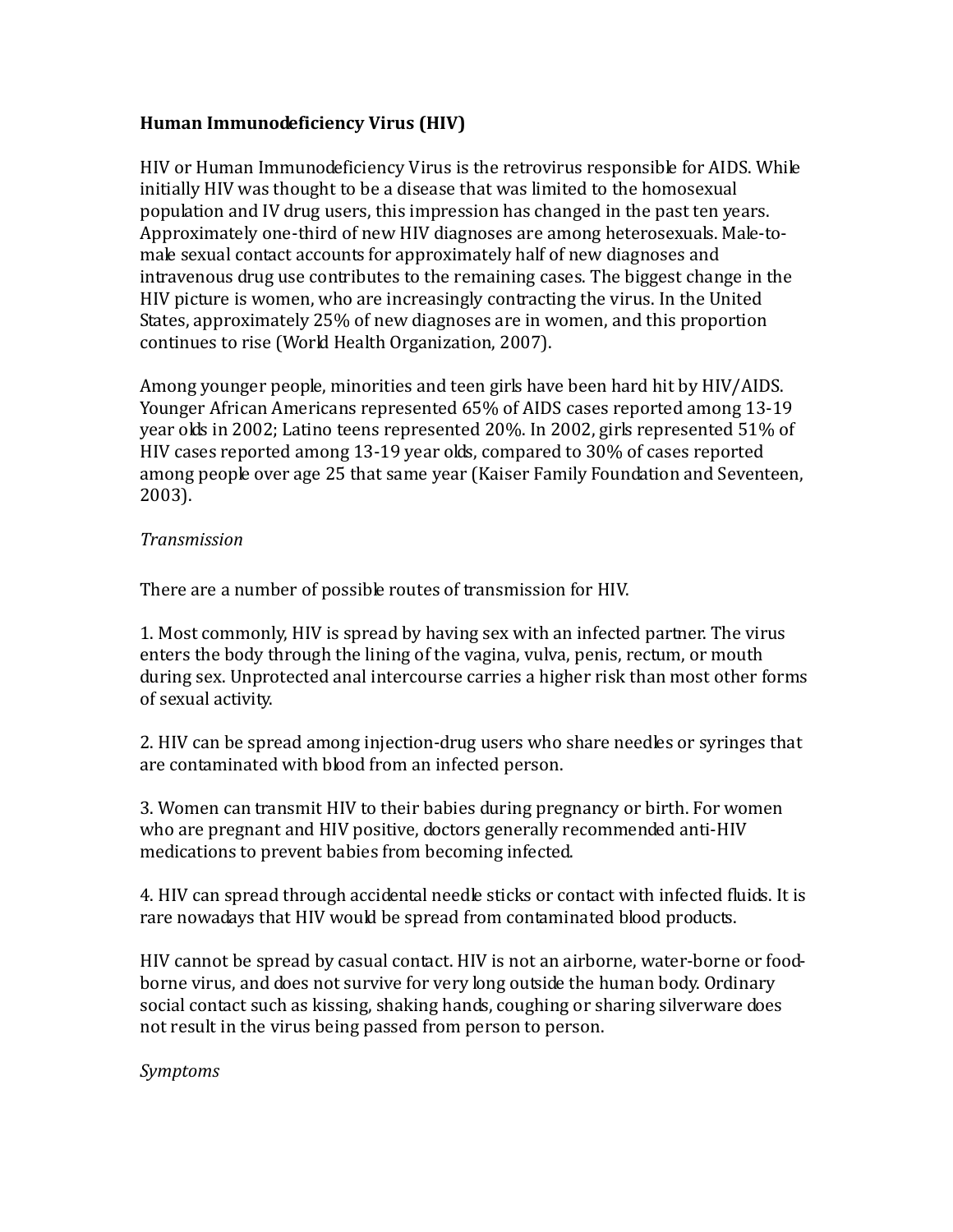There are typically a number of phases of HIV symptoms. There is a symptom-free period, a period of early infection. The disease may then progress to AIDs (acquired immune deficiency disorder).

Many people with HIV do not know they are infected. Symptoms may not occur immediately. Some people who are exposed to HIV do not show any signs of the illness for up to 10 years. In other cases people have flu-like symptoms within days of exposure, but these symptoms remit quickly. During this asymptomatic phase, the virus continues to multiply and infects and kills the cells of the immune system. The HIV virus destroys the cells that are the primary infection fighters, a type of white blood cell called CD4 cells.Although there are no symptoms associated with this stage of the disease, it is still contagious and can be passed along to others.

The later stage of the disease is AIDS. In this stage the body loses its ability to fight infections. People who have AIDS may contract a number of serious and potentially illnesses. These illnesses are known as opportunistic infections because they occur as a result of the weakened immune system. Opportunistic infections associated with AIDS include:

- Pneumonia
- Toxoplasmosis
- Yeast infections of the esophagus

The weakened immune state of AIDs can also lead to cancers. These cancers are difficult to treat and may be fatal.

• lymphoma in the brain

• Kaposi's sarcoma. This cancer was rare prior to AIDs and its incidence helped the CDC first identify AIDs as a medical condition.

## *Treatment*

Treatment of HIV has progressed considerably since it was first recognized in the 1980s primarily due to newer antiretroviral therapies. HAART (highly active antiretroviral therapy) is a potent drug cocktail used to suppress the growth of HIV, the retrovirus responsible for AIDS. A combination of at least three drugs is the recommendation to keep the virus from replicating. The following medications are widely used in treatment (EMedicine Health, 2010):

The following are the different classes of medications used in treatment.

Reverse transcriptase inhibitors (AZT/Retrovir): Inhibit the ability of the virus to make copies of itself and to keep the virus from multiplying.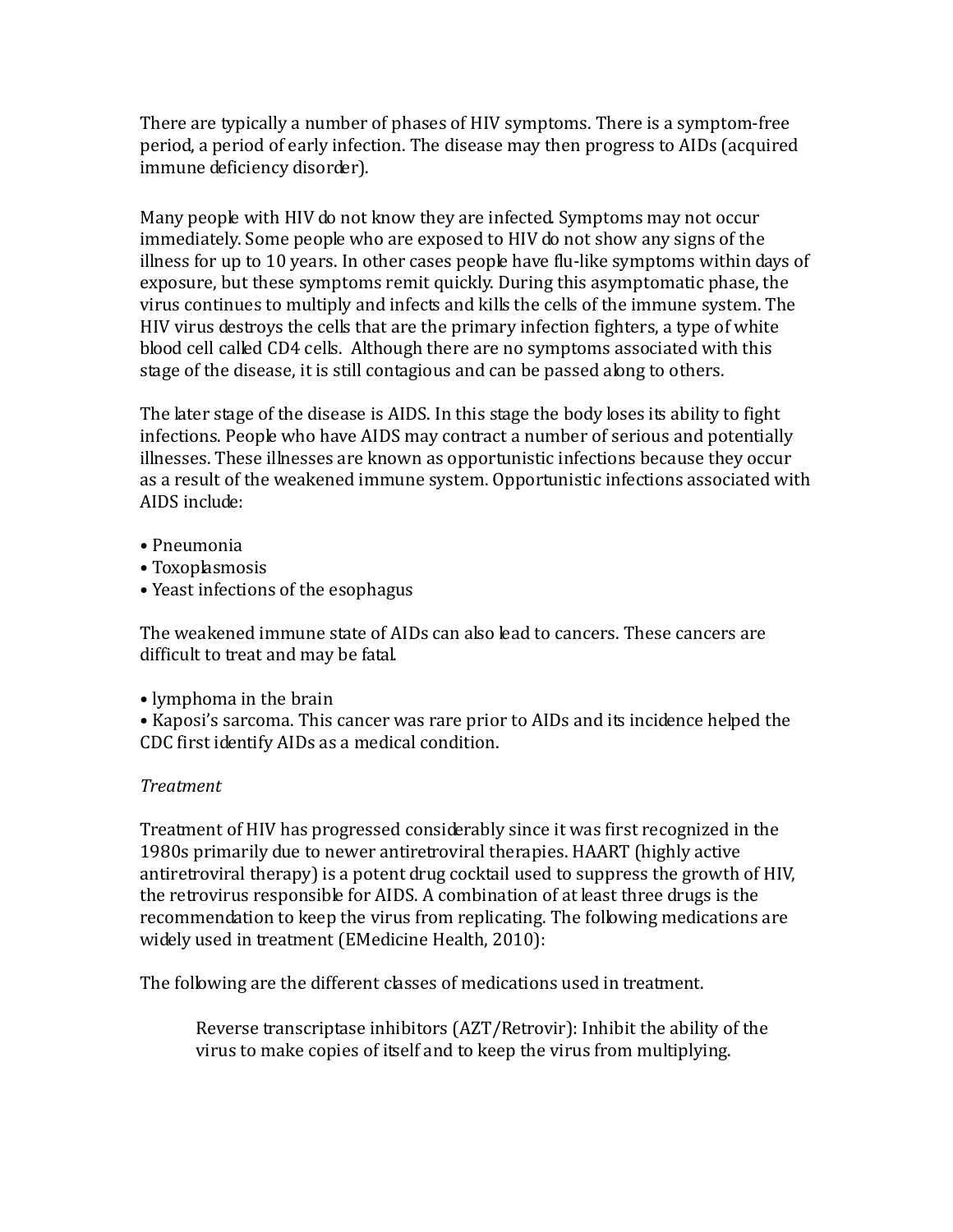[Protease](http://www.emedicinehealth.com/script/main/art.asp?articlekey=5079) inhibitors (PIs): Interrupt virus replication at a later step in its life cycle, preventing cells from producing new viruses. When used in a cocktail they also reduce the chances that the virus will become resistant to medications.

Fusion and entry inhibitors: Newer agents that keep HIV from entering human cells.

Integrase inhibitors stop HIV genes from becoming incorporated DNA. This is a newer class of drugs recently approved to help treat those who have developed resistance to the other medications.

These medications are helpful in allowing a person who is infected with HIV to live longer and be less symptomatic. They do not cure HIV or AIDS.

## **Trichomoniasis**

Trichomoniasis is a sexually transmitted disease that affects both women and men, although symptoms are more common in women. It is the most common curable STD in young, sexually active women. There are an estimated 7.4 million new cases each year.

Trichomoniasis is caused by the parasite, *Trichomonas vaginalis*. The vagina is the most common site of infection in women, and the urethra is the most common site of infection in men.

## *Symptoms*

Most men with trichomoniasis do not have symptoms, but some may experience a mild irritation inside the penis, discharge, or burning after urination or ejaculation. Signs of the infection in women include a frothy, yellow-green vaginal discharge with a strong odor. The infection may cause discomfort during intercourse and urination, and irritation and itching of the vagina. Symptoms usually appear within 5 to 28 days of exposure.

## **Other Genital Infections**

Vaginitis. Vaginitis is not considered an STD because it is not transmitted by sexual contact. Vaginitis is an inflammation of the vagina that can result in discharge, itching and pain. It is common among women, particularly those of college age. Vaginitis is generally caused by a change in the normal balance of vaginal bacteria or an infection. Vaginitis can also result from reduced estrogen levels after menopause.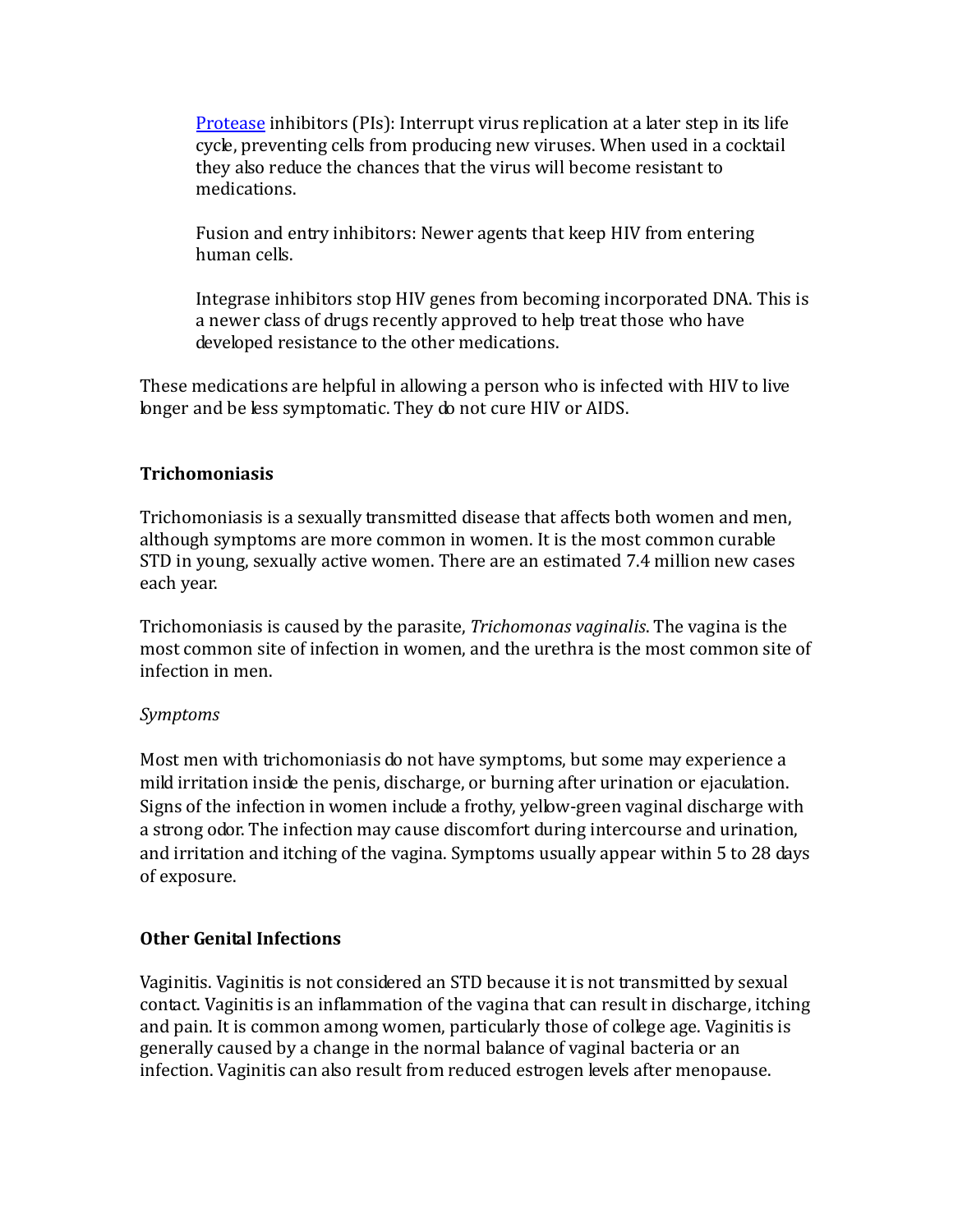The most common types of vaginitis are:

Bacterial vaginosis, which results from overgrowth of one of several organisms normally present in the vagina. Women with bacterial vaginosis are also at a greater risk of contracting HIV and other sexually transmitted infections.

Monilia or yeast infections, which are usually caused by a naturally occurring fungus called *Candida albicans.*

Vaginal atrophy (atrophic vaginitis), which results from reduced estrogen levels after menopause

Vaginitis symptoms may include a change in color, odor or amount of vaginal discharge, itching or irritation, pain during intercourse or urination or spotting. Treatment options depend on the type of vaginitis and may include prescription and OTC suppositories.

## **Adolescents and STDs**

Most STDs are found in all age groups, with the exception of pubic lice, which is found primarily in adolescents. Compared to older adults, adolescents (10- to 19-yearolds) are at higher risk for acquiring STDs for a number of reasons, including limited access to preventive and regular health care and physiologically increased susceptibility to infection. Approximately one in four sexually active teens contracts an STD every year. An estimated half of all new HIV infections occur in people under age 25.

Given these statistics, education and prevention efforts are key.

## **Safe Sex Guidelines**

With all STDs, and particularly HIV, the most effective counsel is safe sex or abstinence. Hyde and DeLamater (2003) provide the following safe sex guidelines:

- 21. For those who choose to be sexually active, have sex only with one consistent stable sexual partner.
- 22. For those who are active with multiple partners, use a latex condom, which is the most effective protection against HIV.
- 23.If there is risk that a partner is infected, abstain from sex or use alternative forms of sexual expression that do not involve genital contact.
- 24.Abstain from being sexually active with people who have had multiple sexual partners.
- 25.Do not engage in anal sex if there is any chance that a partner has an STD.
- 26.If there is any chance of having been exposed to an STD, have a blood test to verify.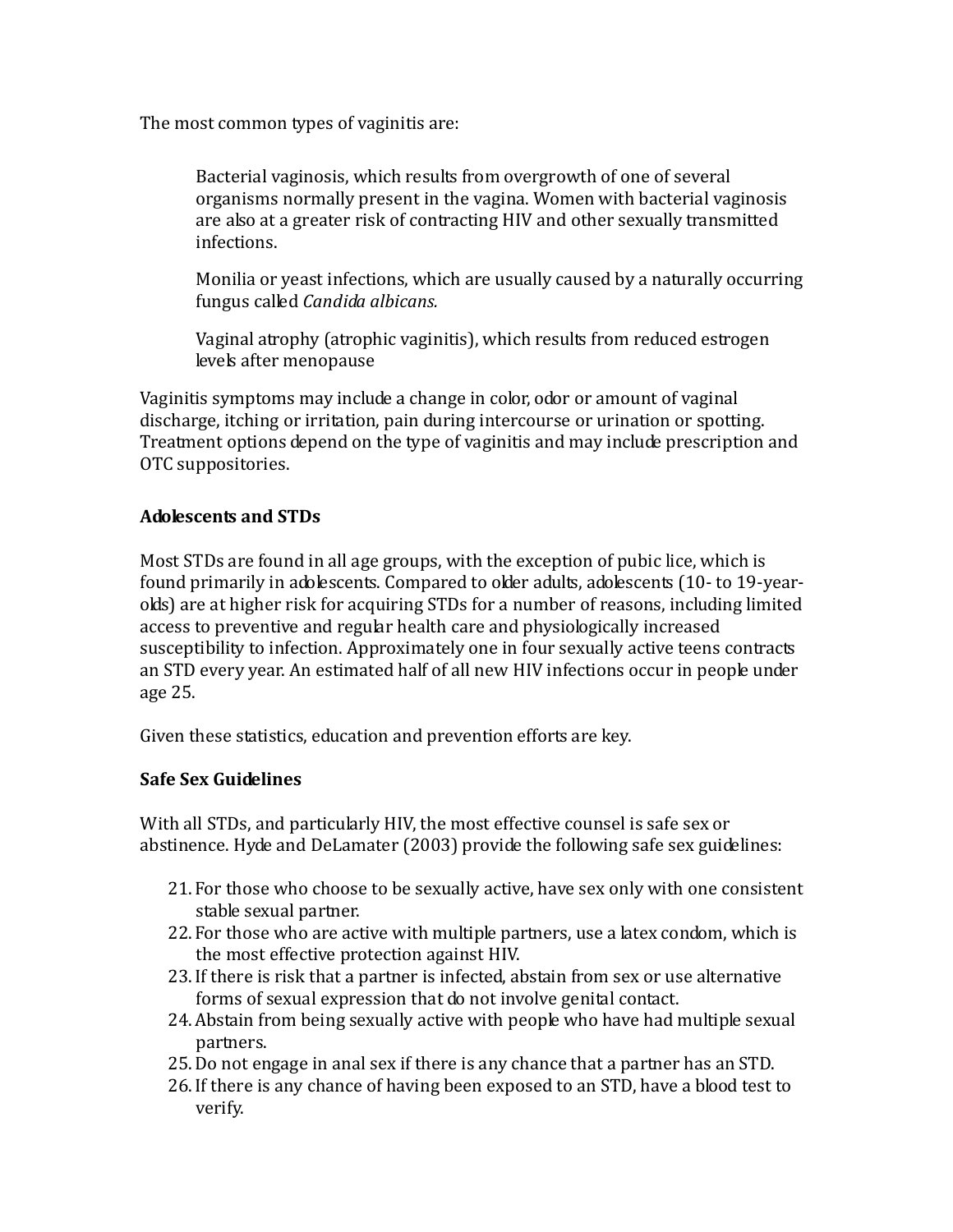#### **References**

Centers for Disease Control. Chlamydia Fact Sheet. Downloaded July 27, 2010 from <http://www.cdc.gov/std/chlamydia/stdfact-chlamydia.htm> Centers for Disease Control. Genital Herpes Fact Sheet. Downloaded July 29, 2010 from<http://www.cdc.gov/std/herpes/stdfact-herpes.htm>

Centers for Disease Control (2008). Sexually transmitted diseases surveillance. Downloaded July 20, 2010 from<http://www.cdc.gov/std/stats08/main.htm>

Centers for Disease Control (2002). Sexually transmitted diseases in adolescents and young adults. Downloaded July 20, 2010 from <http://www.cdc.gov/std/stats02/adol.htm>

Ehow.com. HIV symptoms in phases. Accessed July 28, 2010 from [http://www.ehow.com/about\\_5382489\\_hiv-symptoms-phases.html](http://www.ehow.com/about_5382489_hiv-symptoms-phases.html)

Emedicine Health. HIV/AIDS. Accessed July 28, 2010 from [http://www.emedicinehealth.com/hivaids/article\\_em.htm](http://www.emedicinehealth.com/hivaids/article_em.htm)

[Holmes,](http://www.amazon.com/s/ref=ntt_athr_dp_sr_1?_encoding=UTF8&sort=relevancerank&search-alias=books&field-author=King%20Holmes) K., Sparling, P., Stamm, W., Piott, P.[, Wasserheit,](http://www.amazon.com/s/ref=ntt_athr_dp_sr_5?_encoding=UTF8&sort=relevancerank&search-alias=books&field-author=Judith%20Wasserheit) J., Corey, L. & Cohen, M. (2008). *Sexuallu transmitted diseases.* New York: McGraw Hill.

Hyde, J.S. & DeLamater, J.D. (2003). *Understanding human sexuality*. New York: McGraw Hill.

Kaiser Family Foundation and Seventeen (2003). *SexSmarts: Virginity and thefFirst time.*

ebmd. Sexual conditions guide. Accessed July 29, 2010 from <http://www.webmd.com/sexual-conditions/guide/>

World Health Organization (2007). Global HIV prevalence has leveled off. Accessed July 28, 2010 from <http://www.who.int/mediacentre/news/releases/2007/pr61/en/index.html>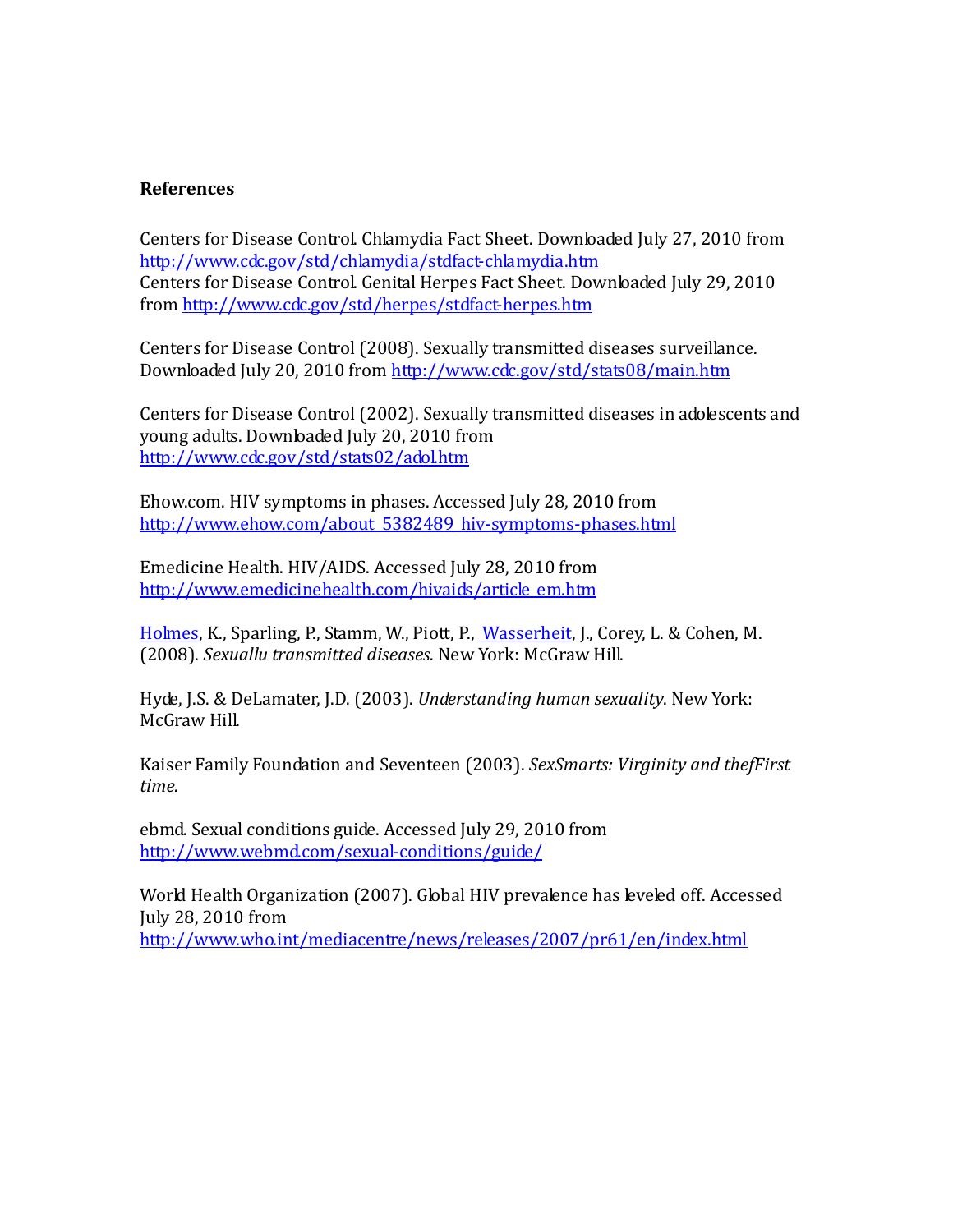# **Topics in Human Sexuality: Sexual Deviation**

## *Case Vignette*

*Carl V., age 20, entered therapy at the urging of his wife, Melissa. Melissa has been increasingly concerned with Carl's inability to become sexually aroused by "traditional" sexual foreplay. This has been a change in their relatively young marriage. Carl has asked for her to wear various shoes during sex, and while that had not initially been that alarming, she was concerned when she caught him masturbating with a pair of her heels.*

As the case illustrates, human sexuality spans a range of behaviors, and varies from culture to culture. It is hard to define what type of sexual expression is acceptable. Researchers often look to religion, culture, and the legal system to define "normal" sexual behavior. Schwartz (1996) defines atypical sexual behavior as sexual fantasies and activities that are not commonly practiced by most people and may cause adverse physical, emotional, and social consequences. Such behaviors can range from mild, occasional behaviors, to more severe and frequent. From a clinical perspective, there has been some effort to define atypical sexual behavior under the umbrella of the sexual paraphilias. The term "paraphilia" was first coined by Wilhelm Stekel in the 1920s, and expanded upon by sexologist John Money (1993). Money used the term paraphilia to indicate unusual sexual interests. There is some degree of controversy surrounding the label of a "paraphilia," as it indicates that certain behaviors are somehow deviant (Moser & Kleinplatz, 2005) when in fact they may be just at different ends of the spectrum. An example of a behavior once considered a paraphilia but now no longer classified as a psychiatric disorder, is homosexuality.

As defined in the DSM-IV-TR, paraphilias are "recurrent, intense, sexual urges, fantasies, or behaviors that involve unusual objects, activities, or situations." What is key in this definition is that such behavior must cause significant distress to the individual or harm to others in order to be considered a psychiatric illness. Such paraphilias include exhibitionism, fetishism, frotteurism, pedophilia, masochism, sadism, transvestitism and voyeurism.

In addition to paraphilias, there are also paraphilia-related disorders. Paraphiliarelated disorders involve normative sexual expression that interfere with a person's social or occupational functioning due to frequency or intensity of their expression (Kafka & Hennen, 1999). These include cyber-sex, compulsive masturbation, and sexual addiction. Such behaviors are described in the module on sexual addition. This material will describe sexual deviations including their etiology, expression and treatment.

## *Educational Objectives*

1. Describe sociocultural aspects of sexually deviant behaviors, including cultural views of paraphilias.

- 2. Discuss the development of atypical sexual behavior.
- 3. Define fetishism and list common fetish objects.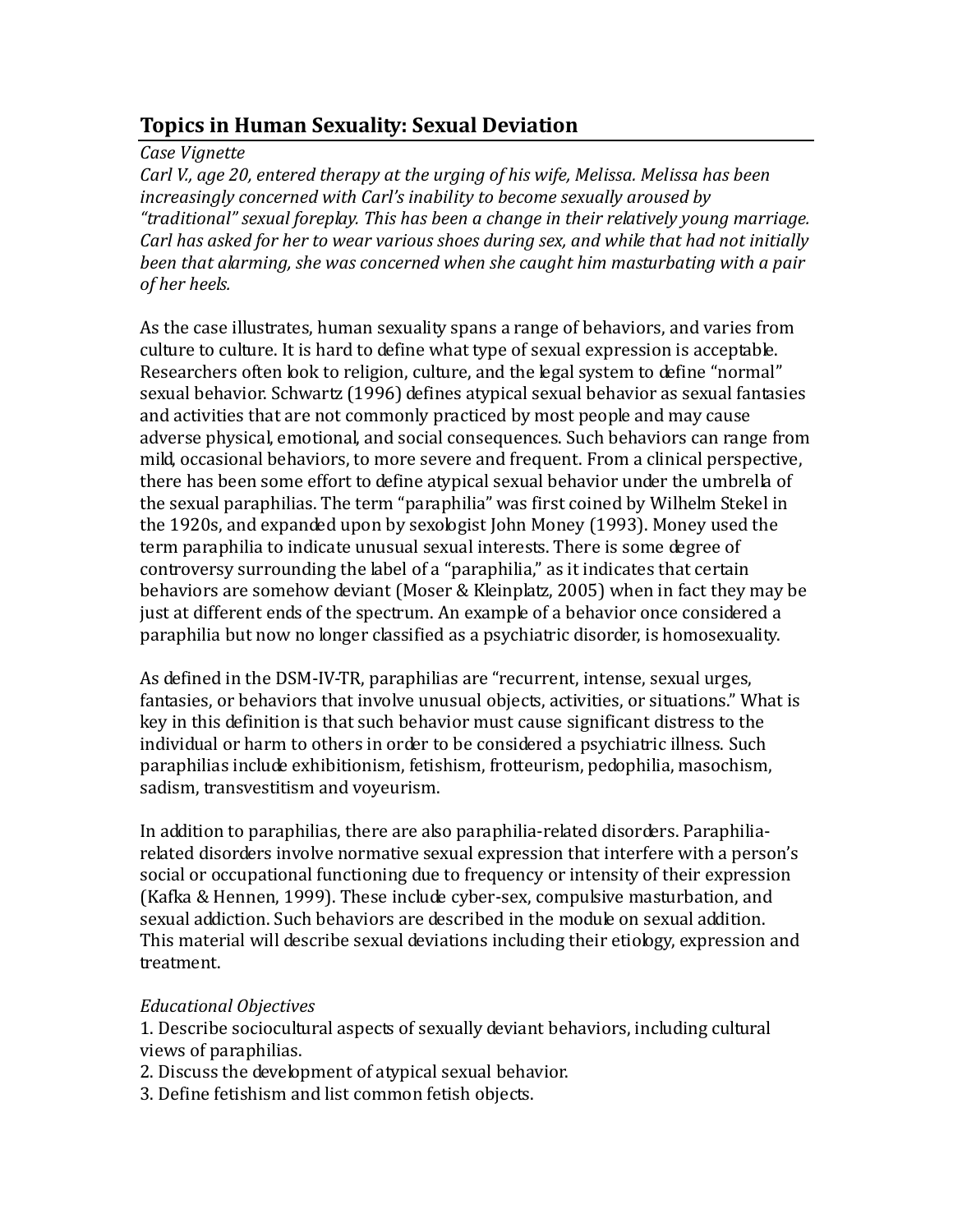- 4. Discuss transvetism and its features, including why it is considered a fetish.
- 5. Define exhibitionism and list characteristics of exhibitionists.
- 6. Define frotteriusm and list characteristics of frotterists.
- 7. Discuss voyerusim and the range of normal versus deviant behaviors.
- 8. Discuss the proposed DSM-V diagnosis, hypersexual disorder.
- 9. Discuss the characteristics of sadism and masochism.
- 10. Define asphyxiophilia and list common features of the disorder.
- 11. Compare and contrast treatment approaches.
- 12. Discuss medications useful in treating paraphilas.

## **Sexuality Across Cultures**

In looking at sexual deviance, it is first important to consider the issue of culture. Cultures define and describe what is normal within the culture and what is abnormal or deviant. Definitions of normality, then, vary across cultures and are influenced by a many factors, including religion, media, and laws. A *taboo* is a strong social prohibition or ban relating to any area of human activity or social custom that is forbidden based on moral judgment or religious beliefs. There are many taboos related to sexuality, as demonstrated by the following training material. Some taboos, such as pedophilia, are also prohibited by law and may lead to strict penalties when such lines are crossed. Other taboos result in embarrassment and shame for the one breaking the taboo.

Researchers Burgha et. al. (2010) have used culture to look at sexual paraphilias. They describe cultures as either sex-positive, meaning sexual acts are seen as important for pleasure, or sex-negative, meaning that sexual acts are seen as only as for procreative purposes. U.S. culture would be considered a sex-positive culture overall.

## **The Development of Atypical Sexual Behavior**

Sexuality experts have proposed a number of possible explanations for sexually deviant behaviors.

## *Psychodynamic Perspective*

From a psychodynamic perspective, sexual variations are a defense mechanism that enables people to avoid the anxiety of engaging in more normative sexual behavior and relationships (Comer, 2009). In this schema, a person's sexual development is generally quite immature. An example of this approach would be that the view of sexual exhibitionism is as a defense against castration anxiety.

## *Behavioral Perspective/Learning Theory*

The behavioral perspective theorizes that abnormal sexual behavior is a conditioned response. The person learns to become aroused in a way that deviates from sexual norms. Carl's shoe fetish, for example, may have started as a teen when he masturbated to a DVD of a provocative woman wearing high heels.

*Developmental Approach*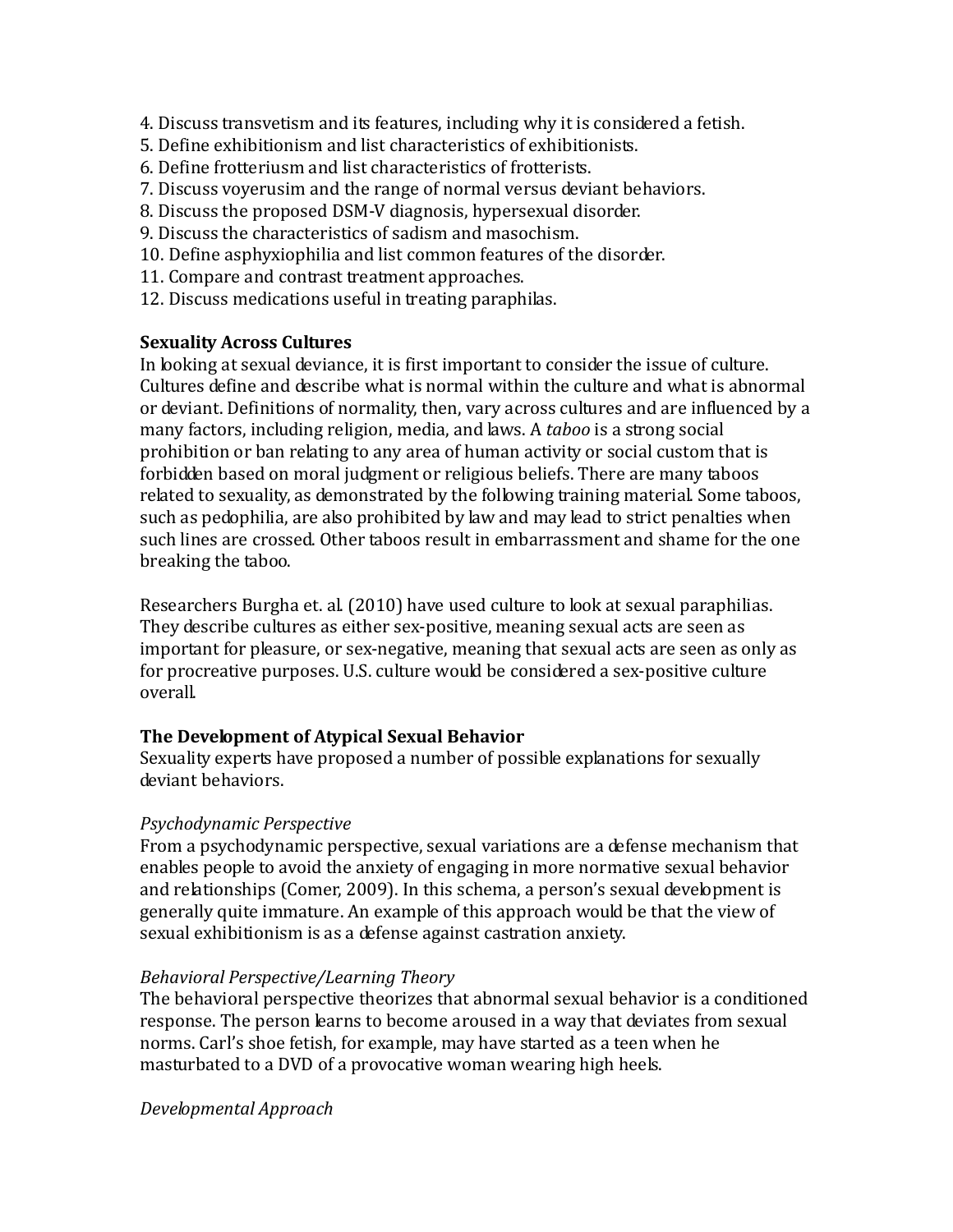Developmental approaches look at early factors that influence the development of atypical sexual behaviors (Kafka, 2000). Such factors include childhood sexual abuse, being exposed to sexuality at an early age (including pornography), or family pathology related to sexuality. Psychosexual development becomes hindered by these experiences. An example of this would be that a woman who is sexually abused may become fearful of sexual experiences, or conversely, may become sexually promiscuous (Sanderson, 2006).

#### *Other*

A childhood history of attention-deficit/hyperactivity disorder (ADHD) is also thought to increase the likelihood of developing a sexual paraphilia. The reason for the connection is not yet known, but researchers at Harvard have discovered that patients with multiple paraphilias have a much greater likelihood of having had ADHD as children than men with only one paraphilia (Encyclopedia of Mental Disorders, n.d.).

## **Fetishism**

The case vignette provided at the start of this training material provides an example of fetishism. Fetishism is the use of an inanimate object or a specific part of the body for physical or mental sexual stimulation. Often the person masturbates while touching, smelling or rubbing the fetish object. In some cases, the person may ask their partner to wear the object while engaging in intercourse. In a media fetish, the material out of which an object is made is the source of arousal. In a form fetish the object and shape are important. (Hyde & DeLamater, 2010).

Some common fetish objects include shoes (particularly those with heels), women's lingerie, rubber items and leather. People may also have fetishes that involve particular body parts, such as feet or breasts. Fetishes are an example of behavior in which some aspects are normative, and that deviation occurs on a continuum. Many men, for example, are aroused by sexy lingerie, but the primary object of their desire is the female wearing the lingerie. In fetishism, the object of desire is the lingerie. Fetishes generally develop in adolescence. A common view of fetishism is found in learning theory and is that fetishes are the result of classical conditioning, in which there is a learned association between the fetish object and sexual arousal and orgasm (Hyde & DeLamater, 2010).

For the most part, fetishes are harmless and do not upset others. It is unusual that people seek therapeutic intervention without the urging of others, such as a partner, or unless they become disturbed by the social isolation associated with some fetishes.

## **Transvetism**

*Case Vignette: Mary G. is a lesbian woman. She has always identified more with the masculine, strong role in her relationships with other women. She often dresses in tight blue jeans and leather jackets and has been misidentified as a young man as times.*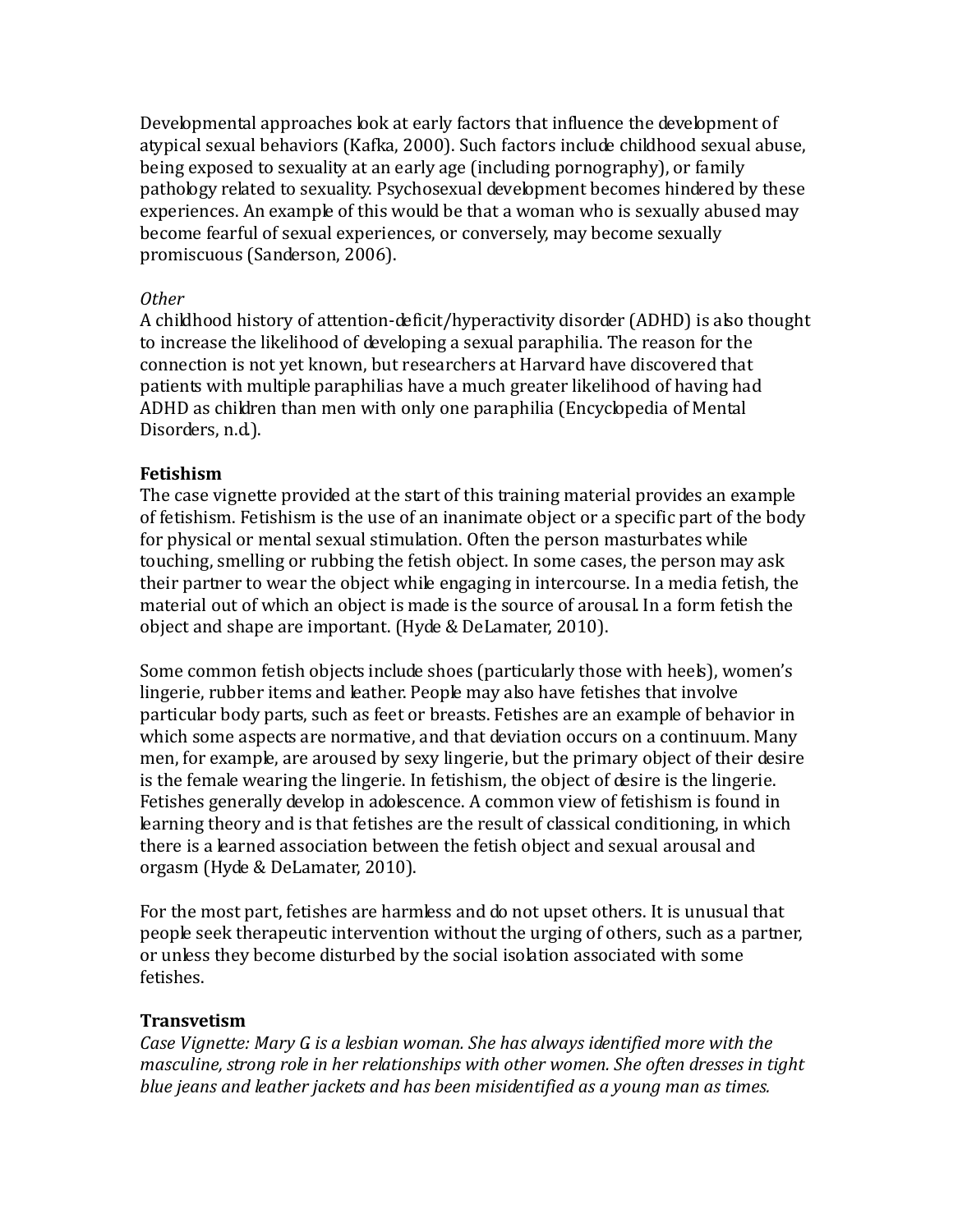## *Mary believes that her fashion choices are not sexually motivated; it's just what she prefers. Is Mary a transvestite?*

Transvetism (or Transvestic Fetishism as it is called in the DSM) refers to dressing as a member of the opposite gender in order to achieve sexual gratification. Like many of the paraphilias, there is a great deal of variability in the act of cross-dressing, and it is not necessarily considered a clinical disorder in all cases. In the case vignette, for example, Mary would not be considered to have a clinical disorder, because she does not gain sexual satisfaction from the act of cross-dressing, nor does she fantasize about cross-dressing. Similarly, those who cross-dress for entertainment purposes, such as male homosexuals (drag queens) are not considered to have a clinical disorder, nor would entertainers such as Robin Williams or Dustin Hoffman, who have appeared in movies in female roles.

The essential feature of transvetism, then, is recurrent, intense sexually arousing fantasies, sexual urges, or behaviors involving cross-dressing. These fantasies or behaviors cause clinically significant distress or impairment. Since the person derives sexual gratification from cross-dressing, an clothing is the object of sexual desire, transvestism is considered a to be a type of fetish. The behavior occurs almost exclusively in males.

*Case Vignette: George M., a happily married father of two, would occasionally, and with his wife's knowledge, dress in her clothing. He admits that he finds the behavior to be arousing, and enjoys fantasizing about how and when he can do so. His wife is not concerned about the fantasies, and feels that George is a good husband and father.*

Usually the male with transvestic fetishism keeps a collection of female clothes that he intermittently uses to cross-dress. While cross-dressed, he generally masturbates, imagining himself to be both the male and the female object of his sexual fantasy. Some males with this disorder wear a single item of women's clothing, such as a bra or underwear beneath their masculine attire. Others dress entirely as females and wear makeup. When not cross-dressed, males with Transvestic Fetishism are generally unremarkably masculine, and are heterosexual, although sexual contacts may be limited and he may occasionally engage in homosexual acts.

In a large-scale study of transvestites, Docter and Prince (1997) surveyed one thousand and thirty-two male cross-dressers. Eighty-seven percent described themselves as heterosexual. All except 17% had married and 60% were married at the time of this survey. Of the present sample, 45% reported seeking counseling. The study also attempted to distinguish between nuclear (stable, periodic cross-dressers) and marginal transvestites (more transgendered, please see section on gender identity disorder).

Research indicates that there are four basic motivations for transvestism (Talamini, 1982):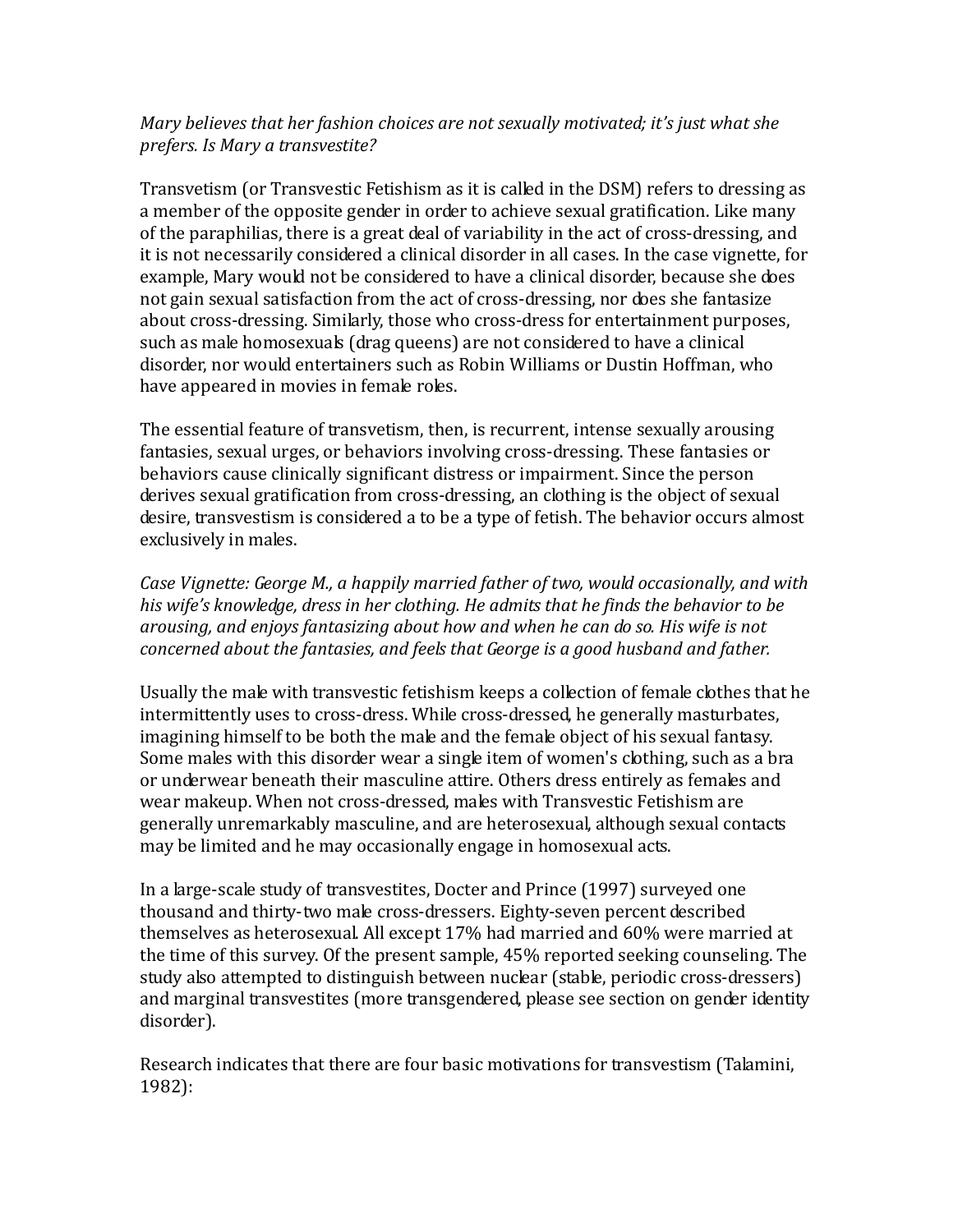- *18. Sexual arousal*
- 19.*Relaxation*: taking a break from male roles and pressures and connecting to emotionality
- 20.*Role playing*: satisfaction in being able to pass as a woman
- 21.*Adornment:* sense of being "beautiful"

Families of transvestites are often accepting of this sexual deviation (Talamini, 1982), and again, appear quite normative in other ways.

## **Exhibitionism**

*Case Vignette: Lewis R., a 16-year-old is seeking counseling at the urging of his parents. They are concerned to have received a phone call from a neighbor, accusing Lewis of exposing himself to a 13-year-old girl. Lewis had initially denied that he had done so ,but later admitted that he had done so previously. He felt as if he "couldn't stop."*

The key feature of exhibitionism is intense, recurrent and sexually arousing fantasies involving the exposure of the individual's genitals. Colloquially referred to as "flashing," the individual exposes his or her private body parts to another person. The exhibitionist does not typically initiate any type of sexual contact with the person to whom they may expose themselves, but may masturbate during the act of exposing themselves. Some exhibitionists are aware of a conscious desire to shock or upset their target; while others fantasize that the target will become sexually aroused by their display.

Exhibitionism is another example of differing cultural views of a behavior being deviant. For example, when women wear sexually revealing clothing are rarely considered deviant. When a male exposes himself, however, it is considered offensive. This is behavior that is also considered illegal in most states.

Males who engage in exhibitionism typically begin the behavior prior to age 18. In that way they are not engaging in age-appropriate or normative sexual behavior. They may also be shy, or feel inadequate about their sexuality (Crooks & Bauer, 2002; Levine, 2000).

There are a number of theories about the origins of exhibitionism (Encyclopedia of Mental Disorders, n.d.). They include:

*Biological theories*. These theories state that imbalances in testosterone increase the susceptibility for males to develop exhibitionism. Some medications used to treat exhibitionists are given to lower testosterone levels.

*Developmental theories*. History of emotional abuse in childhood and family dysfunction are both significant risk factors in the development of exhibitionism.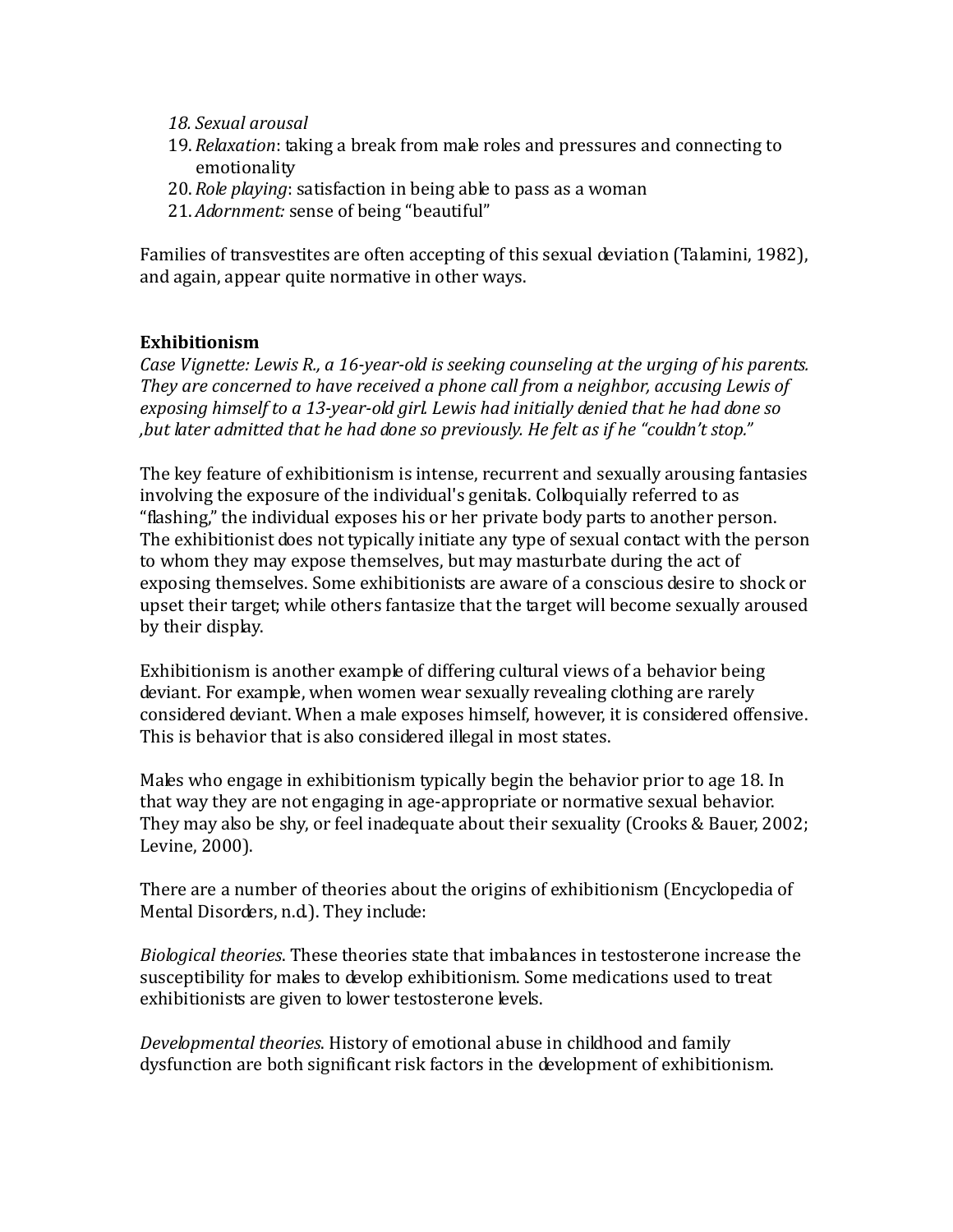*Head trauma*. There are a small number of documented cases of men becoming exhibitionists following traumatic brain injury without previous histories of sexual offenses.

#### **Frotteurism**

Frotteurism refers to intense, recurrent fantasies of, and/or actual touching and rubbing the genitalia against a non-consenting person, in association with sexual arousal (Comer, 2009). The behavior usually occurs in crowded places, public places.

Most commonly a man rubs his penis against a woman's buttocks or legs (Crooks & Bauer, 2002) or may touch her breasts. The person engaging in the behavior often fantasizes about having an exclusive relationship with the person he is touching. People who engage in frotteurism are generally males between the ages of 15 and 25.

They are similar to exhibitionists in that they have feelings of sexual and social inadequacy (Levine, 2000) and find this type of behavior to be safe. Although there is not consensus on what causes frotteurism, a often cited theory is the behavior stems from an initially random or accidental touching of another's genitals that the person finds sexually exciting. Successive repetitions of the act tend to reinforce the behavior.

Frotteurism is a criminal act in most jurisdictions. It is generally classified as a misdemeanor. As a result, legal penalties are often minor and repeated offenses are likely without some other sort of intervention.

## **Voyeurism**

*Case Vignette: Thomas, a 24-year-old male was arrested after being caught masturbating outside of a neighbor's window. He revealed to the arresting officer that he found it arousing to watch his neighbor undress. This was Thomas' third such arrest.* 

Voyeurs (also referred to as "peeping Toms") derive sexual pleasure and gratification from secretly looking at the naked bodies and genital organs or observing the sexual acts of others. Voyeurs may also listen to sexually explicit conversations between others. The person being observed is usually a stranger to the observer. There must also be an element of risk associated with the act of observing the other person. For example, a voyeur would not be sexually excited by going to an exotic dance club. Voyeurs generally do not seek to have sexual contact or activity with the person being observed.

The prevalence of voyeurism is not known. It is generally more common in men than in women and generally begins in the teen years, often prior to age 15. There is often a history of multiple offenses, totaling in the hundreds.

Because voyeurism is considered a misdemeanor in most jurisdictions, penalties are generally quite light and there is a strong rate of recidivism.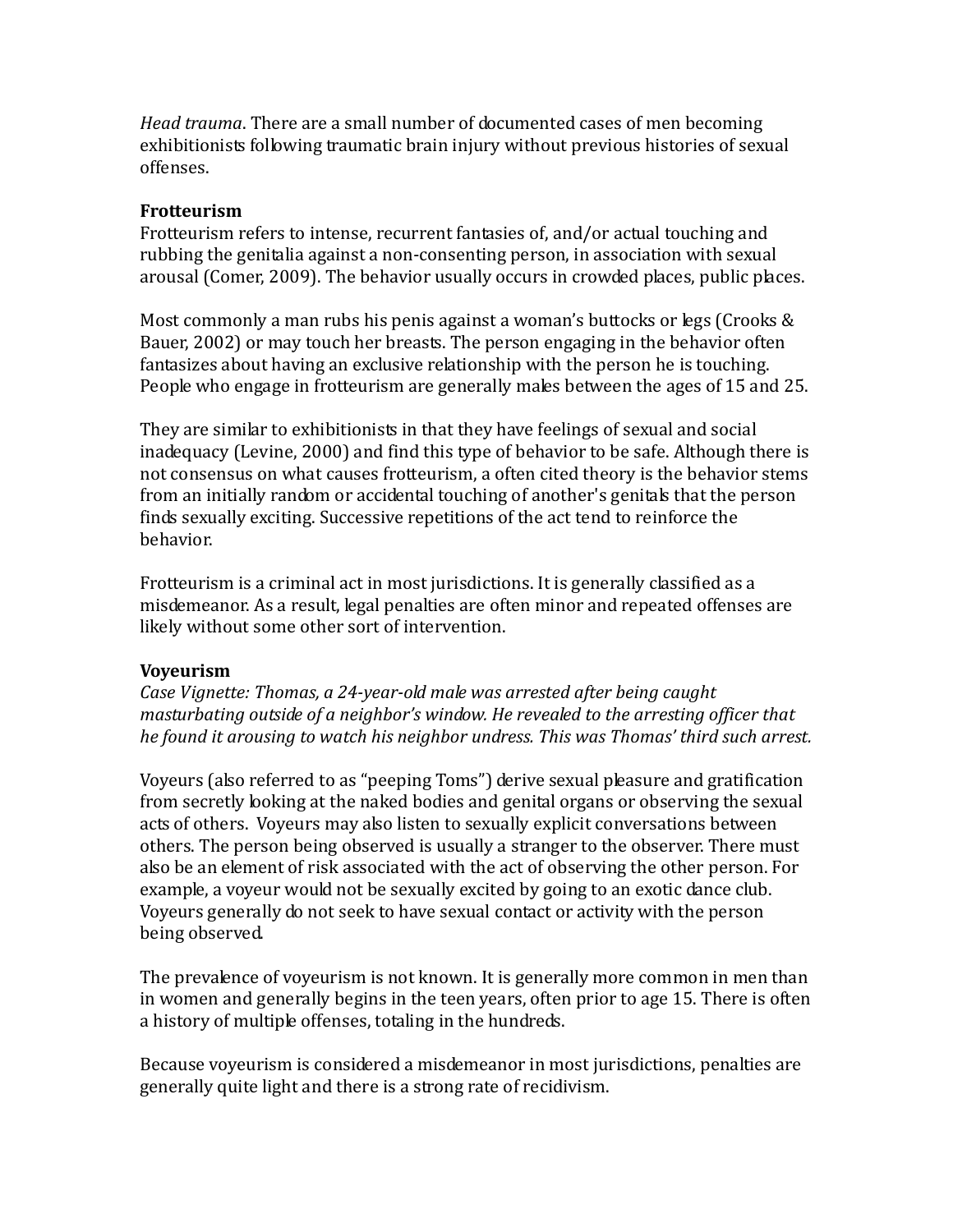#### **Hypersexual Disorder**

#### *Case Vignette*

*Donna, a 35-year-old woman presented for therapy due to problems in her relationship. She reported that she was very upset that her husband of 6 months was so sexually demanding. If it were up to him, she said, the couple would have sexual relations multiple times a day. She also stated that he would often keep her up at night, despite the early demands of her job, and that he would masturbate for several hours each night. Donna loves her husband, but is not sure she can take much more.*

Pornography, cybersex, Internet chat rooms. These are readily available in our facepaced society, and are factors in a disorder currently under proposal for the DSM-V: hypersexual disorder. In the vernacular, hypersexual disorder is sometimes referred to as sexual addiction, and a component of this training module discusses sexual addiction in depth. As hypersexual disorder is a sexual deviation, it is also briefly explained in this chapter.

The proposed criteria for hypersexual disorder includes recurrent and intense sexual fantasies, sexual urges, and sexual behavior. Such sexual behaviors include, but are not limited to masturbation, viewing pornography, sexual behavior with consenting adults, cybersex, engaging in telephone sex, or frequenting strip clubs

In order to meet criteria for this disorder, the sexual behavior must be characterized by four or more of the following: excessive time is consumed by sexual fantasies and urges, and by planning for and engaging in sexual behavior; repetitively engaging in these sexual fantasies, urges, and behavior in response to dysphoric mood states (e.g., anxiety, depression, boredom, irritability); repetitively engaging in sexual fantasies, urges, and behavior in response to stressful life events; repetitive but unsuccessful efforts to control or significantly reduce these sexual fantasies, urges, and behavior; repetitively engaging in sexual behavior while disregarding the risk for physical or emotional harm to self or others.

As with other disorders, there must be clinically significant personal distress or impairment in social, occupational or other important areas of functioning associated with the disorder (frequency and intensity of these sexual fantasies, urges, and behavior).

Hypersexual disorder is frequently seen in the manic stages of bipolar disorder.

## **Sadism and Masochism**

*Case Vignette*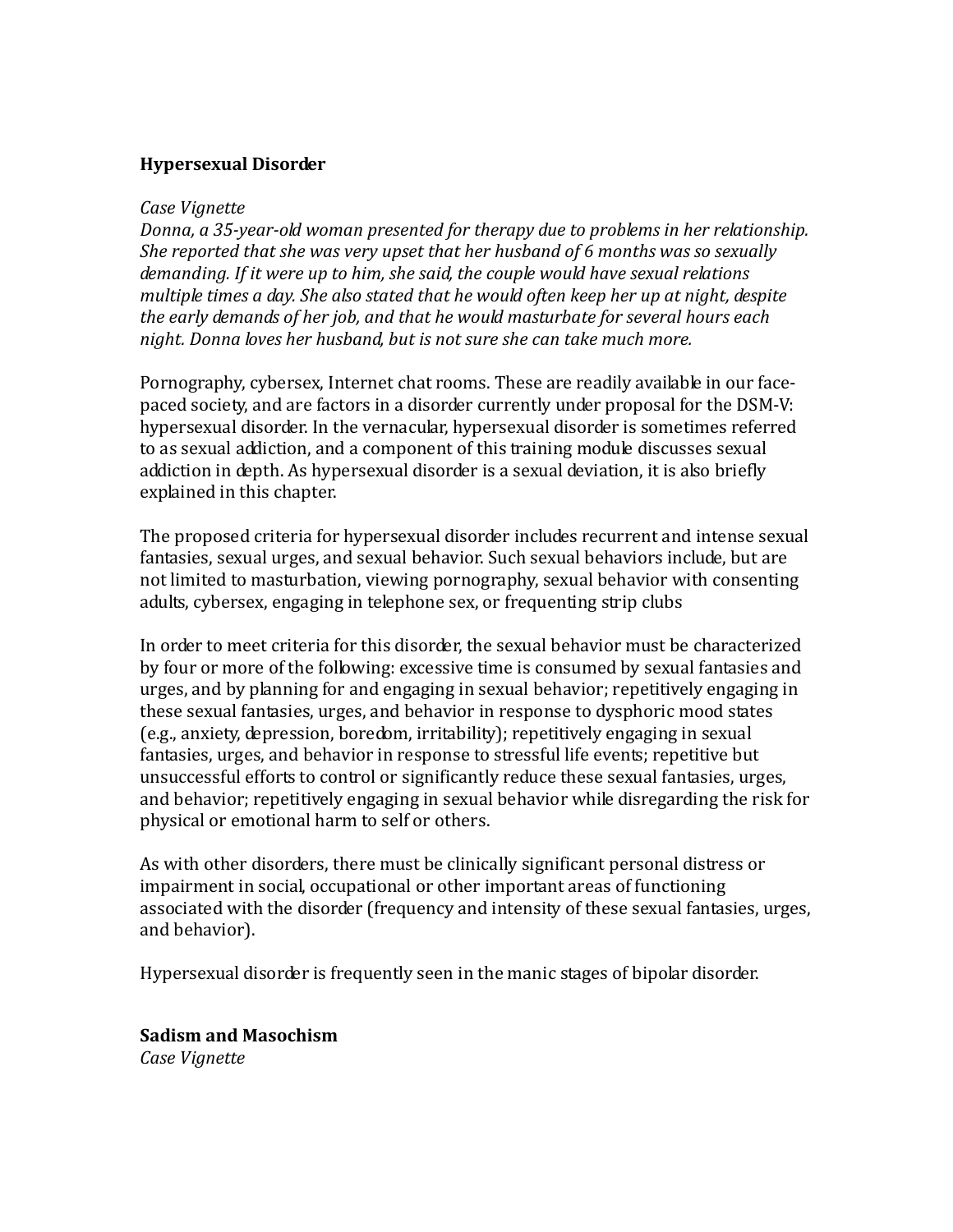*Marla M., age 20, has been in treatment for childhood abuse. She recently revealed to her trusted therapist that many of her sexual liaisons involve meeting men online for the purpose of engaging in masochistic behavior, such as being spanked or humiliated. She recognizes that this likely stemmed from her past, but this insight has not allowed her to stop engaging in the behaviors.*

A sadist is a person who derives sexual satisfaction from inflicting pain, suffering or humiliation on another person. The pain, suffering, or humiliation inflicted on the other person may be either physical or psychological in nature. The person receiving the pain may or may not be a willing partner. When the sexual activity is consensual, the behavior is sometimes referred to as sadomasochism.

The name "sadism" derives from the name of the historical character the Marquis de Sade, a French aristocrat who published novels about these practices. Sadistic acts generally reflect a desire for domination of the other person. This can include behavior that is not physically harmful but may be humiliating to the other person (such as being urinated upon). Some acts of sadism may be very harmful. Examples of sadistic behaviors include restraining or imprisoning the partner, spanking, administering electrical shocks, biting, urinating or rape.

A masochist is a person who is sexually aroused by experiencing pain. The term "masochism" is named after Leopold von Sacher-Masoch, who was a masochist and wrote novels about his masochistic fantasies. An individual with sexual masochism often experiences significant impairment or distress in functioning due to masochistic behaviors or fantasies. Sadistic fantasies often begin in childhood and the onset of sexual sadism typically occurs during early adulthood. These behaviors are generally chronic and continue until the person seeks treatment. Often people with sadistic fantasies do not seek treatment due to the social unacceptability of these thoughts.

Masochistic acts include being physically restrained or receiving punishment or pain. Psychological humiliation and degradation can also be involved. Masochistic behavior can occur in the context of a role-play. Masochists may also inflict the pain on him or herself, such as through self-mutilation. Like with sadism, masochistic fantasies often begin in childhood and the onset of sexual masochism typically occurs during early adulthood. These behaviors are generally chronic and continue until the person seeks treatment.

Sadiomaschistic behavior is the consensual use of sadistic and masochistic behaviors. Bondage and discipline refers to the use of physically restraining devices or psychologically restraining commands as a central part of sexual interaction. Dominance and submission refers the use of power consensually given to control the sexual stimulation and behavior of the other person (Hyde & DeLameter, 2010).

There is not consensus on the causes of sadism and masochism. There is a small body of research that has looked at historical factors in men and women with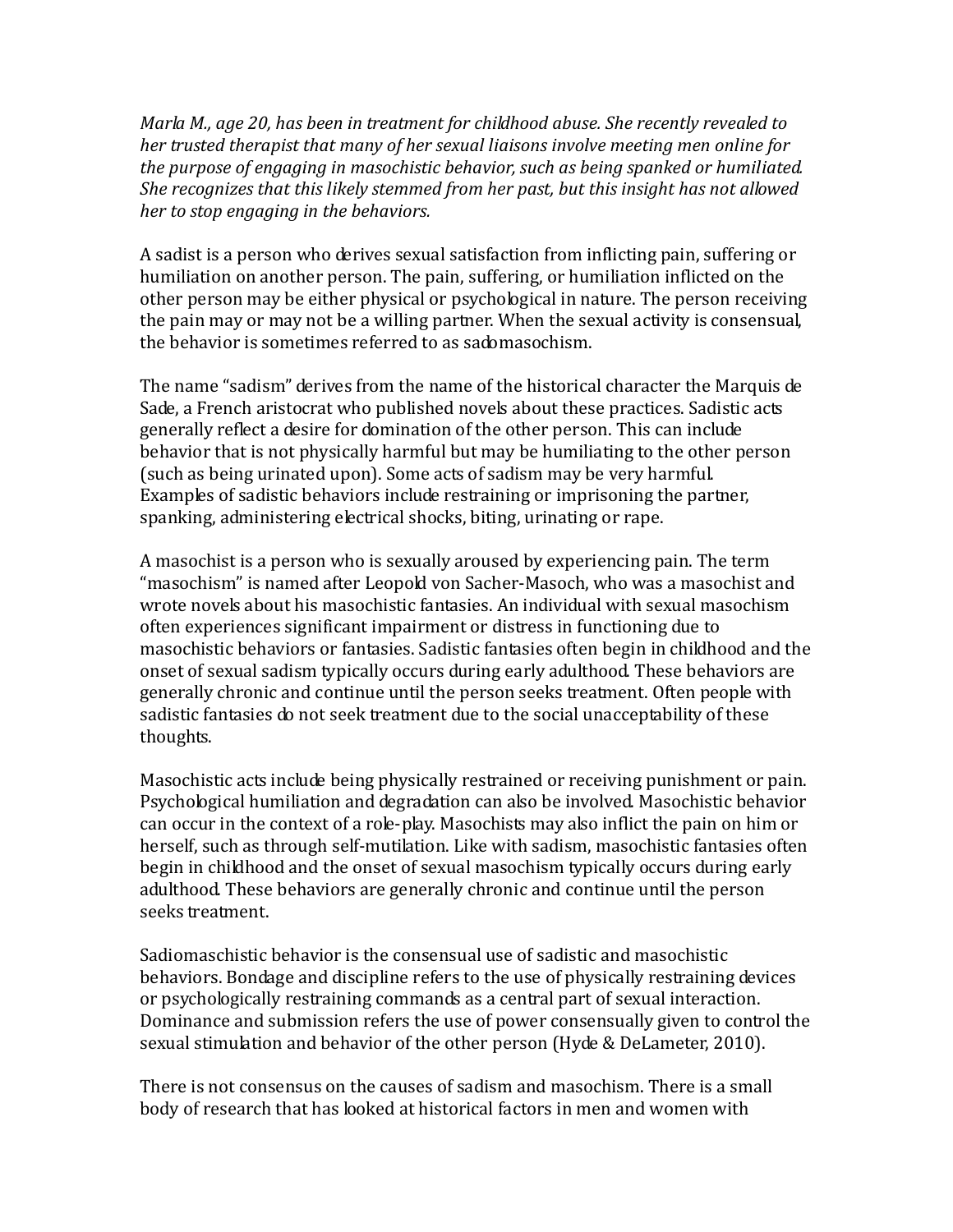sadistic/masochistic fantasies and has found a link to early sexual abuse (see for example Messman & Long, 1999).

## **Asphyxiophilia**

Asphyxiophilia is the desire to induce in oneself a state of oxygen deficiency in order to create sexual arousal or enhance sexual excitement. The person with asphyxiophilia may employ a variety of techniques such as a pillow against the face, a rope around the neck or a plastic bag over the head. This is, of course, very dangerous behavior and can lead to death. Little is known about the disorder and there are not accurate statistics on prevalence. Most of the deaths attributed to the disorder have been seen in men. Some of these also involved the practice of crossdressing (Hyde & DeLameter, 2010).

Men and women who engage in asphyxiophilia believe that arousal and orgasm are intensified by reduced oxygen. There is no evidence that this is actually the case. People who engage in asphyxiophilia may be compulsive with this behavior or seek escalating thrills to achieve arousal. More study of this disorder is needed.

## **Counseling for Sexual Deviance**

Treatment for sexually deviant behaviors is complex. There is often a great deal of secretiveness and shame around the atypical sexual behaviors. A number of techniques have been used to treat paraphilias:

**Individual Therapy**: Cognitive behavioral methods, including relapse prevention strategies, appear the most effective. CBT programs include (Abel et. al., 1992). The goal of CBT is to modify the person's sexual deviations by addressing distorted thinking patterns and making them aware of the irrational justifications that lead to their sexual variations.

1. Behavior therapy to reduce inappropriate sexual arousal and enhance normal sexual arousal.

2. Social skills training.

3. Modification of thought distortions: challenging justifications for deviant behavior. 4. Relapse prevention: avoidance of control of triggers to behaviors; helping the person to control the undesirable behaviors by avoiding situations that may generate initial desires.

In *covert sensitization*, the person's negative sexual variation is paired with an unpleasant stimulus in order to deter them from repeating the act. This approach has been proven effective in cases of pedophilia and sadism.

In *orgasmic reconditioning*, the person is conditioned to replace fantasies of exposing himself with fantasies of more acceptable sexual behavior while masturbating. To employ this approach, the person is told to masturbate to his or her typical, less socially acceptable stimulus. Then, just prior to orgasm, the person is directed to concentrate on a more acceptable fantasy. This is repeated at earlier times before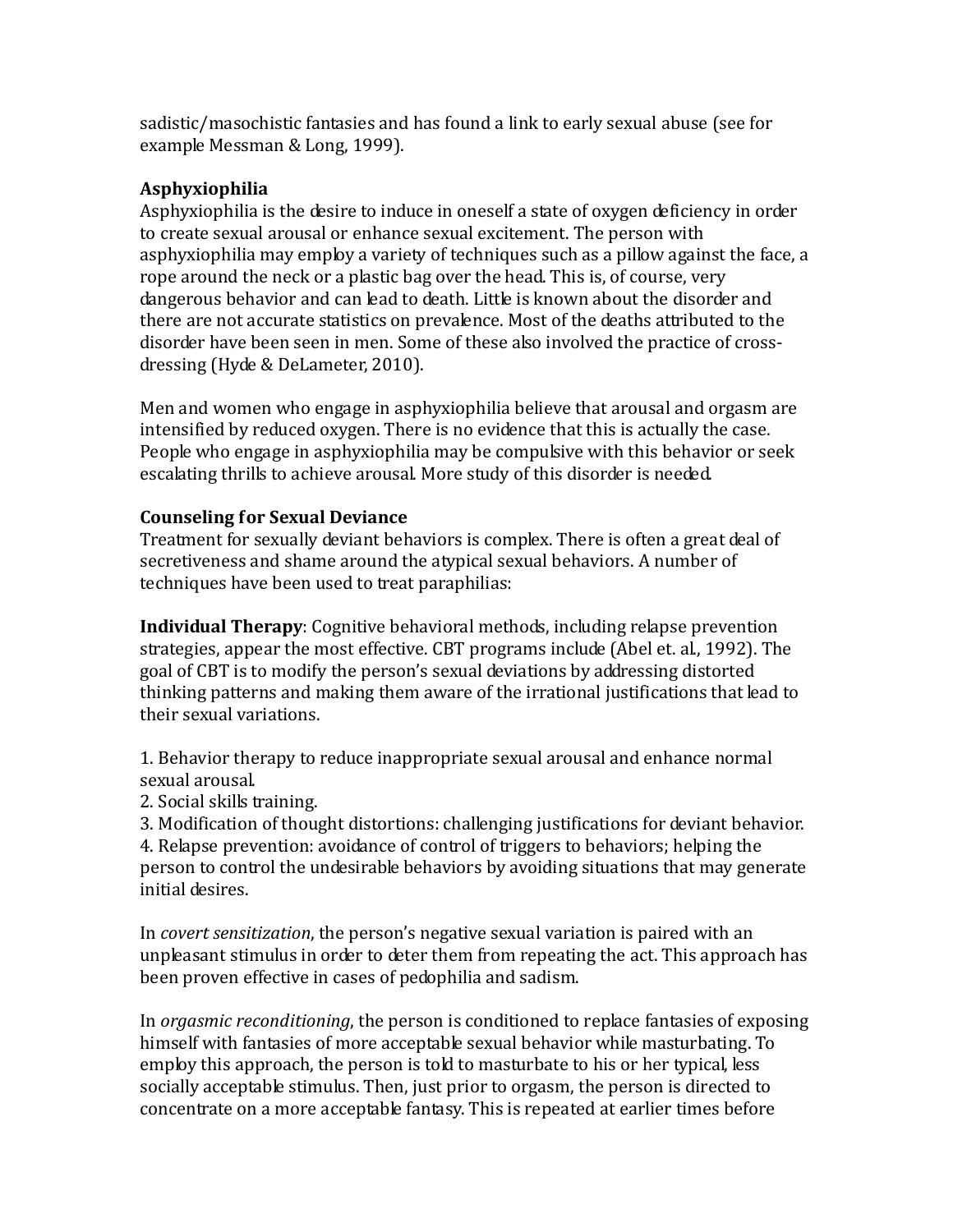orgasm until, soon, the patient begins his masturbation fantasies with an appropriate stimulus.

**Group therapy.** This form of therapy is used to get patients past the denial that is frequently associated with paraphilias, and as a form of relapse prevention. The The goal of this type of therapy is to lead the person to a "healthy remorse."

**Social skills training**. The impetus for social skills training is the belief that paraphilias develop in individuals who lack the ability to develop relationships. Social skills training focuses on such issues as developing intimacy, carrying on conversations with others, and assertiveness skills. Many social skills training groups also teach basic sexual education.

**Twelve-step groups**. These groups offer social support and emphasis on healthy spirituality found in these groups, as well as by the cognitive restructuring that is built into the twelve steps. Many individuals with paraphilias benefit from Twelvestep programs designed for sexual addicts. These programs are generally peerfacilitated. Examples of Twelve-step groups include Sexual Addicts Anonymous, Sex and Love Addicts Anynymous and Sexaholics Anynymous.

**Couples therapy or family therapy**. This approach is helpful for patients who are married and whose marriages and family ties have been strained by their disorder.

**Medications.** Medications that can be helpful in working with sexual deviations can include:

- 27.Antidepressants (such as Prozac) Fluoxetine (Prozac) and lithium help people with paraphilias control their impulses.
- 28.Gonadotropin-releasing hormones like triptorelin reduce the levels of testosterone and may lower sex drive.
- 29. Phenothiazines, such as fluphenazine (Prolixin) can lower aggression and related fantasies.
- 30. Mood stabilizers such as divalproex sodium (Depakote) treat underlying conditions such as bipolar disorder (which can sometimes lead to hypersexuality.
- 31.Antiandrogens (drugs that are used to suppress or block the action of testosterone and DHT, dihydrotestosterone, the primary masculinizing hormones in the human body. Antiandrogens like medroxyprogesterone (Depo-Provera) lower sex drive.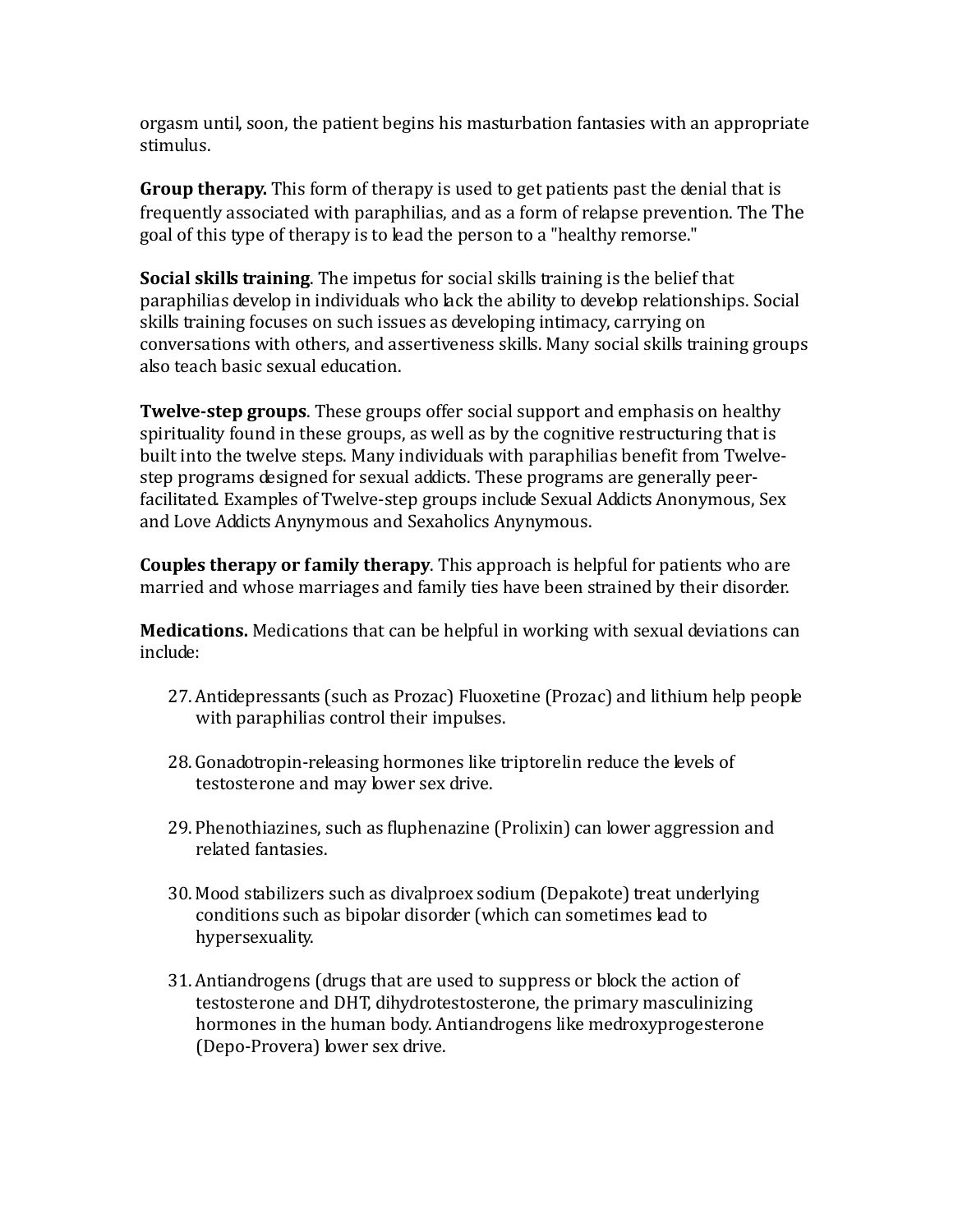#### **References**

American Psychiatric Association. *Diagnostic and Statistical Manual of Mental Disorders. 4th edition, text revised*. Washington, DC: American Psychiatric Association,2000.

Abel, G.G., Onbourne, C., Anthony, D., & Gardos, P. (1992). Current treatments of paraphilias. *Annual Review of Sex Research,* 3, 255-290.

Burgha, D., Popelyuk, D., & McMullen, I. (2010). Paraphilias across cultures. *Journal of Sexual Research, 47(2),* 242-256.

Crooks, R. & Bauer, K. (2002). *Our Sexuality* (8th ed.). Pacific Grove, CA: Brooks/Cole.

Comer, R.J. (2009). *Abnormal psychology* (3rd ed.). New York: W.H Freeman. Exhibitionism. *Encyclopedia of Mental Disorders.* Downloaded January 24, 2011 from http://www.minddisorders.com/Del-Fi/Exhibitionism.html

Docter, R.F. & Prince, V. (1997). Transvestism: a survey of 1032 cross-dressers. *Archives of Sexual Behavior*, 26(6), 589-605.

Hyde, J.S., & DeLamater, J.D. (2010). *Understanding human sexuality* (11th ed.). New York: McGraw Hill.

Kafka, M.P. & Hennen, J. (1999). The paraphilia-related disorders: An empirical investigation of nonparaphilic hypersexuality disorders in 206 outpatient males. *Journal of Sex and Marital Therapy, 25,* 305-320.

Kafka, M.P. (2000). The paraphilia-related disorders. In S.R. Leiblum & R.C. Rosen (Eds). *Principles and practices of sex therapy* (471-503). New York: Guilford.

Levine, S.B. (2000). Paraphilias. In H.I. Kaplan & B.J. Saddock, Eds., *Comprehensive textbook of psychiatry*, pp 1631-1645. Philadelphia: Lippincott, Williams & Wilkins.

Messman, T.L., & Long, P.J. (1999). Child sexual abuse and its relationship to revictimization in adult women: A review*. Clinical Psychology Review, 18(5)*, 397-420.

Money, J. (1993). *Lovemaps: Sexual/erotic health and pathology.* New York: Irvington Publishers.

Moser C. & Kleinplatz P.J. (2005). "DSM-IV-TR and the Paraphilias: An argument for removal". *Journal of Psychology and Human Sexuality*, *17(3/4),* 91–109.

Rosman, J. P.; Resnick, P. J. (1989). "Sexual attraction to corpses: A psychiatric review of necrophilia". *Bulletin of the American Academy of Psychiatry and the Law 17(2),* 153–163.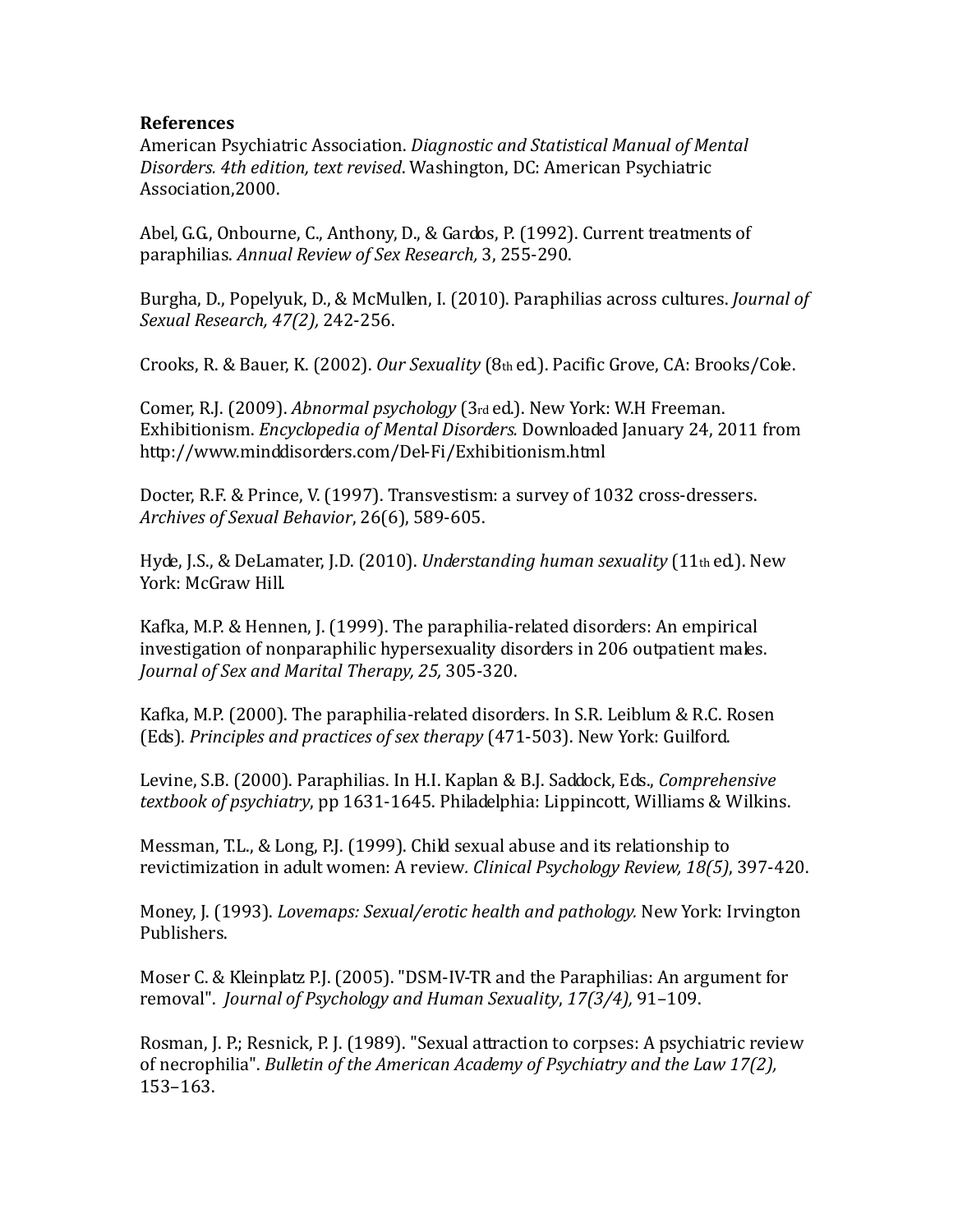Sanderson, C. (2006). *Counseling adult survivors of childhood sexual abuse.* Philadelphia, Pa: Jessica Kingsley Publishers.

Schwartz, M.E. (1996). Reenactment related to bonding and hypersexuality. *Sexual Addiction and Compulsivity, 3,* 195-212. Taboo. Downloaded January 22, 2011 from <http://en.wikipedia.org/wiki/Taboo>

Talamini, J. (1982). *Boys will be girls: The hidden world of the heterosexual male transvestite.* Washington, D.C.: University Press of America.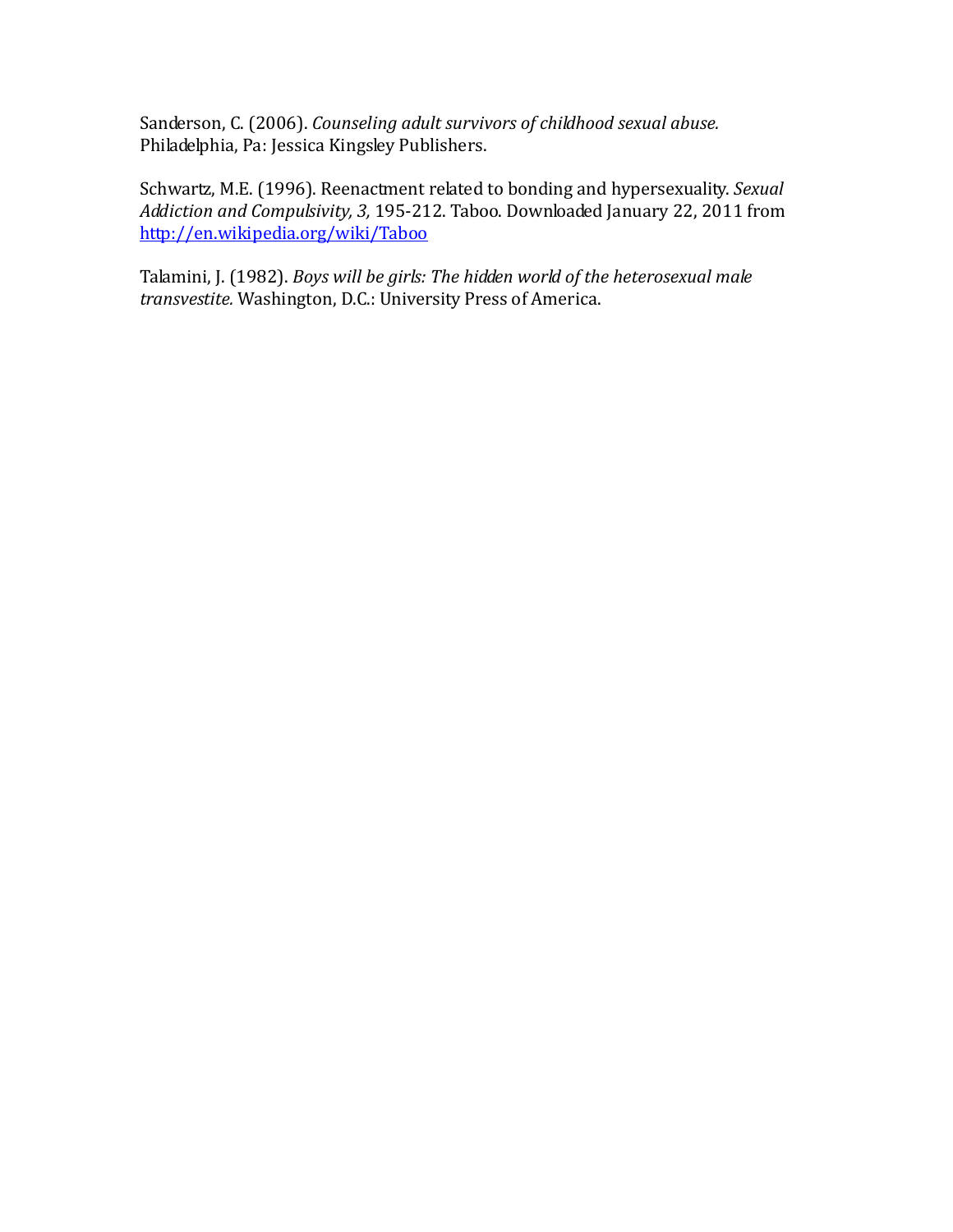# **Topics in Human Sexuality: Sexual Addiction Introduction**

No study of human sexuality is complete without a discussion of sexual addiction. For most people, sex enhances their quality of life. However, about 6% to 8 % of Americans have sexual problems indicative of an addiction (Ewald, 2003). Sexual compulsivity and sexual anorexia, which Patrick Carnes (2001) describes as "sex in the extremes," affects all facets of individuals' lives. Addiction to sexual activities can be as destructive as addiction to chemical substances. Sexual addicts may experience psychological distress, lose their livelihoods, and ruin meaningful relationships.

The literature on sexual addiction provides important insights into treating these difficult disorders. There are many facets to treatment, including helping clients to recognize the function of this behavior in order to decrease the tremendous shame around it. Carnes (2001) attributes the etiology of this disorder to a combination of psychodynamic and cognitive-behavioral factors. He stresses abstinence, shame reduction, and rebuilding the capacity for healthy intimacy as primary tasks of the first three years of treatment. The following discussion will expand upon these concepts.

## Educational Objectives

- Define sexual addiction and the sexual addiction cycle.
- Define sexual anorexia.
- Describe prevalence and gender differences in sexual addiction.
- Discuss the role of trauma in the development of sexual addiction.
- List the components of healthy sexuality.
- Discuss Internet sex and pornography addiction.
- Describe treatment of sexual addiction.

## **Defining Sexual Addiction**

Although the current version of the Diagnostic and Statistical Manual (IV-TR) has a definition for hypoactive sexual disorder it does not contain a category related to hyperactive sexual disorders. Sexual addiction is categorized under "Sexual Disorders Not Otherwise Specified." The DSM provides as an example of this broad category "distress about a pattern of repeated sexual relationships involving a succession of lovers who are experienced by the individual only as things to be used." Although this definition provides a starting point, it is helpful to look at definitions that are broader in scope.

Goodman (1998) defines sexual addiction as a condition in which some form of sexual behavior is employed in a pattern that is characterized by two key features: 1) recurrent failure to control the sexual behavior, and 2) continuation of the sexual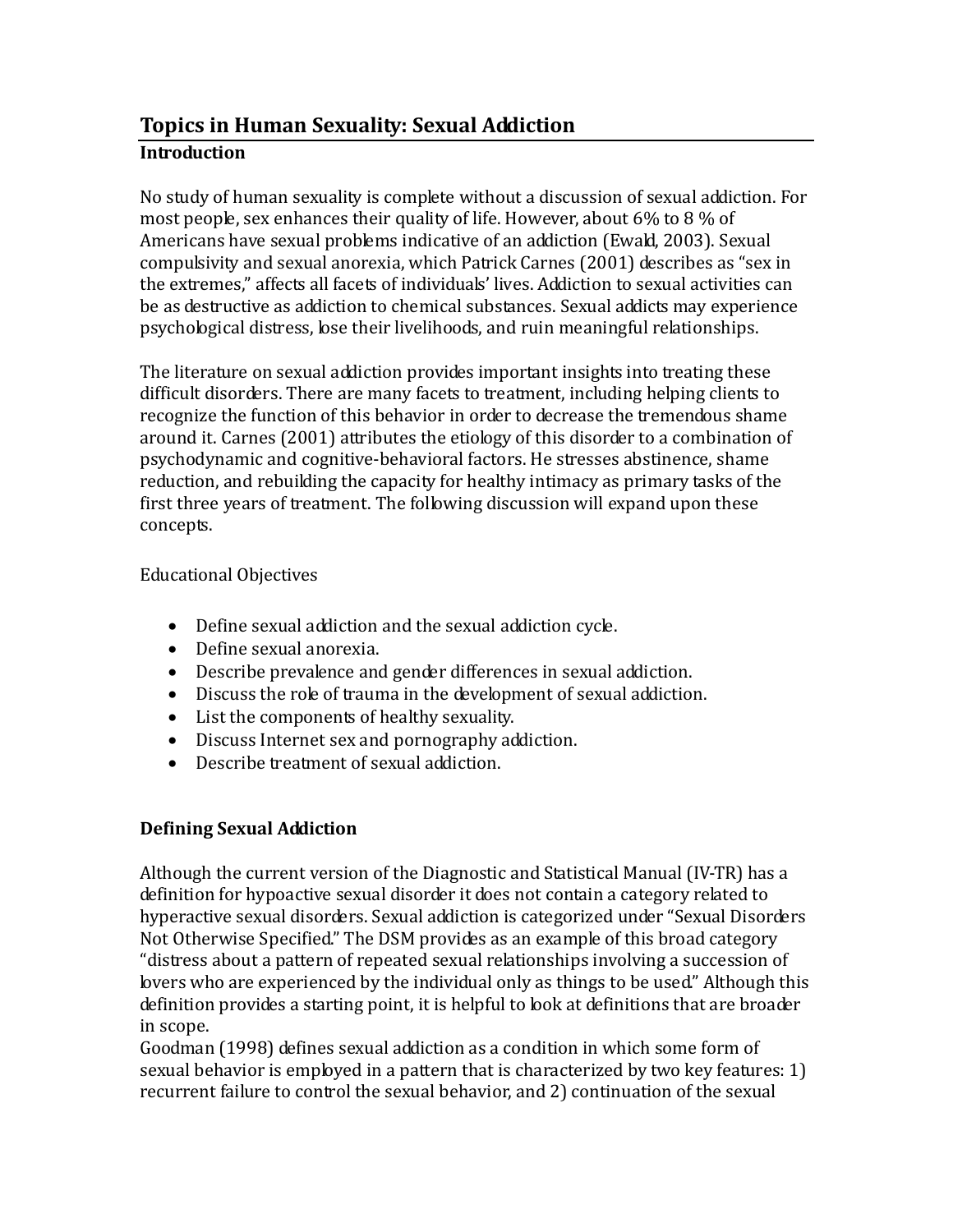behavior despite significant harmful consequences. Goodman also points out that no form of sexual behavior in itself constitutes sexual addiction. The significant features that distinguish sexual addiction from other patterns of sexual behavior are: 1) the individual is not reliably able to control the sexual behavior, and 2) the sexual behavior has significant harmful consequences and continues despite these consequences. Examples of sexually addictive behaviors are multiple sexual partners, compulsive masturbation, increasing reliance on pornography to meet sexual needs, engaging in compulsions in public and or risky sexual behavior.

According to Carnes (2001), another important part of this definition involves the Core Beliefs that sex addicts hold:

- 22. The must ally a bad, unworthy person."<br>23. The one would love me as I am."
- 23. The one would love me as I am."<br>24. Thy needs are never going to be
- "My needs are never going to be met if I have to depend on others."
- 25. "Sex is my most important need"

## *Case Vignette*

*John, a 28-year-old homosexual man spent evenings "cruising" local parks, public restrooms, and pornographic bookstores for sexual contacts. This activity consumed several hours a day. His primary outlet was sex with multiple anonymous partners. When he learned of a recent increase in the number of local gay men that had tested positive for HIV, he began to worry constantly about his risk of contracting the virus. Still, he was unable to change his unsafe sexual practices despite repeated promises to himself to do so.*

## **Cycle of Sexual Addiction**

Sexual behavior that is compulsive or continues despite adverse consequences, is an addiction. There are a number of additional components to this cycle of sexual addiction:

- 32. Sex addicts tend to sexualize other people and situations, finding sexual connotations in the most ordinary incident or remark.
- 33. They spend great amounts of time and/or money in pursuit of a "quick fix."
- 34. Any sexual behavior can be part of the addictive cycle: The context of the behavior must be considered to ascertain whether the behavior is compulsive.
- 35. What is healthy sexual behavior for many people may be unhealthy for others, just as use of alcohol causes no adverse consequences for most people but severe problems for some.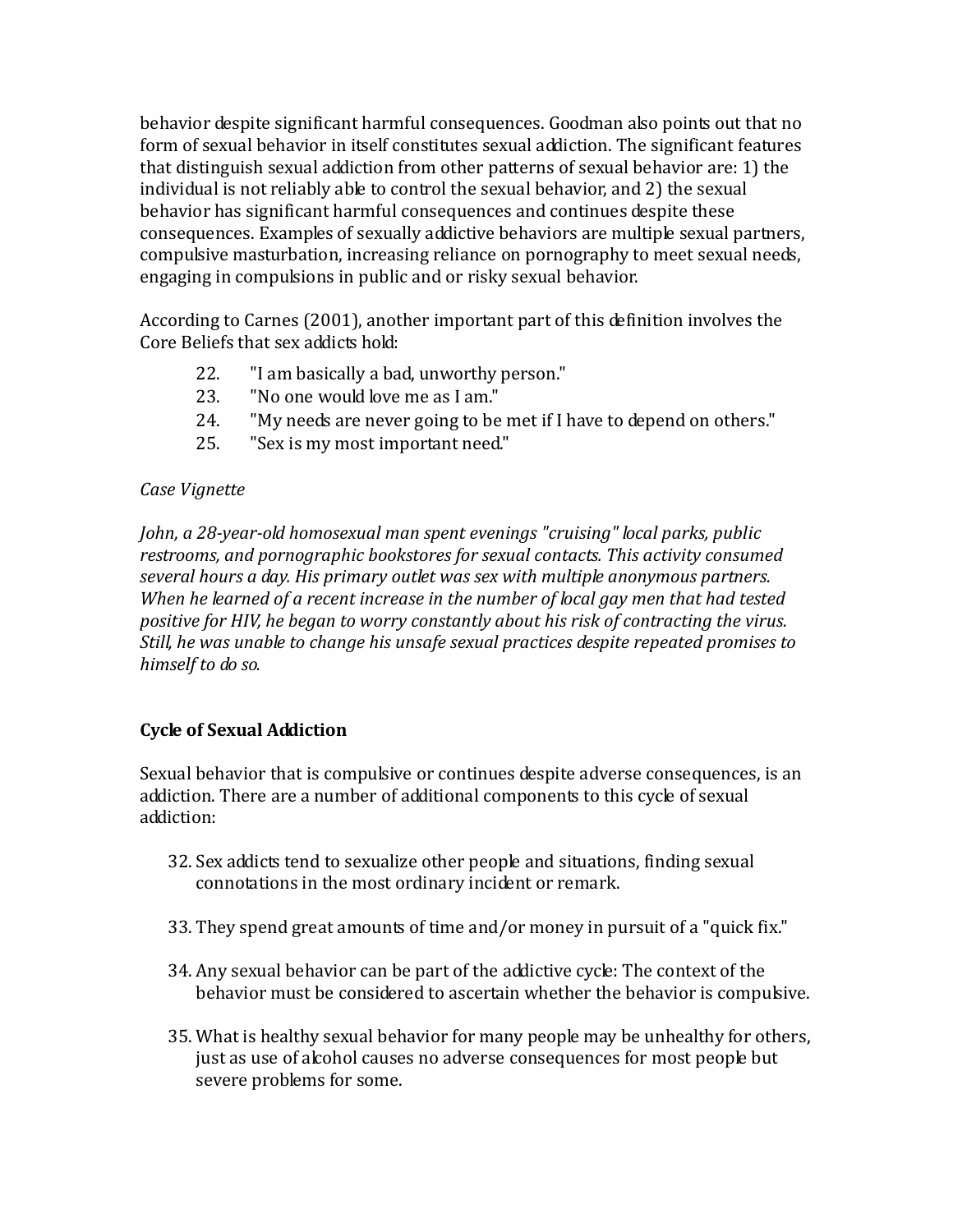- 36. Sex addicts describe euphoria with sex similar to that described by drug addicts.
- 37. This may be an effect of endorphins and other endogenous brain chemicals, whereas the drug-induced state is externally produced.
- 38. The addiction's effects on the brain are similar to the effects of cocaine, amphetamines, compulsive gambling, and risk-taking behaviors.
- 39. Sex addicts engage in distorted thinking, rationalizing, and defending and justifying their behavior while blaming others for resulting problems. They deny having a problem and make excuses for their behavior.

## **Sexual Anorexia or Hypoactive Sexual Desire Disorder**

Sexual addiction is one end of the addictive spectrum; at the other end of sexual anorexia. The DSM identifies a sexual disorder known as Hypoactive Sexual Desire Disorder. The features are a deficiency or absence of sexual fantasies and desire for sexual activity. This is considered a disorder if it causes distress for the patient or problems in the patient's relationships. If the sexual partner of a patient with suspected hypoactive sexual desire disorder feels that this is a problem within the relationship, that concern should be sufficient for the individual to seek support.

Carnes (1998) first coined the term sexual anorexia, which is similar to the DSM disorder but broader in scope. He uses the term to describe a loss of "appetite" for romantic-sexual interaction (Carnes, 1998). Sexual anorexia is an obsessive state in which the physical, mental, and emotional task of avoiding sex dominates one's life. Like self-starvation with food, sexual deprivation can make one feel powerful and defended against all hurts.

Like other addictions the preoccupation with avoiding sex can become a way to cope with life's difficulties. For the sexual anorectic, the aversion to things sexual is a way to manage anxiety and avoid more painful life issues. Food anorexia and sexual anorexia share a number of similarities including the essential loss of self, distortion of thought, and struggle for control over self and others.

The sexual anorexic typically experiences the following:

A dread of sexual pleasure A morbid obsession and persistent fear of sexual contact Obsession and hypervigilance around sexual matters Avoidance of anything connected with sex Preoccupation with being sexual Distortions of body appearance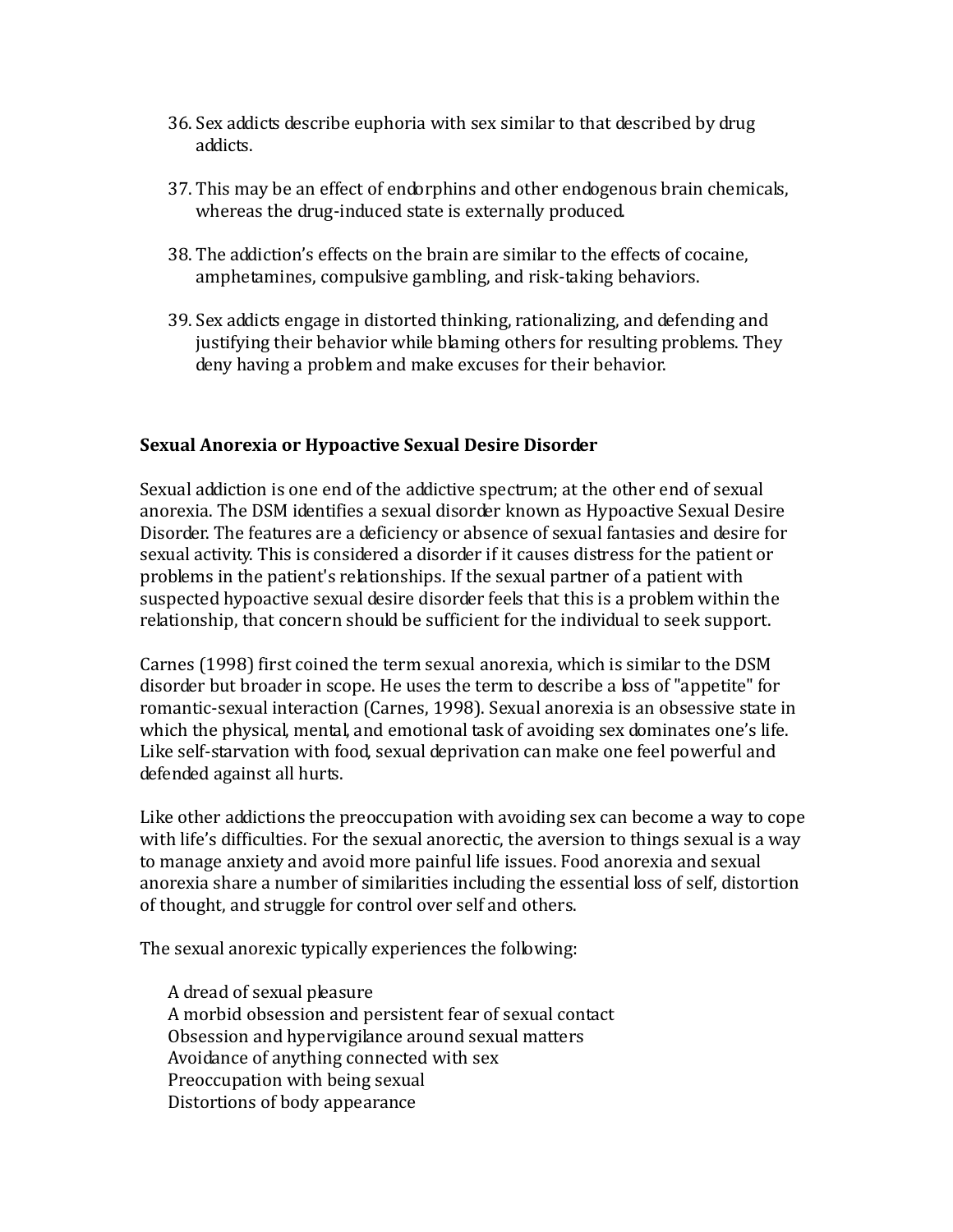Extreme shame and loathing about sexual experiences, their bodies, and sexual attributes. Obsessive self-doubt about sexual adequacy Rigid, judgmental attitudes about sexual behavior

As with the sexual compulsive, the sexual anorexic's aversion affects their work, hobbies, friends and families. They obsess about sex so much it interferes with normal living. They may also have periods of sexual bingeing or periods of sexual compulsivity.

#### *Case Vignette*

*Anne, a 32-year-old divorced, mother of two woman, also a compulsive eater, entered treatment due to what appeared to be a generalized anxiety disorder. Within the course of therapy she revealed that this anxiety was actually due to constant fears of men's potential sexual advances. She would interpret relatively benign conversations with male co-workers as containing frequent sexual innuendo, and was fearful of leaving her cubicle at work. She would often think about these conversations late into the evening.*

#### **Prevalence and Gender Differences**

#### *Case Vignette*

*Naomi, a 27-year-old woman is seeking treatment due to severe depression. During her assessment, she shared with her therapist that she does not seem to have trouble finding relationships, but does have difficulty sustaining them. Naomi has had "relationships" with 10 men this month alone, all of them sexual and none of them lasting more than two weeks. She seems confused when her clinician suggests that she may have a sexual addiction.*

Due to the secrecy and shame associated with sexual addiction, it is difficult to get a reliable estimate of the rate of sexual addiction and prevalence statistics are likely underestimated. The National Association of Sexual Addiction Problems estimates that 6 to 8 percent of Americans are sex addicts. (Ewald, 2003). About 8% of men and 3% of women from the population in the US are sexually addicted. This constitutes over 15 million people. The literature suggests that like other addictions sexual compulsivity is nonselective and spans all ages, religions, and social stratas, and that both genders and all sexual orientations are represented.

In working with male and female sex addicts, one anecdotal difference often cited by clinicians is male addicts' objectification of sexual partners (e.g., exploitive sex, paid sex), and their use of sex as a way to feel powerful (Carnes, Nonemaker, and Skilling, 1991). In contrast, some women appear to seek "relationships" through their sexual activities. A National Council on Sex Addiction and Compulsivity position paper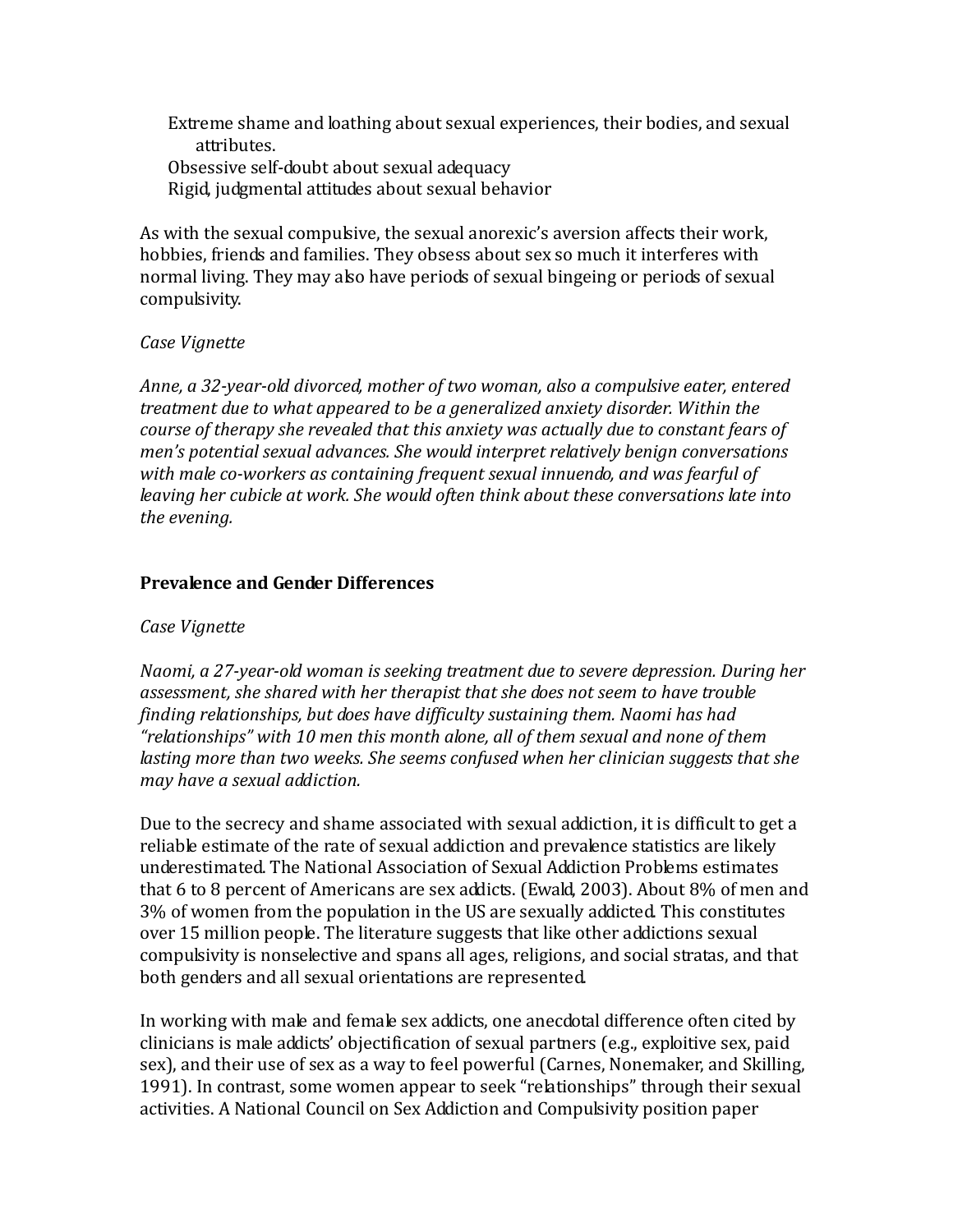(2000) on female sex addicts suggests that most sexually compulsive women have not had appropriate role models to teach them how to achieve emotional intimacy in nonsexual ways.

## **Sexual Compulsivity and Trauma**

#### *Case Vignette*

*James, a 40-year-old man struggling with Internet addiction has been in treatment working on the behaviors. In looking at the types of sites and pornography he is seeking, his therapist comments that there seems to be a pattern of him selecting older women with fair complexions. In asking whether that reminds him of anyone, James breaks down and talks about his relationship with his mother, who was overly sexual, such as wearing only underwear around the house when James was a young boy. He often wonders if that had affected him in any way.*

The beginnings of sexual addiction are usually rooted in adolescence or childhood, especially in experiences of abuse. Sixty percent of sexual addicts were abused by someone in their childhood (Book, 1997). Children who become sexually addicted may have grown up in harsh, chaotic or neglectful homes, or they may have been emotionally starved for love and affection. Boundaries in the family may have been overly rigid or permissive, which inhibited personal growth and individuality. For children growing up in these environments, sex may become a replacement for any kind of need, from escaping boredom, to feeling anxious, to being able to sleep at night. Sexual addiction often begins as the child turns to masturbation for diversion (Ewald, 2003). In other cases, the child maybe introduced to sex in inappropriate ways, such as through sexual abuse by a trusted adult or by an older child (Carnes, 2001).

Oftentimes, early trauma results in confusion about sexuality and sexual expression. People with sexual addiction are acting on a compulsion to act out sexually. Those struggling with sexual addiction often do not understand why they are acting out.

Trauma also affects one's ability to be intimate sexually and the act of sex become confusing. Sexual addiction instead recreates the original act of abuse by misusing power or exploitation (Ewald, 2003). There is also little comprehension among many abuse survivors that certain behaviors are risky or degrading. There is often a secretive aspect to sexual addiction.

Sexual addiction and compulsivity may also be used as a means of self-soothing. "Contrary to enjoying sex as a self affirming source of physical pleasure, the addict has learned to rely on sex for comfort from pain for nurturing or relief from stress" (Carnes, 1991, pp 34). The need for excitement distracts from the survivor's internal pain.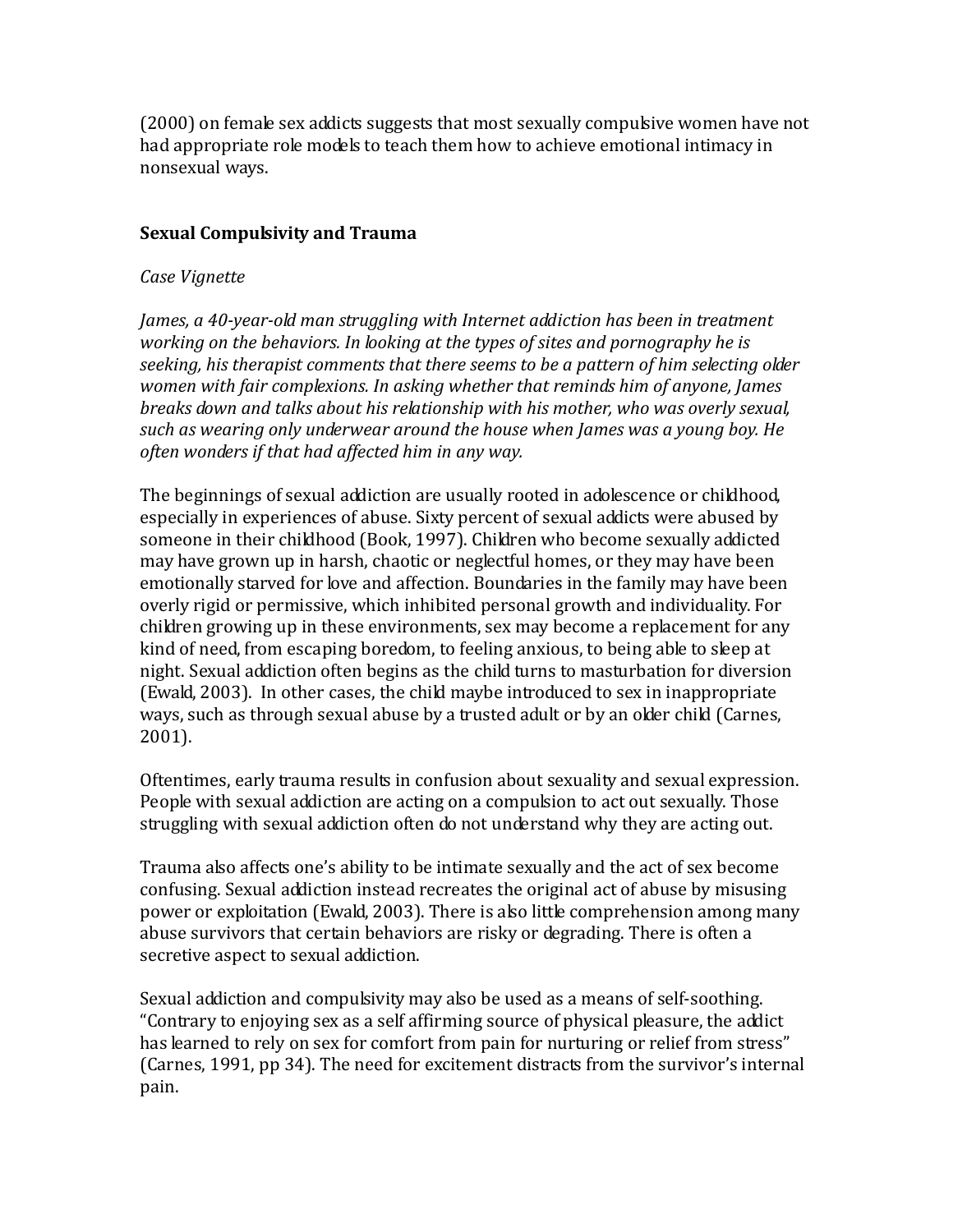# **Internet Sexual Addiction**

With the growing popularity of the Internet, the Internet provides an endless source for those with sexual addictions. In addition to other risks, the Internet is filled with material such as pornography, sex chat rooms, and child pornography.

Rosenberg (2010) lists the following signs of Internet Sexual Addiction

- Spending progressive amounts of time on the Internet
- Behavior begins to affect other areas of the individuals life, such as work, family, hobbies
- Binge-style of sexual or Internet behavior
- Unsuccessful efforts to cut down, or stop altogether
- Experiencing guilt and shame following the sexual behavior
- Others indicate that the person spends too much time on the Internet
- Experiencing money or legal problems because of Internet use
- Thoughts of "getting online", or of sexual behavior, are compulsive even when not online or engaged in sexual behavior (i.e. work, with family, etc.)
- Telling lies or making excuses for behavior

# **Dimensions of Healthy Sexuality**

Due to the difficulties that those with sexual addiction have in understanding healthy sexuality, it is important to help them create a schema for what healthy sexual expression entails. Carnes (1997) presents the following dimensions of healthy sexuality:

- Nurturing  $\Box$  capacity to receive care from others and provide care for self.
- Sensuality  $\Box$  mindfulness of physical senses that create emotional, intellectual, spiritual, and physical presence.
- Self image  $\Box$  positive self-perception that includes embracing the sexual self.
- Self-definition  $\Box$  clear knowledge of oneself (both positive and negative) and the ability to express boundaries and needs
- Comfort  $\Box$  capacity to be at ease about sexual matters
- Knowledge  $\Box$ knowledge base about sex and one's unique sexual patterns.
- Relationship  $\Box$  capacity to have intimacy and friendship with both those of the same gender and opposite gender.
- Partnership  $\Box$ ability to maintain an interdependent, equal relationship that is intimate and erotic.
- Nongenital sex  $\Box$  bility to express erotic desire without the use of the genitals.
- Genital sex  $\Box$ ability to freely express erotic desire with the use of the genitals.
- Spirituality  $\Box$  bility to connect sexual desire and expression to the value and meaning of one's life.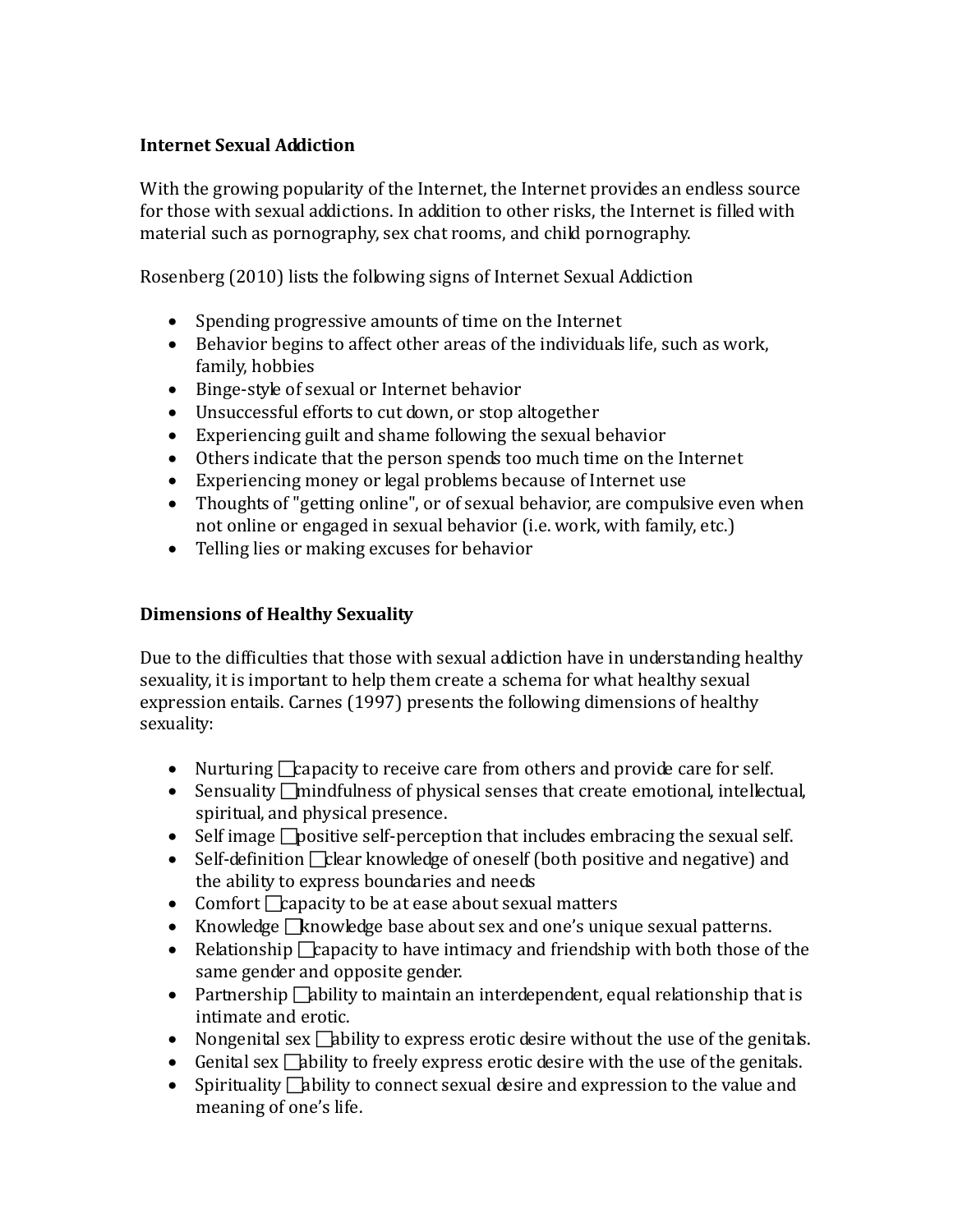• Passion  $\Box$  capacity to express deeply held feelings of desire and meaning about one's sexual self, relationships, and intimacy experiences.

## **Treatment of Sexual Addiction**

Treatment of sexual addiction focuses on controlling the addictive behavior and helping the person develop a healthy sexuality and healthy interpersonal relationships. Treatment generally includes:

- **Education** about healthy sexuality, including the dimensions discussed above.
- **Defining sobriety**. The person seeking to recover from sexual addiction must learn to develop his or her own definition of "sobriety." This may mean not masturbating, not engaging in sexual relationships outside a committed relationship, or not accessing Internet sites.
- **Individual counseling**, to better understand the reasons behind sexual addiction, triggers to addictive behaviors, support abstinence from addictive behaviors, and reinforce coping skills. Individual counseling also involves helping with shame reduction and rebuilding the capacity for healthy intimacy
- **Marital and/or family therapy**, to resolve issues caused by the sexual addiction and to develop and strengthen family boundaries.
- **Support groups and 12 step recovery program**s for people with sexual addictions (like Sex Addicts Anonymous, Sexaholics Anonymous, Sex and Love Addicts Anonymous) are very helpful, especially in reducing shame around the addictive behaviors.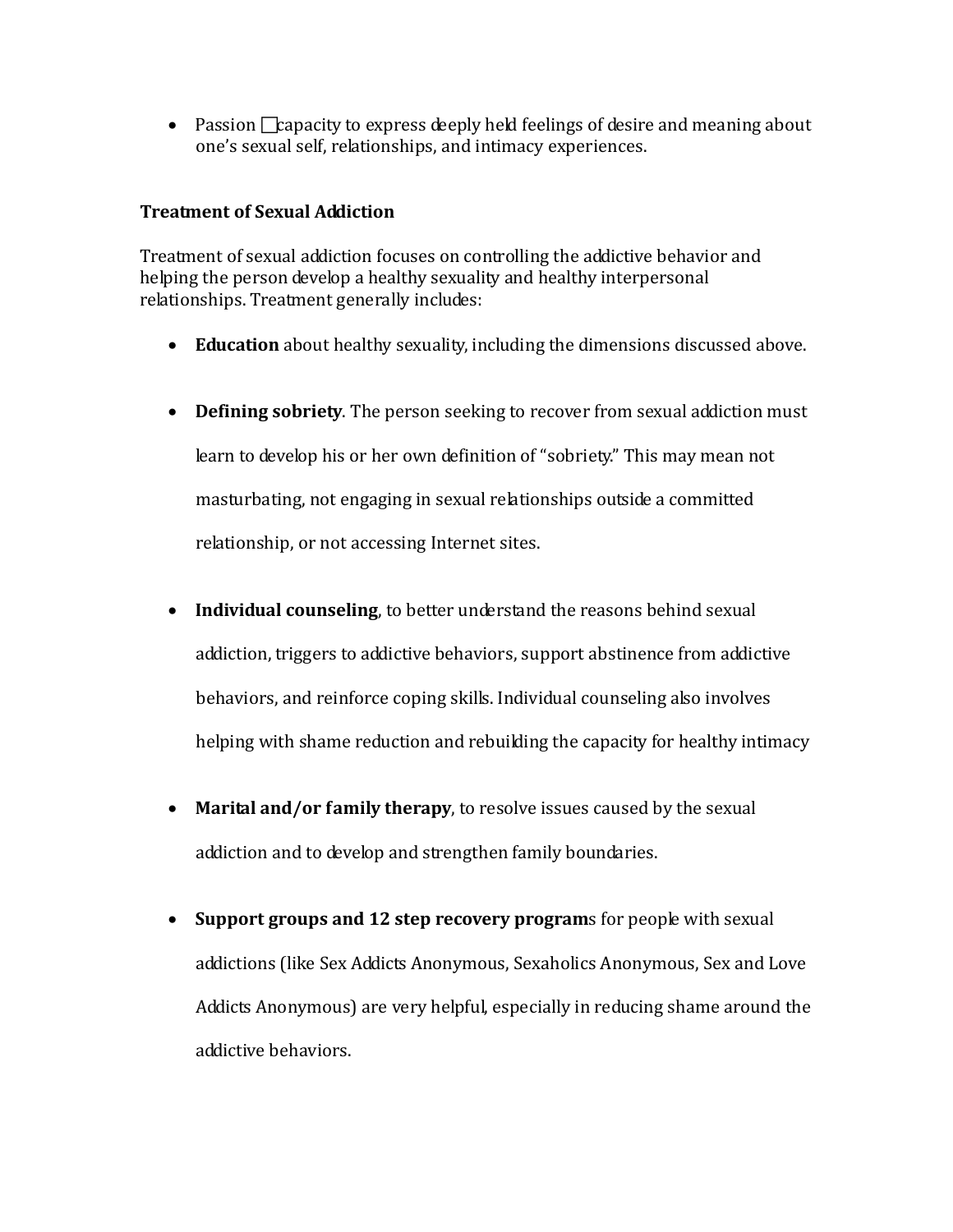• **Medications** used to treat obsessive compulsive disorder may be used to treat the compulsive nature of the sex addiction. These include selective serotonin reuptake inhibitors (Prozac, Paxil) or medications specifically indicated for OCD such as Anafranil.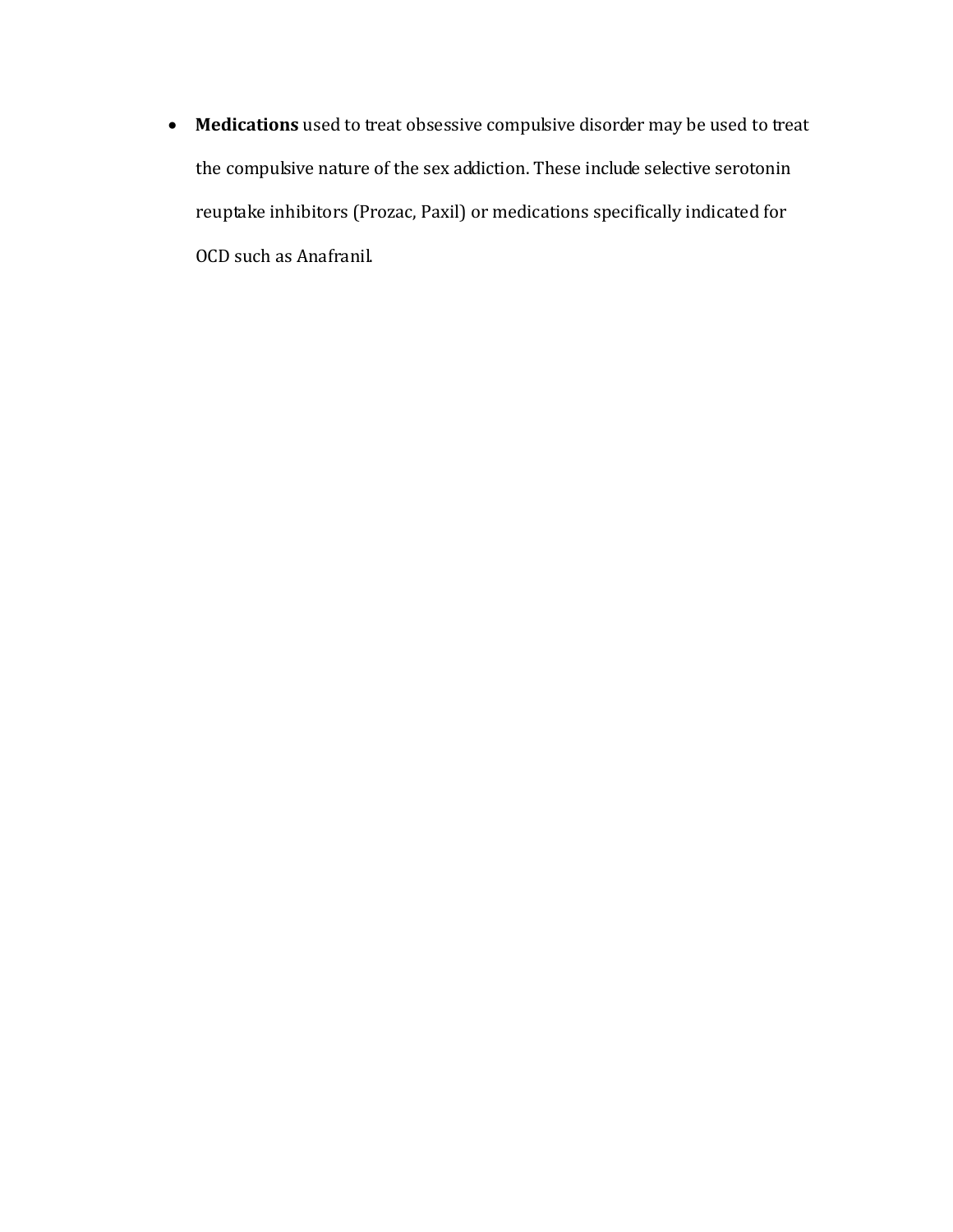References

Book, P. (1997). *Sex & Love Addiction, Treatment & Recovery.* NY: Lucerne Publishing.

Carnes, P. (1997).

Carnes, P. (1994). *Contrary to love*. New York: Bantam Books.

Carnes, P. (1992). *Don't call it love: Recovery from sexual addiction*. New York: Bantam Books.

Carnes, P., Nonemaker, D., and Skilling, N. (1991). Gender differences in normally and sexually addicted populations. American Journal of Preventive Psychiatry and Neurology, 3, 16-23.

Carnes, P. (2001). *Out of the shadows: Understanding sexual addiction*. Minneapolis, Minnesota: Hazeldon.

Coleman, E. (1986). Sexual compulsion vs. sexual addiction: The debate continues. Siecus Report, 14(6), 7-11.

Earle, R.H., and Crow, G.M. (1990). Sexual addiction: Understanding and treating the phenomenon. <u>Contemporary Family Therapy, 12(2),</u> 89-104.

Ewald, R. (2003). Sexual addiction. Retrieved June 5, 2009 from <http://allpsych.com/journal/sexaddiction.html>

Goodman, A. (1998). Sexual Addiction: Diagnosis and Treatment. Psychiatric Times. Vol. 15 No. 10. Retrieved June 4, 2009 from <http://www.psychiatrictimes.com/display/article/10168/55141>

Herkov, M. (2006). What is Sexual Addiction? Retrieved June 4, 2009 from <http://psychcentral.com/lib/2006/what-is-sexual-addiction/>

Read, K. & Purse, M. (n.d.). Sex, sex and more sex. Retrieved June 6, 2009 from [http://bipolar.about.com/cs/hypersex/a/aa\\_hypersex.htm](http://bipolar.about.com/cs/hypersex/a/aa_hypersex.htm)

Ross, C.J. (1996). A qualitative study of sexually addicted women. Sexual Addiction & Compulsivity, 3(1), 43-53.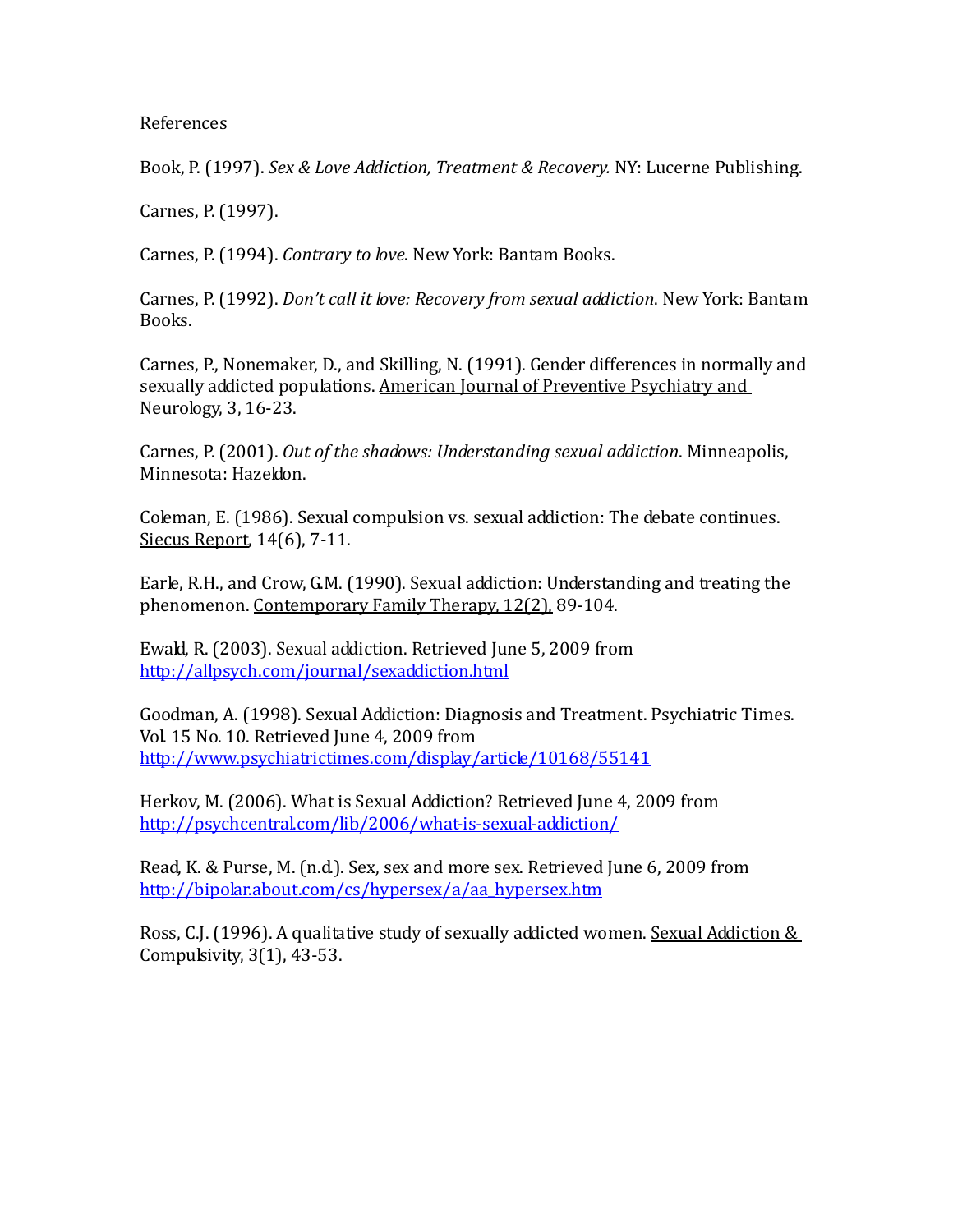# **Topics in Human Sexuality: Sexual Orientation Introduction**

#### *Case Vignette*

*Neil is a 45-year-old man presenting for therapy. In the initial assessment Neil was open about his sexual orientation. He was quick to note this openness was hard won, and describes that in his teens, 20s and early 30s, he underwent a constant internal battle to deny his feelings for other men. He dated several women during those years, but "always knew" that he was not really attracted to them, but this did not stop his efforts to find an "acceptable" relationship. He describes attempting to subvert these feelings through involvement with a conservative church and through significant alcohol abuse. It was during one of his experiences in a treatment and through the efforts of a sensitive and accepting clergyman that he was finally able to embrace his sexuality. He has been able to establish connections with the local gay community, has dated several men, and has not had a drink since.* 

When many people think of sexual orientation, they often think of a simple definition: the gender to whom one is attracted. As Neil's story illustrates, this is just part of the picture. The American Psychological Association (2008) defines sexual orientation as "an enduring pattern of emotional, romantic, and/or sexual attractions to men, women, or both sexes." In addition, sexual orientation also refers to a person's sense of identity based on those attractions including related behaviors, and membership in a community of others who share those attractions. The key word here is identity; there is often a misperception that homosexuality only applies to a person's sexual attractions.

Research over has demonstrated that sexual orientation ranges along a continuum, from exclusive attraction to the other sex to exclusive attraction to the same sex. However, sexual orientation is usually discussed in terms of four categories: tendency to be attracted to people of the same sex (homosexual orientation), of the opposite sex (heterosexual orientation), or of both sexes (bisexual orientation) and lack of sexual interest and attraction (asexuality). This is not unique to the United States and many cultures describe sexual attraction in this way, and attempt to label these behaviors. In the United States the most frequent labels are *lesbians* (women attracted to women), *gay men* (men attracted to men), and *bisexual people* (men or women attracted to both sexes). However, some people may use different labels or none at all. Another term that is sometimes used is *queer***.** This was originally a derogatory label used to insult lesbians and gay men, but has more recently been reclaimed by some lesbians, gay men, bisexual people, and transgender people as an inclusive and positive way to identify all people targeted by homophobia.

Homophobia, or hatred of people with same-sex attraction, is damaging. In 1997 The American Psychological Association issued a position statement on "conversion treatment," approaches that involve trying to "force" someone to become heterosexual. The position statement says ". . . societal ignorance and prejudice about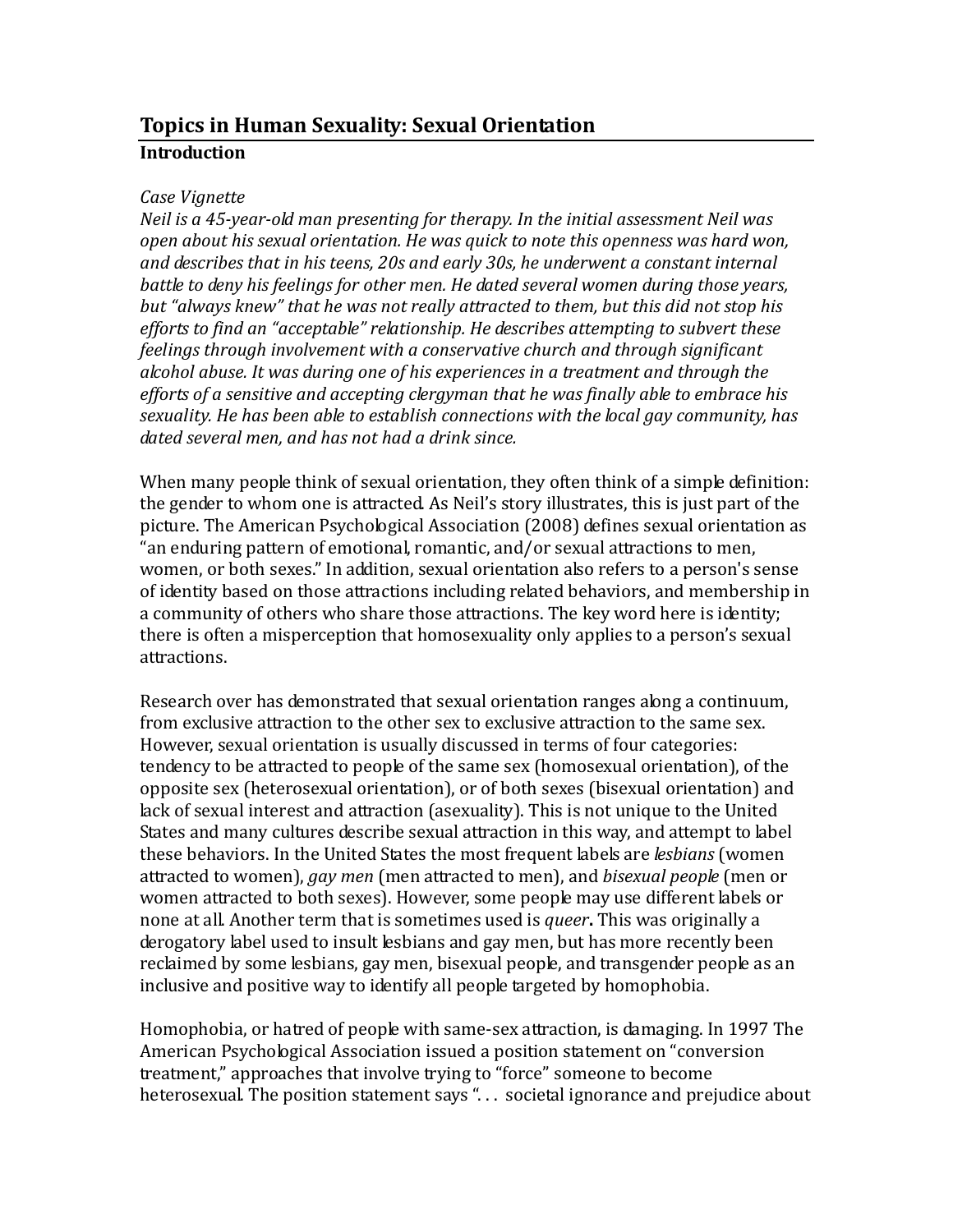same-gender sexual orientation put some gay, lesbian, bisexual and questioning individuals at risk for presenting for "conversion" treatment due to family or social coercion and/or lack of information (Haldeman, 1994). Since that time, educational efforts on behalf of the APA and other professional organizations have targeted educating others about homosexuality and decreasing prejudice and misunderstanding.

As of April 2011, approximately 3.5% of American adults identify as lesbian, gay or bisexual, while 0.3% identify as transgendered—approximately 11.7 million Americans.

This training material will look at the development of sexual orientation and provide a basis for caring therapeutic intervention.

## *Educational Objectives*

- 1. Define the term "sexual orientation"
- 2. Discuss the development of sexual orientation.
- 3. Discuss instances and effects of prejudice and discrimination, including internalized homophobia.
- 4. Discuss the historical factors in the view that homosexuality is a mental disorder, and describe current beliefs.
- 5. List stages in the coming out process.
- 6. Describe tips for working with gay and lesbian clients.

# **Defining Sexual Orientation**

As defined by the APA, sexual orientation is an enduring pattern of emotional, romantic, and/or sexual attraction. It also includes a person's self-identification and sense of who they are based on those attractions, as well as their community of supports. It is important to note that Sexual orientation is distinct from other components of sex and gender, such as biological sex, gender identity (the psychological sense of being male or female), and social gender role (norms that define feminine and masculine behavior). What is most important in this definition is that sexual orientation is not simply a trait, but should be defined in terms of relationships with others.

There is some debate as to how early people are aware of their sexual orientation. Herdt and McClintock (2000) believe that sexual orientation is formed by middle childhood. They state: "Accumulating studies from the United States over the past decade suggest that the development of sexual attraction may commence in middle childhood and achieve individual subjective recognition sometime around the age of 10. As these studies have shown, first same-sex attraction for males and females typically occurs at the mean age of 9.6 for boys and between the ages of 10 and 10.5 for girls." While other theorists look at early adolescence as the timeframe, it is likely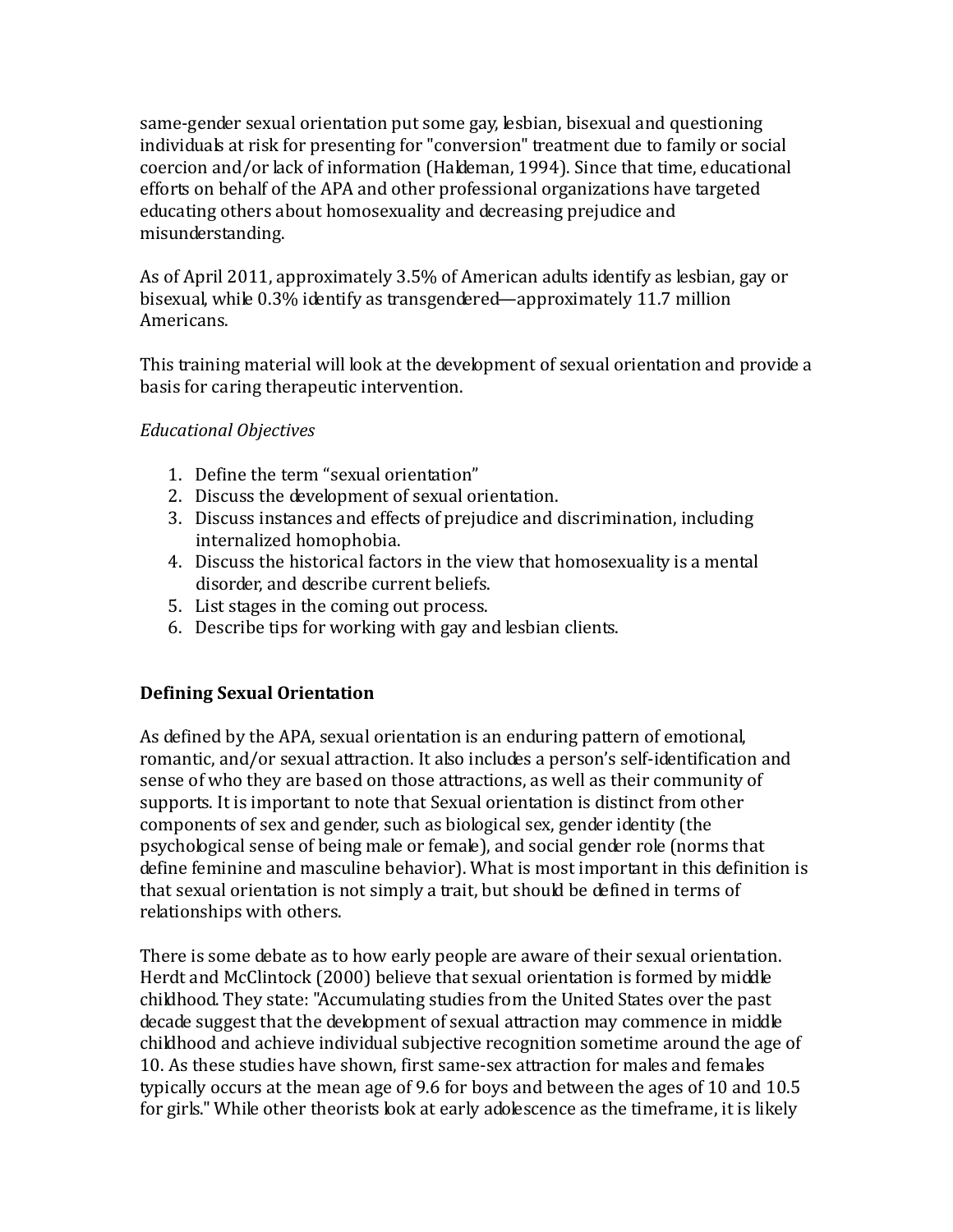that sexual orientation emerges prior to any sexual experience. People can be celibate and still know their sexual orientation. Debate also continues as to whether sexual/romantic orientation is stable or can change over the course of a person's lifetime.

#### **Development of Sexual Orientation**

What influences a person to be gay, lesbian, straight or bisexual? Is sexual orientation a function of nature, nurture, or a combination of the two? Although numerous studies have attempted to answer this question, there is little consensus among researchers as to the definitive answer. Thus research has examined the possible genetic, hormonal, developmental, social, and cultural influences on sexual orientation. Our current thinking is that both nature and nurture play complex roles and that most people experience little or no sense of choice about their sexual orientation. This view is helpful in remediating the prejudice that gay men and lesbian women often encounter.

## **Prejudice, Discrimination, Scope and Impact**

#### *Case Vignette*

*Karina, an openly lesbian woman tells a shocking story about what she has experienced as a result of prejudice and misunderstanding. Karina's physical appearance is what may be considered more masculine. She describes going to a bar in her mid-twenties, and being regaled with comments from visibly intoxicated males about her appearance. When she left the bar, two men followed her and she was raped, while being told by these men that they could "change her."*

This is a true experience that not surprisingly did not "change" Karina's sexual orientation, but did leave scars that took years to heal. Lesbian, gay, and bisexual people in the United States encounter extensive prejudice, discrimination, and violence because of their sexual orientation. Opinion studies over the 1970s, 1980s, and 1990s routinely showed that homosexuality was viewed negatively by the American public. Although there may be a shift in this thinking, expressions of hostility, such as the one described in the case vignette, remain common in contemporary American society.

There are a number of "myths" about homosexuality. As the sampling below illustrates, these myths are extremely destructive:

Myth: Homosexuality is a result of family dysfunction, such as an overprotective mother.

Myth: Homosexual parents are more likely to molest their same-gender children. Myth: Homosexuality is a moral failing.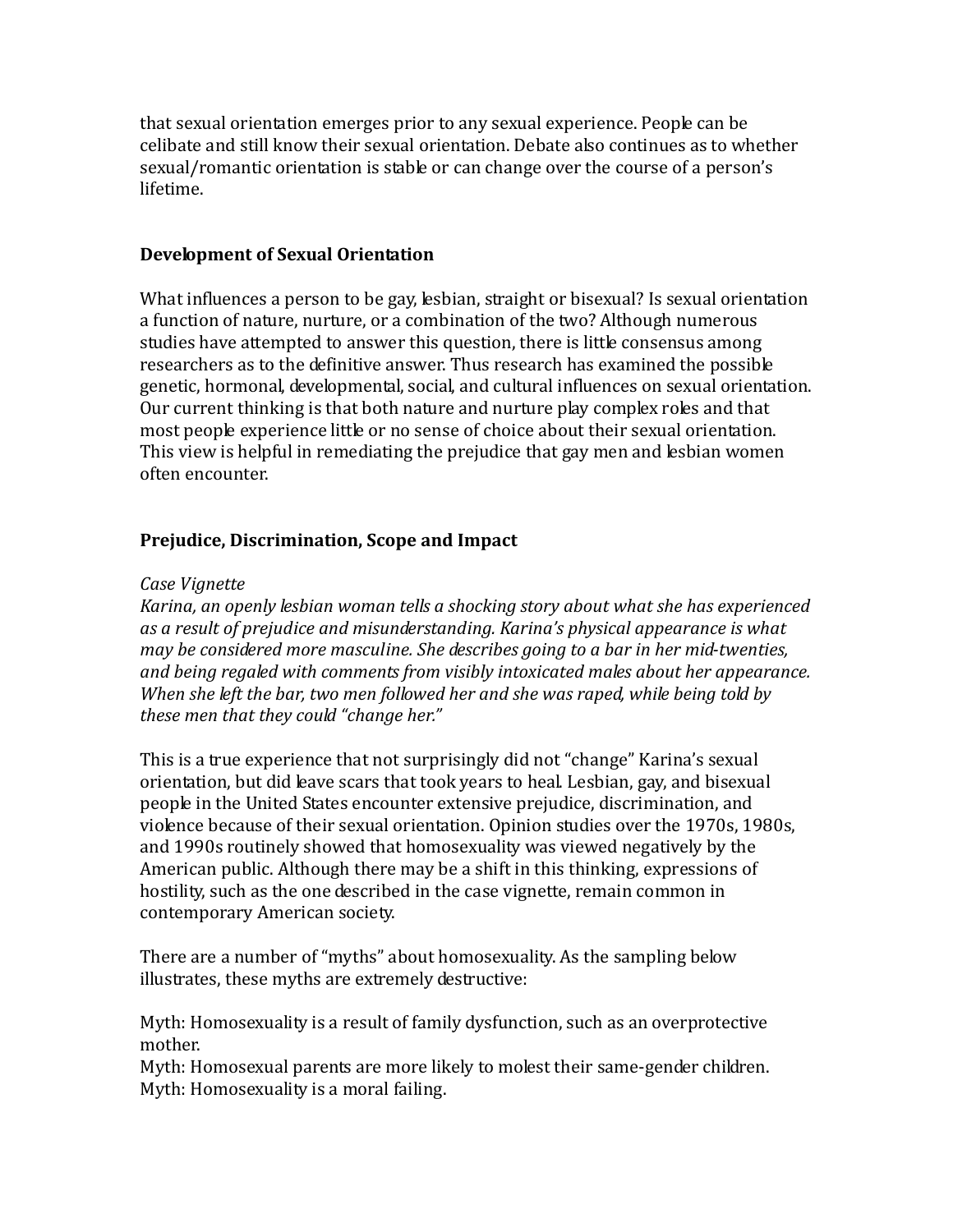Myth: People choose to be homosexual as a way of rebelling. Myth: Male homosexuals cannot form committed relationships and only engage in casual sex.

Myth: Lesbians are always "butch."

Myth: Only homosexual therapists can be effective with gay clients.

It is important to remember that these beliefs continue to exist. Although many people know that these are untrue, gay men and lesbian women encounter these frequently.

Perhaps less overtly destructive, but certainly detrimental, is discrimination against lesbian, gay, and bisexual people in employment, housing and parenting issues. There are also pervasive stereotypes about gay men and lesbian women. Bisexual men and women often face the view that they just need to make up their minds about their sexual orientations. As a whole, such discrimination sends the message to gay men and lesbian women that they are "less than," and this has lasting effects.

The following belief systems about homosexuality may be seen. There is distinct continuum in these beliefs (Tolerance, 2011). Mental health professionals need to be aware of their own beliefs and prejudices about gay, lesbian and bisexual behavior.

- *Abomination:* Homosexual behavior is profoundly immoral at all times; there are no exceptions.
- *Change is expected:* Gay men and lesbian women can and must make every effort to change their sexual orientation to become heterosexual.
- Celibacy: If a homosexual cannot change their orientation, they must remain celibate.
- *Marginally acceptable:* Loving committed same-sex relationships are somewhat acceptable, and much better than singles living promiscuously.
- *Affirmation:* Homosexuality is morally neutral. Persons of all sexual orientations deserve equal rights.
- *Liberation:* Full acceptance and valuing of persons of all sexual orientations.

## *Case Vignette*

*Maria and her girlfriend Terry had been in a committed relationship for ten. When they decided they wanted to start a family, Terry, the income earner in the family, adopted two children from Viet Nam. The two partners parented the children, but Maria was the primary caretaker, staying at home with them. When the partners split up acrimoniously, Maria found that she no longer had rights to see her children. A visit to a lawyer confirmed that she could challenge Terry's decision to keep the children from*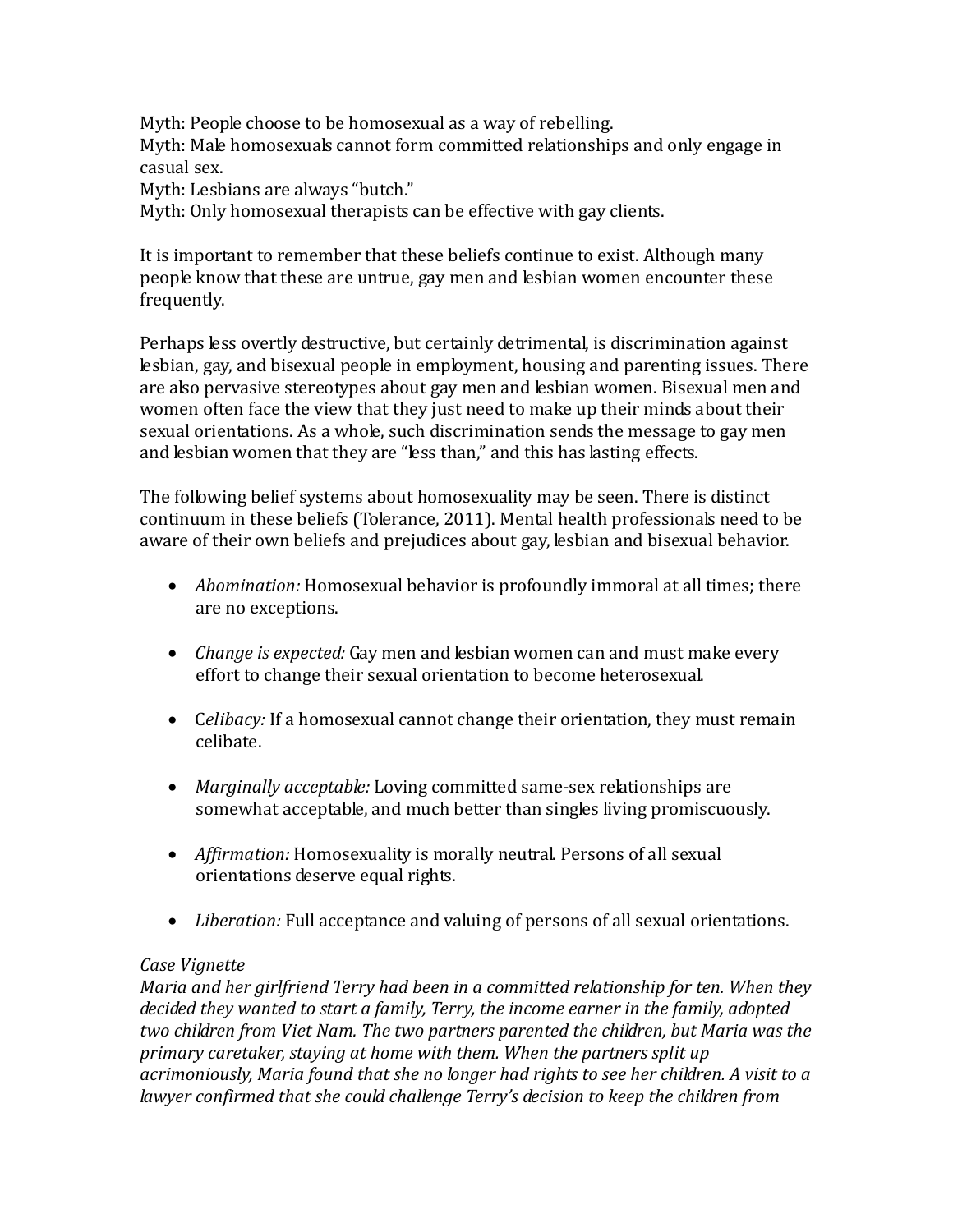## *her, but her lawyer was pessimistic that the courts would rule on her behalf. Fortunately Maria's lawyer proved to be a fierce advocate of Maria's rights as a parent, and an outof-court arrangement was drafted.*

Stories such as that of Maria can be found in the personal narrative of most gay men or lesbian women. Such discrimination has social and personal impact. As with Max's story, gay, lesbian and bisexual people may attempt to conceal or deny their sexual orientation, or may carefully choose whom they share their sexual orientation with. Although many lesbians and gay men learn to cope with the social stigma against homosexuality, this pattern of prejudice can have serious negative effects on health and well being, as well as their overall emotional health.

While coping with external prejudice is challenging, even more concerning is the internalization of societal messages. Theorists term this phenomena *internalized*  homophobia. Internalized homophobia is defined as "the gay person's direction of negative social attitudes toward the self" (Meyer & Dean, 1998, p. 161). Studies have consistently demonstrated a relationship between internalized homophobia and depressive symptoms (e.g., Igartua, Gill, & Montoro, 2003; Szymanski, Chung, & Balsam, 2001). Research has also looked at how the combination of depression and internalized homophobia can result in relationship problems.

Although an exhaustive look at these issues is not possible here, it is important for mental health professionals to talk with gay and lesbian clients about their experiences and self-concept. Social support is critical in helping men and women deal with these stressors. In fact, the explanation of minority stress — stress caused from a sexual stigma, manifested as prejudice and discrimination  $\frac{1}{1}$  is often used to explain some of the mental health issues faced by gay and lesbian clients. This is a dramatic shift from previous ideas that homosexuality itself was a mental disorder, and which is discussed in the following section.

#### **Homosexuality as a Mental Disorder: An Important Shift**

#### *Case Vignette*

*Barry, a 62-year-old gay male has recently consulted with Dr. Cherney. When questioned about the obvious trepidation he has in seeking counseling, Barry tearfully explains that as a young man he had worked with a therapist in order to try to change his sexual orientation. Although he is quick to point out that his experiences were similar to other men in his cohort, they left him feeling very shameful about his inability to repress his sexual attractions. Dr. Cherney validates that these experiences were very damaging, and that homosexuality is considered a normal and healthy sexual expression.*

## *Freud and Psychoanalysis*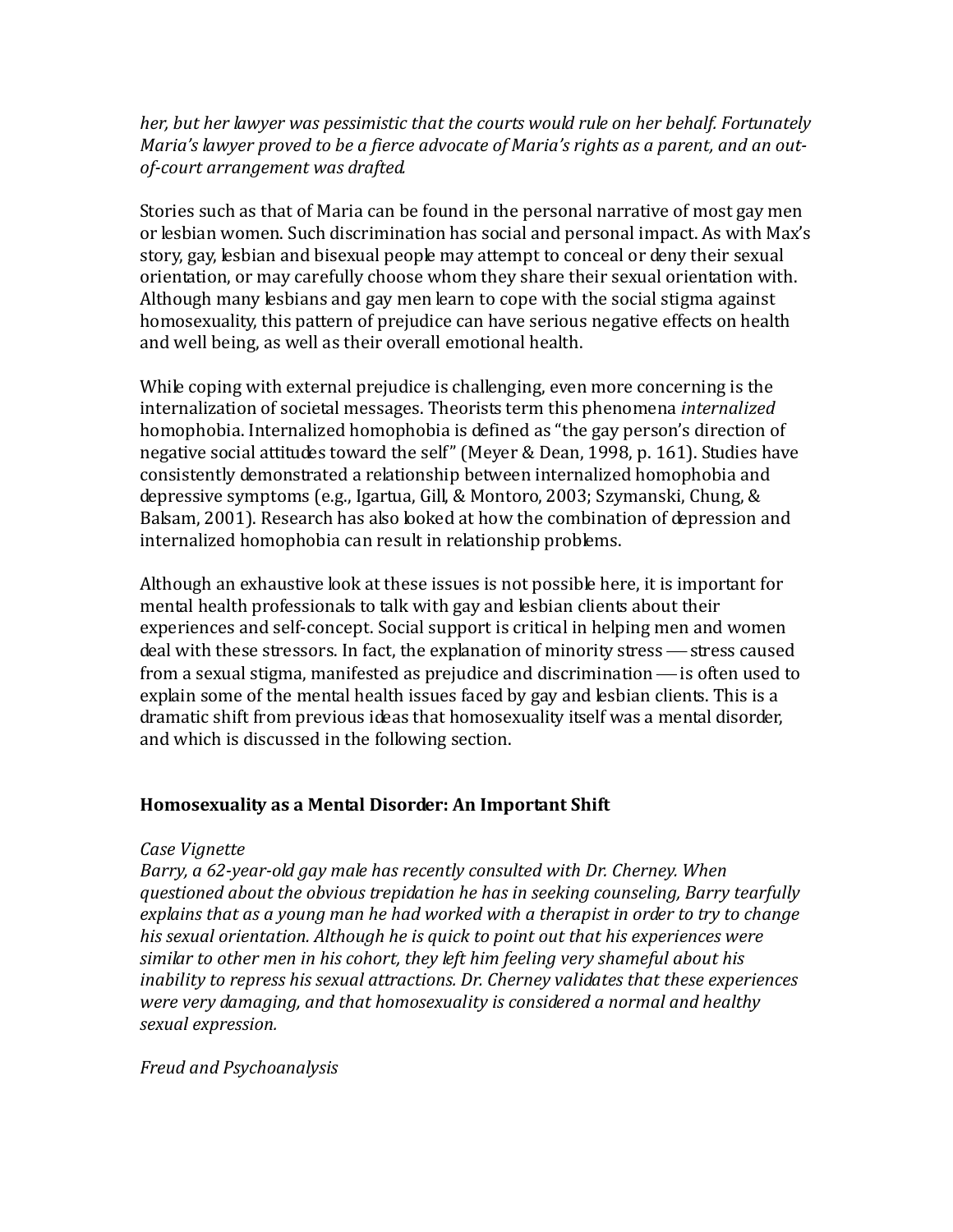Mental health, as a field, has undergone a shift in our understanding of homosexual behavior. A brief historical discussion is illuminating, with regard to our changing viewpoints of sexual attractions, and whether these were considered normative or pathological. Sigmund Freud was one of the earliest proponents of the idea that sexuality rages on a continuum and has environment influences. He expressed the idea that all people are innately bisexual, and that they become heterosexual or homosexual as a result of their experiences with parents and others (Freud, 1905). In a now-famous letter to an American mother in 1935, Freud wrote:

"Homosexuality is assuredly no advantage, but it is nothing to be ashamed of, no vice, no degradation, it cannot be classified as an illness; we consider it to be a variation of the sexual function produced by a certain arrest of sexual development. Many highly respectable individuals of ancient and modern times have been homosexuals, several of the greatest men among them (Plato, Michelangelo, Leonardo da Vinci, etc.). It is a great injustice to persecute homosexuality as a crime, and cruelty too.... (reprinted in Jones, 1957).

Freud's liberal viewpoints were the target of much debate in the psychoanalytic world, with supporters and dissenters. Many of the later relegated homosexuals to a small minority, thus validating that it was an aberration. Kinsey's (1948) research challenged this, showing that 10% of the population has either engaged in or fantasized a about same-sex attraction. Hooker

Evelyn Hooker (1957) is credited with publishing the first empirical research to challenge the prevailing psychiatric assumption that homosexuality was a mental illness. Her work is considered the cornerstone subsequent research that ultimately led to removal of "homosexuality" from the Diagnostic and Statistical Manual of Mental Disorders. Hooker administered projective tests to 30 homosexual males and 30 heterosexual males matched for age, IQ, and education. Independent raters attempted to say whether they could distinguish sexual orientation from responses and were unable to do so. The evaluator's adjustment ratings of the homosexuals and heterosexuals did not differ significantly. Hooker concluded that homosexuality is not inherently associated with psychopathology. These resulted were subsequently replicated.

## *DSM Diagnoses*

In 1973, the American Psychiatric Association removed the diagnosis of "homosexuality" from the DSM-III. Subsequently, a new diagnosis, ego-dystonic homosexuality, was created for the DSM's-III (1980). The criteria for ego dystonic homosexuality was (1) a persistent lack of heterosexual arousal, which the patient experienced as interfering with initiation or maintenance of wanted heterosexual relationships, and (2) persistent distress from a sustained pattern of unwanted homosexual arousal. Therapy often centered on so-called "reparative" or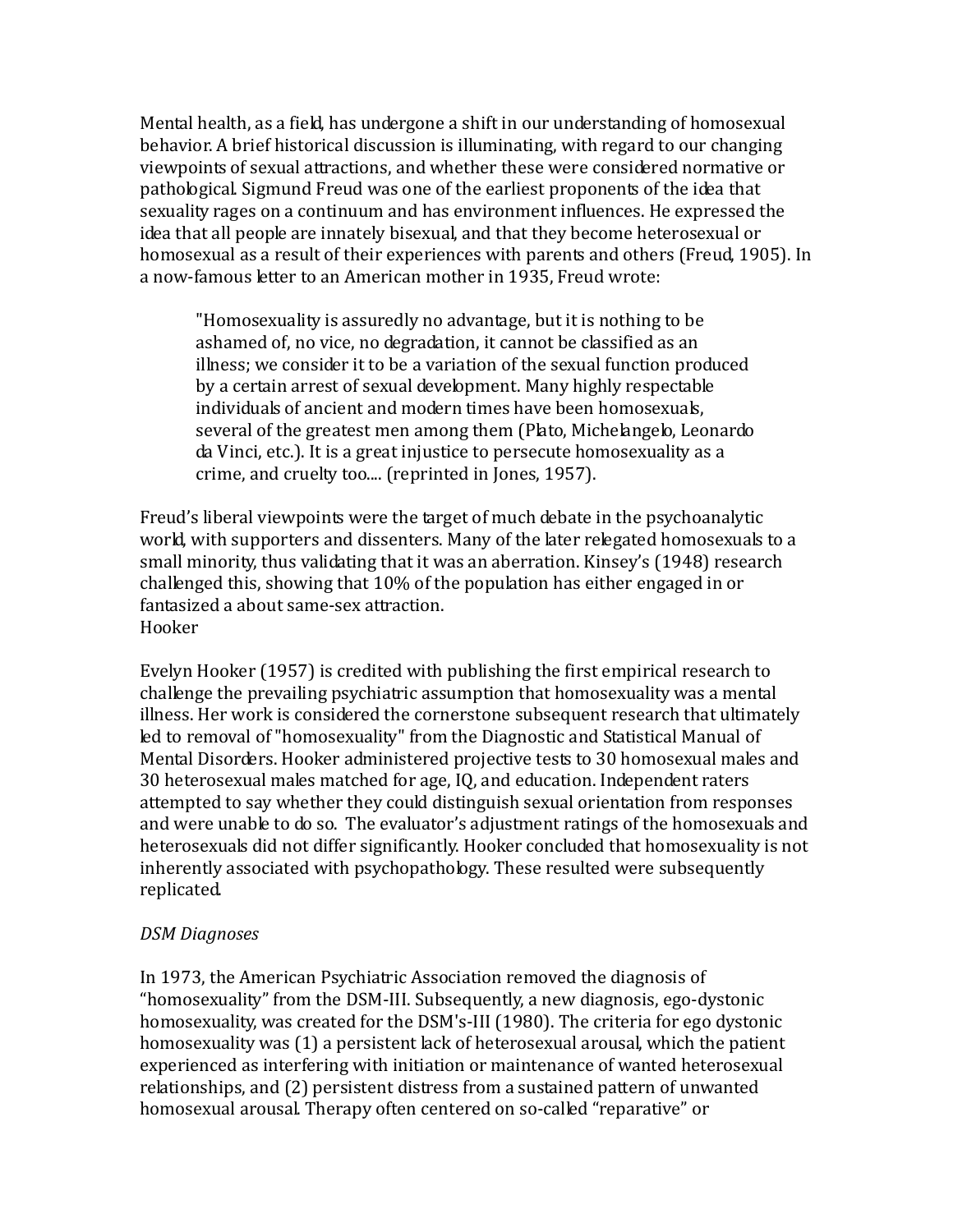"conversion" therapies (American Psychiatric Association, 2000). Behavior therapists tried a variety of aversion treatments, such as inducing nausea, providing electric shocks; or having the individual snap an elastic band around the wrist when the individual became aroused to same-sex erotic images or thoughts. Such efforts were especially prevalent during the 1960s and 1970s

In 1986, the diagnosis of ego-dystonic homosexuality was removed entirely from the DSM-IIIR. Following the removal of this diagnosis, behavior therapists became increasingly concerned that aversive therapies were inappropriate, unethical, and inhumane (see Davison, 1976, 1978; Davison & Wilson, 1973; M. King, Smith, & Bartlett, 2004; Martin, 2003; Silverstein, 1991, 2007). Such therapies reinforce stereotypes and contribute to a negative climate for lesbian, gay, and bisexual persons.

## *Homosexuality as one orientation*

The consensus of the behavioral and social sciences and the health and mental health professions is the belief that homosexuality is a normal variation of human sexual and romantic orientation. In a report of the American Psychological Association task force on appropriate therapeutic responses to sexual orientation states "Same-sex sexual attractions, behavior, and orientations per se are normal and positive variants of human sexuality—in other words, they do not indicate either mental or developmental disorders."

According to the American Psychological Association (n.d.):

- Research has found no inherent association between homosexual orientation and psychopathology.
- Both heterosexual behavior and homosexual behavior are normal aspects of human sexuality.
- Lesbian, gay, and bisexual orientations represent normal forms of human experience, and are normal forms of human bonding.

The same report states that helpful responses of a therapist treating an individual who is troubled about her or his same-sex attractions include helping that person actively cope with social prejudices against homosexuality, resolve issues associated with and resulting from internal conflicts.

# **The Coming Out Process**

## *Case Vignette*

*Renee, a 32-year-old lesbian woman is from a conservative religious family. A major source of stress between her and her partner, Kay, is the fact that Renee has not disclosed their relationship to her parents. Although her parents are good about*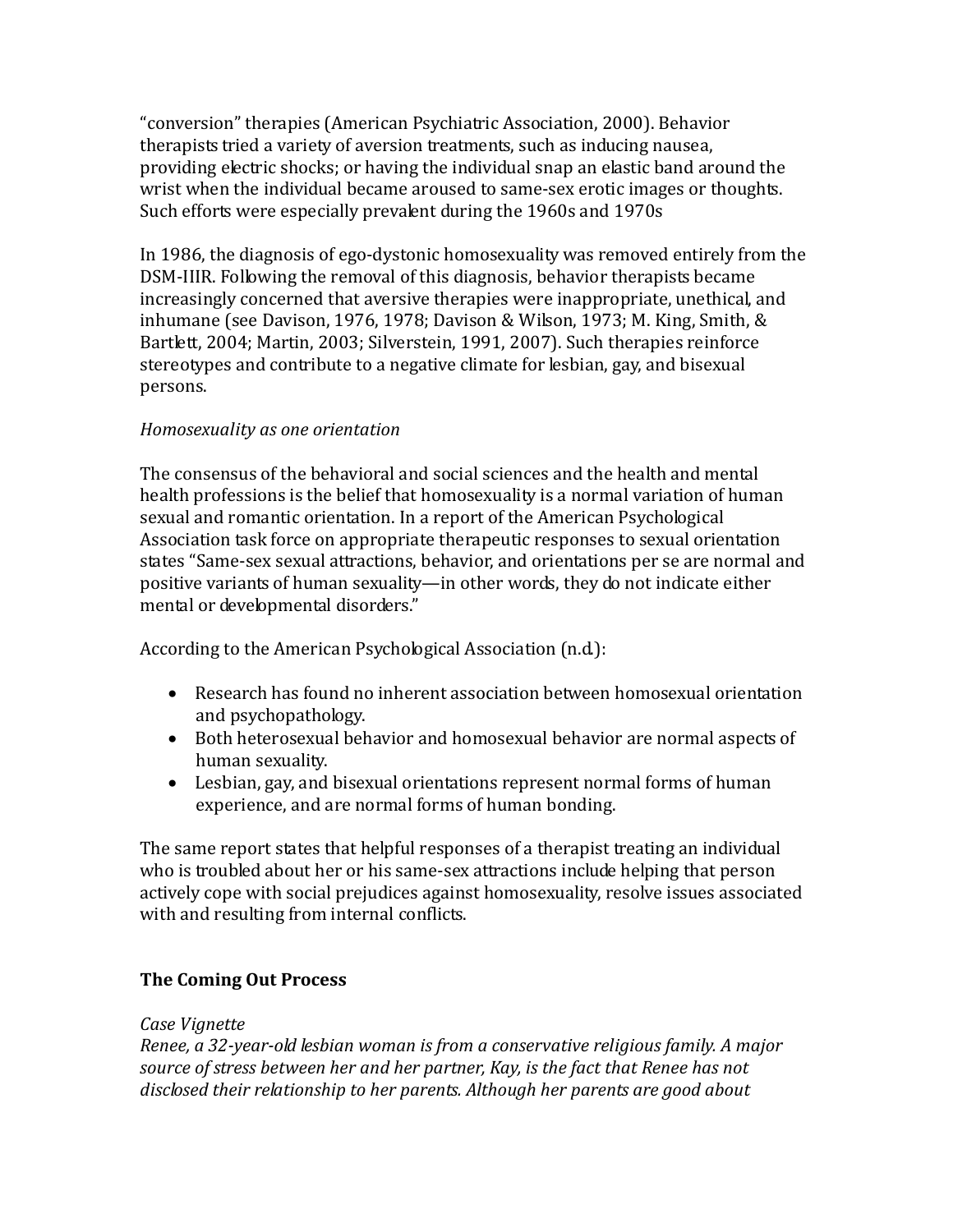## *inviting Renee's "roommate," Kay to family occasions, they do not "know" that Renee is lesbian. Kay has become more challenging of this, and Renee feels conflicted.*

By this point in the training material, it is evident that most gay, lesbian and bisexual people have experienced prejudice and discrimination. This sometimes results in secrecy about sexual orientation, as illustrated in the case vignette above. Research, however, has shown that feeling positively about one's sexual orientation and integrating it into one's life fosters positive emotional adjustment. This often involves disclosing one's identity to others. This often increases the availability of social support, and connection with the gay and lesbian community, which enhances psychological functioning.

Coming out is the process of recognizing, accepting, and sharing one's sexual orientation with others. This is not a single event, but a life-long process, and may begin at any age. Although there are many "models" of the coming out process, it is not exactly the same for every person. Some gay, lesbian and bisexual people choose to keep their identity a secret; some choose to come out to a limited number of people; and some decide to come out publically.

Vivienne Cass (1979) developed the first formal model of homosexual identity. Her model is based on the idea that the acquisition of a homosexual identity is a developmental process resulting from the interaction between the individual and his or her environment. Cass identifies six stages of perception and behavior that starts out with little awareness or acceptance of a homosexual identity and the progress to a final stage in which one's homosexual identity is integrated. These stages are identity confusion, identity comparison, identity tolerance, identity acceptance, identity pride and identity synthesis.

Although not the same for everyone, there aspects to the coming out process that Cass identifies and that are fairly universal. The process generally begins with the self-recognition a person is attracted to members of the same sex. A person may experiences "crushes," as a child or adolescent, or may know that they are not attracted to the same people as peers. These feelings may result in confusion or in attempts to deny or repress attractions. This may be met with anxiety, or trying to "be" heterosexual. Many gay men and lesbian women report dating others of the opposite sex, but often state that the experience was not fulfilling. There may also be sexual experimentation, such as when a person is intoxicated and freer in sexual expression. There is a general sense of uncertainly about one's sexuality. Cass calls this stage *identity confusion.*

In the *identity comparison* stage, the person accepts the possibility of being gay or lesbian and examines the wider implications of that tentative commitment. They may explore disclosure in a limited or "joking" sense, but have not yet taken the step of full commitment to their sexuality. Oftentimes, gay, lesbian, and bisexual people experience some degree of social alienation during this stage. This is part of the process of acknowledging one's sexuality as different from the mainstream.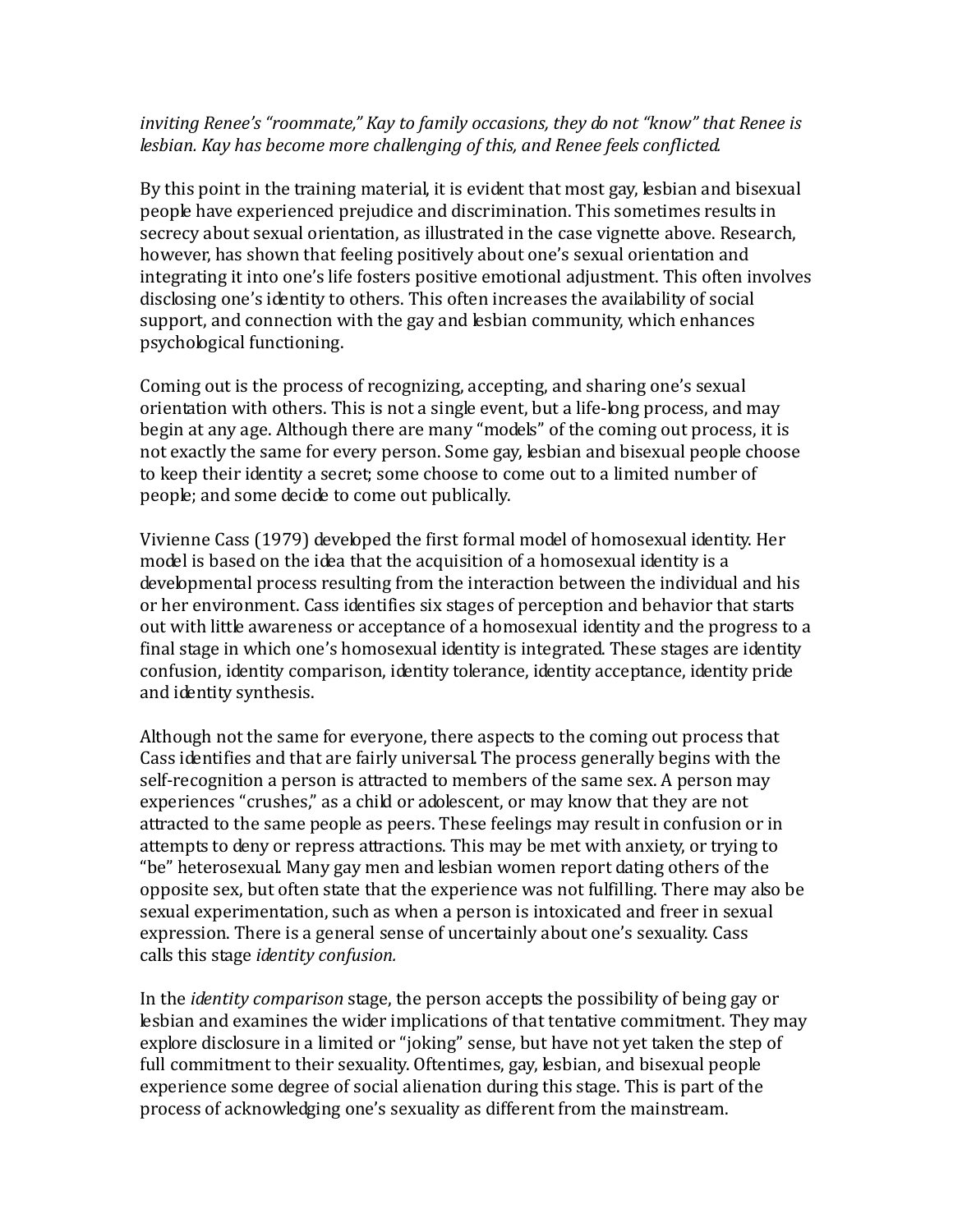Cass (1979) calls the next state of the coming out process *identity tolerance.* During this time acknowledgment and acceptance of one's sexual orientation develops. There may be some grief over the loss of a traditional heterosexual life. Gay and lesbian people may be fairly closeted at this point. However, most seek out information about being gay, and may begin to interact with other gay, lesbian and bisexual people. Such personal experience may begin to build a sense of community.

In the *identity acceptance* stage, the person accepts, rather than tolerates, his or her homosexual self-image. There is often increased contact with gay and lesbian subculture and less with heterosexuals. A person may also feel increased anger toward anti-gay society. The hallmark of the identity acceptance stage is greater selfacceptance.

*Identity pride* is Cass's next stage. At this point, a the person, who has accepted their sexual orientation, is fully immersed in gay and lesbian subcultures. There may be less interaction with heterosexuals, and a person may view the world divided as "gay" or "not gay". People who are here in their identity development may be more confrontational with the established heterosexual world; for example -Disclosure to family, co-workers

The final stage is called *identity synthesis*. As the name implies, this is the stage in which the person's gay or lesbian identity is integrated with other aspects of their identity. There is greater recognition that there are supportive heterosexual people in their life. In this stage, sexual identity still important but not primary factor in relationships with others.

# **Tips for Working With Gay and Lesbian Clients**

While there are many excellent therapists, it is not a given that everyone can be equally effective with gay, lesbian, and bisexual clients. Here are some "tips"

1. Assess your own prejudices. If you think that you cannot enter into a therapeutic relationship with a homosexual client without bias, do not do so. It also helps to remember that therapists all have biases. Be aware of your countertransference, and above all, do no harm.

2. Disclose, even prior to an initial meeting. If a gay or lesbian potential client asks for your sexual orientation, it is fine to ask why (e.g., have they had negative experiences in the past) and also fine to describe your own experience in working with gay and lesbian patients.

3. Continue to educate yourself on issues related to sexuality, prejudice and minority stress.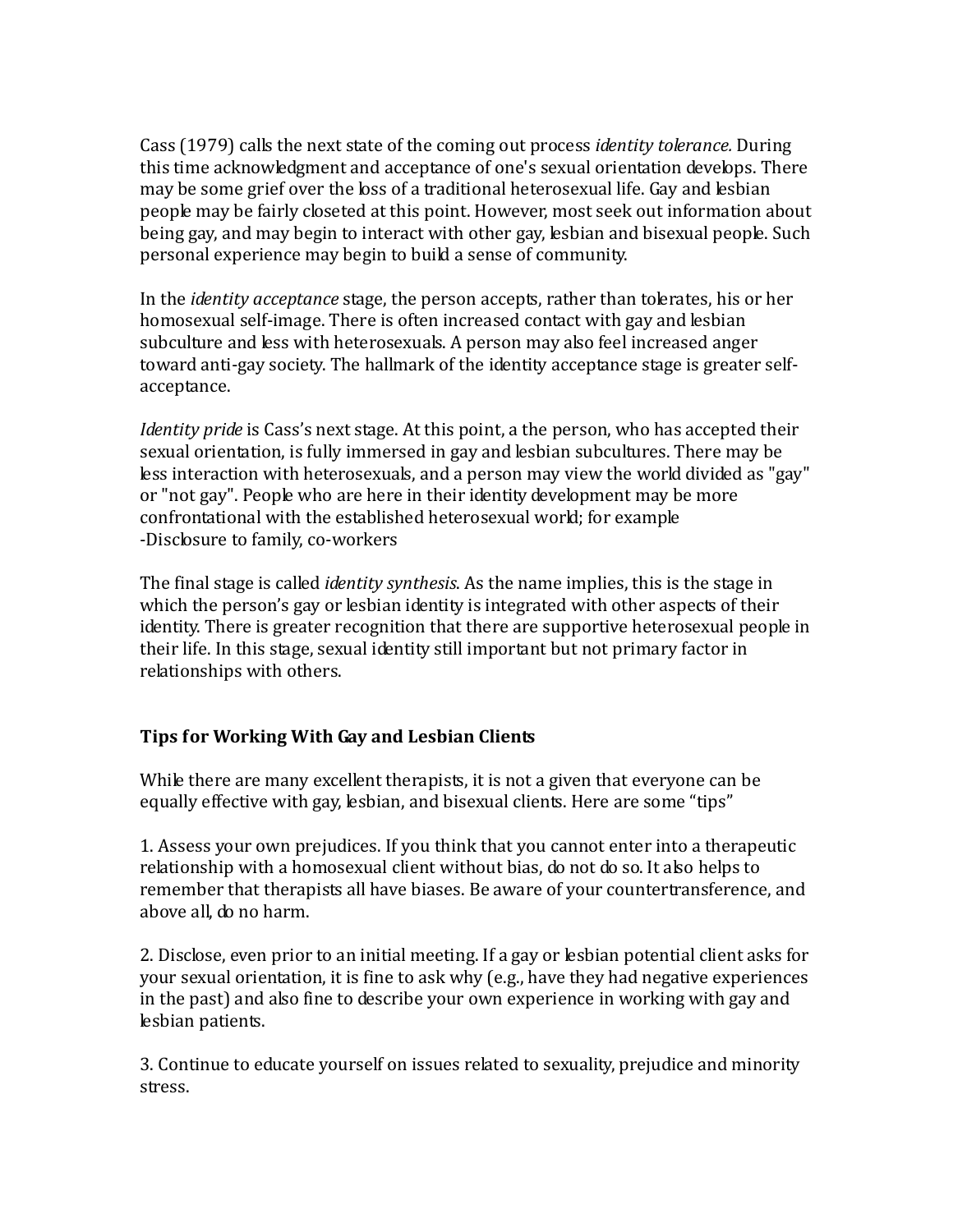4. Know local resources for gay and lesbian clients.

5. Ask clients about their own experiences of discrimination and prejudice. 6. Choose words carefully. Some clients may be offended by certain word choices, such as sexual preference (a preferable word may be sexual or romantic orientation) and the term "alternative lifestyle" may be equally offensive.

7. Understand the stages of the coming out process. Never force your own beliefs about disclosure on others. Many clients, however, prefer direct feedback on this and other issues.

8. Although beyond the scope of this material, it is also important to understand differences between gay and lesbian couples and gay and lesbian parenting issues.

9. Be aware of practice guidelines for your professional affiliation.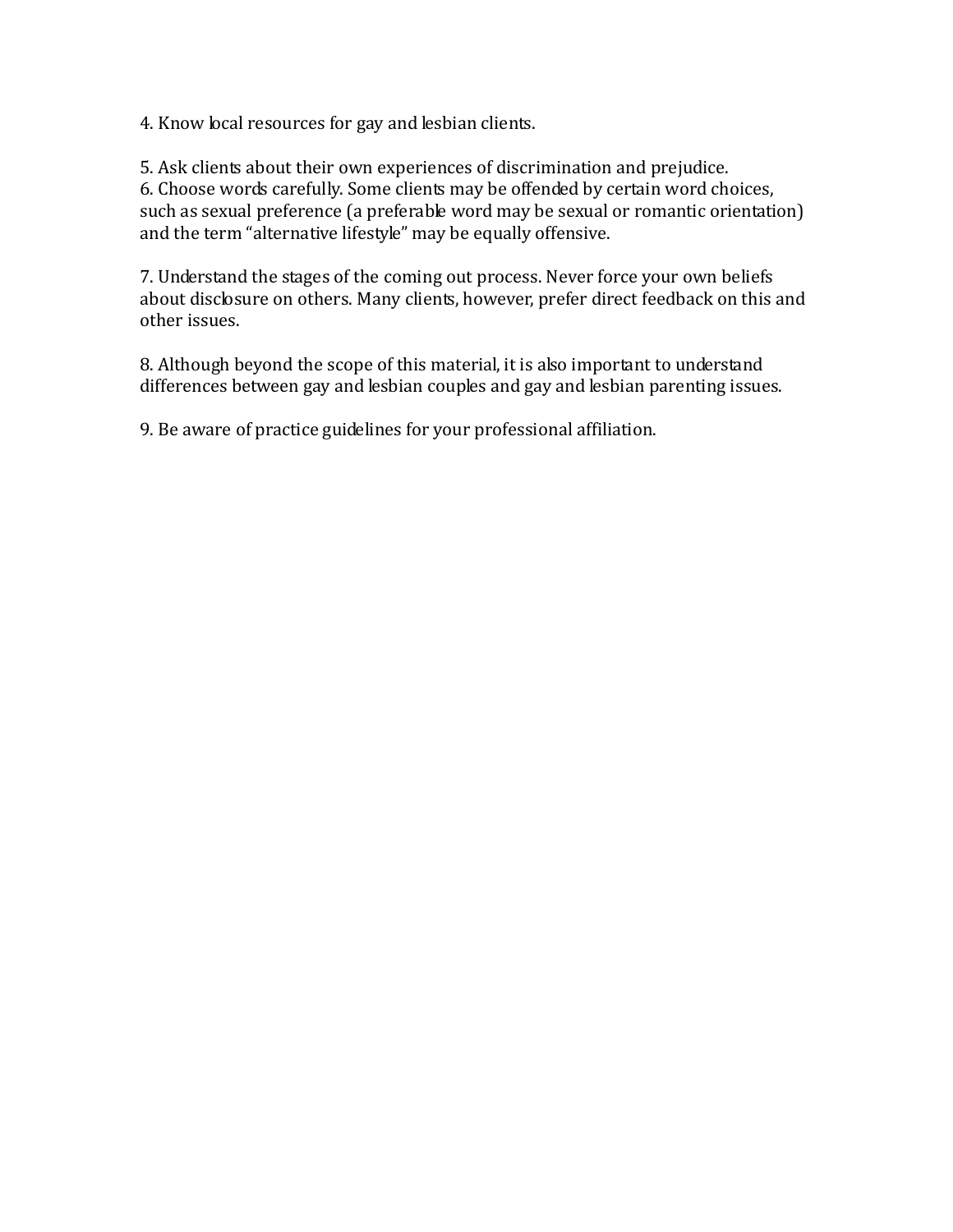#### **References**

Allen, L.S, & Gorski, R.A. (1992). Sexual orientation and the size of the anterior commissure in the human brain. *Proceedings of the Natural Academy of Sciences, 89(15)*, 7199–7202.

American Psychiatric Association. (2000). *Therapies focused on attempts to change sexual orientation (reparative or conversion therapies).* Retrieved November 28, 2011, from www.psych.org/Departments/EDU/Library/APAOfficial-DocumentsandRelated/PositionStatements/200001.aspx

American Psychological Association (n.d.). Sexual orientation and homosexuality. Retrieved November 1, 2001 from [http://www.apa.org/helpcenter/sexual](http://www.apa.org/helpcenter/sexual-orientation.aspx)[orientation.aspx](http://www.apa.org/helpcenter/sexual-orientation.aspx)

American Psychological Association (2008). Answers to your questions: For a better understanding of sexual orientation and homosexuality. *Washington, DC.* Retrieved October 2, 2011 from [www.apa.org/topics/sorientation.pdf.](http://www.apa.org/topics/sorientation.pdf)

American Psychological Association: Appropriate Therapeutic Responses to Sexual Orientation. Retrieved November 28, 2011 from [www.apa.org/pi/lgbc/publications/](http://www.apa.org/pi/lgbc/publications/)

American Psychological Association: Practice Guidelines for LGB Clients. Retrieved November 28, 2011 from <http://www.apa.org/pi/lgbt/resources/guidelines.aspx>

American Psychiatric Association. (1973). Position Statement on Homosexuality and Civil Rights. *American Journal of Psychiatry, 131* (4), 497.

American Psychological Association. (1992). Ethical Principles of Psychologists and Code of Conduct. *American Psychologist, 47* (12), 1597-1611.

Biological Basis for Homosexuality." Online. 8 April 2003. Retrieved November 9, 2011 from <http://www.geocities.com/southbeach/boardwalk/7151/biobasis.html>

Bull, James J. and Pease, Craig M. "Biological Correlates of Being Gay" Online. 11 April 2003. Available [http://www.utexas.edu/courses/bio301d/Topics/Gay/Text.html.](http://www.utexas.edu/courses/bio301d/Topics/Gay/Text.html)

Cass, V. (1979, 1984, 1990, 2002). In Ritter and Terndrup (2002). *Handbook of affirmative psychotherapy with lesbians and gay men*. New York: Guilford.

Jones (1951). Freud's letters, American Journal of Psychiatry, 107, 786, pp. 208-209.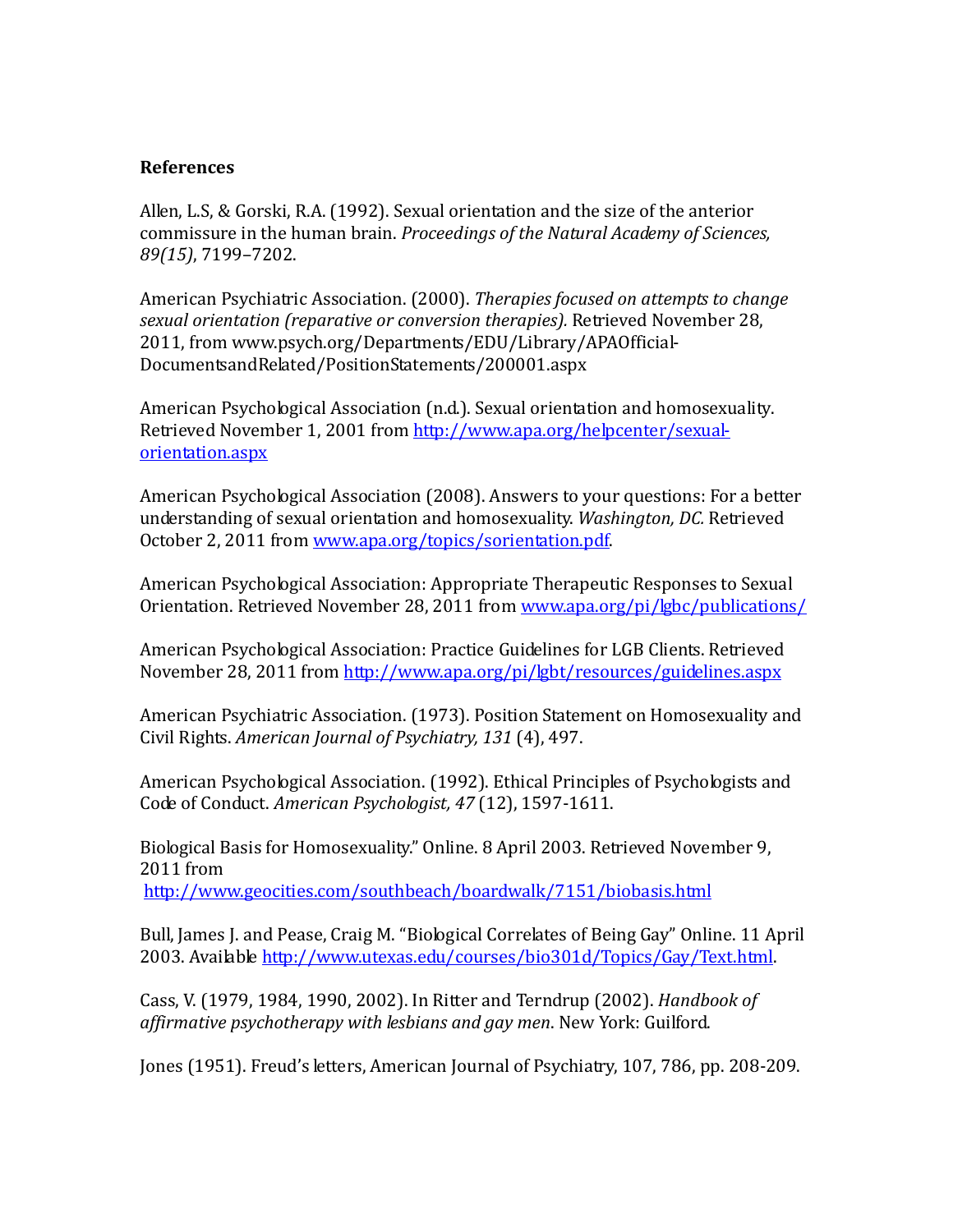Gates, Gary J. (April 2011). "How many people are lesbian, gay, bisexual, and transgender?". Williams Institute, University of California School of Law. Retrieved November 28, 2011 from [http://www2.law.ucla.edu/williamsinstitute/pdf/How](http://www2.law.ucla.edu/williamsinstitute/pdf/How-many-people-are-LGBT-Final.pdf)[many-people-are-LGBT-Final.pdf](http://www2.law.ucla.edu/williamsinstitute/pdf/How-many-people-are-LGBT-Final.pdf)

Herdt, G. & McClintock, M. (2000). The magical age of 10. *Archives of Sexual Behavior, 29(6),* 587-606.

Hooker, E. (1957). The adjustment of the male overt homosexual. *Journal of Projective Techniques, 21*, 18-31.

Kinsey, A.C., Pomeroy, W.B., & Martin, C.E. (1948). *Sexual behavior in the human male.* Philadelphia: W.B. Saunders.

Kinsey, A.C., Pomeroy, W.B., Martin, C.E., & Gebhard, P.H. (1953). *Sexual behavior in the human female.* Philadelphia: W.B. Saunders.

LeVay S (1991). A difference in hypothalamic structure between homosexual and heterosexual men. *Science, 253,* 1034-1037.

Meyer IH, Dean L. Internalized homophobia, intimacy, and sexual behavior among gay and bisexual men. In: Herek GM, editor. Stigma and sexual orientation: Understanding prejudice against lesbians, gay men, and bisexuals. Thousand Oaks, CA: Sage Publications; 1998. pp. 160–186.

Pillard, Richard (2003). NPR Letters on the Biological Basis of Homosexuality. Retrieved November 9, 2011 from [http://cas.bellarmine.edu/tietjen/RootWeb/](http://cas.bellarmine.edu/tietjen/RootWeb/npr_letters_on_the_biological_ba.htm) [npr\\_letters\\_on\\_the\\_biological\\_ba.htm](http://cas.bellarmine.edu/tietjen/RootWeb/npr_letters_on_the_biological_ba.htm)

Religious Tolerance (2011). Belief systems about homosexuality. Retrieved November 22, 2011 from [http://www.religioustolerance.org/hom\\_beli.htm](http://www.religioustolerance.org/hom_beli.htm)

Savin-Williams, R.C. (1990). *Gay and lesbian youth: Expressions of identity*. New York: Hemisphere.

Savin-Williams, R. C. (2001). A critique of research on sexual-minority youths. *Journal of Adolescence*, *24*(1), 5-13.

- 26.Williamson, I.R. (1999). Internalized homophobia and health issues affecting lesbians and gay men. *Oxford Journals.* Retrieved November 22, 2011 from <http://her.oxfordjournals.org/content/15/1/97.full>
- 27.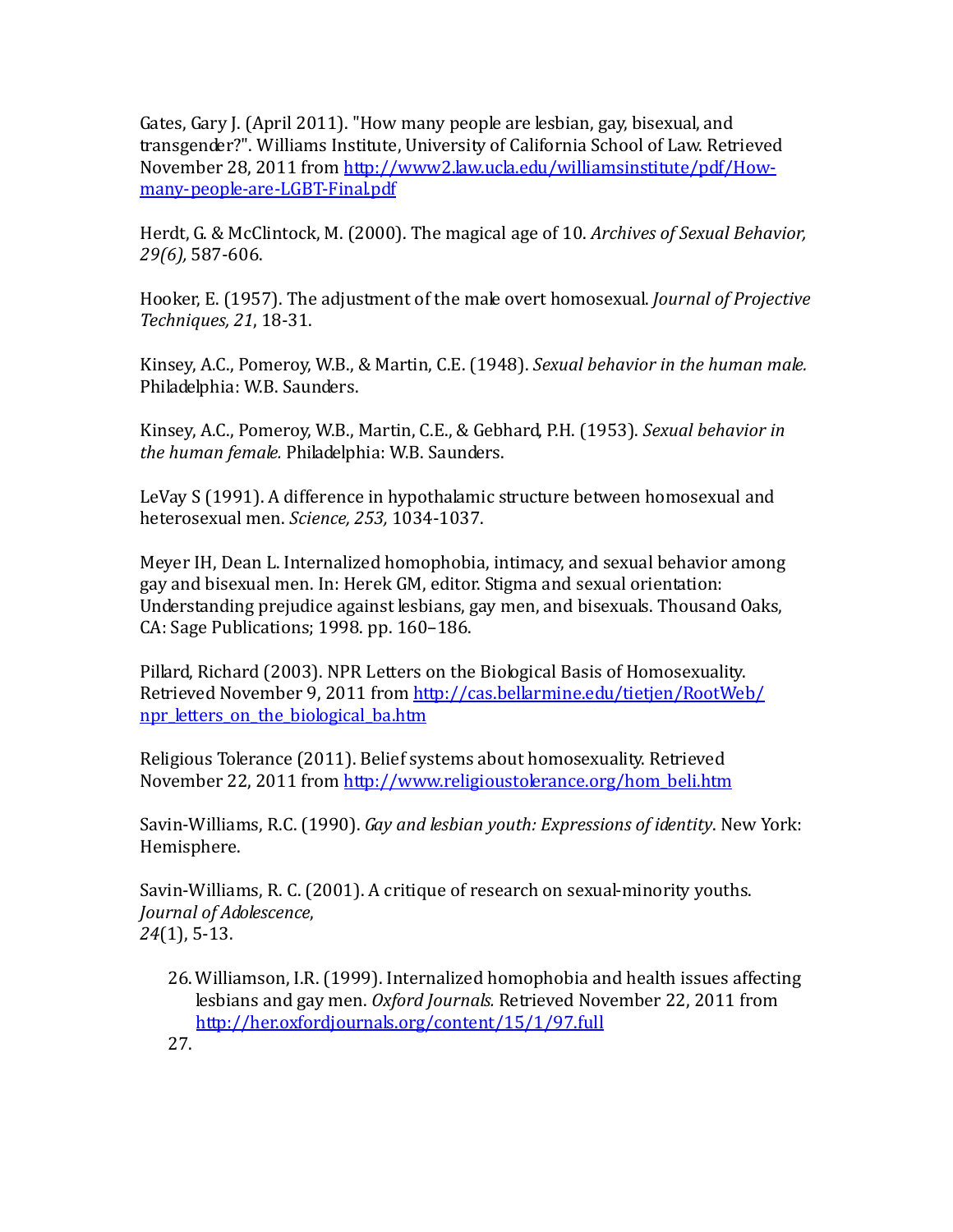# **Topics in Human Sexuality: Sexuality and Childhood Sexual Abuse**

*Case Vignette*

*Maria is a happily married 27-year-old woman. She and her husband, Jeff, share many common interests and values. They would like to begin their family, however, this presents a problem. Maria is a survivor of childhood incest. Her grandfather, who is now deceased, was the person responsible. Although Maria would like to be sexual with Jeff and tries to do so, he is acutely aware of her discomfort during lovemaking. He has stopped trying to initiate sexual intimacy because he feels like "a perpetrator." Maria is upset and unhappy about the situation.*

Most mental health professionals are acutely aware of the profound effects of child sexual abuse. Childhood sexual abuse and incest have become increasing areas of concern for clinicians. This is in part due to the prevalence rates of abuse: 28 to 33 percent of women and 12 to 18 percent of men have been sexually abused during childhood or adolescence (Roland, 2002). These numbers do not account for the many, particularly men, who remain silent about their abuse.

Childhood sexual abuse presents many therapeutic challenges. Childhood sexual abuse is a betrayal of intimacy. As such, relational problems of many types may result from past abuse. One of the primary areas in which this is seen are within sexual relationships. Childhood sexual abuse often prevents survivors from achieving satisfying sexual relationships.

Understanding the impact of childhood sexual abuse and its effects on sexuality will help mental health professionals to better counsel individuals and couples.

## *Objectives:*

Define sexual abuse Discuss the non-sexual effects of abuse Describe myths of male victimization Discuss effects of trauma and sexual abuse connected to adult sexuality Describe techniques that can be used in counseling abuse survivors Define and describe sensate focus

# **Definition of Childhood Sexual Abuse and Incest**

The American Medical Association defines child sexual abuse as "the engagement of a child in sexual activities for which the child is developmentally unprepared and cannot give informed consent" (American Medical Association, 1992). The most significant feature of child sexual abuse is that the dominant position of an adult allows him or her to coerce the child into sexual activity (American Psychological Association, 2001). Child sexual abuse may include fondling a child's genitals,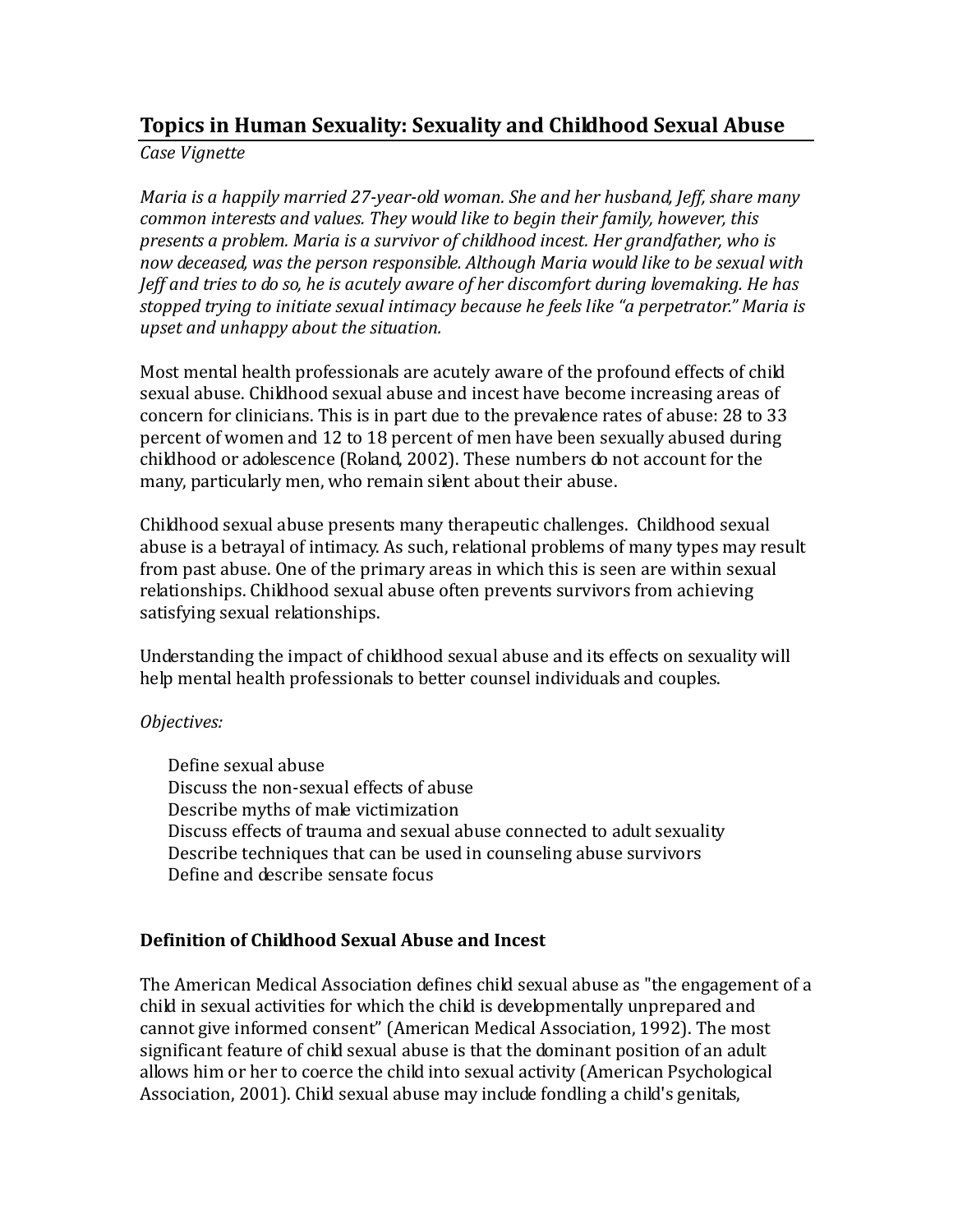masturbation, oral-genital contact, digital penetration, or vaginal and anal intercourse. Child sexual abuse is not solely restricted to physical contact; such abuse could include noncontact abuse, such as making a child watch pornography or look at an adult's genitals. Sexual abuse may also include abuse by a child's peer.

Although all forms of sexual abuse are damaging, incest is particularly destructive. Landis and Wyre (1984) view incest as a result of impaired intimacy of an adult perpetrator. Often the perpetrators of incest fear adult intimacy and misuse their power by seeking inappropriate closeness with the victim. The results of incest and other forms of sexual abuse may not be evident until the survivor reaches adulthood and seeks his or her own relationships.

## **Effects of Trauma and Sexual Abuse**

Childhood sexual abuse is damaging. The effects of sexual abuse include those related to emotional/psychological health and physical health. A brief discussion of these effects is included because it is important to see the survivor holistically and not to focus only on relational and sexual problems. Although many of the things described below are not immediately related to adult sexuality they have less direct effects.

Sexual abuse impacts the survivor's sense of safety and well-being. As a result, those who have been sexually victimized are more likely to develop psychological problems. The most common of these are disorders along the depressive spectrum, including major depressive disorder and dysthymia (Molnar, Buka & Kessler, 2001) and anxiety disorders (Levitan, et. al., 2003).

Victims of child sexual abuse are also at higher risk for developing addictive behaviors including substance abuse problems (Day, Thurlow, & Woolliscroft, 2003) and eating disorders (Kendler et. al., 2000). There are many reasons for this. Substance use and abuse results in emotional numbing and may be a way to modulate emotions or to decrease painful feelings. People who develop eating disorders often describe similar functions to the disorder. Survivors are often uncomfortable with their bodies and do not want others to see them. This certainly impacts their abilities to be sexual with partners and those with eating disorders may eschew sexual experiences due to these body image concerns.

Some abuse survivors also exhibit somatic concerns such as migraine headaches, other aches and pains, asthma, and gastrointestinal upsets. Some gastrointestinal and respiratory problems may symbolically relate to the abuse, such as nausea being related to forced oral sex. Other physical symptoms include tension, heart palpitations, trembling, poor sleep, sweating and loss of appetite. Fibromyalgia and Chron's disease are also found more frequently in trauma survivors (Miller, 2005). When physical problems occur, survivors are less likely to show interest in sexual intimacy. It is difficult to want to be sexual, for example, when a person is experiencing a flare up of Chron's disease.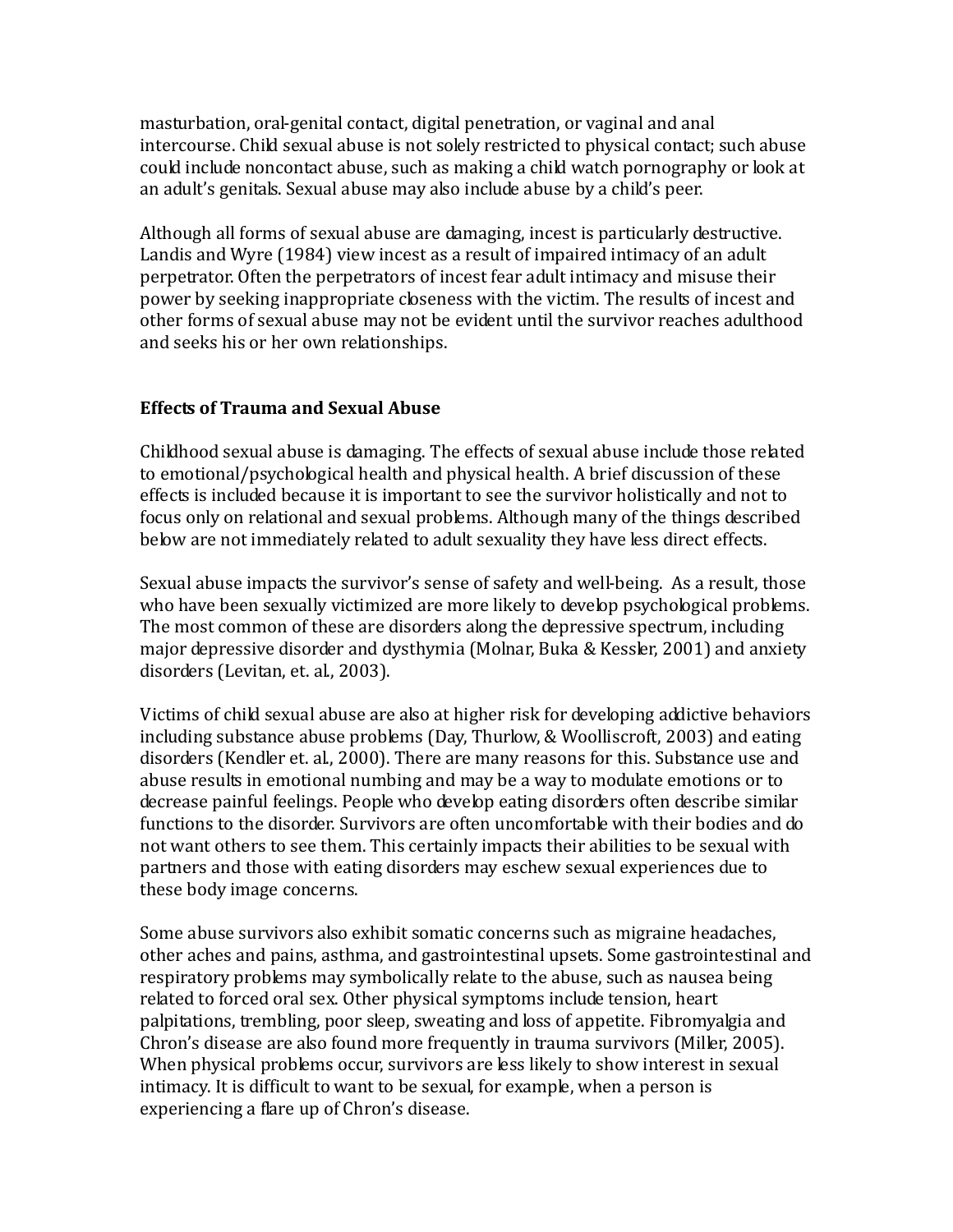## *Case Vignette*

*Kathy, a 29-year-old sexual abuse survivor has been in an out of treatment for a severe eating disorder since childhood. The bulimia began as a teen and after disclosing that her older brother had molested her. Kathy's psychological problems have prevented her from holding down a consistent job, and her social network is quite limited as she is often seen as "draining" and "needy" in relationships. Her sexual relationships mirror her problems with food — she is restrictive and not interested in sexual relationships sometimes, and has other times when she is promiscuous, "binging" on sex.*

## *Male Survivors*

Although many of the issues described above are pertinent to male and female survivors of sexual abuse, there are some special issues to consider when working with male survivors. Johanek (as cited in Renken, 2000) describes three myths of male victimization:

- "Real men" would fight or resist the abuse
- Sexual response to abusive behaviors "shouldn't happen."
- Offenders are homosexual and forever "taint" the victim.

Males tend to struggle with issues of homophobia and vulnerability. They may direct feelings of anger about the abuse outwardly or engage in sexual acting-out behaviors.

# **Effects of Trauma and Sexual Abuse Connected to Adult Sexuality**

## *Case Vignette*

*Joe is a married father of two. He describes a history of sexual molestation by a male clergyman when he was 9. Joe is vocal in his homophobia and expression of hatred for gays and lesbians. It came as a shock to everyone when Joe was arrested for soliciting an uncover officer posing as a male prostitute. Joe is ashamed of his behavior and fearful that he will continue to act out in this compulsive way.*

It is no surprise that childhood sexual abuse has an impact on adult sexuality. Just as survivors of childhood sexual abuse exhibit many different types of concerns that relate to the abuse, there is no single presentation with regard to adult sexuality. Broadly defined, the effects of sexual abuse on adult sexuality fall into one of the following categories:

- Difficulty establishing intimate relationships
- Avoidance behaviors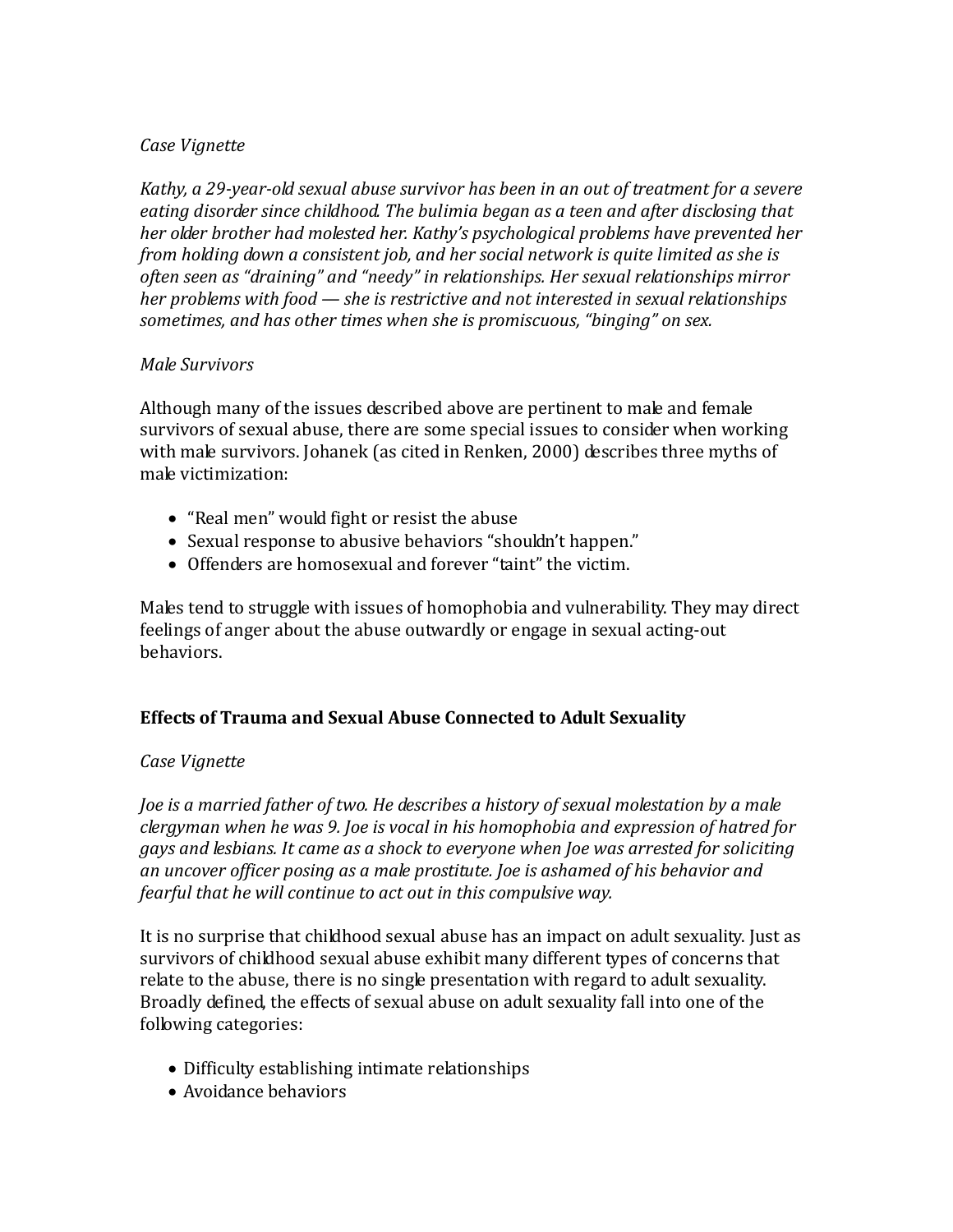- Intense emotional reactions or numbing
- Physical problems related to sexuality
- Intrusive thoughts or fantasies
- Sexually risky behaviors

## *Establishing Intimacy*

In addition to problems with sexual intimacy, survivors of sexual abuse also experience difficulties in close relationships. Bass & Davis (2008) define intimacy as a "bonding between two people based on trust, respect, love, and the ability to share deeply." It is no question that sexual abuse damages a person's ability to trust others. Many see trust as an all-or-nothing experience, rather than being able to develop trust in another person. In relationships, trauma survivors may be hypervigilant to any sign that the person is not trustworthy. Although this is protective, it also impedes the ability to establish a relationship, especially one that will be sexual.

Another common impediment to establishing intimacy is confusing the past with the present. Although a partner may loosely share some characteristics with an abuser, that does that mean that he or she *is* abusive. A survivor may react by distancing, or by merging — creating a state of dependency. Neither of these extremes is solid ground for an intimate or a sexual relationship.

## *Avoidance Behaviors*

Sexual abuse survivors may also go to lengths to avoid sexual expression and intimacy. This may manifest in lack of sexual interest or inhibited sexual desire. Maltz (2001) identifies this as the most common sexual problem in this population. Sometimes sexual avoidance behaviors are hidden by other, more overt behaviors, such as an abuse survivor who self-injures or overeats with the intention of making herself unattractive to a potential partner. This may be due to fears about sexual intimacy and which developed in childhood. There may also be strong negative reactions when touched. Some abuse survivors approaching sex only as an obligation.

## *Intense Emotional Reactions Or Numbing*

Another common sexual problem for abuse survivors is the intensity of emotional reactions when engaging in sexual behaviors. Survivors often report negative reactions, such as fear, guilt, anger or disgust. These feelings are generally rooted in the past rather than the present and are one of the most challenging things for couples to work on. Other abuse survivors describe a sense of emotional numbing, such as in the first vignette presented in this material, or a feeling of being dissociated or distant during sexual activities. Another difficult experience is that of having a flashback during sexual experiences.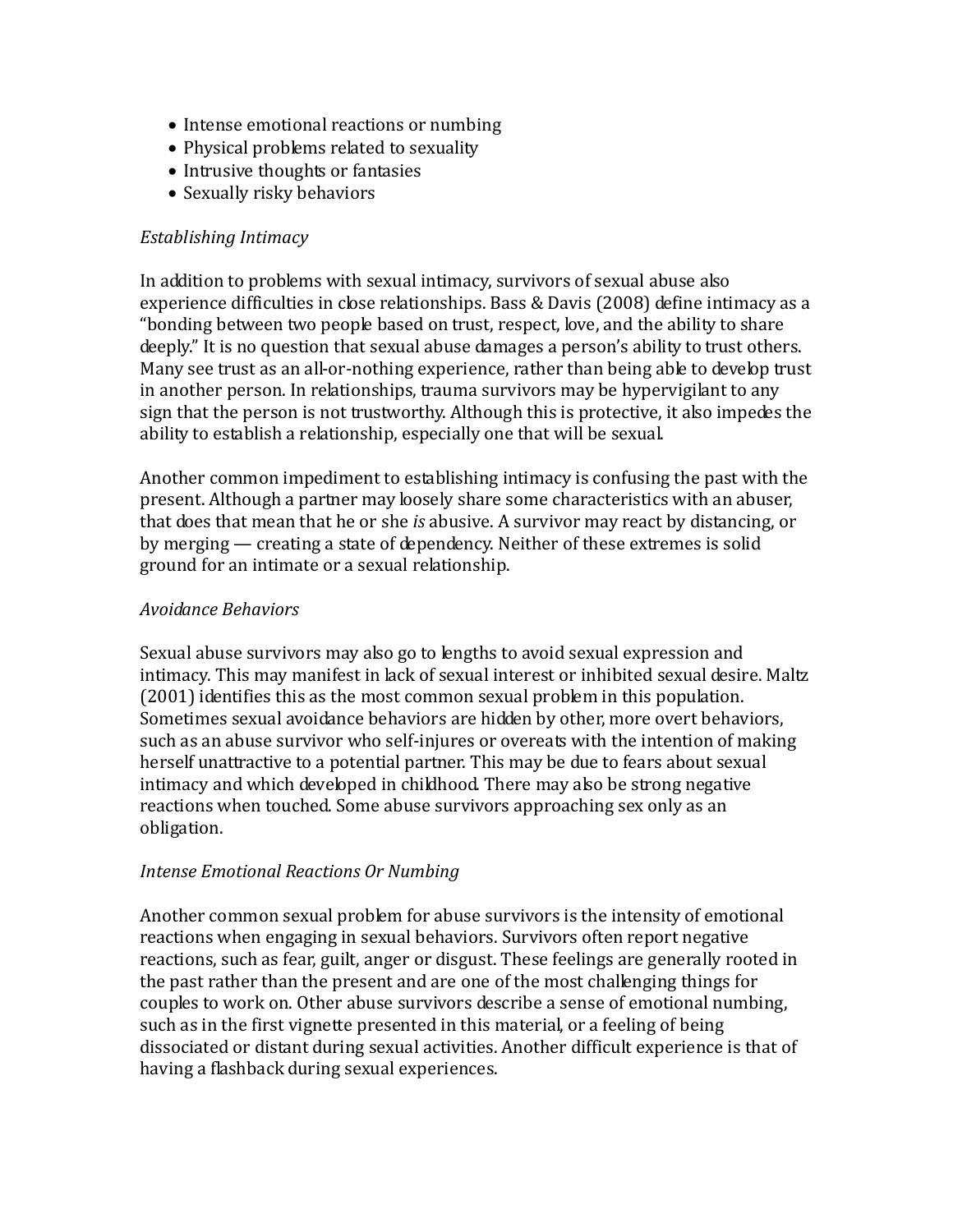## *Physical Problems Related To Sexuality*

With the close connection between mind and body makes sense that those with a history of abuse may experience physical problems related to sexuality. Adult abuse survivors often report difficulties with sexual arousal (in women, lack of lubrication, in men, inability to develop or maintain an erection), difficulty with intercourse (muscle pain, spasm, fear of penetration), difficulty experiencing orgasm (anorgasmia), or difficulty averting orgasm (premature ejaculation in men, rapid orgasm in women). Some of these problems, such as lack of ability to achieve orgasm, may be related to messages that trauma survivors received from their abusers, such as that they are somehow sexually inadequate.

#### *Intrusive Thoughts Or Fantasies*

Sexual abuse survivors often have difficulty with their sexuality. They may have intrusive thoughts or fantasies about sex, such as fantasies or the reality of sexual pleasure being linked to pain. They may also fantasize about being in power or control during sex or other types of aggressive sexual behavior. Intrusive thoughts and fantasies are defenses, and require delicacy on the part of the counselor.

#### *Sexually Risky Behaviors*

Some survivors of sexual abuse report risky or inappropriate sexual behaviors. This may include sexual compulsivity, promiscuity, or acting-out behaviors. These indiscriminate sexual behaviors may actually be accompanied by a lack of physical pleasure. Another sequalae of sexual abuse may be sexual behaviors such as exotic dancing or prostitution. This is often seen in situations in which a child was rewarded for sexual favors, and gained esteem and power through these rewards.

Many survivors have difficulty setting boundaries, especially those of a sexual nature, and may be unable to "say no" to sex, even when they do not desire it. Boundarysetting and communication are key parts of counseling.

#### *Other Sexual Problems*

Other sexual problems may include:

- 40. Compulsive masturbation<br>41. Sexualizing relationships a
- 41. Sexualizing relationships and situations<br>42. Believing that sex is dirty or disgusting
- 42. Believing that sex is dirty or disgusting<br>43. Confusion about sexual orientation
- 43. Confusion about sexual orientation<br>44. Lack of sexual knowledge
- Lack of sexual knowledge

#### **Sexuality Counseling**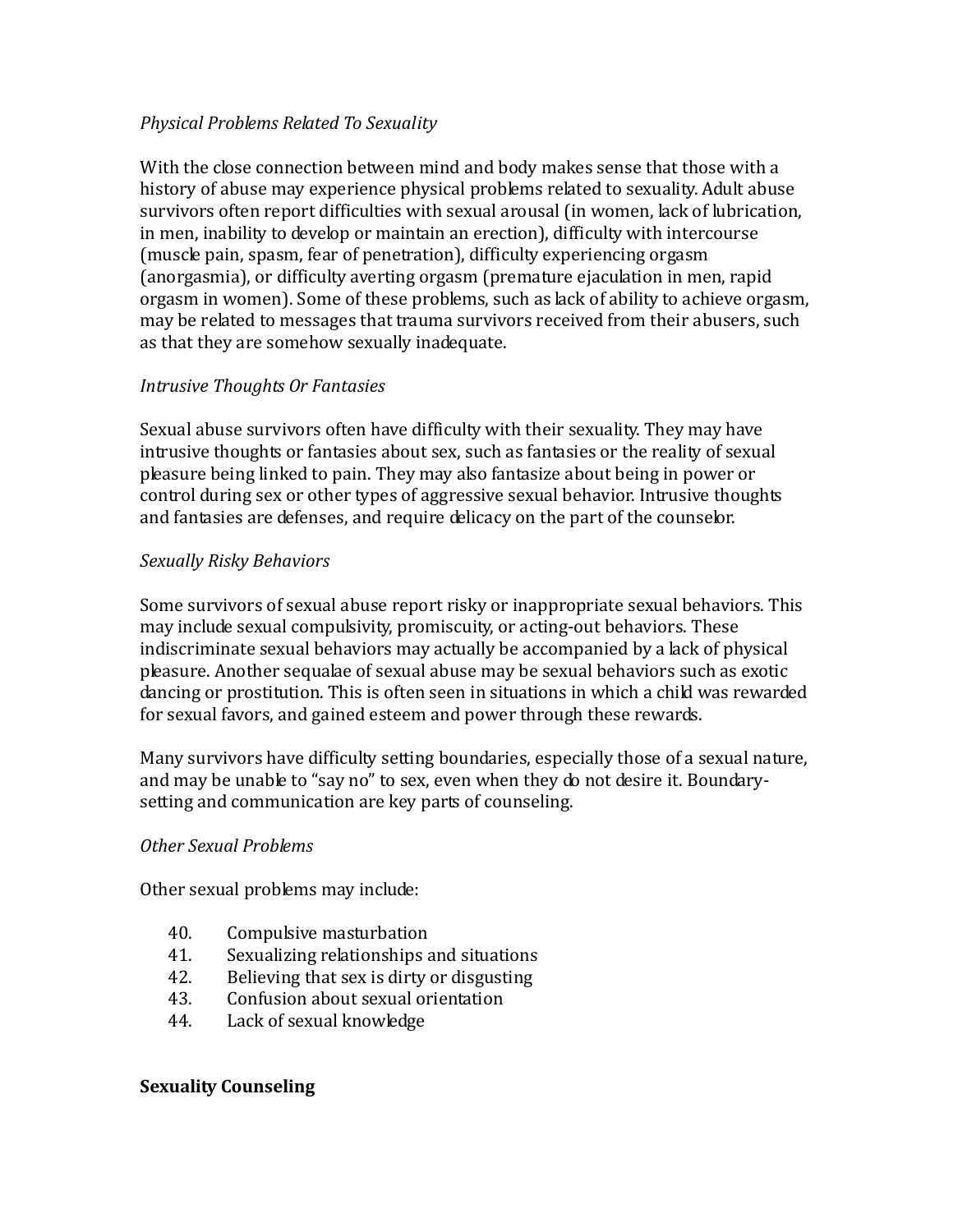Counseling for couples in which one member has a history of abuse is challenging and requires specialized knowledge and skills. Long, Burnett, & Thomas (2006) describe a stage model that they term integrative couples counseling. They include the following interventions in their approach:

- 28. Detailed history of sexual abuse experiences<br>29. Reasons for seeking counseling
- 29. Reasons for seeking counseling<br>30. Use of sexual genograms
- 30. Use of sexual genograms<br>31. Exploration of feelings ab
- 31. Exploration of feelings about abuse<br>32. Communication about sexual needs
- 32. Communication about sexual needs and desires<br>33. Exploration of guilt and shame issues
- 33. Exploration of guilt and shame issues<br>34. Iournaling feelings about sexuality
- 34. Journaling feelings about sexuality<br>35. Sensory exercises that include non-
- 35. Sensory exercises that include non-sexual touch<br>36. Initiation of sex/ability to decline sex
- 36. Initiation of sex/ability to decline sex<br>37. Relaxation techniques for anxiety
- 37. Relaxation techniques for anxiety<br>38. Direct feedback about likes and di
- 38. Direct feedback about likes and dislikes<br>39. Physical exercise as a way to increase co
- 39. Physical exercise as a way to increase control<br>40. Sensate focus activities and masturbation train
- Sensate focus activities and masturbation training

## *Sensate Focus*

Sensate focus exercises were originally introduced by Masters and Johnson. The goal is to increase awareness of each [other](http://en.wikipedia.org/wiki/Other)'s needs. One of the key components of this approach is the lack of outcome orientation — the goal is to become aware of responses and feelings rather than to reach orgasm.

The first stage of sensate focus involves non-genital touch. In this stage the couple is encouraged to touch each other's bodies and to be aware of feelings and sensations. Should the survivor become scared, overwhelmed or dissociative, the experience is terminated. Couples are told that no intercourse is allowed, and that it is a way to gain appreciation of one another. Touching, talking, and hugging are encouraged. Use of techniques such as relaxation and breathing techniques and grounding are important to counteract anxiety.

The next stage of sensate focus increases focus on touch. Genital touch is still not allowed. Couples are taught during this stage to put their hand over the other's hand to demonstrate what is pleasurable and what is not. The experience can be stopped at any time if the survivor needs to do so.

Touch is gradually increased at the pace the couple needs and to include genital contact and finally intercourse.

## **Summary**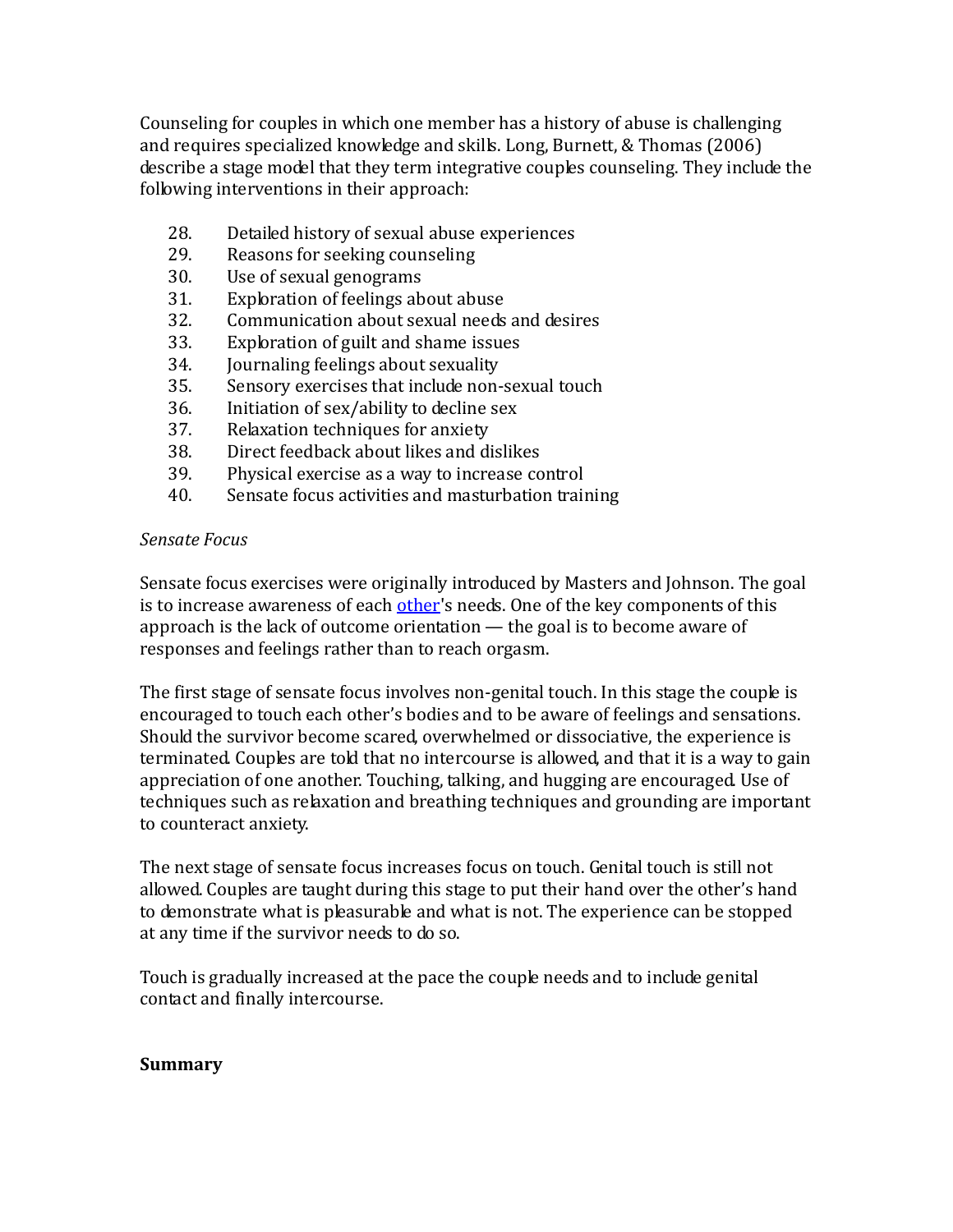Sexual abuse has lingering effects on adult behavior, relationships and sexuality. Helping abuse survivors to recognize these effects and providing a caring supportive environment in which the individual and couple can heal is key to recovery.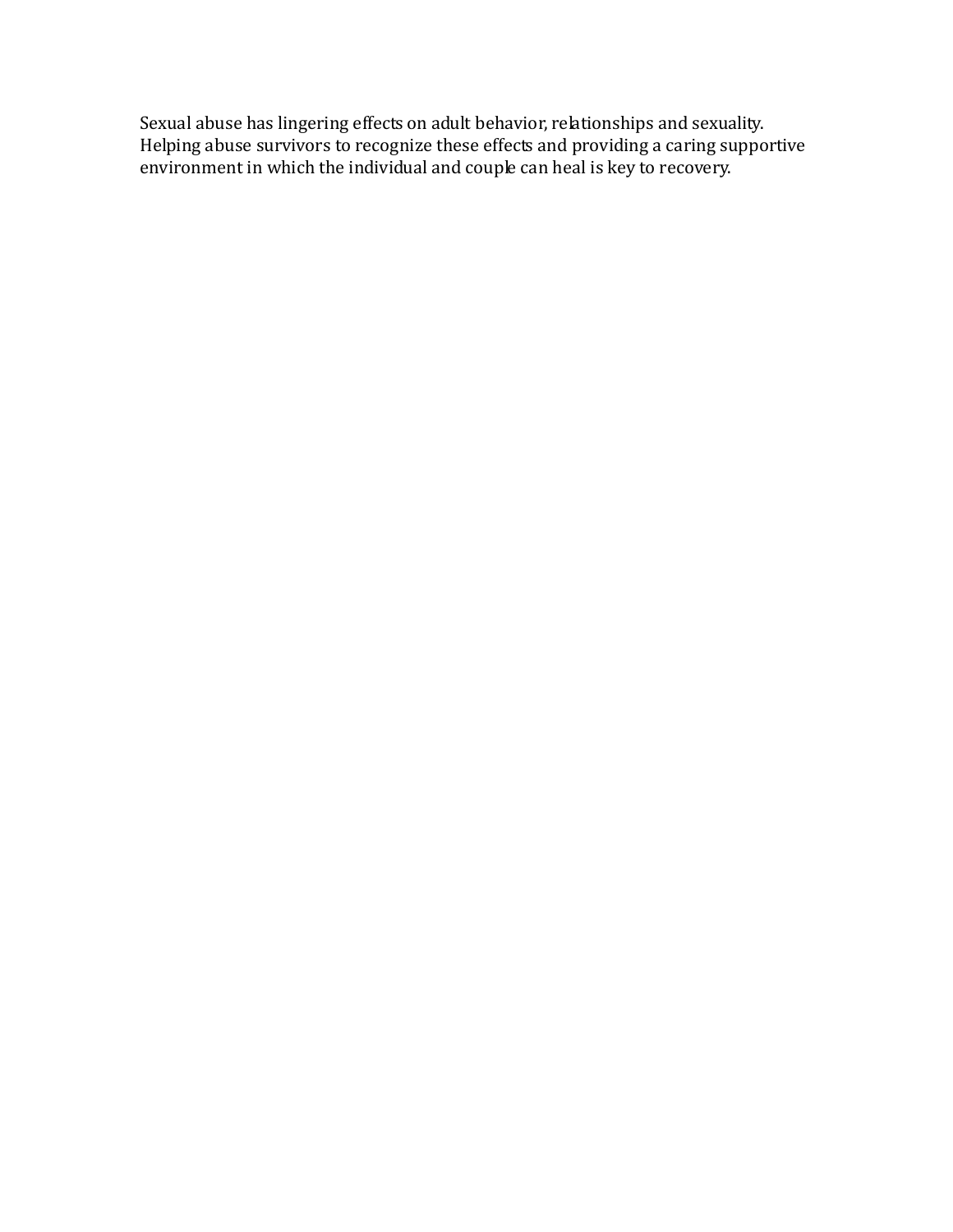#### References

- American Medical Association, *Diagnostic and treatment guidelines on child sexual abuse*. Chicago: AMA, March, 1992
- Bass, E. & Davis, L. (2008). *Courage to heal, 4th edition*. New York: HarperCollins.
- Beitchman, J.H., Zucker, K.J., Hood, J.E., daCosta, G.A., Akman, D., & Cassavia, E. (1992). A review of the long-term effects of child sexual abuse . *Child Abuse & Neglect, 16*, 101-118.
- Kendler, K., Bulik, C., Silberg, J., Hettema, J., Myers, J., & Prescott, C. (2000). Childhood sexual abuse and adult psychiatric and substance use disorders in women: An epidemiological and Cotwin Control Analysis*. Archives of General Psychiatry, 57*, 953-959.
- Landis, L & Wyre, C. (1984). Mothers of incest victims: A step-by-step approach. *Journal of Counseling and Development,* 63(2).
- Long, L., Burnett, J., & Thomas, R. (2006). *Sexuality counseling: An integrative approach.* Upper Saddle River, NJ: Pearson.
- Maltz, W. (2001). *The sexual healing journey: A guide for survivors of sexual abuse.* New York: HarperCollins.
- Miller, D. (2005). *Women who hurt themselves: A book of hope and understanding.* New York: Basic Books.
- Rencken, R. (2000). *Brief and extended intervention in sexual abuse.* Alexandria, VA: American Counseling Association.
- Roland, C. (2002). Counseling adult survivors of childhood sexual abuse. In L. Burlew & D. Capuzzi (Eds.) *Sexuality Counseling* (pp. 282-306). New York: Nova Science.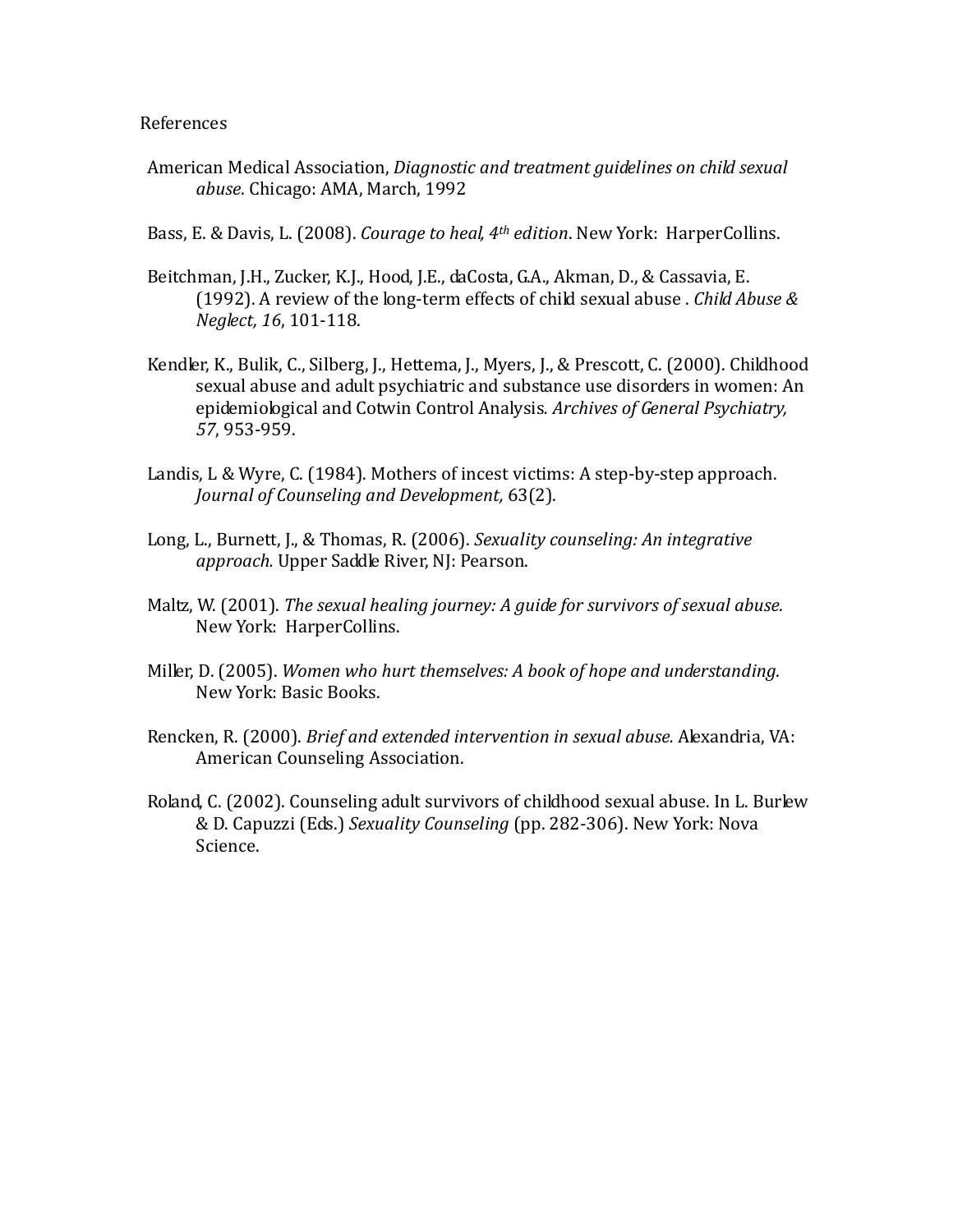# **Topics in Human Sexuality: Sexual Disorders and Sex Therapy Introduction**

Sexual disorders, such as erectile disorder in men, and orgasmic disorder in women, cause much psychological stress, both to the person with the disorder and to his or her partner. These disorders are also a primary reason that couples seek counseling. Although these disorders have been around for quite some time, psychological understanding of sexual disorders is relatively new. As with much of psychology, clinicians used Freud's theories to explain sexual behavior. Sexual disorders were seen as pathological in nature and there was little distinction between difficulties in function and sexual "perversions."

This changed in the 1970s with the publication of Masters and Johnson's *Human Sexual Inadequacy*. Unlike prior explanations of sexuality, which were based on theory, Masters and Johnson studied the psychology and physiology of sexual behavior in a laboratory. They also recorded physiological data from the sex organs during sexual excitation, and framed their findings using language that described sex as a healthy and natural activity that was also source of pleasure and intimacy. Their work is pivotal to our understanding of sexuality and sexual disorders. Many of our cognitive behavioral treatments and techniques extend from this body of work.

This training material will define the term "sexual disorder," and will discuss various kinds of sexual disorders. It will examine the physical and psychological causes of sexual disorders and will discuss therapies for sexual disorders.

# *Educational Objectives*

- 7. Define the term "sexual disorder"
- 8. List the characteristics of male erectile disorder
- 9. Define Premature/Early Ejaculation, including proposed DSM V changes and use of the squeeze technique
- 10.Describe Male Orgasmic Disorder, and list causes and treatment
- 11.Describe Female Orgasmic Disorder, and list causes
- 12.Define Female Sexual Arousal Disorder, state common causes of the disorder, and describe treatment alternatives
- 13. List symptoms and causes of dyspareunia
- 14. List symptoms and causes of vaginismus
- 15.Discuss sexual desire disorders
- 16.Discuss commonly used approaches to sex therapy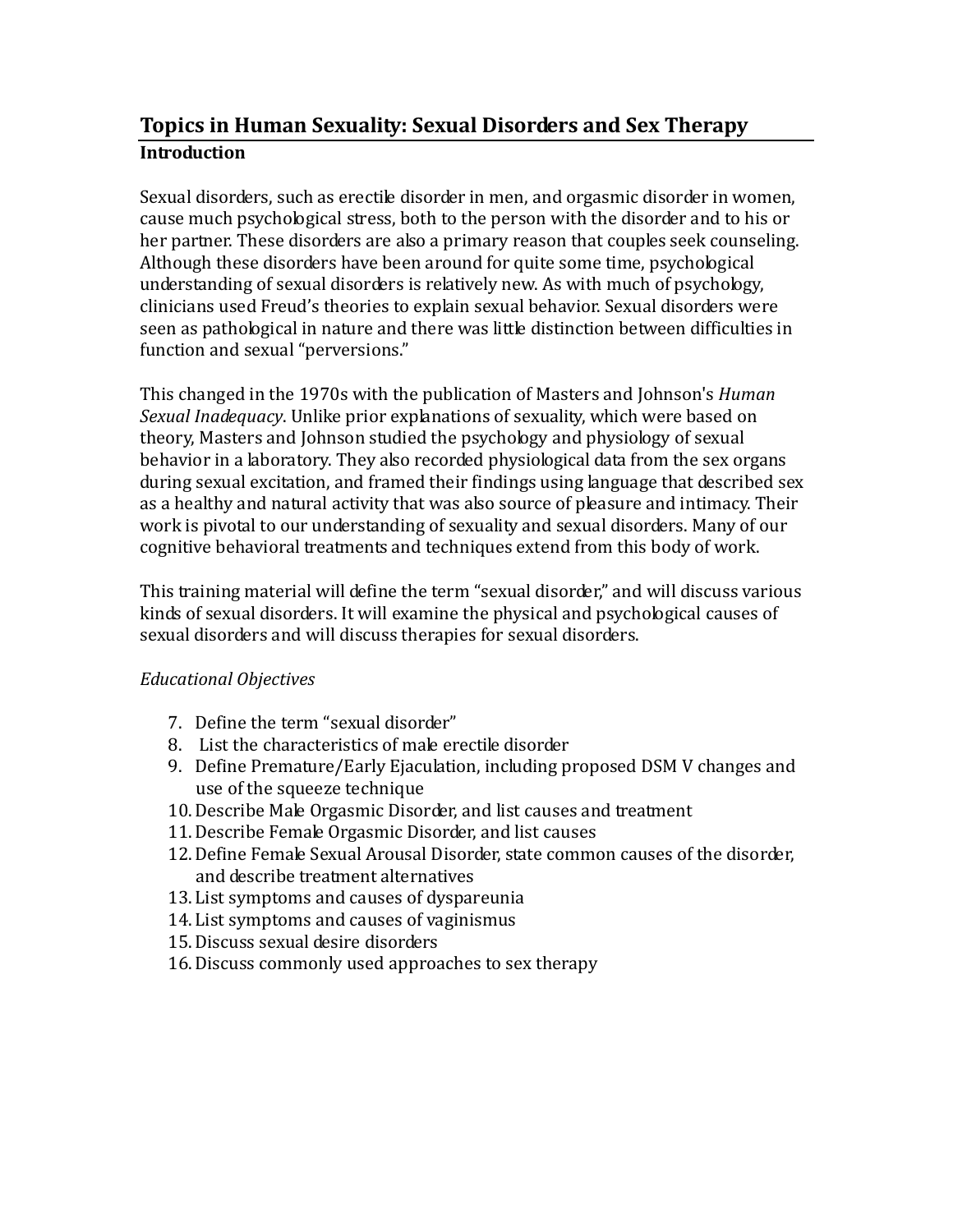## **Defining Sexual Disorders**

*A sexual disorder (or sexual dysfunction) is a problem with sexual response that causes a person psychological distress. Sexual dysfunction generally refers to a difficulty experienced during any stage of a normal sexual activity as described below.* 

*These stages of normal sexual activity are:*

- Desire: Desire to participate in sexual activity, including fantasies about sexual activity
- Excitement phase (initial arousal): Combines the psychological sense of sexual pleasure as well as physiological changes, in men, erections, and in women, vasocongestion in the pelvis, vaginal lubrication and expansion, and swelling of the external genitals
- Orgasm: Peak of sexual activity.
- Resolution phase (after orgasm): Sense of muscular relaxation and well-being. Males have a refractory period during which further erection and orgasm is not possible. Women are capable of additional stimulation and multiple orgasm.

Sexual disorder, then, involves difficulties with desire, arousal and orgasm, and in women also include sexual pain disorders (dyspareunia, vaginismus). In looking at these examples, it follows that there is a continuum; many people experience problems like this from time to time, and part of the difficulty is in determining when a problem is considered a disorder. Some factors to consider in making a judgment as to whether a disorder is problematic is the age and experience level of the person, the frequency and chronicity of symptoms, and effect on overall functioning. Another important factor in assessing sexual disorders is the determination of whether such a disorder is purely physical or whether there are psychological factors. There may also be a combination of the two.

## **Male Erectile Disorder**

#### *Case Vignette*

*Laura and John had been in couples counseling for a number of sessions when they began to open up about recent sexual activities. The couple had been married for 9 years, and had a satisfactory sexual relationship to this point. Recently, however, John and begun to experience difficulty sustaining an erection. Laura felt devastated, and as if she was unattractive.*

One of the most psychologically distressing male disorders is erectile disorder. Erectile disorder is the persistent or recurrent inability to attain, or to maintain until completion of the sexual activity, an adequate erection. Most men experience transient episodes of erectile disorder that are temporary and usually associated with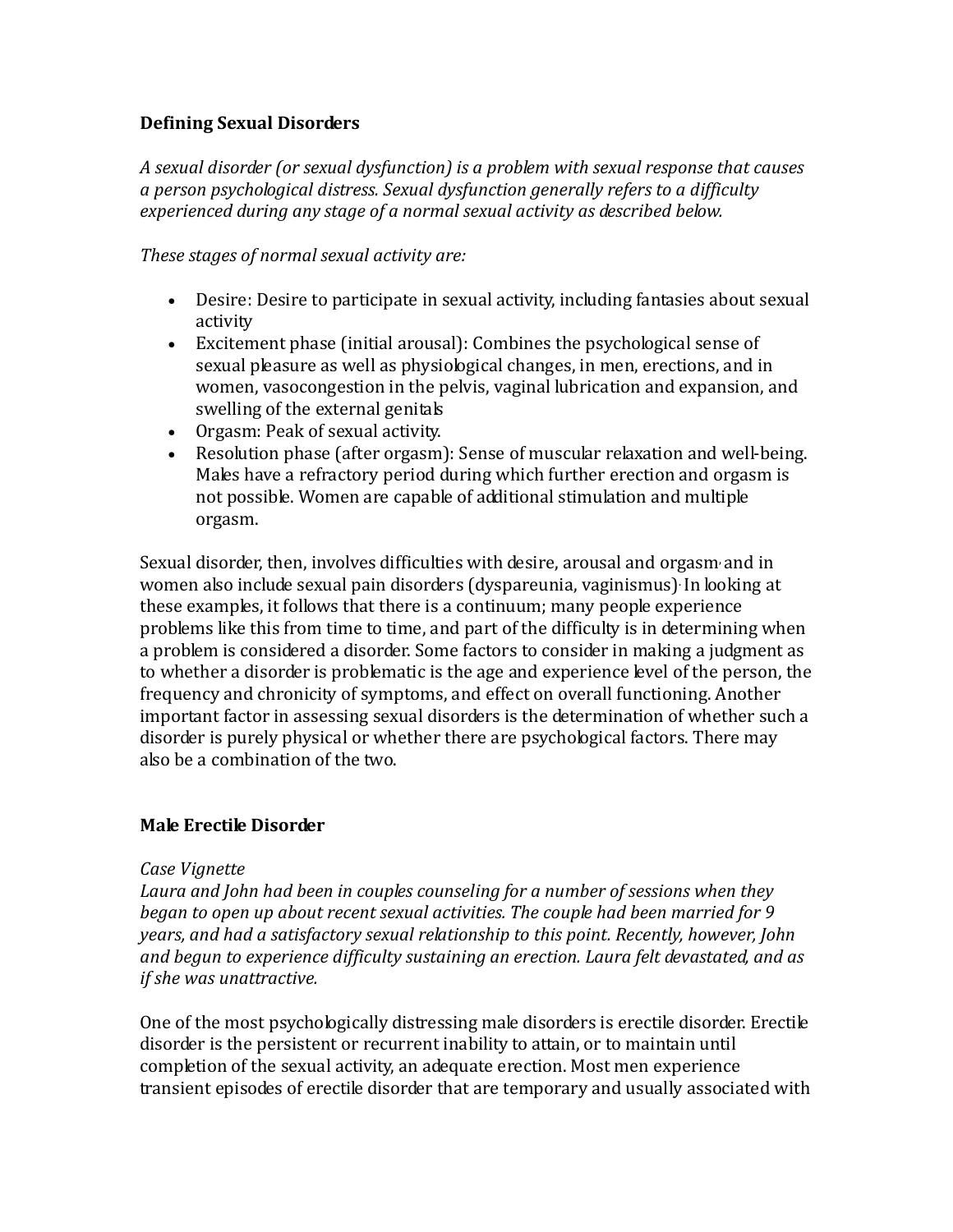fatigue, anger, depression or stressful emotions.

Basically, an erection occurs when blood fills the penis. Erections begin with a sexual signal or stimulus such as a partner's touch, erotic visuals, sexual sounds, certain smells, fantasies or other stimuli. During arousal, the blood vessels of the penis dilate, and muscles around the penis relax, allowing for an increase in blood flow and resultant penile erection. Erectile disorder can occur at any stage during this process.

There are varying patterns of erectile disorder. Men with erectile disorder may report the inability to experience any erection from the beginning of a sexual experience, while others experience an erection that is not maintained at penetration. Other men may lose the erection during sexual intercourse, and others can only experience erection upon awakening or during self-masturbation. There are a number of causes of erectile dysfunction including drugs and alcohol, age, fatigue, certain medications, medical problems (diabetes, cardiovascular disorders) and psychological factors (stress, anxiety).

Men with erectile dysfunction should be evaluated medically to determine any physiological factors in erection problems. Sometimes erectile problems can be addressed through lifestyle changes, or the use of Kegel exercises strengthen the pelvic floor, which can lead to stronger erections and enhanced ejaculatory control or through medications such as Viagra, Cialis or Levitra.

## **Premature Ejaculation**

Premature ejaculation is defined as persistent or recurrent ejaculation with minimal sexual stimulation before, on, or shortly after penetration and before the person wishes it. Premature ejaculation is also known as *rapid ejaculation*, *rapid climax*, *premature climax*, or *early ejaculation.* When assessing for the presence of premature ejaculation the clinician must take into account factors that affect duration of the excitement phase, such as age, novelty of the sexual partner or situation, and recent frequency of sexual activity. Thus, both psychological and biological factors can play a role in premature ejaculation.

Premature ejaculation is a common sexual complaint. Estimates vary, but as many as 1 out of 3 men may be affected by this problem at some time. There are a number of subtypes of this disorder, including lifelong/acquired type, and generalized/situational type.

Although we know that premature ejaculation is relatively common, one of the difficulties in establishing accurate prevalence statistics is the absence of an agreed upon definition of what timeframes constitute premature ejaculation (Beutel, 2006). The DSM V Workgroup has looked at these issues, and proposed the following criteria for Early Ejaculation (previously called Premature Ejaculation):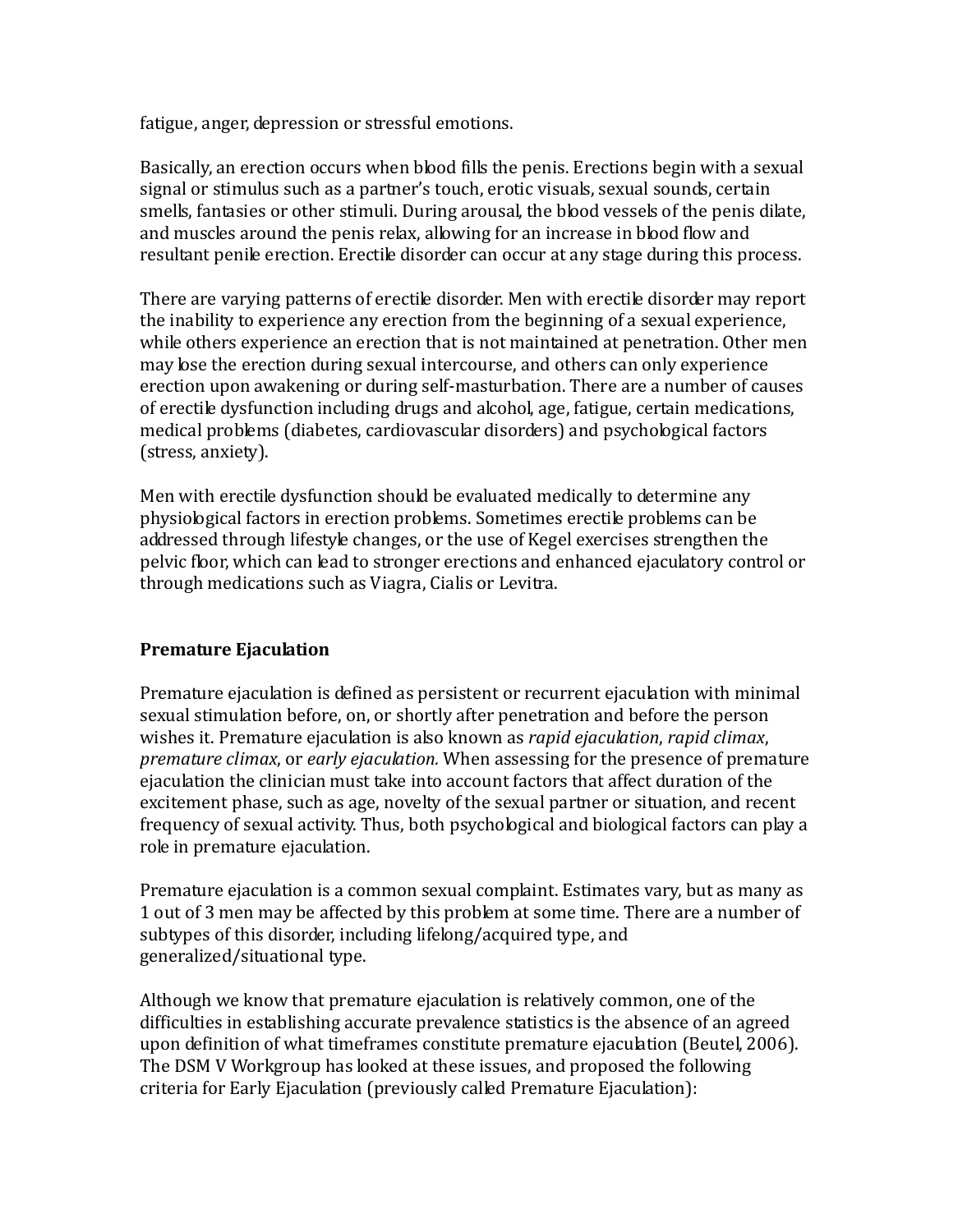- A. The symptom must have been present for at least 6 months and be experienced on all or almost all (approximately 75%) occasions of sexual activity: Persistent or recurrent pattern of ejaculation occurring during partnered sexual activity within approximately one minute of beginning of sexual activity and before the person wishes it.
- B. The problem causes clinically significant distress or impairment.
- C. The sexual dysfunction is not better accounted for by another Axis I disorder (except another Sexual Dysfunction) and is not due to the effects of a substance (e.g., a drug of abuse, a medication) or a general medical condition.

Another interesting change proposed for the DSM V is the attempt to specify the possible causes of the disorder. Although physiological factors are represented here (e.g., medical conditions) the majority of potential causal factors are psychological. These specifiers include:

- 1) With concomitant problems in sexual interest/sexual arousal
- 2) Partner factors (partner's sexual problems, partner's health status)
- 3) Relationship factors (e.g., poor communication, relationship discord, discrepancies in desire for sexual activity)
- 4) Individual vulnerability factors (e.g., poor body image, history of abuse experience) or psychiatric comorbidity (e.g., depression or anxiety)
- 5) Cultural/religious factors (e.g., inhibitions related to prohibitions against sexual activity)
- 6) With medical factors relevant to prognosis, course, or treatment

There are a number of potential treatment options for Premature Ejaculation. These include Cognitive Behavioral Therapy, Medications (antidepressants and topical anesthetic creams). The most common treatment, however, is known as The Squeeze Technique (Mayo Clinic, n.d.):

- 1. The couple begins sexual activity as usual, including stimulation of the penis, until the male with early ejaculation feels the urge to ejaculate.
- 2. Partner squeezes the end of his penis, at the point where the head joins the shaft, and maintain the squeeze for several seconds, until the urge to ejaculate passes.
- 3. After the squeeze is released, the couple is instructed to wait for about 30 seconds, then go back to foreplay.
- 4. Repeat the squeeze process.

By repeating this process as necessary, the male can generally engage in sexual intercourse without ejaculating prematurely. After a few practice sessions, the problem generally remits.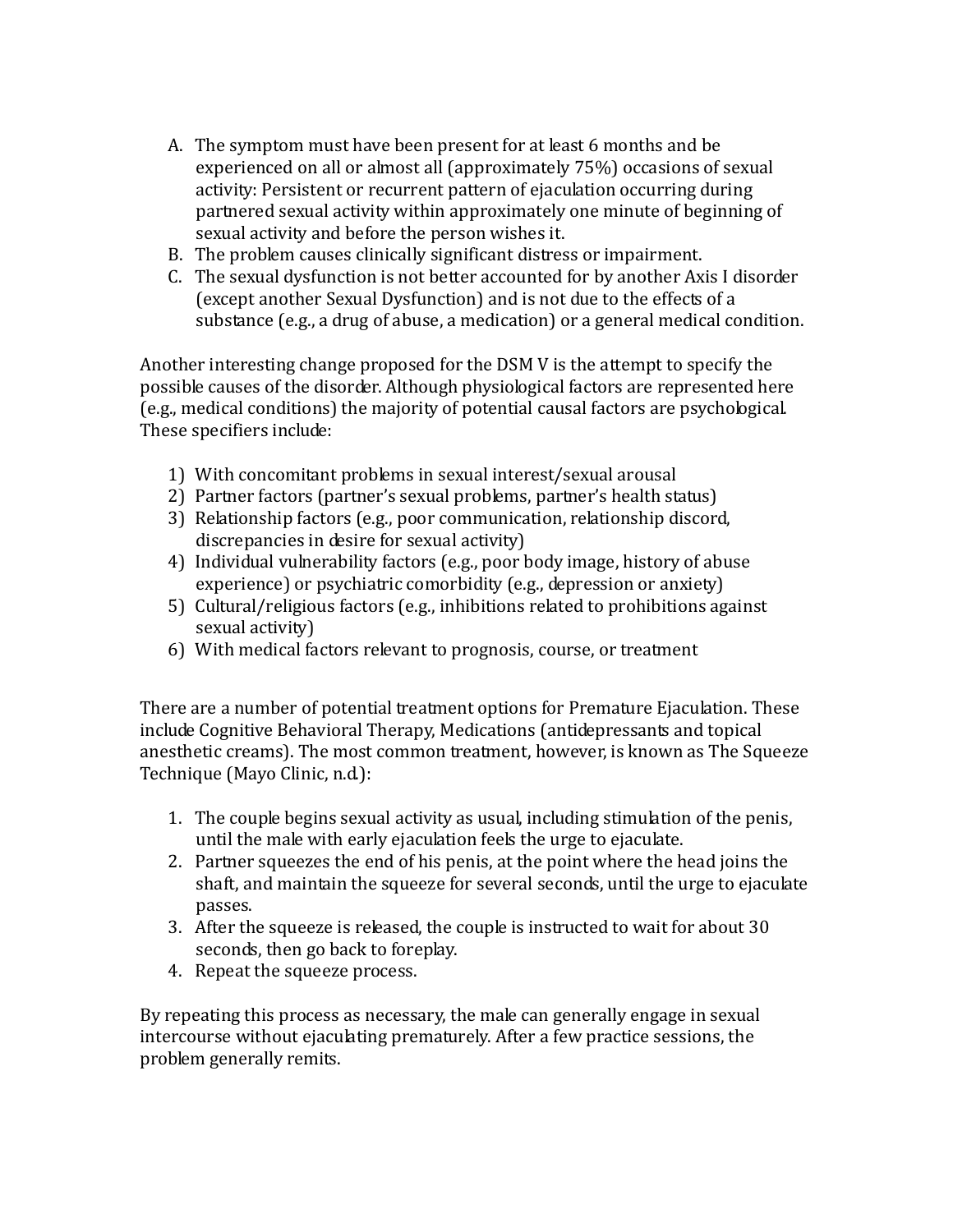# **Male Orgasmic Disorder (Retarded Ejaculation)**

Male orgasmic disorder involves persistent or recurrent inability to achieve orgasm despite lengthy sexual contact or while participating in sexual intercourse. The affected man may regularly experience delays in orgasm, or may be unable to experience orgasm altogether. As with Early Ejaculation, Male Orgasmic Disorder may be lifelong/acquired or generalized/situational.

Male orgasmic disorder is found in all races and ethnic groups. The lifelong type of the disorder generally occurs around puberty. In the acquired type of male orgasmic disorder, the person will have had the previous experience of normal sexual function. In these cases, a situational factor generally precipitates the disorder (causes will be discussed below). Male orgasmic disorder is relatively rare, with prevalence studies of male orgasmic disorder placed at about 0 - 3% of the population (Simons & Carey, 2001).

# *Male Orgasm*

To better define male orgasmic disorder, it is important to review male orgasm. Orgasm in the male includes emission followed by ejaculation. *Emission* refers to a sensation of approaching ejaculation produced by contractions of the prostate gland, seminal vesicles, and urethra. This is accompanied by muscular tension, perineal contractions, and pelvic thrusting. Following orgasm, there is a period of resolution characterized by feelings of well-being and muscular relaxation.

# *Causes of Male Orgasmic Disorder*

The cause of male orgasmic disorders may be organic or psychological.

## Organic causes:

- Use of antidepressant medications, especially SSRIs
- Substance abuse
- Thyroid disorders (both hyperthyroidism and hypothyroidism)
- Pituitary conditions (such as Cushing's syndrome)
- Hypogonadism, in which the testes do not produce enough testosterone.
- Diseases that affect the nervous system, such as strokes, multiple sclerosis, diabetic neuropathy and spinal cord injuries
- Surgery affecting the prostate and other pelvic organs

# Psychological causes:

- Depression
- Feelings of guilt, anger, fear, low self-esteem, and anxiety
- Fear of getting partner pregnant or of contracting a sexually transmitted disease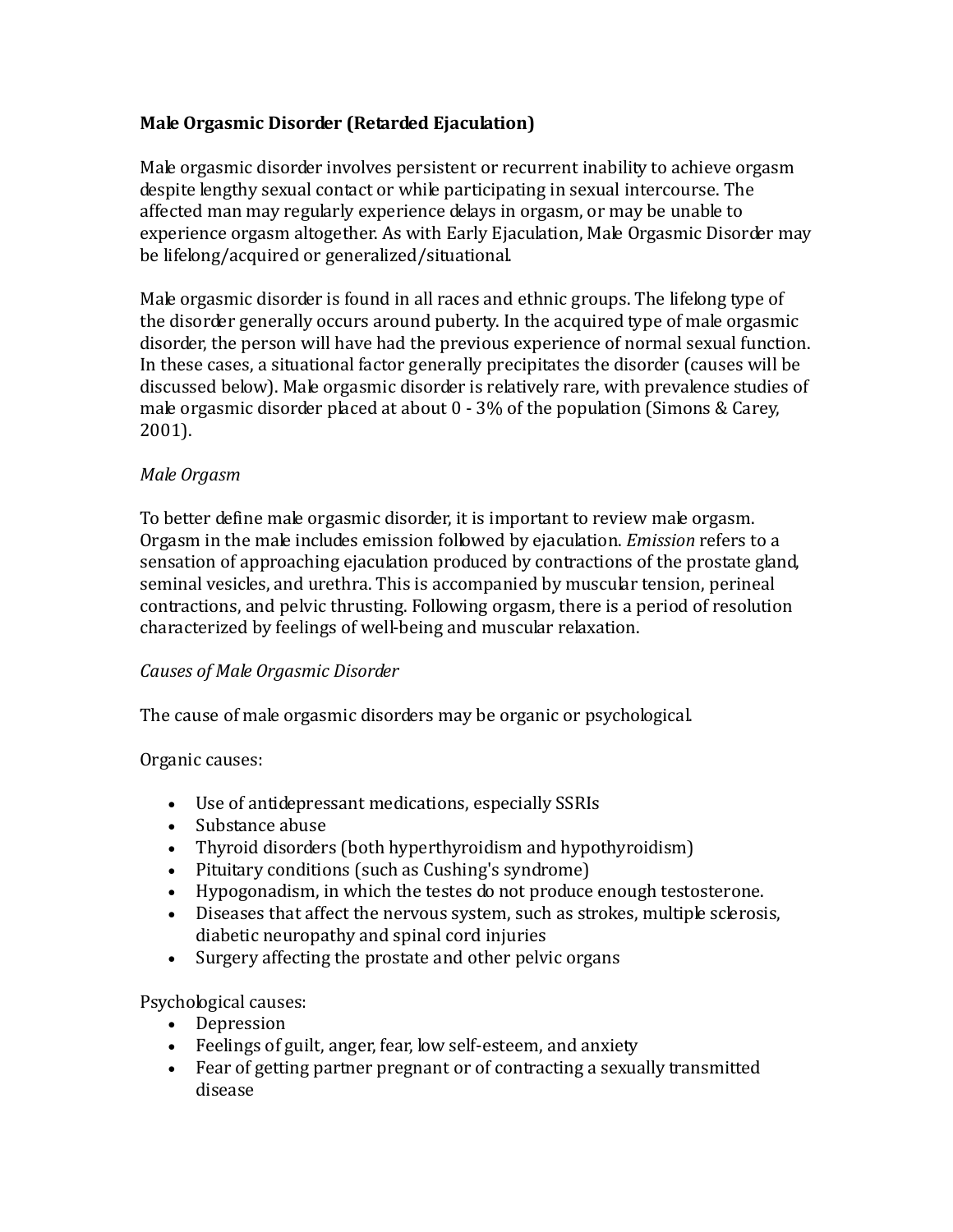- Severe stress
- Unsatisfactory relationship with sexual partner
- Past history of sexual trauma
- Having been raised in atmosphere of strict sexual taboos

#### *Treatment*

The most common cases of male orgasmic disorder are related to use of SSRIs. The course of action here is to try another medication or to try another medication as an antidote to the SSRI.

For male orgasmic disorder that is unrelated to SSRIs, standard treatment for inhibited orgasm involves eliminating performance anxiety and ensuring adequate levels of physical stimulation. Similar to the squeeze technique, the couple is instructed to caress the penis manually or orally until erection is attained, but told to cease stimulation when arousal approaches the point of orgasm. This reduces performance anxiety and allows the man to enjoy the sexual pleasure provided by touching. The eventual goal is to allow the man to reach orgasm.

## **Female Orgasmic Disorder**

Female Orgasmic Disorder is the persistent or recurrent inability of a woman to have an orgasm after adequate sexual arousal and sexual stimulation. Inability to have an orgasm, discontent with the quality of orgasms, and the ability to have orgasms only with one type of stimulation are common sexual complaints among women. Some studies have found that about half of all women experience some orgasmic difficulties, but not of all these difficulties are considered Female Orgasmic Disorder. About 50% of women experience orgasm through direct clitoral stimulation but not during intercourse, thus not meeting the criteria for a diagnosis of Female Orgasmic Disorder. About 10% of women never experience an orgasm, regardless of the situation or stimulation.

#### *Female Sexual Response and Orgasm*

In order to better understand Female Orgasmic Disorder, it is helpful to review the physiological process of female orgasm. When a woman is sexually excited, the blood vessels in the pelvic area expand, allowing more blood to flow to the genitals. This is followed by a surge of fluid into the vagina, which provides lubrication before and during intercourse. These events are called the "lubrication-swelling response."

Body tension and blood flow to the pelvic area continue to build as a woman receives more sexual stimulation; this occurs either by direct pressure on the clitoris or as pressure on the walls of the vagina and cervix. This tension builds as blood flow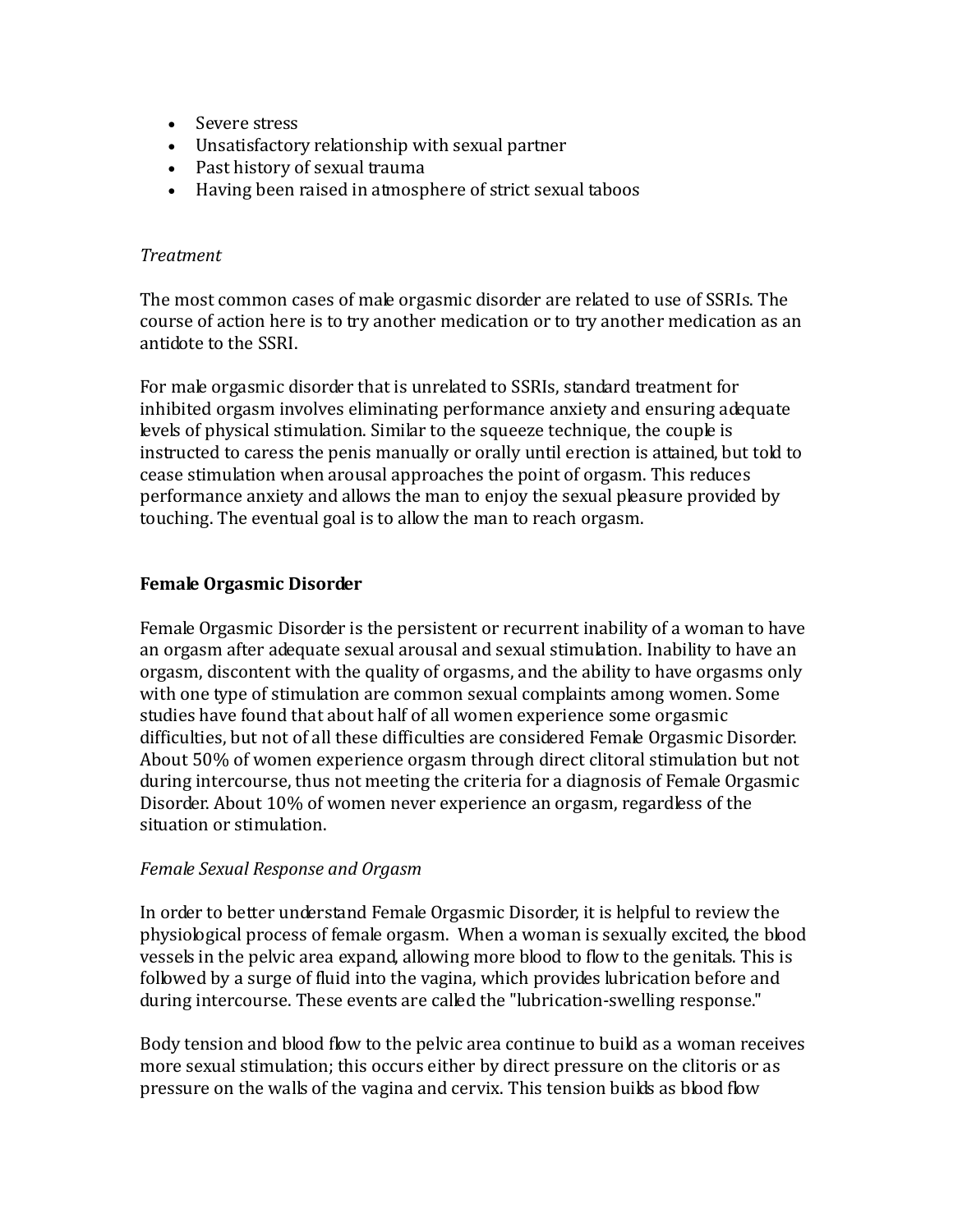increases. When tension is released, pleasurable rhythmic contractions of the uterus and vagina occur; this release is called an "orgasm." The contractions carry blood away from the genital area and back into general circulation.

It is normal for orgasms to vary in intensity, length, and number of contractions from woman to woman, as well as in a single individual from experience to experience. Unlike men, woman can have multiple orgasms in a short period of time. Mature women, who may be more sexually experienced than younger women, may find it easier to have orgasms than adolescents or the sexually inexperienced. In orgasmic disorder, sexual arousal and lubrication occur. Body tension builds, but the woman is unable or has extreme difficulty reaching climax and releasing the tension. This inability can lead to frustration and unfulfilling sexual experiences for both partners.

The most effective form of therapy for female orgasmic disorder is a program of directed masturbation, which is used to maximize familiarity with pleasurable sensations. Use of erotic materials (videos, books) or vibrators. Many therapists also encourage erotic or nonerotic fantasy.

*Kegel exercises* (contraction of the pelvic floor) may also be used to strengthen vaginal muscles that have been stretched through childbirth. Kegel exercises also help to increased muscle tone, improve orgasmic intensity, correct of orgasmic urine leakage, provide distraction during intercourse and improve awareness of sexual response.

## **Female Sexual Arousal Disorder**

## *Case Vignette*

*Maria and Jose had been married for 12 years. They had recently started to argue about sexual difficulties in the marriage. Since Maria had started the "change," she was no longer was easily aroused sexually. Although the couple would attempt to proceed with intercourse, it was uncomfortable, and Maria was increasingly avoiding sexual intimacy.*

Female Sexual Arousal Disorder is a characterized by a persistent or recurrent inability to attain sexual arousal or to maintain arousal until the completion of a sexual activity, or an adequate lubrication-swelling response that otherwise is present during arousal and sexual activity. As the name and characteristics suggest, this disorder is specific to the physiological desire component of sexual activity, not in a loss of interest in sexual activity. Subtypes of this disorder include lifelong/acquired and generalized/situational.

Prevalence statistics for Female Sexual Arousal Disorder vary widely, with some sources reporting a lifetime prevalence of 5-10% of adult females, and some reporting up to 20% of adult females.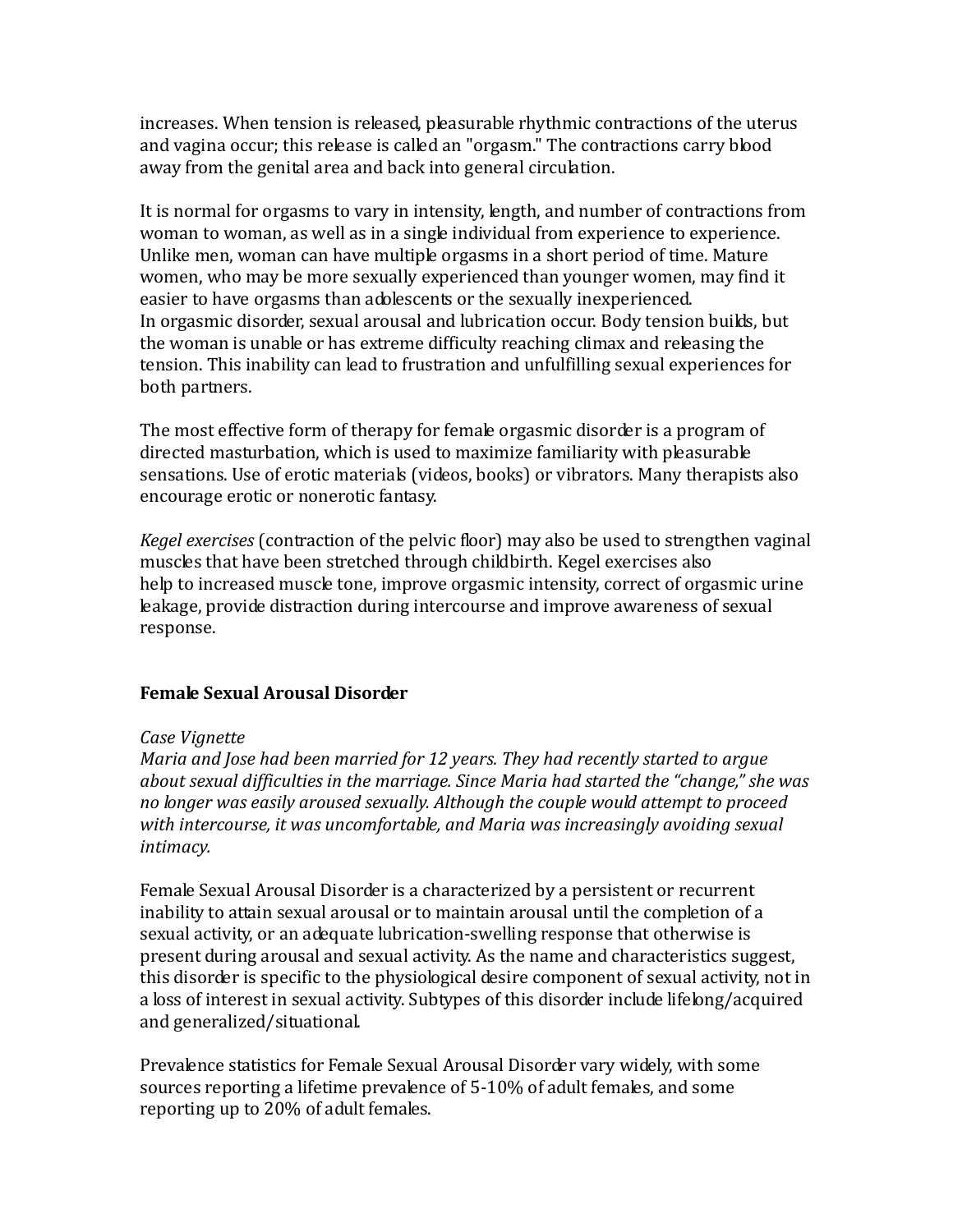Causes of Female Sexual Arousal Disorder may be either physical or psychological. These include:

# *Physical causes*

- Surgical procedures such as a hysterectomy may affect changes in blood flow, which can cause a lack of sensitivity and sexual arousal
- Decrease in estrogen levels associated with menopause may make the vagina dry and thin, even causing it to shrink
- Medications such as oral contraceptives, antihypertensives and antidepressants, benzodiazepenes
- Chronic diseases such as diabetes; vascular disease associated with diabetes
- Surgical trauma or nerve damage to the pubic area

# *Psychological Causes*

- Depression, stress
- Poor body image
- Unsatisfactory relationship with sexual partner
- Past history of sexual trauma
- Having been raised in atmosphere of strict sexual taboos

# **Dyspareunia**

Dyspareunia refers to pain experienced during intercourse. It is a general term used to describe all types of sexual pain. Sexual pain may occur upon penetration, during intercourse, and/or following intercourse. It can exist anywhere in the genital area – the clitoris, labia, or vagina, etc. While dyspareunia is generally though to be a female disorder, men can experience pain during intercourse.

Glatt et al., (1990) conducted a prevalence study of dyspareunia in women. They surveyed 428 women. 39.0% of those surveyed had never had dyspareunia; 27.5% had had dyspareunia at some point in their lives which resolved, either spontaneously or with specific treatment. Frequency of intercourse was not different among any of the groups analyzed, although 48.0% of the women reported a decrease in sexual frequency and 33.7% reported an important adverse effect on their relationships as a result of dyspareunia. Most of the women had not discussed their dyspareunia with a doctor and were unaware of the cause of their problem.

There are a number of possible causes of dydpareunia. These include:

# *Physical causes*

- Insufficient lubrication
- Injury, trauma or irritation. Includes injury from pelvic surgery, episiotomy or a congenital abnormality.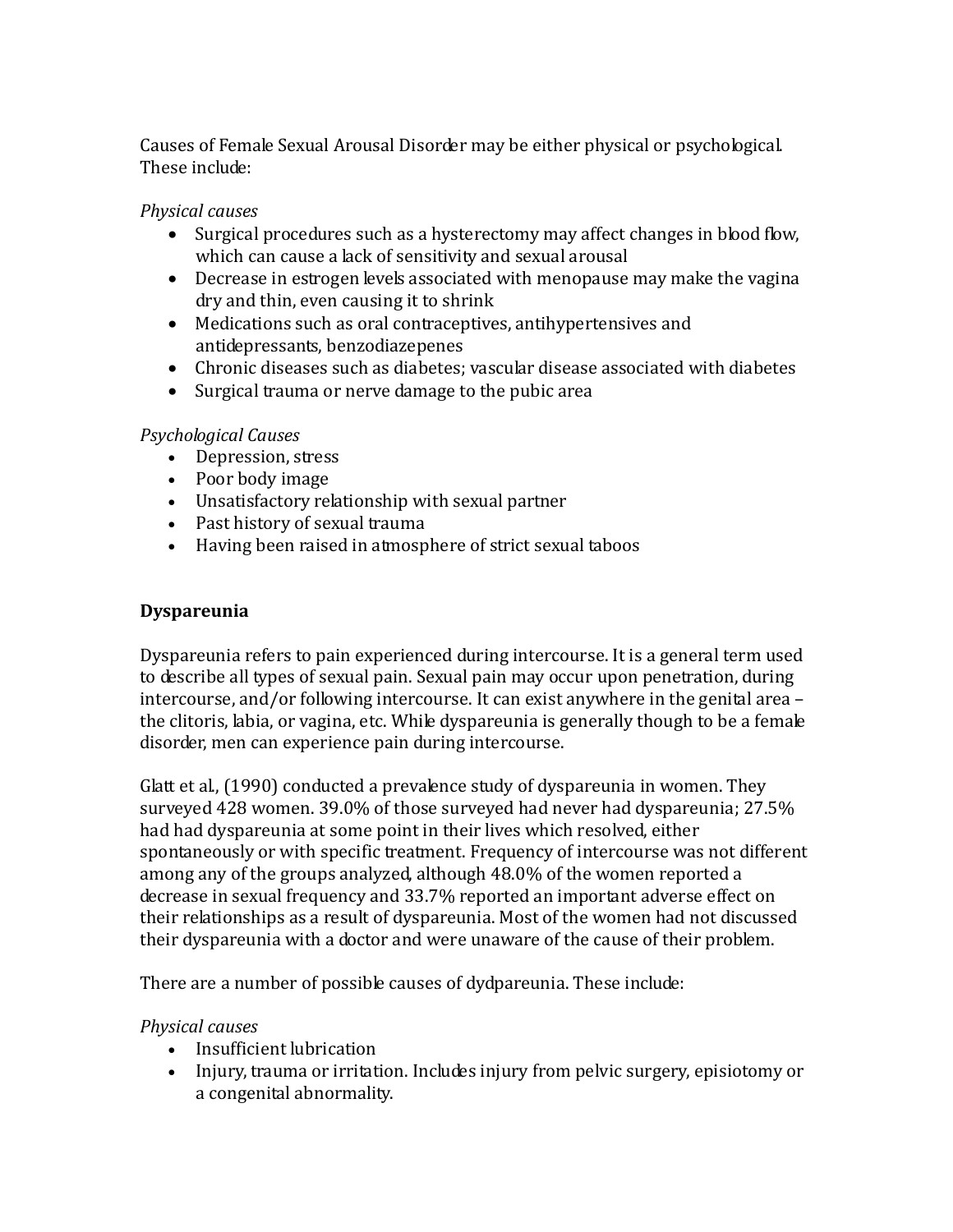- Inflammation, infection or skin disorder
- Reactions to birth control products. Allergic reactions to foams, jellies or latex or an improperly fitted diaphragm or cervical cap.
- Vaginusmus (see below)
- llnesses. Including endometriosis, pelvic inflammatory disease, uterine fibroids, cystitis, irritable bowel syndrome, hemorrhoids and ovarian cysts.
- Infections. An infection of the cervix, uterus or fallopian tubes.

## *Psychological causes*

- Depression, stress
- Unsatisfactory relationship with sexual partner
- Past history of sexual trauma

A personal lubricant can make sex more comfortable. It is also important to treat underlying physical conditions. For postmenopausal women, dyspareunia is often caused by inadequate lubrication resulting from low estrogen levels, and can be treated with a prescription cream or oral medication.

# **Vaginismus**

Vaginismus is a condition where there is involuntary tightness of the vagina during attempted intercourse. The tightness is actually caused by involuntary contractions of the pelvic floor muscles surrounding the vagina. In some cases vaginismus is so severe that the woman cannot have intercourse (Reissing et al., 2003/2004).

Vaginismus is not a common disorder in the general population, but it is common among couples seeking therapy, accounting for 12 to 17 percent of cases (Spector & Carey, 1990).

### *Physical Causes*

- Medical conditions- including urinary tract infections or urination problems, yeast infections, sexually transmitted disease, endometriosis, genital or pelvic tumors, cysts, cancer, pelvic inflammatory disease
- Pain related to childbirth
- Age-related changes Menopause and hormonal changes, vaginal dryness/inadequate lubrication

### *Psychological causes*

- Fear Fear or anticipation of intercourse pain, fear of not being completely physically healed following pelvic trauma, fear of getting pregnant, concern that a pelvic medical problem may reoccur, etc.
- Anxiety or stress
- Partner issues
- Traumatic events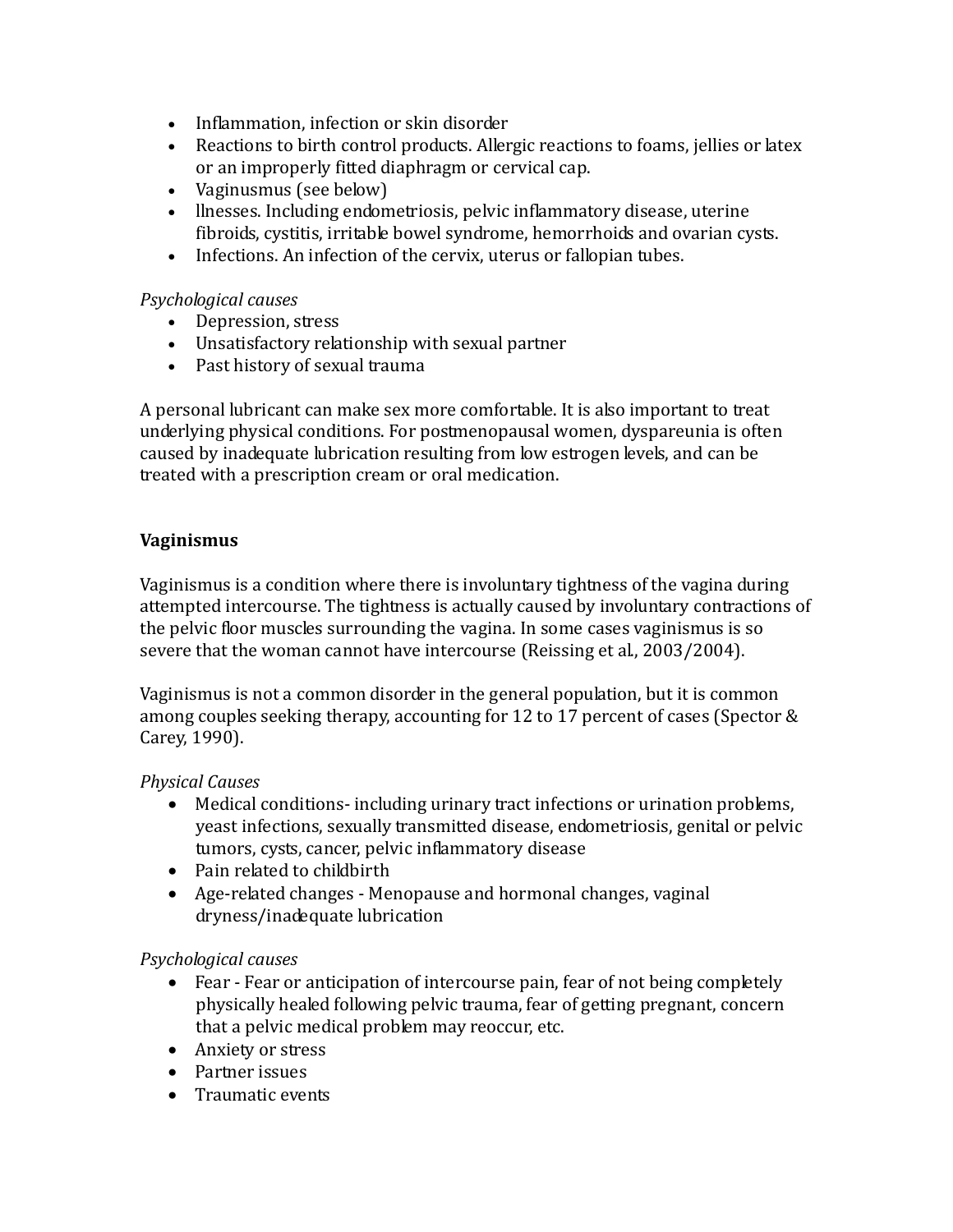Sometimes there is no identifiable cause (physical or non-physical)

# **Sexual Desire Disorders**

## *Case Vignette*

*Mariah and John presented for couples counseling shortly after their son's first birthday. John was angry, stating that Mariah had been rejecting him since the baby's birth. The baby slept in bed with them, and Mariah always had an "excuse" as to why she did not want to be sexually intimate.*

Inhibited sexual desire (sexual aversion, sexual apathy or hypoactive sexual desire) is characterized by a low level of sexual interest resulting in a failure to initiate or respond to sexual intimacy. Inhibited sexual desire may be a primary or secondary condition. Inhibited sexual desire may also be specific to the partner, or it may be a general attitude toward any potential partner.

A diagnosis of hypoactive sexual desire disorder refers to a persistent or recurring lack of desire or an absence of sexual fantasies. In hypoactive sexual disorder, sexual performance may be adequate once activity has been initiated. This disorder occurs in approximately 20 percent of the population and is more common in women, though it does affect both men and women.

Sexual aversion disorder refers to a condition in which sexual contact is repulsive. This disorder occurs less frequently than hypoactive sexual desire.

Sexual desire disorders are related to both physical and psychological causes. Many of these causes are similar to other sexual disorders discussed previously and include:

### *Physical causes*

- Physical causes resulting in fatigue, pain, or general feelings of malaise
- Some medications, such as antidepressants
- Hormonal changes
- Insomnia, which can result in fatigue

### *Psychological causes*

- Relationship or communication problems
- Relationships lacking in emotional intimacy
- Lack of affection between partners
- Power struggles
- Lack of one-on-one time for partners to be alone together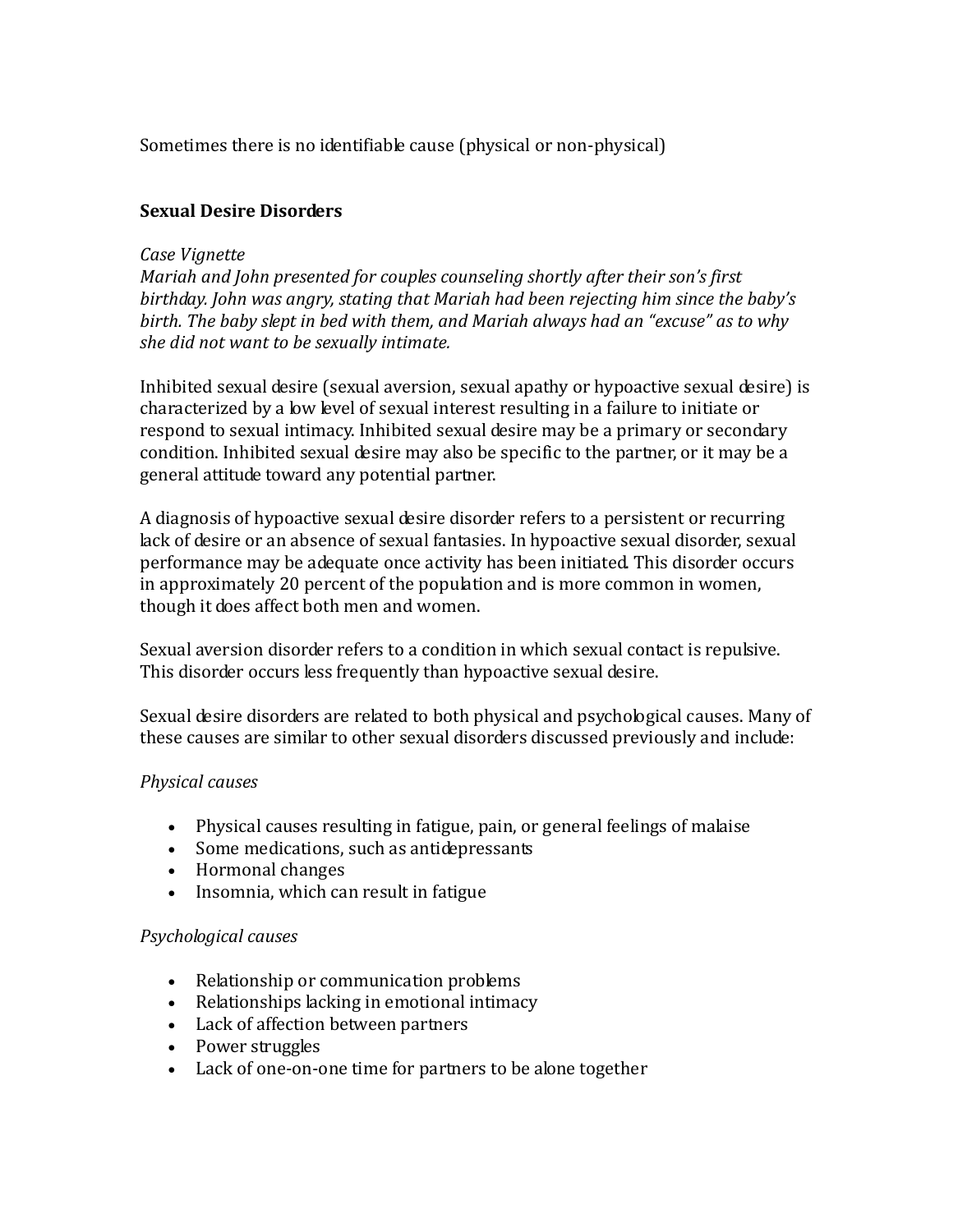- A very restrictive upbringing concerning sex, or negative or traumatic sexual experiences
- Depression or excessive stress
- History of childhood sexual abuse and persons

## **Therapies for Sexual Disorders**

Any therapeutic intervention for sexual disorders begins with an assessment of what underlies the condition. In the case of a psychological cause, therapy is indicated.

### *Behavior Therapy*

The premise of behavior therapy is that sexual problems are the result of prior learning and that they are maintained by ongoing reinforcements and punishments. A key technique is systematic desensitization in which the client is led through exercises to reduce anxiety.

Master's and Johnson (1970) utilize a behavior therapy approach in many of the interventions they developed. A premise of their work is that anxiety is related to goal-oriented sexual performance. Spectatoring involves a person focusing on him or herself from a third person perspective during sexual activity, rather than focusing on one's sensations and/or sexual partner, can increase performance fears and cause deleterious effects on sexual performance.

Sensate focus exercises are aimed at increasing personal and interpersonal awareness of self and the other's needs. Each participant is encouraged to focus on his or her own senses rather that to view orgasm as the sole goal of sex.

Education is another important component of behavior therapy. Topics include information about normal anatomy, sexual function, normal changes of aging, pregnancy and menopause among others.

# *Cognitive-Behavioral Therapy*

Many sex therapists use a combination of the behavioral techniques pioneered by Masters and Johnson (1970) and cognitive-behavioral therapy. Cognitive behavioral therapy is a therapeutic process that attempts to change feelings and actions by modifying or altering faulty thought patterns or destructive selfverbalizations."(Goldenberg & Goldenberg, 1991) Cognitive restructuring is particularly appropriate in situations in which negative attitudes towards sexuality contribute to sexual dysfunction.

### *Couples Therapy*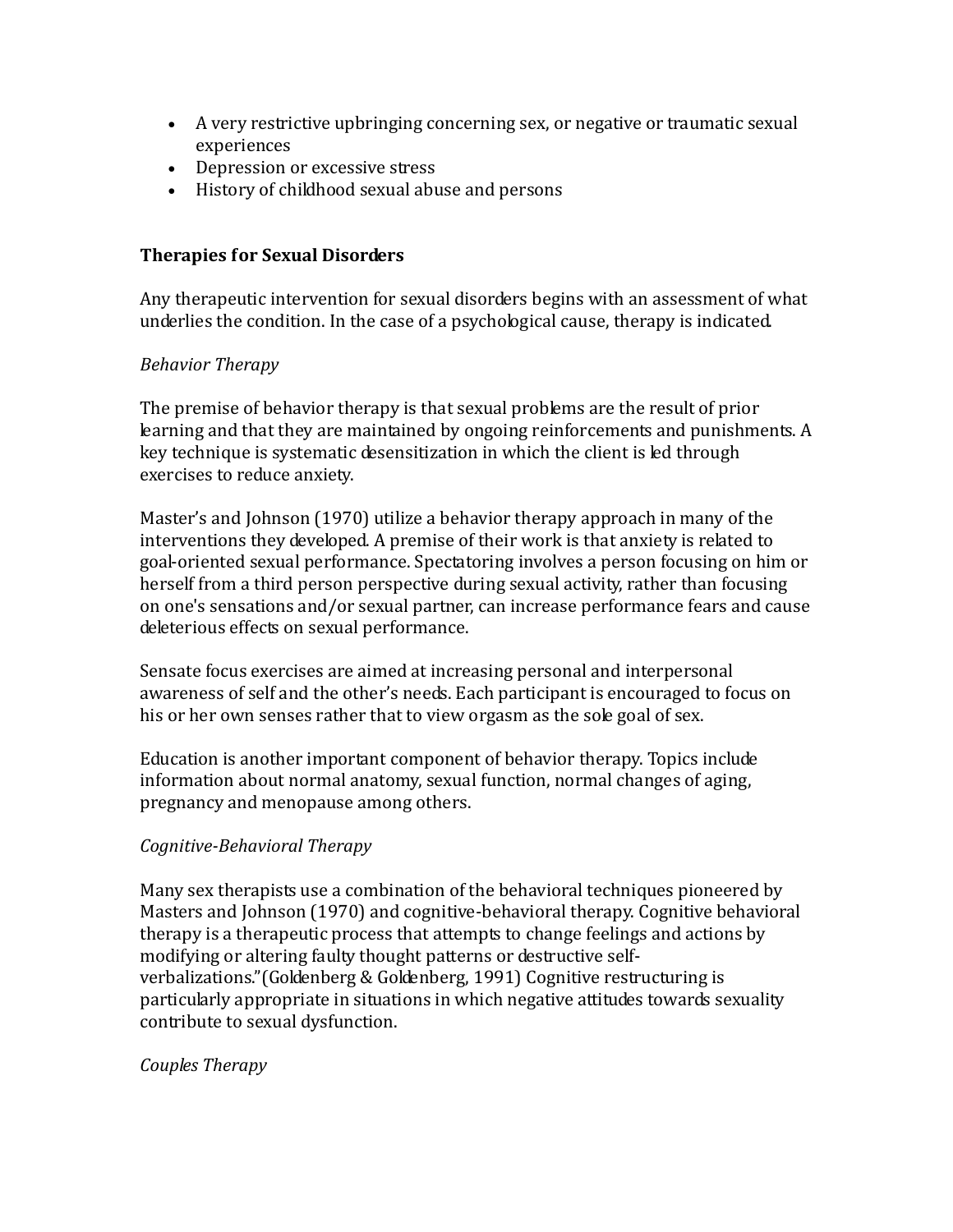The goal of couple's therapy is to address interpersonal issues in the relationship. Common interpersonal conflicts include relationship conflicts; extra-marital affairs; current physical, verbal or sexual abuse; sexual libido; desire or practices different from partner; poor sexual communication. In couples therapy, partners focus on resolving relationship issues, resolving conflicts and enhancing the relationship. Communication is also a key aspect of couples counseling. Communication training helps couples learn how to talk to one another, demonstrate empathy, resolve differences with respect for each other's feelings, express anger in a positive way, and demonstrate affection. Couples are also helped to learn to reserve time for activities together.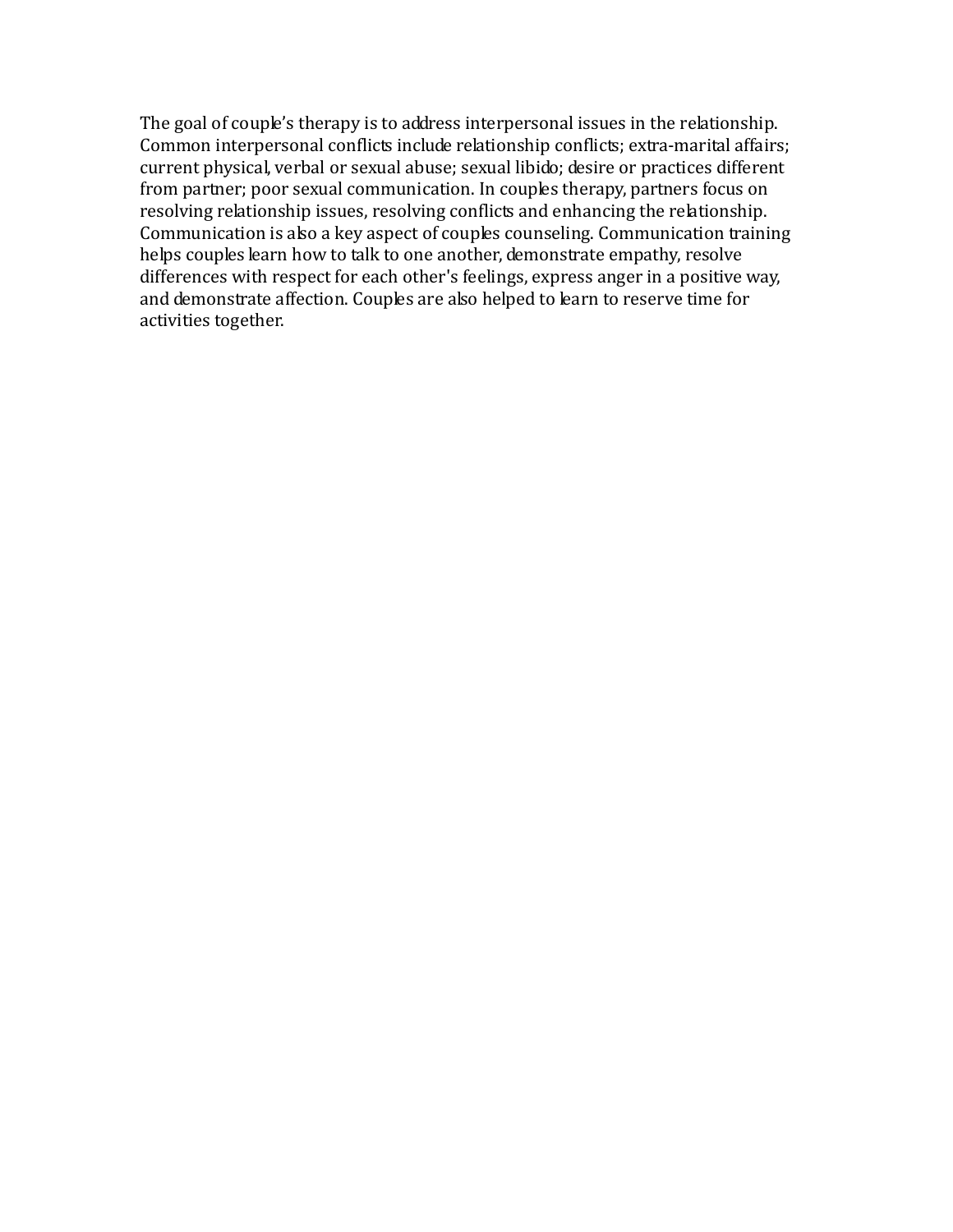#### **References**

American Psychiatric Association. *Diagnostic and Statistical Manual of Mental Disorders.*4th ed. text revised. Washington DC: American Psychiatric Association, 2000.

- 41.Beutel M.E., Weidner W., & Brähler E. (2006). Epidemiology of sexual dysfunction in the male population. *Andrologia*. 38(4)115-21.
- 42. Clayton, AH. & Hamilton D.V. (2010). Female sexual dysfunction. *Psychiatric Clinic of North America*, 33, 323-338.
- 43.
- 44.Glatt, AE., Zinner, S.H. & McCormack, W.M. (1990). The prevalence of dyspareunia. Obstetrics and Gynocology. 75(3 Pt 1):433-6.
- 45.
- 46.Hatzichristou D., Rosen R.C., Broderick G., et. al. (2004). Clinical evaluation and management strategy for sexual dysfunction in men and women. Summary of Committee. *Journal of Sexual Medicine*, 1,49–56

Katz, D. and Ross, L.T. (2002). *Private pain.* New York; Katz-Tabi Publications

Lue, T.F., F. Goldstein. "Impotence and Infertility." In *Atlas of Clinical Urology.*Volume 1. New York: Current Medicine, 1999.

Masters, W.H. & Johnson, V.E. (1966). *Human Sexual Response*. New York: Bantam Books.

Masters, W.H. & Johnson, V.E. (1970). *Human Sexual Inadequacy*. New York: Bantam Books.

Mayo Clinic (n.d.). *Premature ejaculation: treatments and drugs.* Retrieved September 22, 2011 from http://www.mayoclinic.com/health/prematureejaculation/DS00578/DSECTION=treatments-and-drugs

Modelska, K., Cummings, S. (2003). Female sexual dysfunction in postmenopausal women: systematic review of placebo-controlled trials. *American JournalObstetrics and Gynecology*, 188, 286–293

Phillips, N.A. (2000). Treatment of female sexual dysfunction. *American Family Physician.* Retrieved September 22, 2011 from http://www.aafp.org/afp/20000701/127.html

Reissing et al. (2003) Etiological correlates of vaginismus: sexual and physical abuse, sexual knowledge, sexual self-schema, and relationship adjustment*. Journal of Sex and*